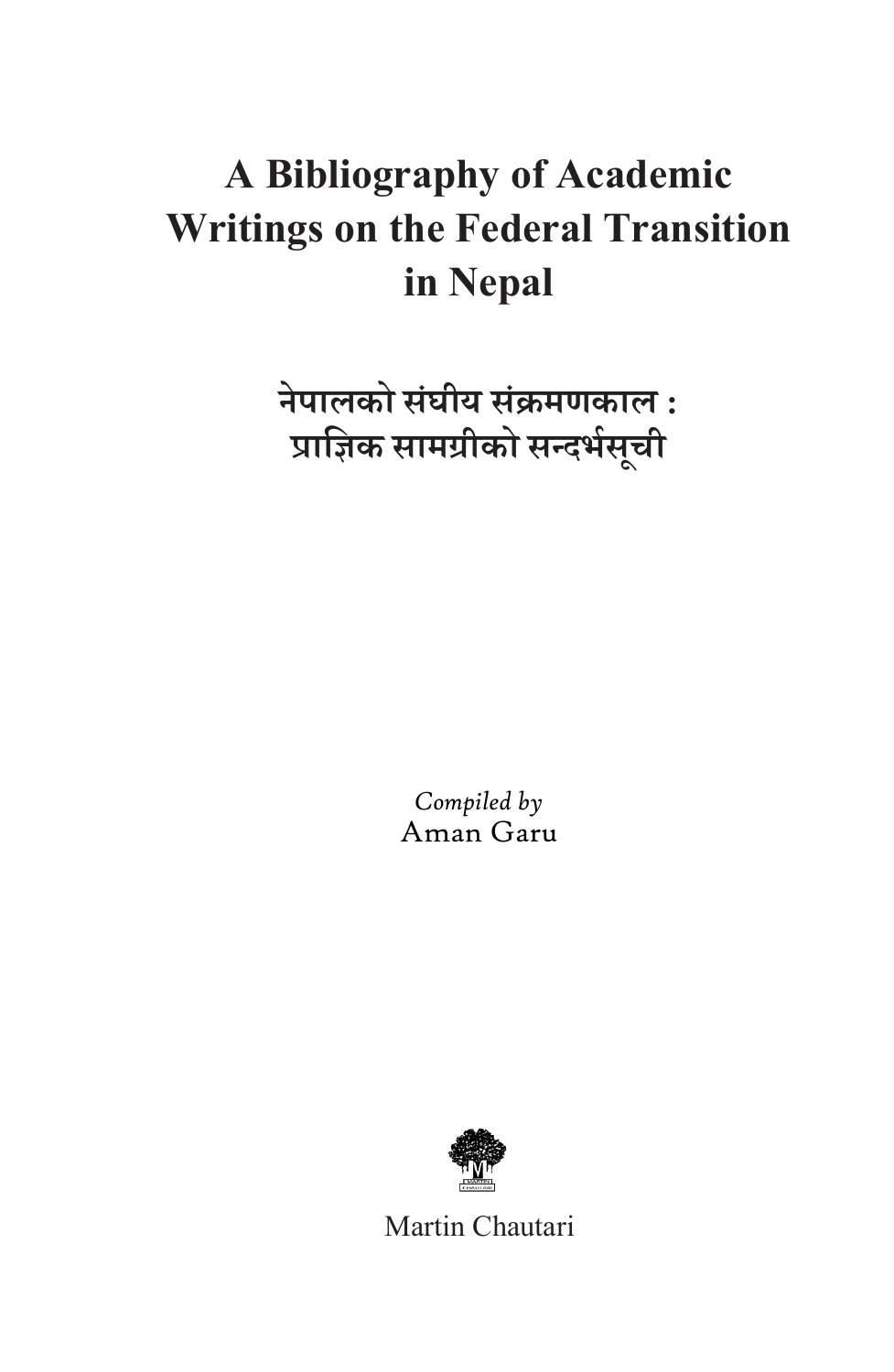## **A Bibliography of Academic Writings on the Federal Transition in Nepal**

#### **नेपालको सघीय स ं क्रमणकालः प् ं राज्ञिक सामग्रीको सन्दर्भसची ू**

#### **Compiled by Aman Garu**

Preferred citation: Garu, Aman. 2022. A Bibliography of Academic Writings on the Federal Transition in Nepal. Version 2.0. Available at www.martinchautari.org.np/files/bibliography/A-Bibliographyof-Academic-Writings-on-the-Federal-Transition-in-Nepal\_CBS2022-2.pdf

First published at this site: Version: 1.0 (20 January 2021) Version: 2.0 (3 February 2022)

Copyright © Martin Chautari

*Publisher* Martin Chautari 27 Jeetjung Marg, Thapathali GPO Box 13470, Kathmandu, Nepal Tel: +977-1-4238050/4102027; Fax: +977-1-4240059 chautari@mos.com.np www.martinchautari.org.np

Chautari Bibliography Series: 2022-2

This work was partially supported by a grant from the Open Society Foundations.

#### **Compiler's Bio-note**

**Aman Garu** is a librarian at Martin Chautari, Kathmandu. This is the first bibliography he has compiled.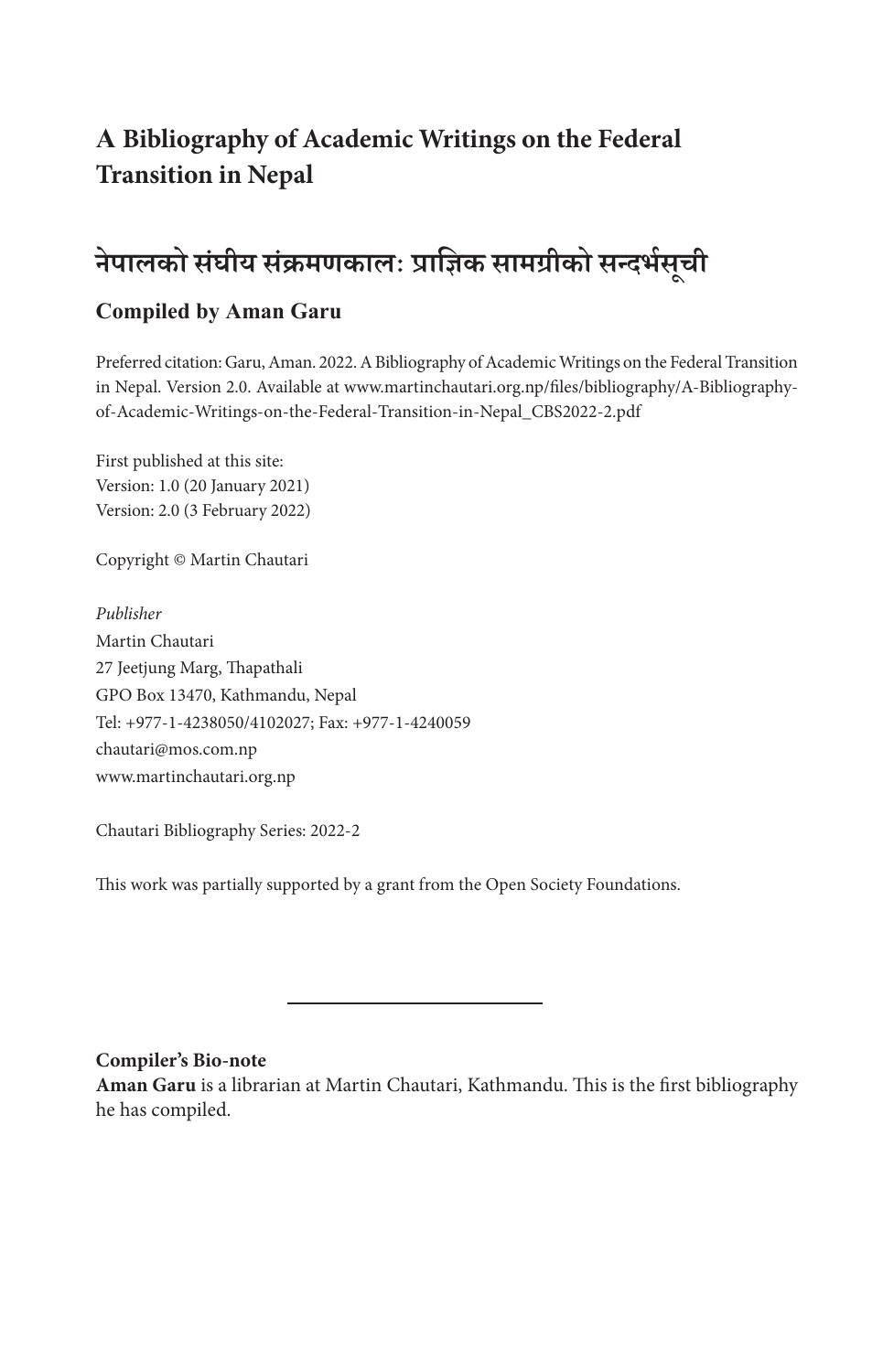# **A Bibliography of Academic Writings on the Federal Transition in Nepal**

#### **नेपालको सघीय स ं क्रमणकालः प् ं राज्ञिक सामग्रीको सन्दर्भसची ू**

## **Introduction/परिचय**

There are about two dozen countries in the world that have chosen the federal system of political governance. It was only in the year 2015 that Nepal joined their ranks. Up until 2006, Nepal was a unitary Hindu Kingdom with a constitutional monarchy. After 2006, Nepal took steps to become a secular democratic republic. The first meeting of the first Constituent Assembly (CA) held in 2008 officially declared Nepal to be a republic. The first CA could not come up with a new constitution and its tenure ended in 2012. The second CA was elected in 2013 and it delivered a new constitution in 2015 which officially declared Nepal to be a federal democratic republic. Elections to the three levels of government as provisioned in the 2015 constitution were held in different phases in the year 2017. Resulting local, provincial and federal governments have been in operation since then. Many researchers have studied and analyzed Nepal's transition to a federal republic in the post-2015 period from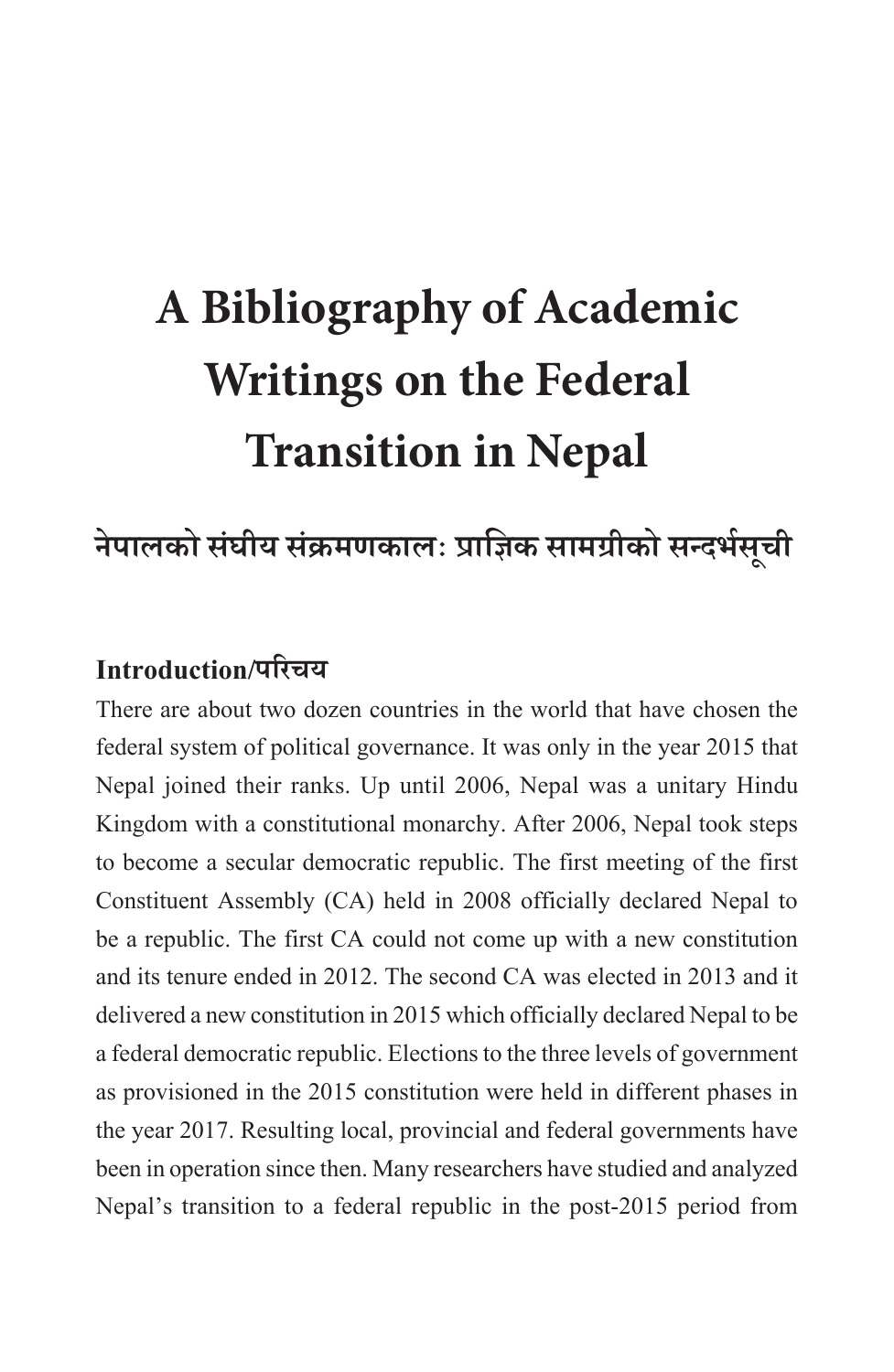various vantage points. This bibliography is a preliminary list of such academic and para-academic works written in English and Nepali that have been published in the form of books, book chapters, journal articles, reports, theses and magazines (*New Spotlight* and *Sahabhagita*). It does not include the massive number of journalistic reports and op-ed writings that have also been published on the same theme. This bibliography will be updated periodically. Any missing entries or corrections in the entries given below should be emailed to me at amianogassi $710$ @gmail.com. They will be included in the subsequent version of this bibliography.<sup>1</sup>

विश्वमा अहिले करिब दुई दर्जन संघीय शासन व्यवस्था भएका मुलुक छन्। एकात्मक शासन व्यवस्थाबाट सन् २०१५ मा मात्र नेपाल संघीय मुलुकहरूको लहरमा मिसिन पुगेको हो। सन् २००६ सम्म हिन्दू, संवैधानिक राजतन्त्र सहितको एकात्मक राज्यप्रणाली भएको यो मुलुकले तत्पश्चात् धर्मनिरपेक्ष, लोकतान्त्रिक गणतन्त्रतर्फ पाइला चाल्यो । सन् २००८ मा .<br>、 नयाँ संविधान निर्माण गर्न बनाइएको संविधानसभाको पहिलो बैठकबाट नेपाल औपचारिक रूपमा गणतान्त्रिक मुलुक बनेको हो। सन् २००८ मा गठित पहिलो संविधानसभाले आफ्ने तोकिएको कार्यकालभित्र संघीय संविधान निर्माण गर्न नसक्दा सो सन् २०१२ मा विघटन भयो। सन् २०१३ मा निर्वाचित दोस्रो संविधान सभाले अन्ततः सन् २०१५ मा नयाँ संविधान बनाएपछि मुलुक औपचारिक रूपमा संघीय लोकतान्त्रिक गणतन्त्र बनेको हो। सन् २०१७ मा सोही संविधान बमोजिम तीन तह (संघ, प्रदेश र स्थानीय) को निर्वाचन भई सरकार गठन समेत भएर सञ्चालनमा आइसकेको छ। सन् २०१५ पछिको यो संघीय लोकतान्त्रिक गणतन्त्रतर्फको यात्रालाई थुप्रै अध्येताहरूले विभिन्न कोणबाट केलाउने क्रम जारी छ। यो सन्दर्भ-सूचीमा तिनै विभिन्न कोणबाट केलाइएका सामग्रीहरू—पुस्तक, पुस्तकका परिच्छेद, जर्नल लेख, प्रतिवेदन, शोधपत्र, पत्रिका (*न्यू स्पटलाइट* र *सहभागिता*) आदि—को प्रारम्भिक सूची दिइएको छ। विभिन्न पत्रपत्रिकामा यसबारे अझ थुप्रै सामग्रीहरू प्रकाशित भएका छन्, जसको सूची यहाँ संकलन गरिएको छैन। यो सन्दर्भ-सूची आवधिक रूपमा अद्यावधिक गरिनेछ र यसमा

<sup>&</sup>lt;sup>1</sup> In compiling this bibliography, various help was received from Bipin Adhikari, Devraj Humagain, Pranab Kharel, Pratyoush Onta, Ramesh Parajuli, Pitamber Sharma, James Sharrock and Seira Tamang. My thanks to all of them.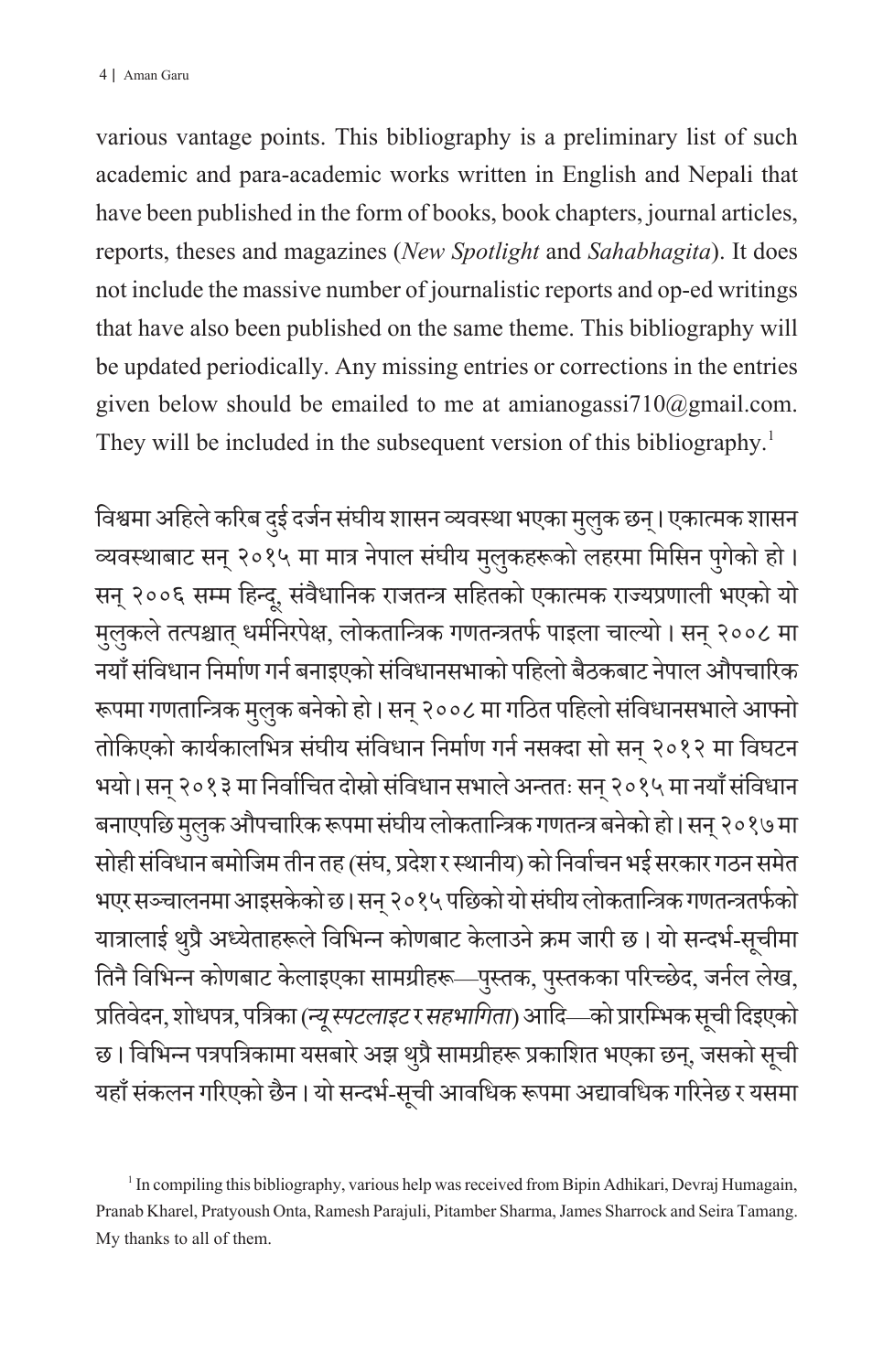छुटेका, वा गलत प्रविष्टि पाएका सामग्री छन् भने तीबारे मलाई amianogassi710 $\textcolor{red}{\omega}$ gmail. com मा जानकारी दिनुभयो भने आउँदो संस्करणमा तिनलाई सच्याइने छ।

### **In English**

- Acharya, Anurag, Ashlea Brewer, Swechchha Dahal and Ashim Pandey. 2020. *Federalism, Conflict and Peace in Nepal: Lessons for Governance and Programming*. Lalitpur: Saferworld.
- Acharya, Bikram, Jongsu Lee and HyungBin Moon. 2022. Preference Heterogeneity of Local Government for Implementing ICT Infrastructure and Services Through Public-Private Partnership Mechanism. *Socio-Economic Planning Sciences* 79, Article 1011031, doi: 10.1016/j.seps.2021.101103.
- Acharya, Keshav Kumar. 2015. Community Governance and Peacebuilding in Nepal. *Rural Society* 24(1): 65–84.
- Acharya, Keshav K. 2016. Community Governance: Archetype for Transmuting Insurgency into Peacebuilding in Nepal. In *Nepal Transition to Peace: A Decade of the Comprehensive Peace Accord (2006–2016)*. Pankaj Adhikari, Subash Ghimire and Vidyadhar Mallik, eds., pp. 433–456. Kathmandu: Nepal Transition to Peace Institute (NTTP-I).
- Acharya, Keshav K. 2016. Determinants of Community Governance for Effective Basic Service Delivery in Nepal. *Dhaulagiri Journal of Sociology and Anthropology* 10: 166–201.
- Acharya, Keshav. 2016. Impaired Governance: Limiting Communities' Access to Service Delivery System in Nepal. *Himalayan Journal of Sociology and Anthropology* 7: 40–74.
- Acharya, Keshav K. 2018. Local Governance Restructuring in Nepal: From Government to Governmentality. *Dhaulagiri Journal of Sociology and Anthropology* 12: 37–49.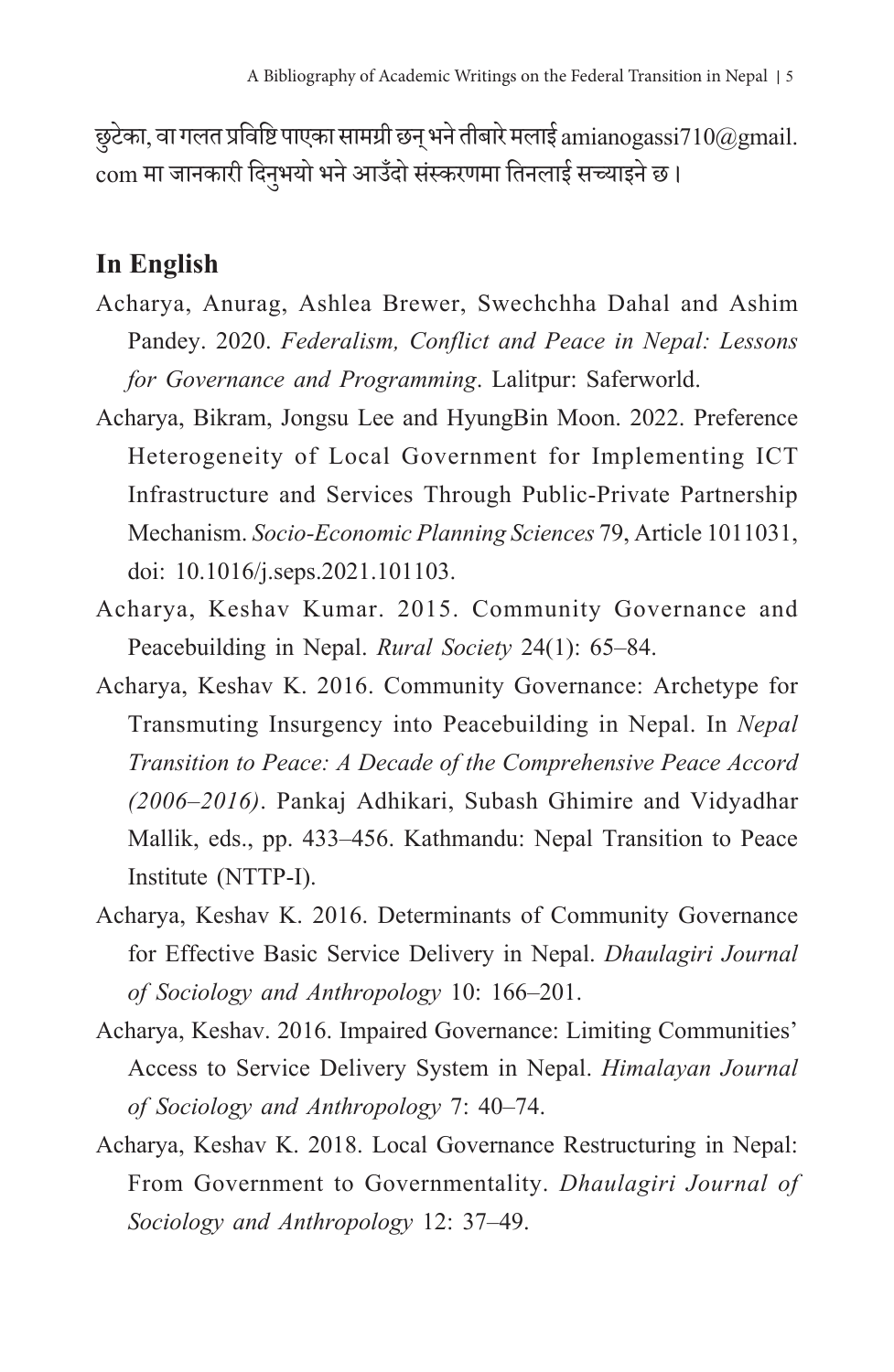- Acharya, Keshav K. 2018. The Capacity of Local Governments in Nepal: From Government to Governance and Governability? *Asia Pacific Journal of Public Administration* 40(3): 186–197.
- Acharya, Keshav Kumar. 2018. Transforming Grassroots Associations through Community Governance in Nepal. *Participation* 18: 62–78.
- Acharya, Keshav Kumar. 2019. Governance in Critical Stand Point to Implement Post Disaster Initiatives in Nepal. *Participation* 19: 5–15.
- Acharya, Keshav K. and Habib Zafarullah. 2019. Community Governance and Service Delivery in Nepal: An Assessment of Influencing Factors. *Commonwealth Journal of Local Governance* 21: 1–22.
- Acharya, Keshav Kumar and Habib Zafarullah. 2020. Institutionalising Federalism in Nepal: Operationalising Obstacles, Procrastinated Progress. *Public Administration and Policy* 23(2): 125–139.
- Acharya, Keshav and John Scott. 2020. Cultivating Local Capacity to Restructure Nepali Governance. In *Upholding Justice: Social, Psychological and Legal Perspectives*. Sibnath Deb, G. Sanhalakshmi, and Kaustiv Chakraborti, eds., pp. 171–190. New Delhi: Routledge.
- Acharya, Keshav and John Scott. 2021. Cultivating Local Capacity to Restructure Nepali Governance. In *Upholding Justice: Social, Psychological and Legal Perspectives.* Sibnath Deb, G. Subhalakshmi and Kaustuv Chakraborti, eds., pp. 171–190. London: Routledge.
- Acharya, Madhu Raman, ed. 2021. *Planning and Budgeting in the Provinces of Federal Nepal: A Comparative Analysis*. Kathmandu: TAF (The Asia Foundation).
- Acharya, Mohan Lal. 2020. Constitution-Building, the Challenges of Federalization and the Potential Options. *Essays on Constitutional Law* 39: 1–17.
- Acharya, Sushmita. 2021. The Citizen's Charter in Nepal: An Effort to Achieve Quality of Governance at the Local Level. In *Policy*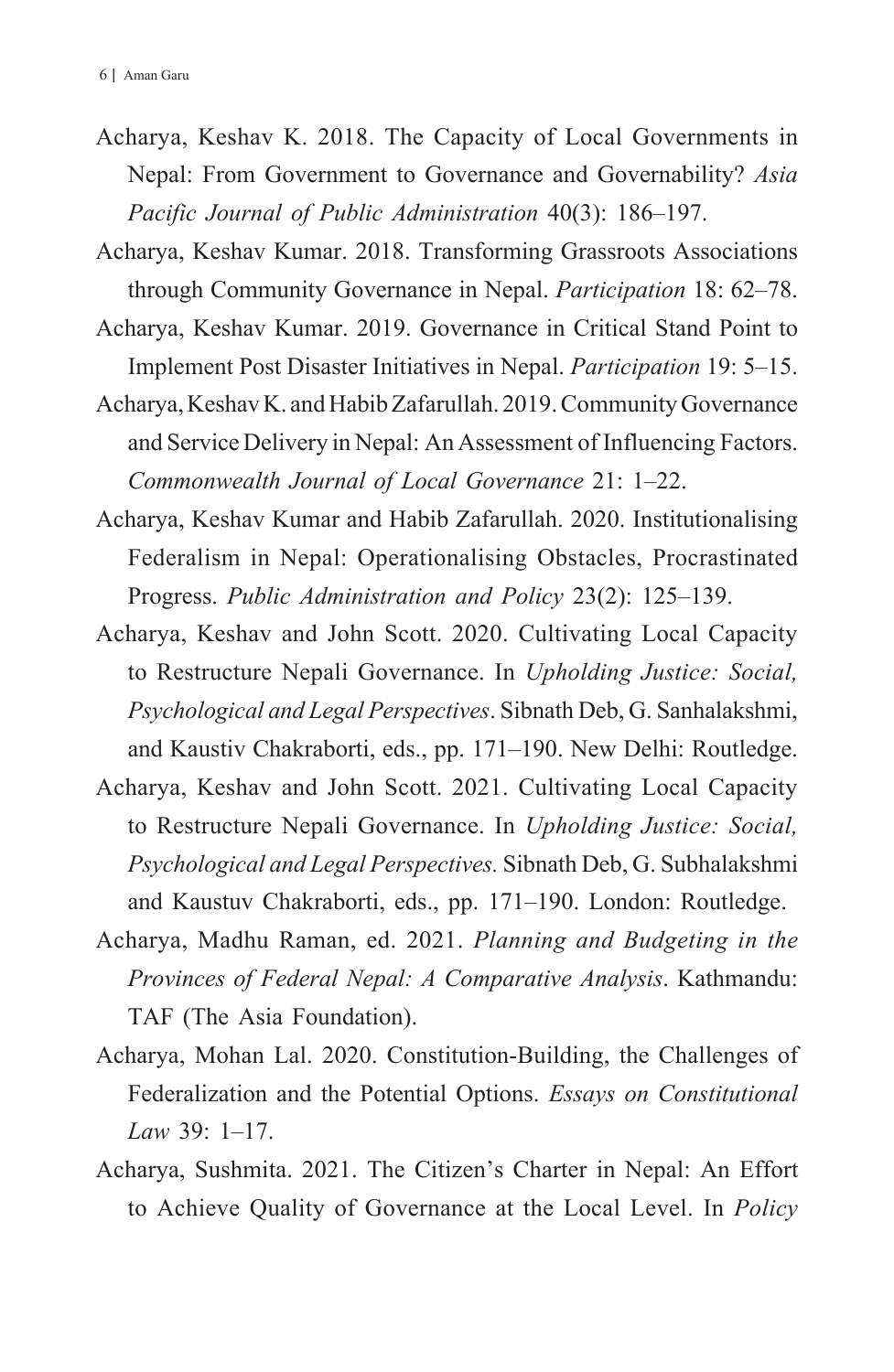*Response, Local Service Delivery, and Governance in Bangladesh, Nepal, and Sri Lanka*. Ishtiaq Jamil, Tek Nath Dhakal, Sk Tawfique M. Haque, Laxmi Kanta Paudel, Hasan Muhammad Baniamin, eds., pp. 189–205. Cham: Palgrave Macmillan.

- Adhikari, Aditya. 2017. International Support for Peace and Transition in Nepal. *Accord: An International Review of Peace Initiatives* 26: 27–31.
- Adhikari, Bipin. 2020. Constitutional Overview of the Right to Inclusion and Participation in State Structures. *Essays on Constitutional Law* 40: 118–130.
- Adhikari, Bipin. 2020. Design of the New Constitution and Analysis of its Contents and Early Implementation. In *A Treatise on the Constitution of Nepal 2015*. Bipin Adhikari, ed., pp. 98–217. Kathmandu: Kathmandu University School of Law.
- Adhikari, Bipin. 2020. The Constitution of Nepal (2015): A Review. In *A Treatise on the Constitution of Nepal 2015*, pp. 19–97. Kathmandu: Kathmandu University School of Law.
- Adhikari, Bipin, ed. 2020. *A Treatise on the Constitution of Nepal 2015*. Kathmandu: Kathmandu University School of Law.
- Adhikari, Bishnu and Parshuram Upadhyaya. 2020. Inter-Government Relations Bill: A Mixed Bag of Optimism for Subnational Governments. *New Spotlight* 14(2): 8–11.

Adhikari, Damodar. 2020. *Nepal's Road to Federalism: From the Perspectives of Grassroots Democracy*. Lalitpur: RTI International.

Adhikari, Dipak Bahadur. 2021. Planning Guideline for Three Tires Government of Nepal. *Theoretical Economics Letters* 11(3): 558–571.

Adhikari, Hari Prasad. 2016. Decentralization for Effective Local Governance in Nepal. PhD diss., Tribhuvan University (TU).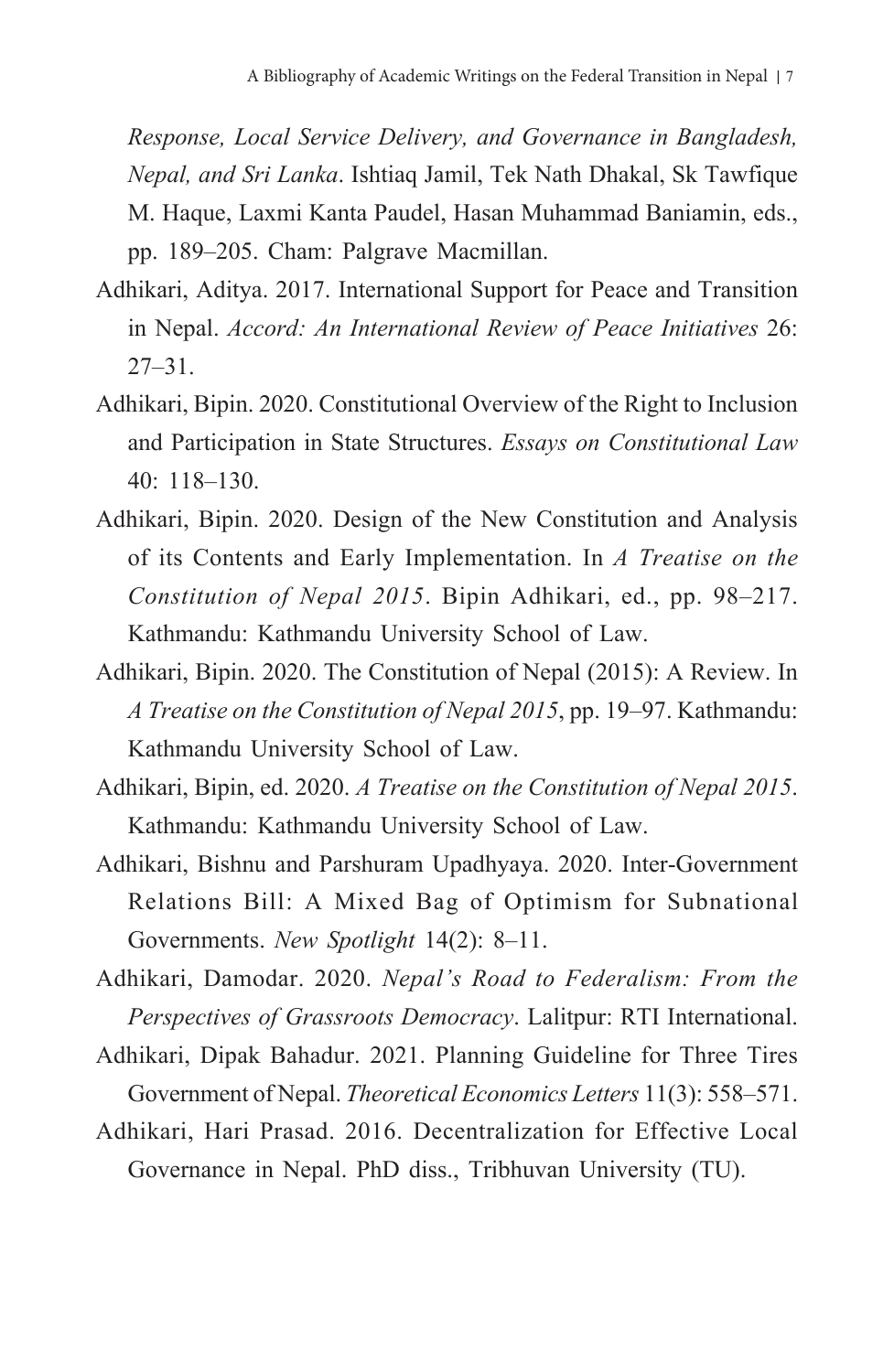- Adhikari, Hari Prasad. 2016. Theoretical Aspect of Fiscal Policy and its Implementation in Nepal. *Prashasan: The Nepalese Journal of Public Administration* 126: 129–138.
- Adhikari, Hari Prasad. 2021. Status of Local Service Delivery by the Local Government in Nepal. *Nepalese Journal of Management Research* 1(1): 48–54.
- Adhikari, Hari Prasad. 2074 v.s. Policy Goals of Federalism and Decentralization in Nepal. *NUTA Journal* 5(1&2): 106–116.
- Adhikari, Krishna P. and David N. Gellner. 2016. New Identity Politics and the 2012 Collapse of Nepal's Constituent Assembly: When the Dominant Become 'Other'. *Modern Asian Studies* 50(6): 2009–2040.
- Adhikari, Pawan and Amit Shrestha. 2019. Public Finance Management in Federalism. *Journal of the Institute of Chartered Accountants of Nepal* 22(2): 22–28.
- Adhikari, Pawan and Amit Shrestha. 2020. Comparative Fiscal Performance of Provincial Governments. *Journal of the Institute of Chartered Accountants of Nepal* 22(3): 29–36.
- Adhikari, Radheshyam. 2020. How was Consensus Reached on Some Key Issues During the Making of 2015 Constitution. *Essays on Constitutional Law* 40: 18–25.
- Adhikari, Radheshyam. 2020. The State of Constitution Implementation and Federalism in Nepal. In *Nepal's Constitution and Federalism: Vision and Implementation*. Dil Kumari Rawal Thapa 'Parbati' and Ram Guragain, eds., pp. 10–23. Kathmandu: National Forum of Parliamentarians on Population and Development (NFPPD), Nepal.
- Adhikary, Pratik, Julie Balen, Sujan Gautam, Sachin Ghimire, Jiban Karki, Andrew Lee, Sujan Babu Marahatta, Sarita Panday, Gerda Pohl, Simon Rushton, Sujata Sapkota, Padam P. Simkhada, Madhusudan Subedi and Edwin van Teijilingen. 2020. The COVID-19 Pandemic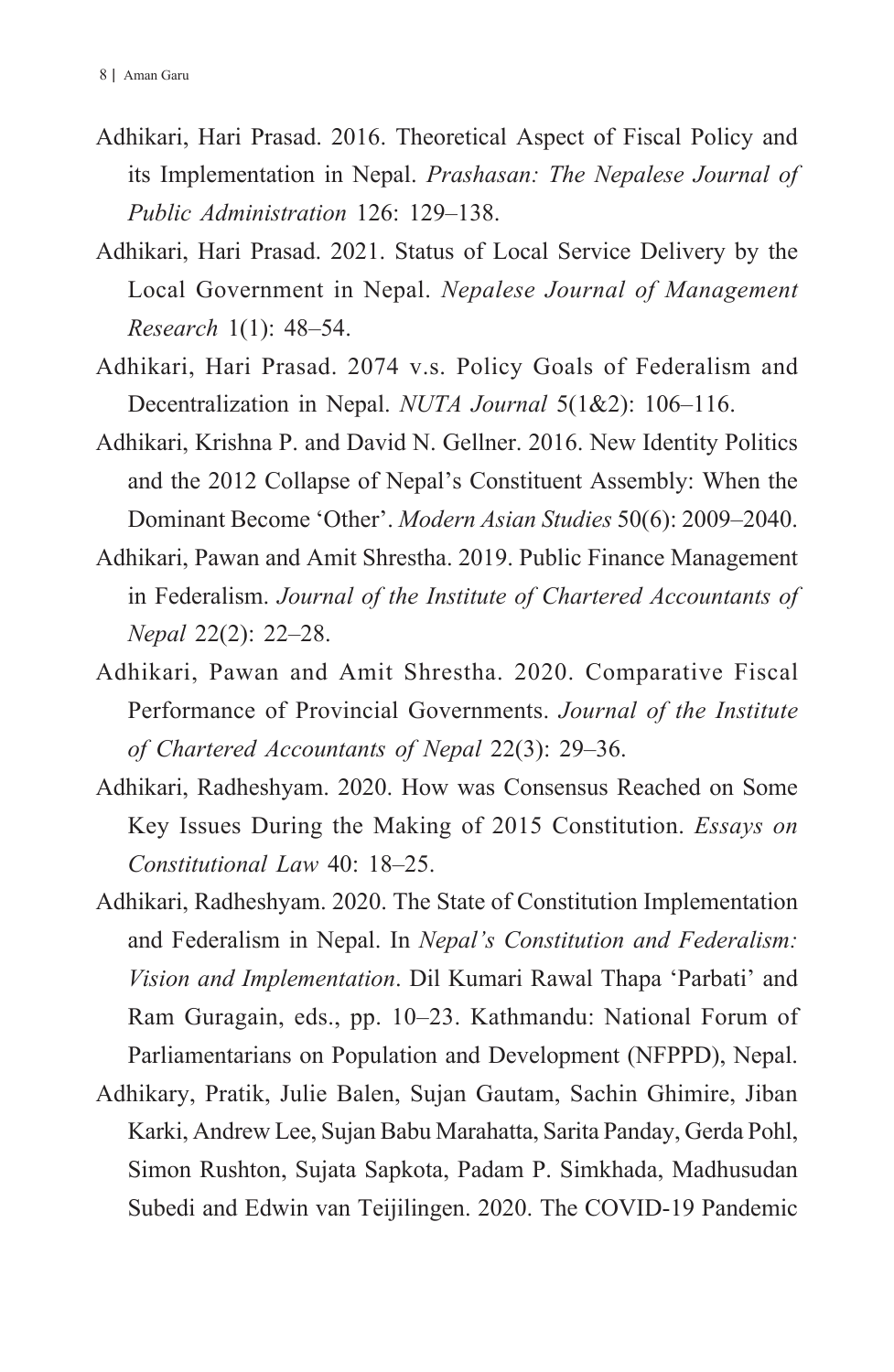in Nepal: Emerging Evidence on the Effectiveness of Action by, and Cooperation between, Different Levels of Government in a Federal System. *Journal of Karnali Academy of Health Sciences* 3(3). Available at http://jkahs.org.np/jkahs/index.php/jkahs/article/ view/311/213; accessed January 9, 2020.

- Amatya, Soorya Lal. 2072. Critical Views on Federalism in Nepal. In *Sambidhan Sambad* (Dialogue on Constitution). Chandra Kanta Gyawali and Sharmila Shrestha, eds., pp. 243–250. Kathmandu: Constitutional Lawyers' Forum.
- Aryal Khanal, Neeti. 2020. *"I can Speak": Navigating Masculine Spaces in Federal Nepal (Federalism in Nepal – Volume 5).* London: International Alert.
- Bahl, Roy W., Andrey Timofeev and Serdar Yilmaz. 2020. *Implementing Federalism: The Case of Nepal.* Working Paper 20-10. Atlanta: International Center for Public Policy, Georgia State University.
- Basnet, Chudamani. 2019. The Federal Socialist Forum: Incipient Middle Caste Politics in Nepal? *Studies in Nepali History and Society* 24(2): 355–380.
- Basnett, Yurendra, Chandan Sapkota and Sameer Khatiwada. 2019. Economic Transformation What is Holding Us Back? In *The Politics of Change: Reflections on Contemporary Nepal*. Deepak Thapa, ed., pp. 133–156. Kathmandu: Social Science Baha and TAF.
- Bhandari, Amit, Sudip Pokhrel, Pratap Paudel, Krishna Rijal, Sabina Sigdel and Ranju Bista. 2020*. Local Health Governance: Situational and Political Economy Analysis Report (Final Report)*. Kathmandu: Public Policy Pathshala and TAF.
- Bhandari, Surendra. 2016. *Constitutional Design and Implementation Dynamics: Federalism and Inclusive Nation Building in Nepal*. Kathmandu: Himal Innovative Development and Research Pvt. Ltd.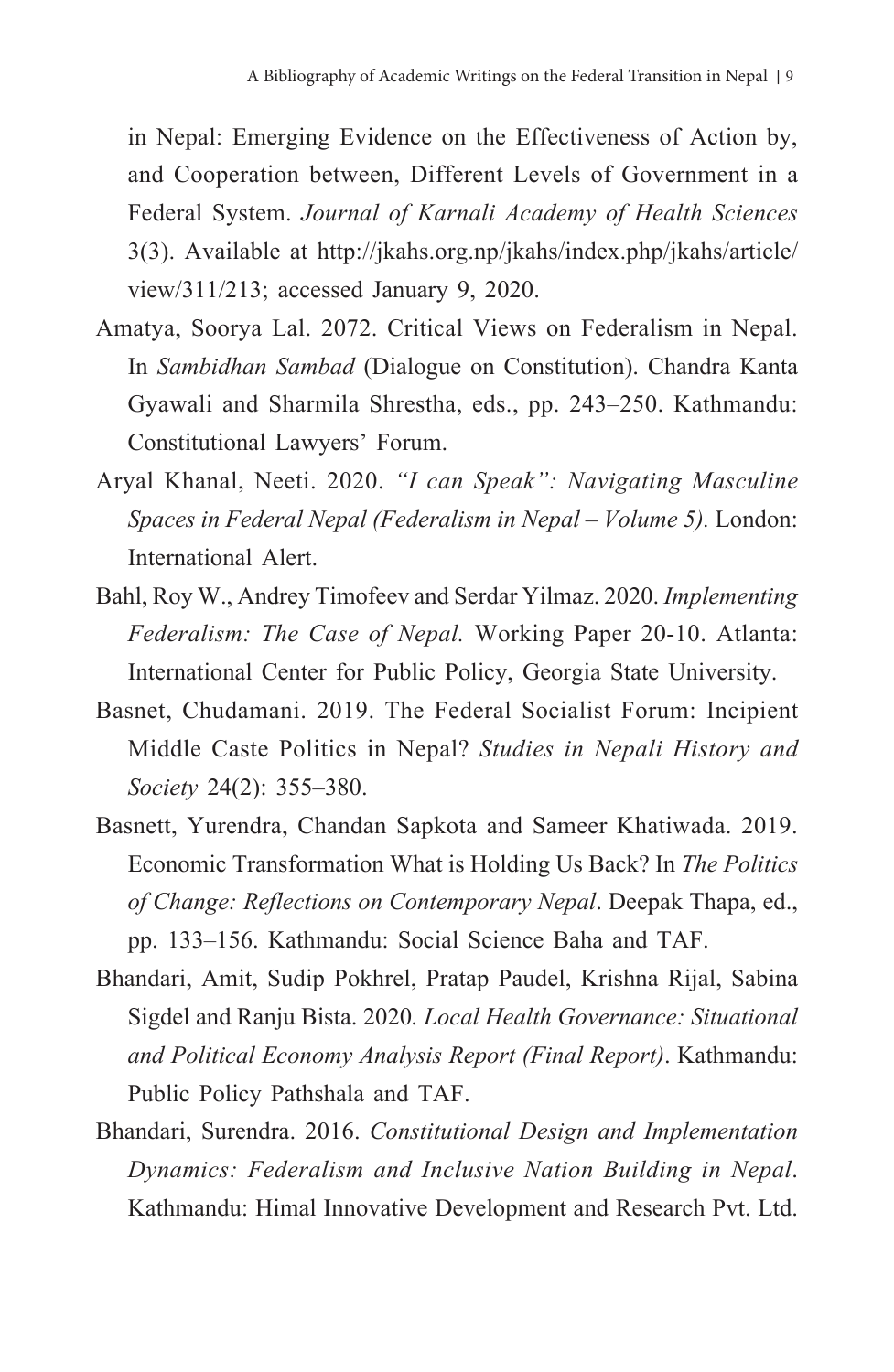- Bhandari, Surendra. 2020. The Politics of Constitutions Making in Nepal. In *A Treatise on the Constitution of Nepal 2015*. Bipin Adhikari, ed., pp. 243–283. Kathmandu: Kathmandu University School of Law.
- Bhardwaj, Vinod K. and Banwari Lal Yadav. 2018. Federalism in Nepal: Pre & Post Constitution Democracy Scenario. *Research Reinforcement* 6(2): 8–16.
- Bhattacharyya, Harihar. 2020. *Federalism in Asia: India, Pakistan, Malaysia, Nepal and Myanmar*. New York: Routledge.
- Bhattarai, Ishwari. 2015. Ethnic Entrepreneurs and Political Mobilization: Exploring a Case of Tharu-Pahadi Conflict. *Dhaulagiri Journal of Sociology and Anthropology* 9: 191–207.
- Bhattarai, Keshab. 2020. Constitution, Institutions and A Model for Economic Development in Nepal. *Asian Journal of Economics and Finance* 2(2): 119–151.
- Bhattarai, Keshav and Dennis Conway. 2020. Demography, Caste/ Ethnicity, Federalism, and Socioeconomic Conditions in Relation to Contemporary Environment. In *Contemporary Environment Problems in Nepal*. Keshav Bhattarai and Dennis Conway, pp. 37–117. Cham: Springer.
- Bhattarai, Keshav and Dennis Conway. 2021. Demography, Caste/ Ethnicity, Federalism, and Socioeconomic Conditions in Relation to Contemporary Environment. In *Contemporary Environmental Problems in Nepal: Geographic Perspectives.* Keshav Bhattarai and Dennis Conway, eds., pp. 37–114. Cham: Palgrave Macmillan.
- Bhattarai, Kul Prasad and Rita Lamsal. 2016. Personnel Management in Federal Structure. *Prashasan: The Nepalese Journal of Public Administration* 126: 148–150.
- Bhattarai, Manju. 2016. *Relevant References for the Use of Public Revenues in Federal Nepal*. Kathmandu: Tribhuvan University.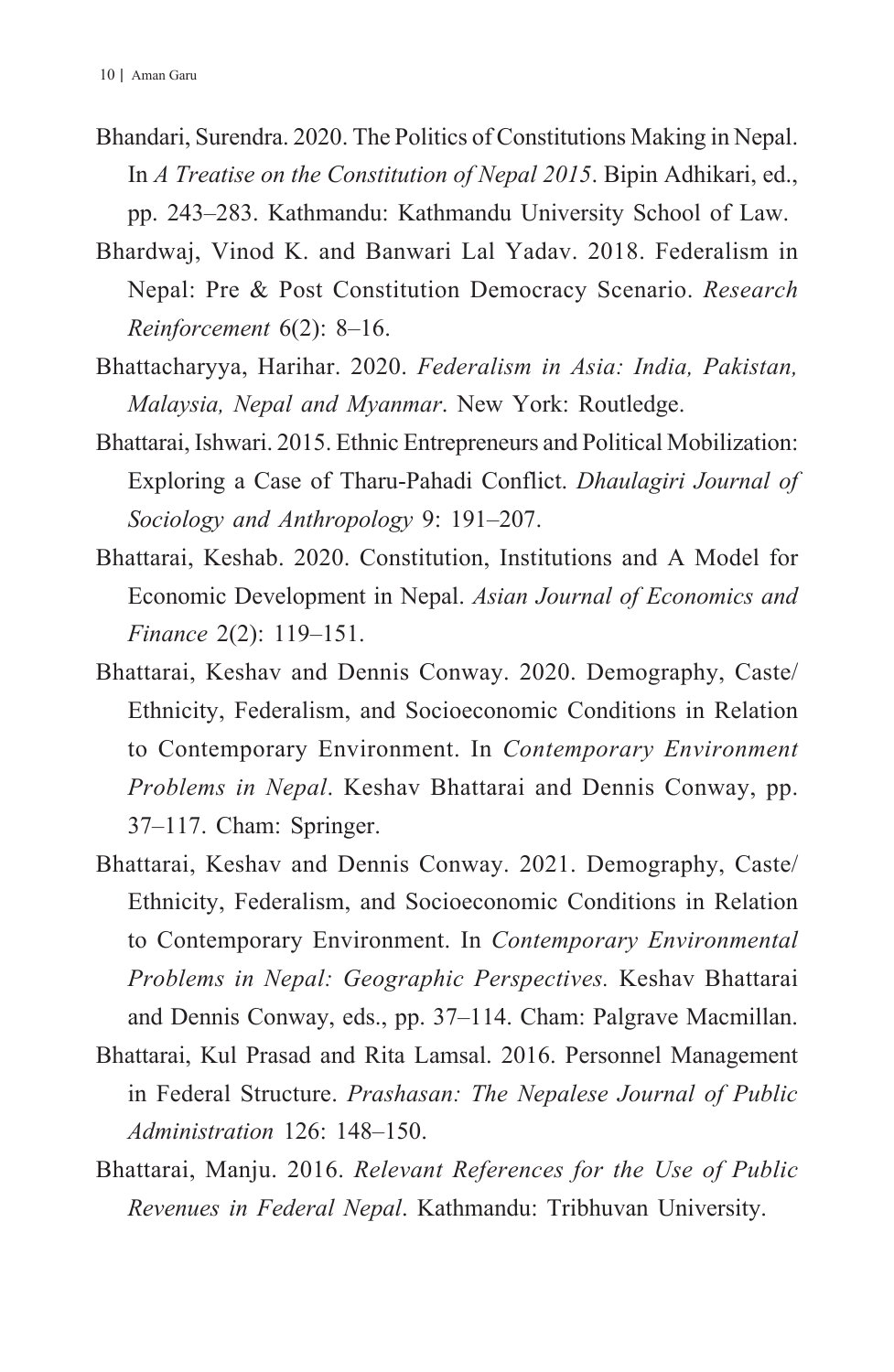- Bhattarai, Naba Raj and Rajan Binayek Pasa. 2021. Administrative Function of Local Governance in Godawari Municipality, Lalitpur, Nepal. *International Journal of Research - Granthaalayah* 9(4): 195–215.
- Bhurtel, Bhim. 2020. *Fiscal Federalism: An Analysis of Its Initial Implementation in Nepal (Federalism in Nepal – Volume 6)*. London: International Alert.
- Bhusal, Thaneshwar and Ganesh Prasad Pandeya. 2021. Ordinary People's Participation in Local Development Planning in Nepal. *Development in Practice*, doi: 10.1080/09614524.2021.1907538.
- Bhusal, Thaneshwar and Michael G. Breen. 2021. Federalism and Local Governance: Exploring Multilingualism in Local Decision-Making in Nepal. *Regional & Federal Studies*, doi: 10.1080/13597566.2021.1940970.
- Bishwakarma, Mom. 2019. *Political Transformations in Nepal: Dalit Inequality and Social Justice.* New York: Routledge.
- Bista, Raghu Bir. 2073 v.s. Measuring the Effectiveness of RTI Practices in Local Governance, Planning and Development in Nepal. *Media Journal* 2(2): 66–72.
- Bogati, Subindra, Fletcher D. Cox, Sachichi Karki and Timothy D. Sisk. 2017. Nepal: Identity Politics in a Turbulent Transition. In *Peacebuilding in Deeply Divided Societies: Toward Social Cohesion?* Fletcher D. Cox and Timothy D. Sisk, eds., pp. 175–213. Cham: Palgrave Macmillan.
- Bolton, Laura. 2021. *Transition to Federal Health and Education Governance*. Helpdesk Report. Knowledge, Evidence and Learning for Development. Available at https://opendocs.ids. ac.uk/opendocs/bitstream/handle/20.500.12413/16722/1024\_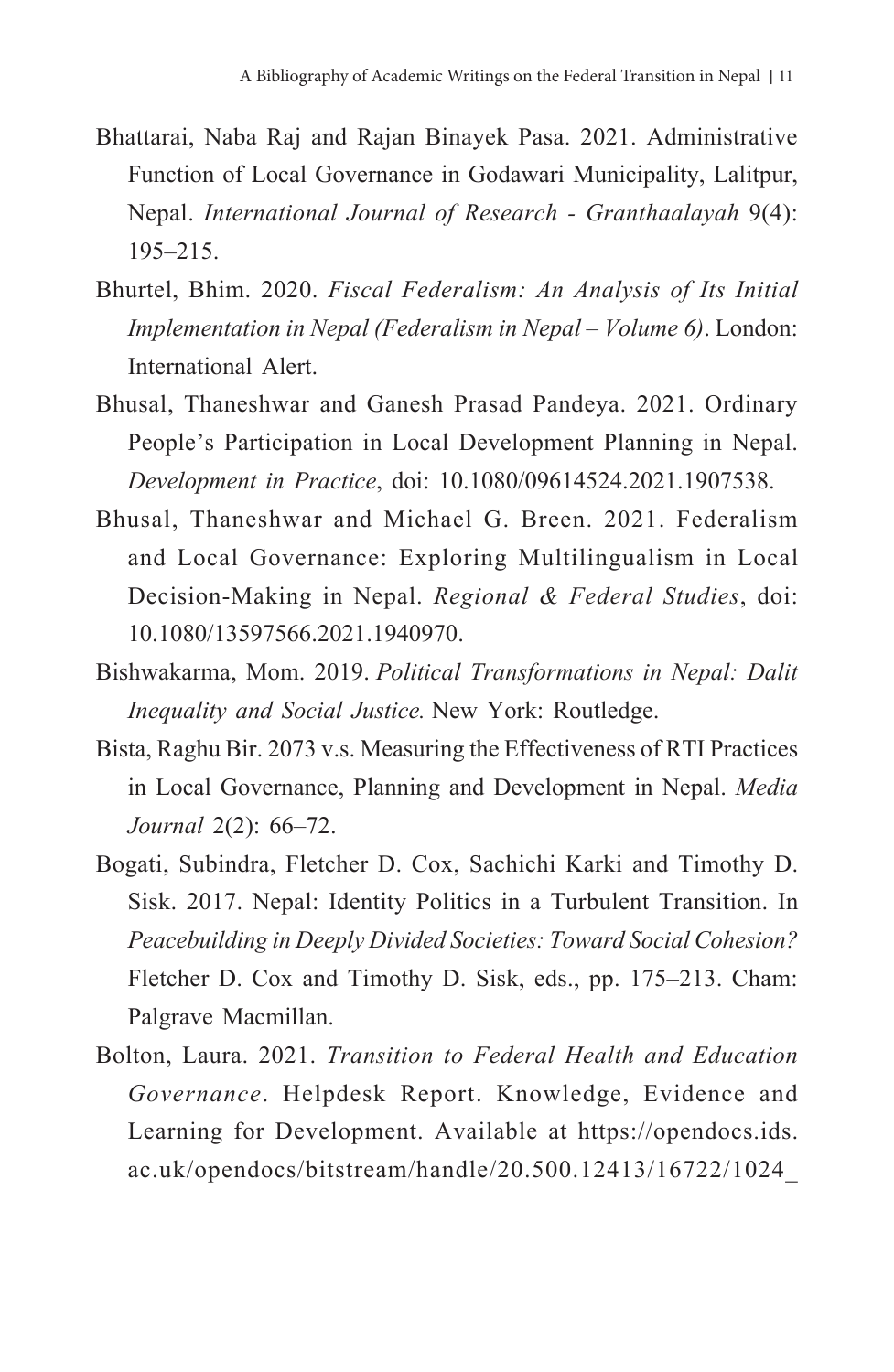Federal decentralisation of health and education governance. pdf?sequence=1; accessed September 13, 2021.

- Bose, Tapan Kumar and Som Prasad Niroula. 2015. *Confronting the Federal Sphinx in Nepal: Madhesh-Tarai.* New Delhi: SAGE Publications.
- Breen, Michael G. 2017. The Origins of Holding-Together Federalism: Nepal, Myanmar and Sri Lanka. *Publius: The Journal of Federalism* 48(1): 26–50.
- Breen, Michael G. 2018. Nepal, Federalism and Participatory Constitution-Making: Deliberative Democracy and Divided Societies. *Asian Journal of Political Science* 26(3): 410–430.
- Breen, Michael G. 2018. *The Road to Federalism in Nepal, Myanmar and Sri Lanka: Finding the Middle Ground.* New York: Routledge.
- Budhathoki, Jeeva Raj. 2076 v.s. Legislature Systems and Procedures of China, Japan, India, the UK and Nepal with Province Practice. In *Karnali Province Souvenirs*, pp. 47–57. Surkhet: Province Assembly Secretary.
- Butcher, Stephanie. 2021. Differentiated Citizenship: The Everyday Politics of the Urban Poor in Kathmandu, Nepal. *International Journal of Urban and Regional Research* 45(6): 948–963.
- Byrne, Sarah and Bart Klem. 2015. Constructing Legitimacy in Postwar Transition: The Return of 'normal' Politics in Nepal and Sri Lanka? *Geoforum* 66: 224–233.
- Byrne, Sarah. 2018. 'From Our Side Rules are Followed': Authorizing Bureaucracy in Nepal's 'Permanent Transition'. *Modern Asian Studies* 52(3): 971–1000.
- Cain, Kristin A. 2018. Peacebuilding and Nonviolent Resistance in Nepal's Tarai: Complementary or Divergent? *Studies in Nepali History and Society* 23(2): 251–275.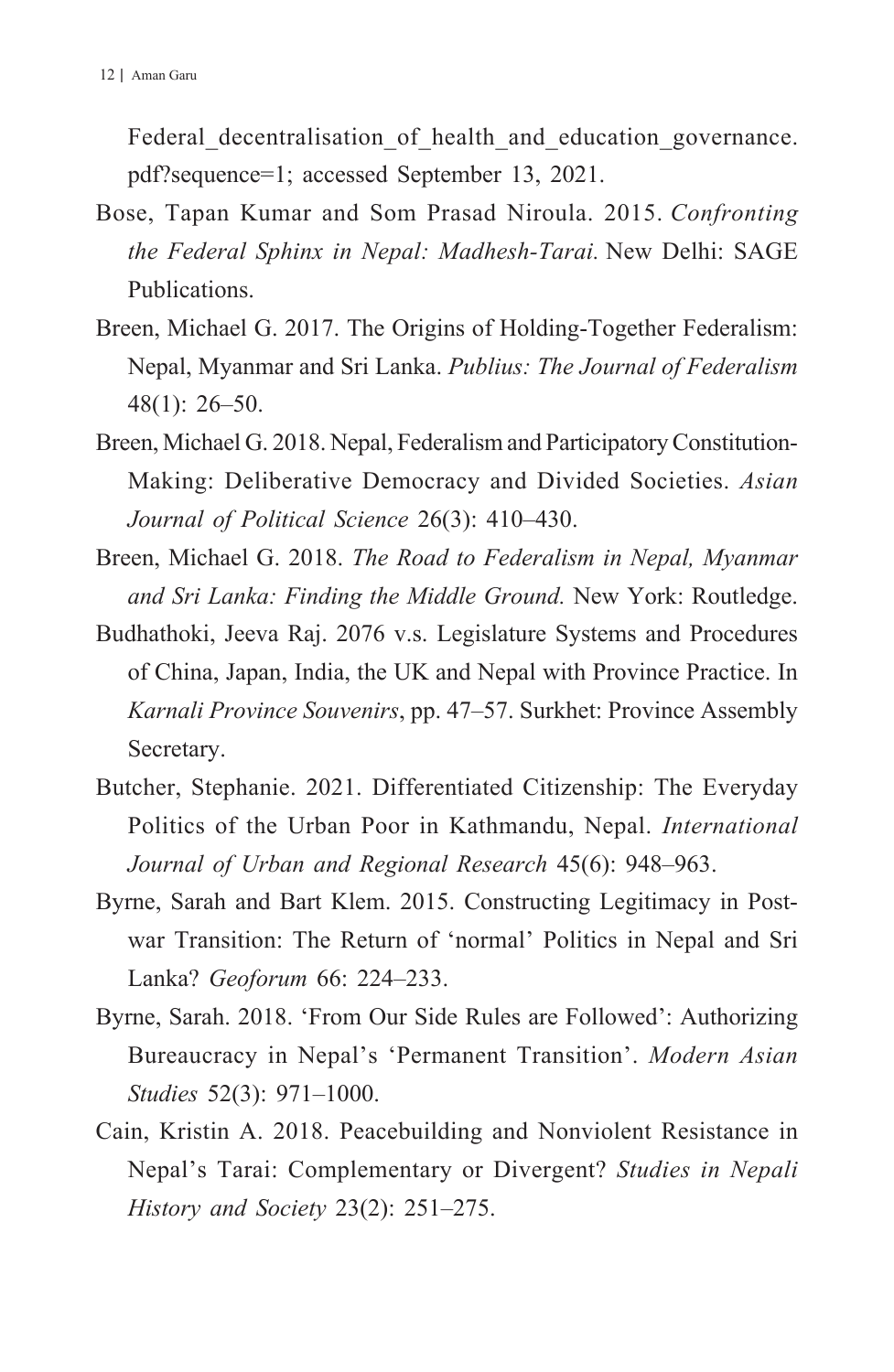- Chalise, Sabina. 2077v.s. An Overview of Dissemination of Parliamentary Information in Federal Parliament. *Sanghiya Samsad Sewa Smarika* 9(8): 373–380.
- Chamlagai, Abi. 2021. Nepal: Tarai/Madhesh Movements and Political Elites. *Journal of Asian and African Studies 56*(4): 949–963.
- Chandrika, Anil and Keshav K. Acharya. 2020. Deconstructing Federalism through the Lens of Federal Constitution of Nepal. *Essays on Constitutional Law* 40: 90–117.
- Chaudhary, Deepak. 2019. The Decentralization, Devolution and Local Governance Practices in Nepal: The Emerging Challenges and Concerns. *Journal of Political Science* 19: 43–64.
- Chaudhary, Manoj K. and Madhav Adhikari. 2021. Federal Structure and Job Satisfaction of Employee: A Case Study of Arghakhanchi District, Nepal. *Psychology and Education Journal* 58(2): 415–422.
- Chaulagain, Shandiya and Khimlal Devkota. 2020. Leadership and Federalization Debate in Nepal. *Open Access Library Journal* 7, Article e6368, doi: 10.4236/oalib.1106368.
- Chemjong, Dambar Dhoj. 2017. "Limbuwan is our Home-Land, Nepal is our Country": History, Territory, and Identity in Limbuwan's Movement. PhD diss., Cornell University. Available at https:// ecommons.cornell.edu/bitstream/handle/1813/59000/Chemjong\_ cornellgrad\_0058F\_10500.pdf; accessed October 20, 2020.
- Chetri, Than Bahadur. 2017. Local Democracy without Elections: The Politics in Nepal. *Journal of Political Science* 17: 63–81.
- Chetri, Than Bahadur. 2018. Federal Democratic Republic Nepal: Deepening Problems and Prospects. *Journal of Political Science*  $18: 114-142$ .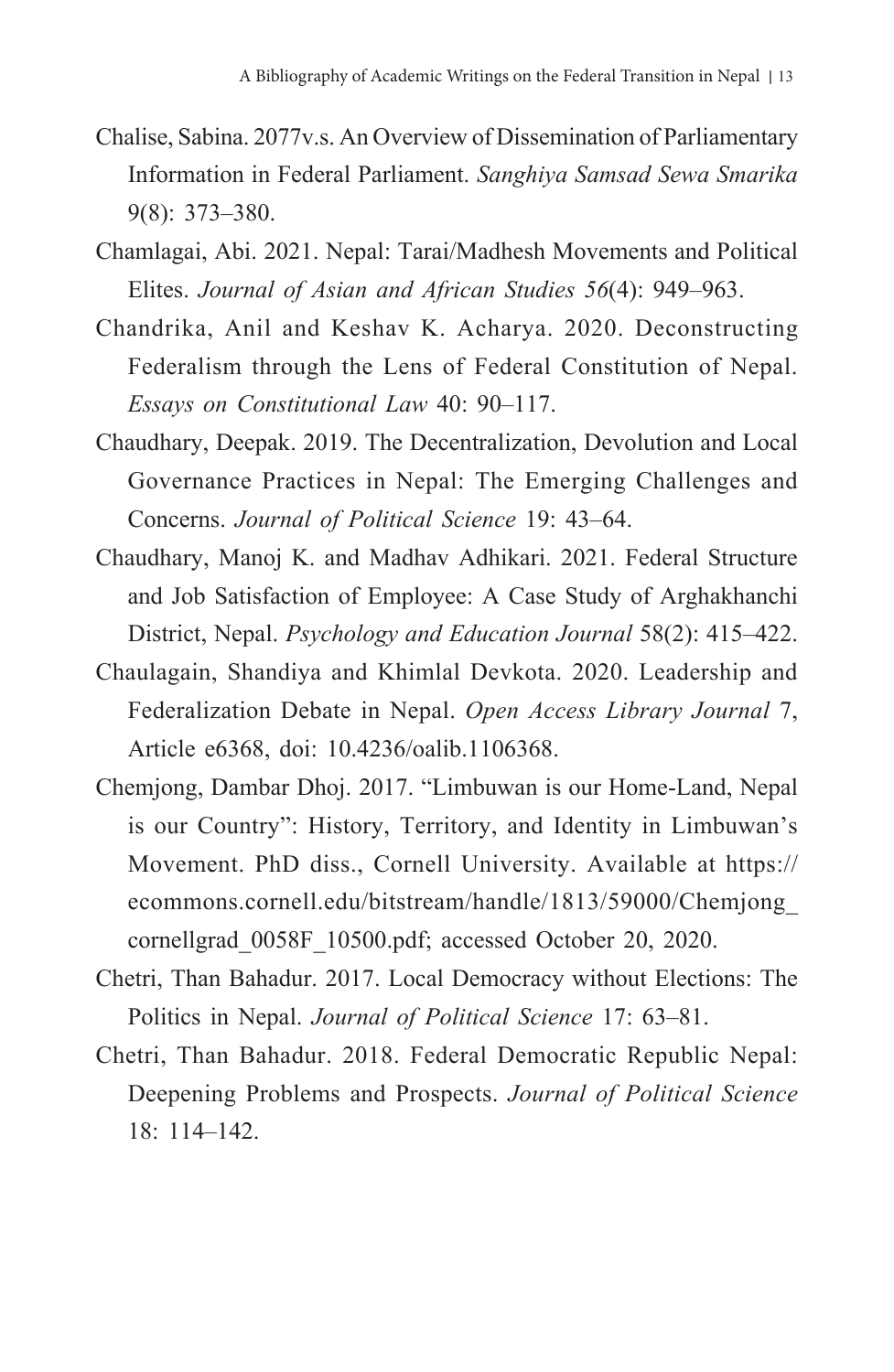- Chetri, Than Bahadur. 2020. Federal Democracy Nepal: An Assessment of Two Years Democratic Practices. *Journal of Political Science* 20: 142–163.
- Chhantyal, Gobinda and Tunga B. Rai, eds. 2020. *Politics of Resistance: Indigenous Peoples and the Nepali State.* Kathmandu: Nepal Federation of Indigenous Nationalities (NEFIN).
- Chhetri, Raju, Shyam Kumar Basnet, Rajan Dhakal and Bishnu Maharjan. 2021. The Performance of Local Governments to Fight Against the COVID-19: The Case of Makwanpur and Chitwan Districts of Bagmati Province of Nepal. *Green Reports* 2(4): 13–20.
- Chhetri, Than Bahadur. 2021. Federal Democratic Republic of Nepal: An Assessment of the Rule of Law. *Journal of Political Science*  $21: 1-8$
- Dahal, Amrit Kumar, Anjay Kumar Mishra, Manoj Kumar Chaudhary and P.S. Aithal. 2021. Job Satisfaction in Federal Structure: A Case of Bhojpur, Nepal. *International Journal of Applied Engineering and Management Letters (IJAEML)* 5(2): 38–56.
- Dahal, Binita, Rajeev Joshi, Bishow Poudel and Manoj Panta. 2021. Community Forestry Governance in Federal System of Nepal. *Journal of Policy & Governance* 1(1): 30–45.
- Dahal, Girdhari. 2017. Constitution of Nepal and Political Development: Adoption and Challenges of Implication. *Janapriya Journal of Interdisciplinary Studies* 6: 148–159.
- Dahal, Girdhari. 2017. Democratic Practice and Good Governance in Nepal. *Journal of Political Science* 17: 18–35.
- Dahal, Girdhari. 2021. Dimensions of Good Governance at Local Level: A Case Study of Madi Rural Municipality of Kaski District, Nepal. *Inventive: A Peer Reviewed Journal of Multidisciplinary Studies* 3: 17–29.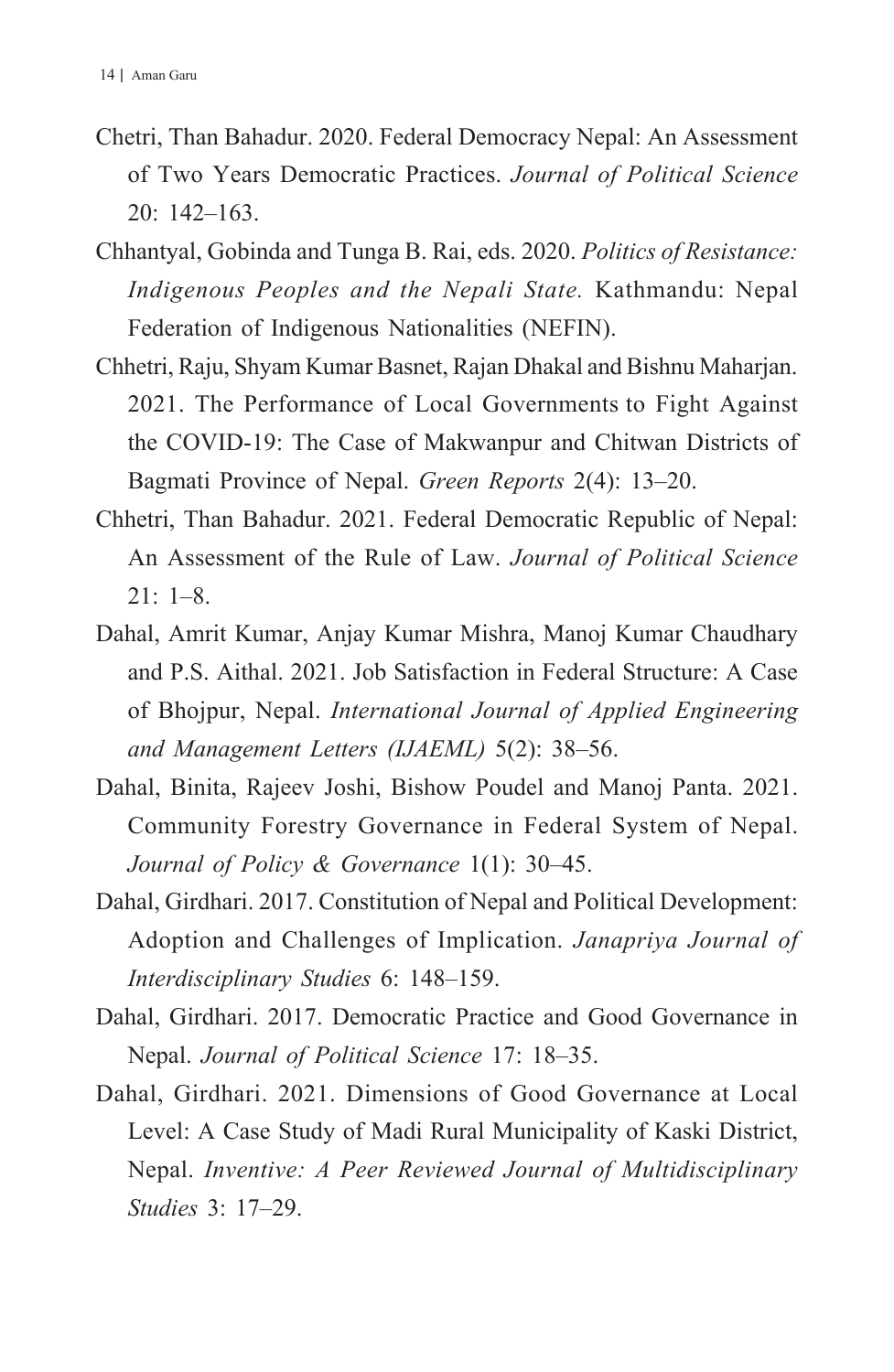- Dahal, Girdhari. 2021. Local Governance in Nepal: A Study of Machhapuchhre Rural Municipality, Kaski. *Journal of Political Science* 21: 31–38.
- Dahal, Girdhari. 2021. Role of District Co-ordination Committee in Nepalese Federalism. *International Scholars Journal of Arts and Social Science Research* 3(3): 182–189.
- Dahal, Girdhari. 2021. Women Participation in Local Development: A Study of Kaski District. *Journal of Political Science* 21 (Special Issue): 49–59.
- Dahal, Hari, Madhav Karki, Tamara Jackson and Dinesh Panday. 2020. New State Structure and Agriculture Governance: A Case of Service Delivery to Local Farmers in the Eastern Gangetic Plains of Nepal. *Agronomy* 10(12), doi: 10.3390/agronomy10121874.
- Dahal, Kapilmani. 2017. The Constitution of Nepal: On the Touchstone of Constitutionalism and Good Governance. *Journal of Political Science* 17: 36–51.
- Dahal, Kapilmani. 2019. Civil Society and its Place in the Constitution of Nepal. *Journal of Political Science* 19: 100–127.
- Daly, Angela, Sara Parker, Samden Sherpa and Umesh Regmi. 2019. Federalism and Education in Nepal: Contemporary Reflections on Working through Change. *Education 3-13: International Journal of Primary, Elementary and Early Years Education* 48(2): 163–173.
- Devkota, Kamal. 2018. Challenges of Inclusive Urbanization in the Face of Political Transition in Nepal. In *Handbook of Research on Urban Governance and Management in the Developing World.* Joshua Mugambwa and Mesharch W. Katusiimeh, eds., pp. 159–171. Hershey PA: IGI Global.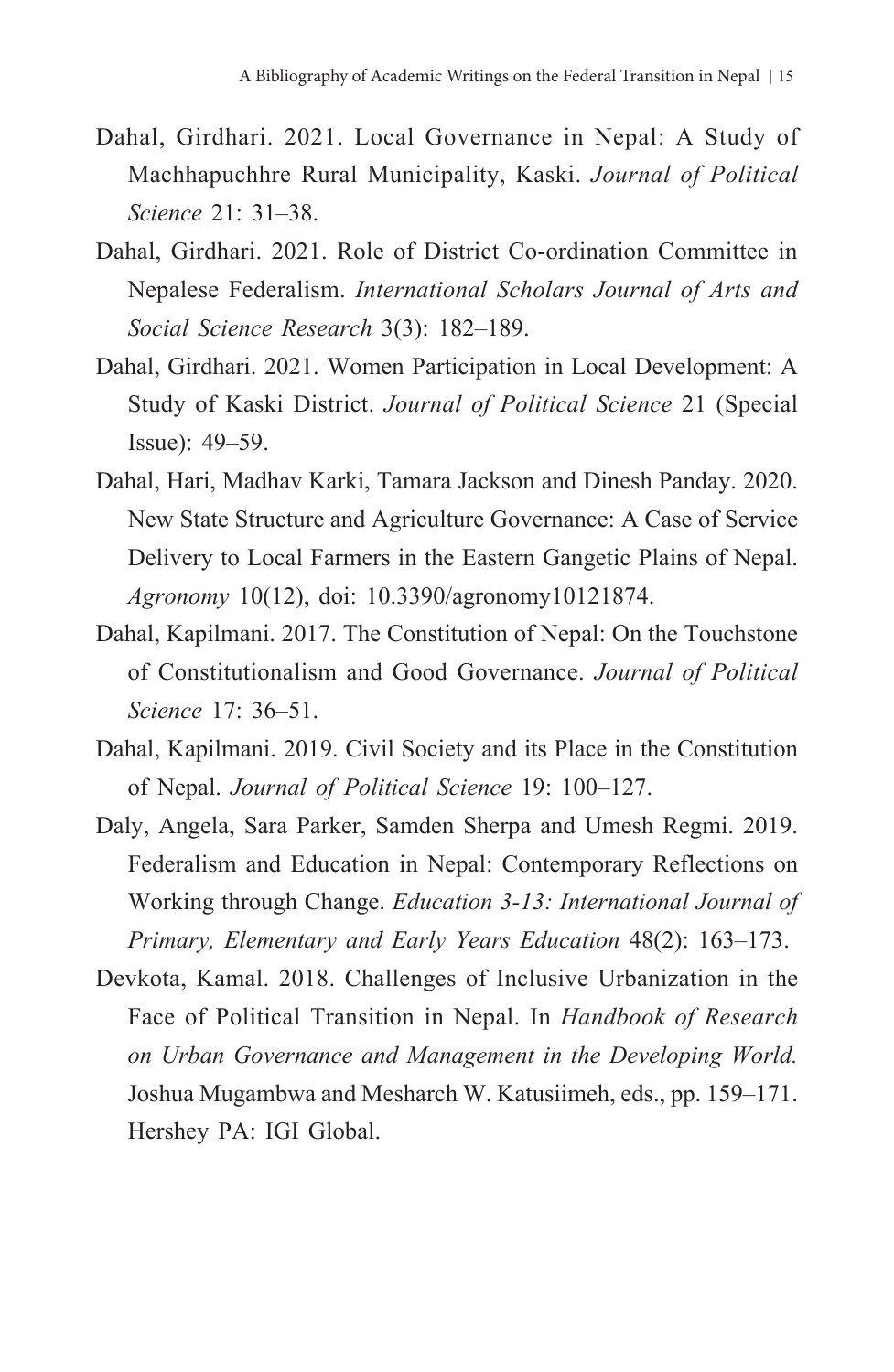- Devkota, Khim Lal and Madhu Raman Acharya. 2018. *Federal Nepal: The Provinces (Comparative Analysis of Economic and Administrative Data and Challenges).* Kathmandu: Governance Facility.
- Devkota, Khim Lal. 2020. *Intergovernmental Fiscal Relations in a Federal Nepal.* Working Paper 20-13*.* Atlanta: International Center for Public Policy, Georgia State University.
- Devkota, Khim Lal. 2021. *The Fiscal Architecture of Subnational Governments in Federal Nepal*. ICEPP Working Paper 21-12. Atlanta: International Center for Public Policy, Andrew Young School of Policy Studies, Georgia State University. Available at https://icepp. gsu.edu/files/2021/07/21-12-Subnational-Fiscal-Architecture-of-Nepal.pdf; accessed September 12, 2021.
- Devkota, Khimlal. 2020. Forms and Functioning of the Parliament: Specific Context of the Reformed Parliamentary System in Nepal. *Essays on Constitutional Law* 39: 18–36.
- Devkota, Khimlal. 2020. Leadership Crisis: In Decision-Making Process with Reference to Declaration of Republic in Nepal: An Anthropological Perspective. *Open Access Library Journal* 7, Article e6395, doi: 10.4236/oalib.1106395.
- Dhungana, Hari P. 2019. The Prospect of Accountability in Local Governance in Nepal. *Journal of Management and Development Studies* 29: 1–19.
- Dhungana, Nimesh. 2019. The Politics of Citizen-Centric Governance in Post-Earthquake Nepal. PhD diss., The London School of Economics and Political Science. Available at http://etheses.lse. ac.uk/3923/1/Dhungana\_\_Politics-citizen-centric-governance.pdf; accessed October 21, 2020.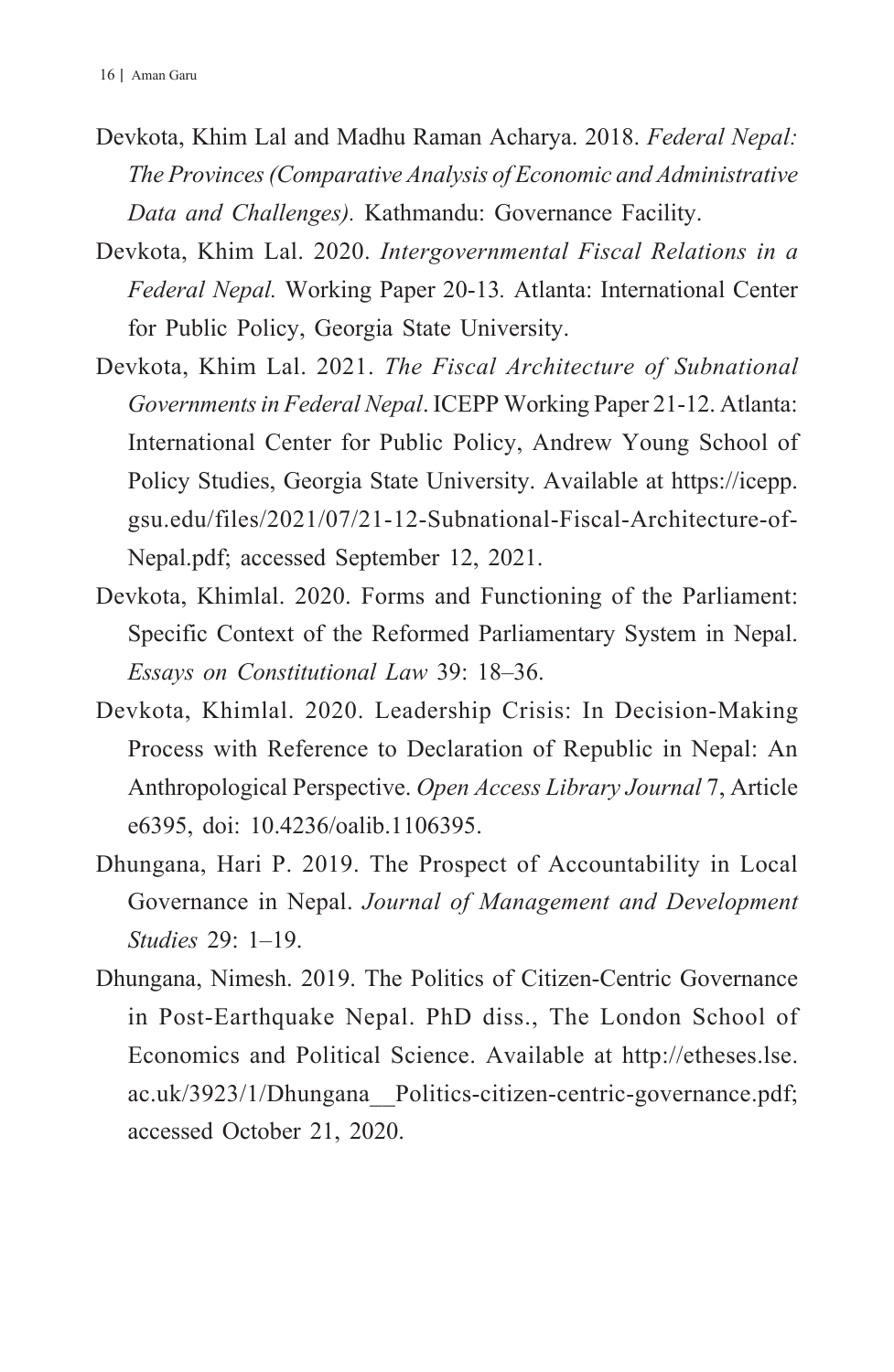- Dhungana, Raj Kumar and Keshav K. Acharya. 2021. Local Government's Tax Practices from a Cooperative Federalism Perspective. *Nepal Public Policy Review* 1: 157–178.
- Dhungana, Sindhu P., Poshendra Satyal, Nagendra P. Yadav and Bhola Bhattarai. 2017. Collaborative Forest Management in Nepal: Tenure, Governance and Contestations. *Journal of Forest and Livelihood* 15(1): 27–42.
- Dhungel, Surya. 2017. Unique Local Governance Model. *New Spotlight* 10(22): 15–17.
- DRCN (Democracy Resource Center Nepal). 2015. *Nepal's Contested Constitution and Recommendations for Moving Forward*. Policy Brief. Lalitpur: DRCN. Available at www.democracyresource. org/wp-content/uploads/2017/05/Nepal%E2%80%99s-Contested-Constitution-and-Recommendations-for-Moving-Forward\_ October-2015-1.pdf; accessed October 16, 2020.
- DRCN. 2018. *Elections to Nepal's House of Representatives, National Assembly and Provincial Assemblies: Final Observation Report*. Lalitpur: DRCN. Available at www.democracyresource.org/wpcontent/uploads/2018/05/DRCN\_Final-Observation-Report\_HoR\_ PA\_NA\_English.pdf; accessed September 21, 2021.
- DRCN. 2018. *Elections to Nepal's House of Representatives, National Assembly and Provincial Assemblies: Final Observation Report.*  Lalitpur: DRCN. Available at www.democracyresource.org/wpcontent/uploads/2018/05/DRCN\_Final-Observation-Report\_HoR\_ PA\_NA\_English.pdf; accessed December 17, 2021.
- DRCN. 2018. *Findings on Functioning of Local and Provincial Governments in Nepal (Final Report).* Lalitpur: DRCN. Available at www.democracyresource.org/wp-content/uploads/2018/08/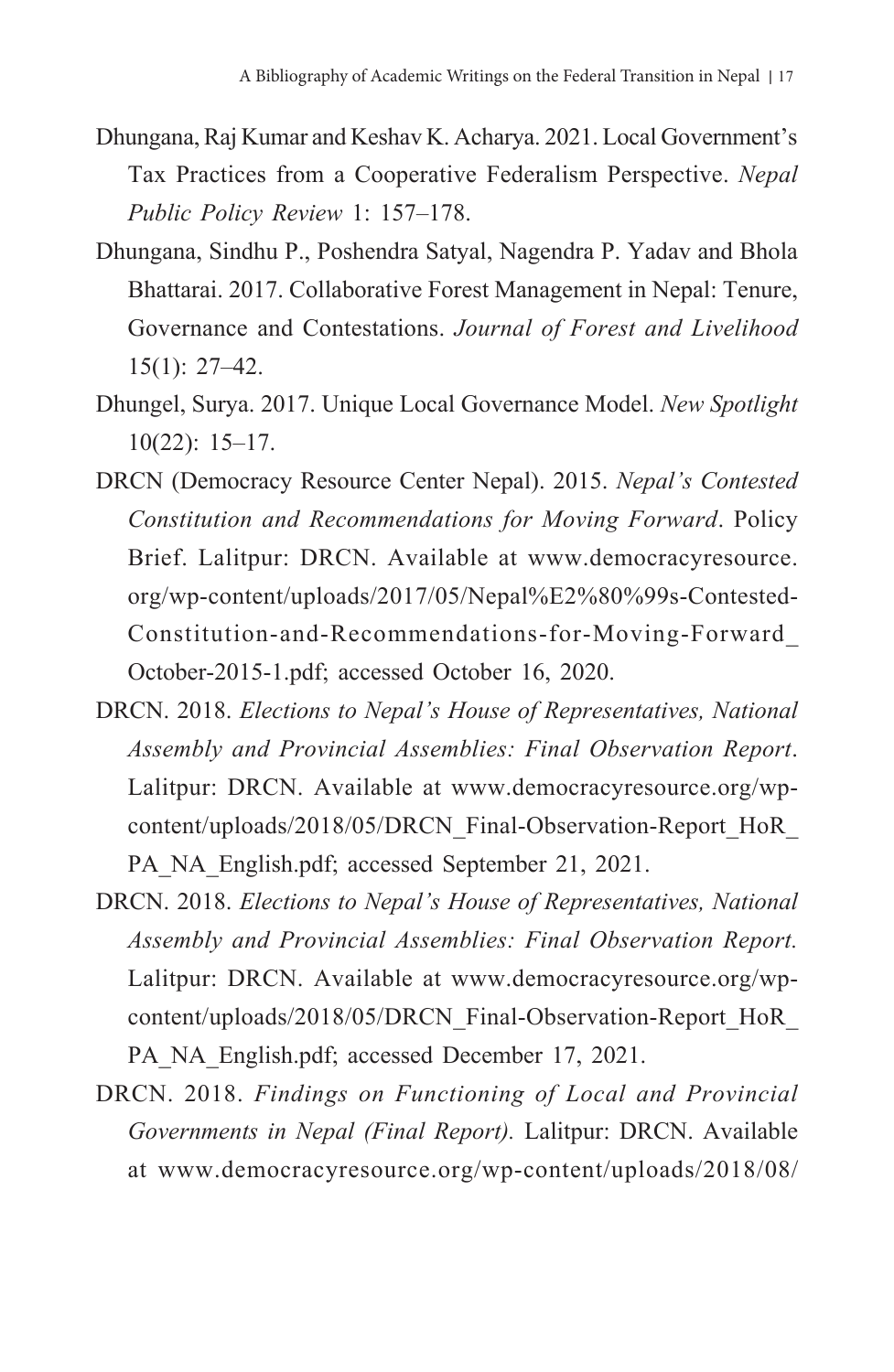DRCN\_OPPG\_FINAL-REPORT\_ENG\_16082018.pdf; accessed October 16, 2020.

- DRCN. 2019. *Budget Allocation and Implementation by Local Governments in the Federal Structure*. Lalitpur: DRCN. Available at www.democracyresource.org/wp-content/uploads/2019/09/DRCNreport-6-English-3Oct2019.pdf; accessed October 16, 2020.
- DRCN. 2019. *Formation and Functioning of Provincial Institutions in the Federal Structure*. Lalitpur: DRCN. Available at www. democracyresource.org/wp-content/uploads/2019/08/Formation-and-Functioning-of-Provincial-Institutions-in-the-Federal-Structure.pdf; accessed October 16, 2020.
- DRCN. 2019. *Functioning of Local and Provincial Governments in Nepal (Periodic Report-3)*. Lalitpur: DRCN. Available at www. democracyresource.org/wp-content/uploads/2019/04/DRCN\_OPPG\_ Periodic Report III Jan19.pdf; accessed October 16, 2020.
- DRCN. 2019. *Functioning of Local and Provincial Governments in Nepal (Periodic Report-4).* Lalitpur: DRCN. Available at www. democracyresource.org/wp-content/uploads/2019/04/DRCN\_OPPG\_ PeriodicReportIV\_Eng\_041219-1.pdf; accessed October 16, 2020.
- DRCN. 2020. *An Analysis of Incidents Related to the COVID-19 Pandemic in Nepal (Update-7)*. Lalitpur: DRCN. Available at www. democracyresource.org/wp-content/uploads/2020/11/COVID-19\_ Update-7\_28November2020-2.pdf; accessed September 17, 2021.
- DRCN. 2020. *Challenges Faced by Local Governments in Controlling COVID-19 Spread (Update-4).* Lalitpur: DRCN. Available at www. democracyresource.org/wp-content/uploads/2020/06/COVID-19\_ Update-4\_4July2020-web-version.pdf; accessed October 16, 2020.
- DRCN. 2020. *Functioning of, and Participation in, Provincial Assemblies*. Lalitpur: DRCN. Available at /www.democracyresource.org/wp-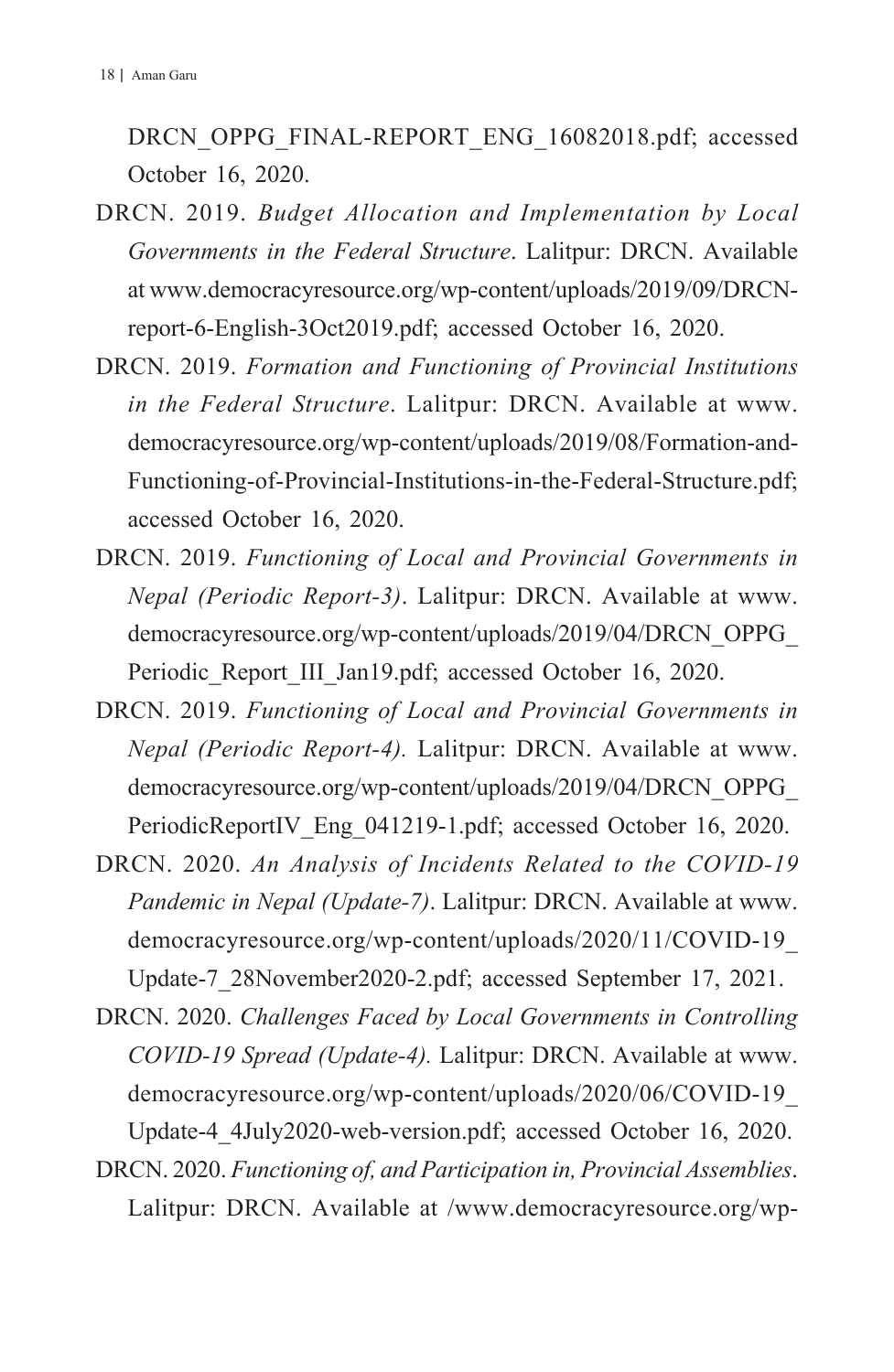content/uploads/2020/02/DRCN\_PA-Report\_Feb2020\_Web.pdf; accessed October 16, 2020.

- DRCN. 2020. *Isolation and Management of Individuals Infected with COVID-19 at Local Level (Update-5).* Lalitpur: DRCN. Available at www.democracyresource.org/wp-content/uploads/2020/08/ COVID-19\_Update-5\_August2020.pdf; accessed October 16, 2020.
- DRCN. 2020. *Management of Nepali Migrants Returning from India During the Lockdown (Update-3)*. Lalitpur: DRCN. Available at www. democracyresource.org/wp-content/uploads/2020/06/COVID-19\_ Update-3\_5June2020-Third-version.pdf; accessed October 16, 2020.
- DRCN. 2020. *Measures Taken by Federal, Provincial and Local Governments to Prevent and Control Transmission of COVID-19 (Update-1)*. Lalitpur: DRCN. Available at www.democracyresource. org/wp-content/uploads/2020/04/DRCN\_Covid-Update-English\_24\_ April20 Final.pdf; accessed October 16, 2020.
- DRCN. 2020. *Role of Local Governments in COVID-19 Prevention and Quarantine Management (Update-2).* Lalitpur: DRCN. Available at www.democracyresource.org/wp-content/uploads/2020/05/ COVID-19\_Update-2\_1June2020-Second.pdf; accessed October 16, 2020.
- DRCN. 2020. *School Education and Local Government*. Lalitpur: DRCN. Available at www.democracyresource.org/wp-content/ uploads/2020/01/Report-7-English-25-Feb-2020.pdf; accessed October 16, 2020.
- DRCN. 2020. *The Federal, Provincial and Local Governments in COVID-19 Prevention, Control and Treatment (Update-6)*. Lalitpur: DRCN. Available at www.democracyresource.org/wp-content/ uploads/2020/10/COVID-19\_Update-6\_31October2020.pdf; accessed September 17, 2021.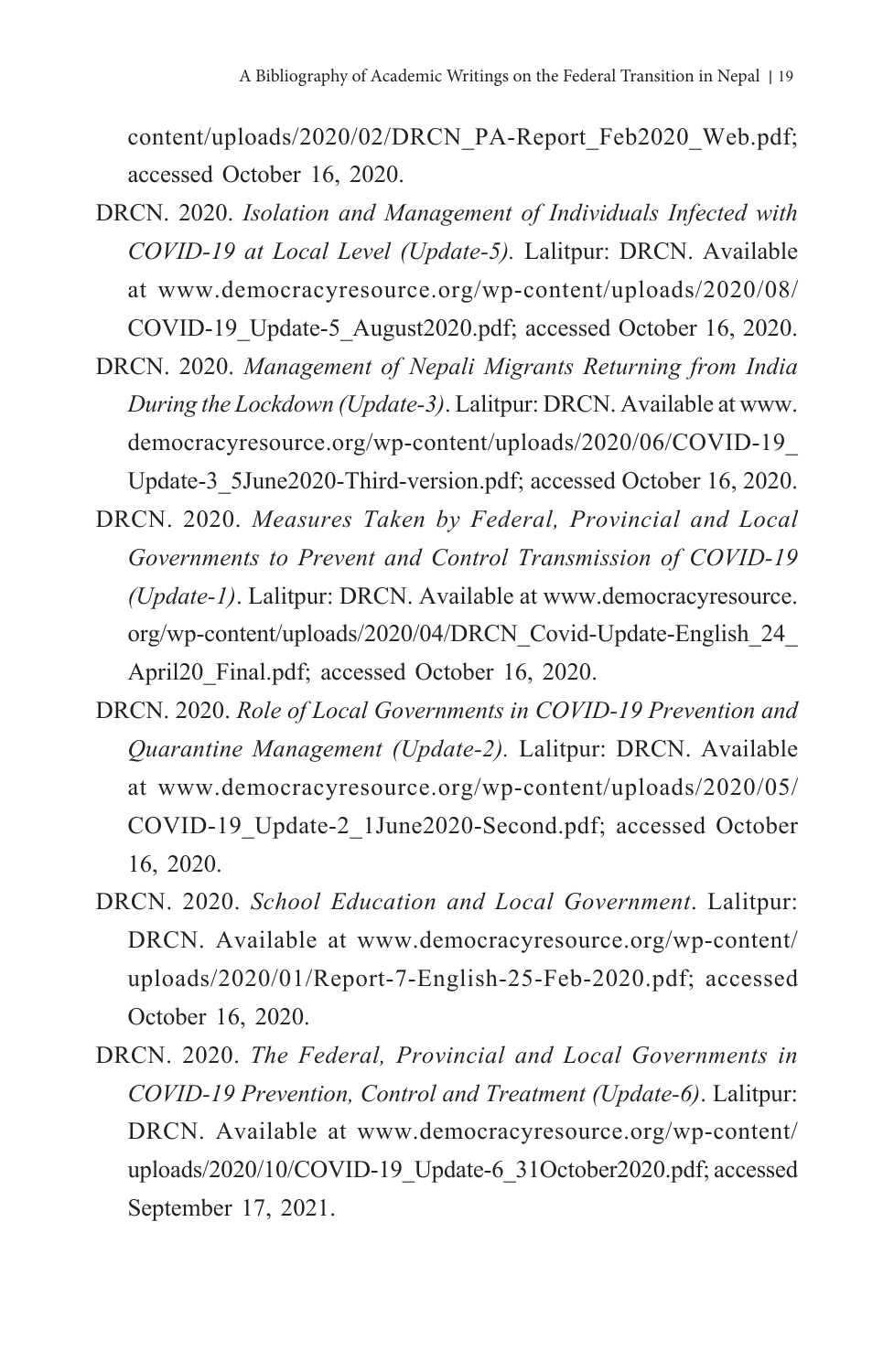- DRCN. 2020. *The Interrelationship between Three Levels of Governments in Nepal's Federal Structure*. DRCN. Available at www.democracyresource.org/wp-content/uploads/2020/10/ Inter-Government-Relation\_EngVer\_13October2020.pdf; accessed November 23, 2020.
- DRCN. 2021. *Budget Prioritization and Implementation by Local Governments during the COVID-19 Pandemic*. Lalitpur: DRCN. Available at www.democracyresource.org/wp-content/ uploads/2021/01/Budget-Prioritization-and-Implementation-by-Local-Governments-during-the-COVID-19-Pandemic.pdf; accessed September 17, 2021.
- DRCN and TAF. 2019. *The Roles of Local Governments in Disaster Management and Earthquake Reconstruction*. Lalitpur/Kathmandu: DRCN and TAF. Available at https://asiafoundation.org/wp-content/ uploads/2019/08/Nepal\_Role-of-Local-Government-in-Disaster-Management.pdf; accessed October 16, 2020.
- Drucza, Kristie. 2016. Building a Socially Inclusive State: Federalism in Nepal. *The International Journal of Diversity in Organizations, Communities & Nations: Annual Review* 16(1): 1–17.
- Drucza, Kristie. 2017. Social Inclusion in the Post-Conflict State of Nepal: Donor Practice and the Political Settlement. *Global Social Policy* 17(1): 62–88.
- Edrisinha, Rohan. 2017. Challenges of Post Peace Agreement Constitution Making: Some Lessons from Nepal. *Journal of Human Rights Practice* 9(3): 436–446.
- Election Observation Committee Nepal. 2017. *Study on the Election Campaign Finance: Local, Provincial and Federal Elections in Nepal, 2017*. Kathmandu: Election Observation Committee Nepal.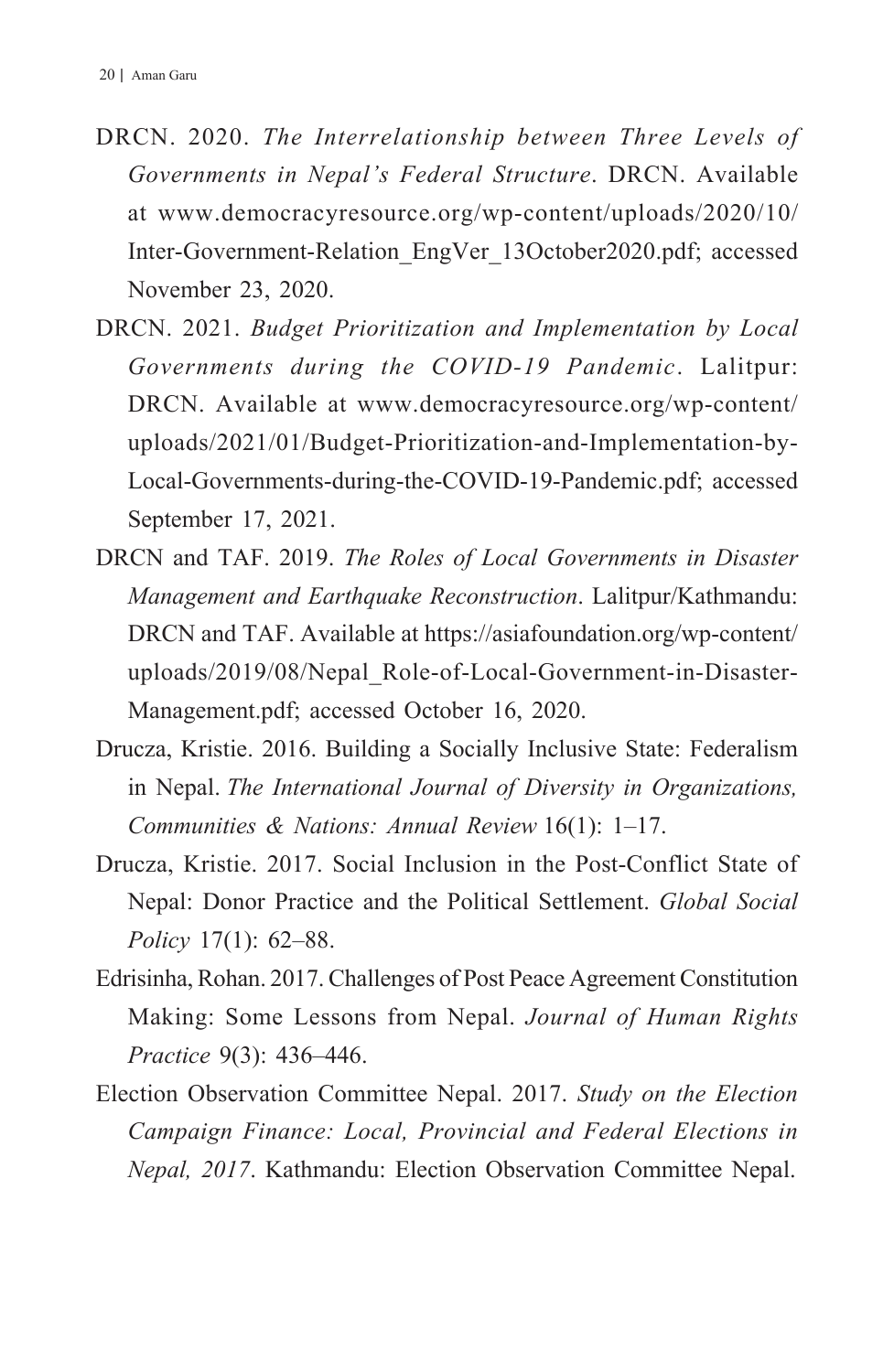- Flowers, Kimberly and Christian Man. 2019. Pulling Policy Levers for Inclusive Resilience. In *Dry Hills, Full Ponds: Climate Change, Resilience, and Agriculture in Nepal*, pp. 23–25. Washington, D.C.: Center for Strategic and International Studies.
- Gaire, Ram, ed. 2020. *Investment in Education: Innovative Approach in Public Finance in Federal Context of Nepal*. Kathmandu: National Campaign for Education Nepal (NCE Nepal).
- Gautam, Dilli Raj. 2020. An Assessment on the Constitution of Nepal 2015. *Journal of Political Science* 20: 46–60.
- Gautam, Dipendra, Saraswati Thapa, Sudeep Pokhrel and Suraj Lamichhane. 2021. Local Level Multi-Hazard Zonation of Nepal. *Geomatics, Natural Hazards and Risk* 12(1): 405–423.
- Ghale, Tashi Tsering 'Dolpo'. 2016. New Constitution and Indigenous People of Nepal. In *Constitution of Nepal: Evolution, Development and Debates*. Pramod Jaiswal, ed., pp. 63–86. New Delhi: G.B. Books.
- Ghimire, Dipesh Kumar. 2017. The Major Challenges of Local Self-Governance and Democratization: A Case Study of Nepal. *Contemporary Journal of Sociology and Anthropology* 2: 146–160.
- Ghimire, Dipesh Kumar. 2018. Decentralization and Corruption: Does Decentralization Lead to Corruption in Local Level in Nepal? *Molung Educational Frontier* 8: 17–36.
- Ghimire, Dipesh Kumar. 2018. Federalization is a Tool of Conflict Resolution: A Case Study of Nepal. *Journal of National Development* 31(1): 129–140.
- Ghimire, Tara Nath. 2019. Issue of Federal System in Nepal. *Tribhuvan University Journal* 33(1): 155–166.
- Ghimire, Tara Nath and Shyam Prasad Phuyel. 2020. Experiences in Building Federalism: Reference of Nepal and Other Federal Countries.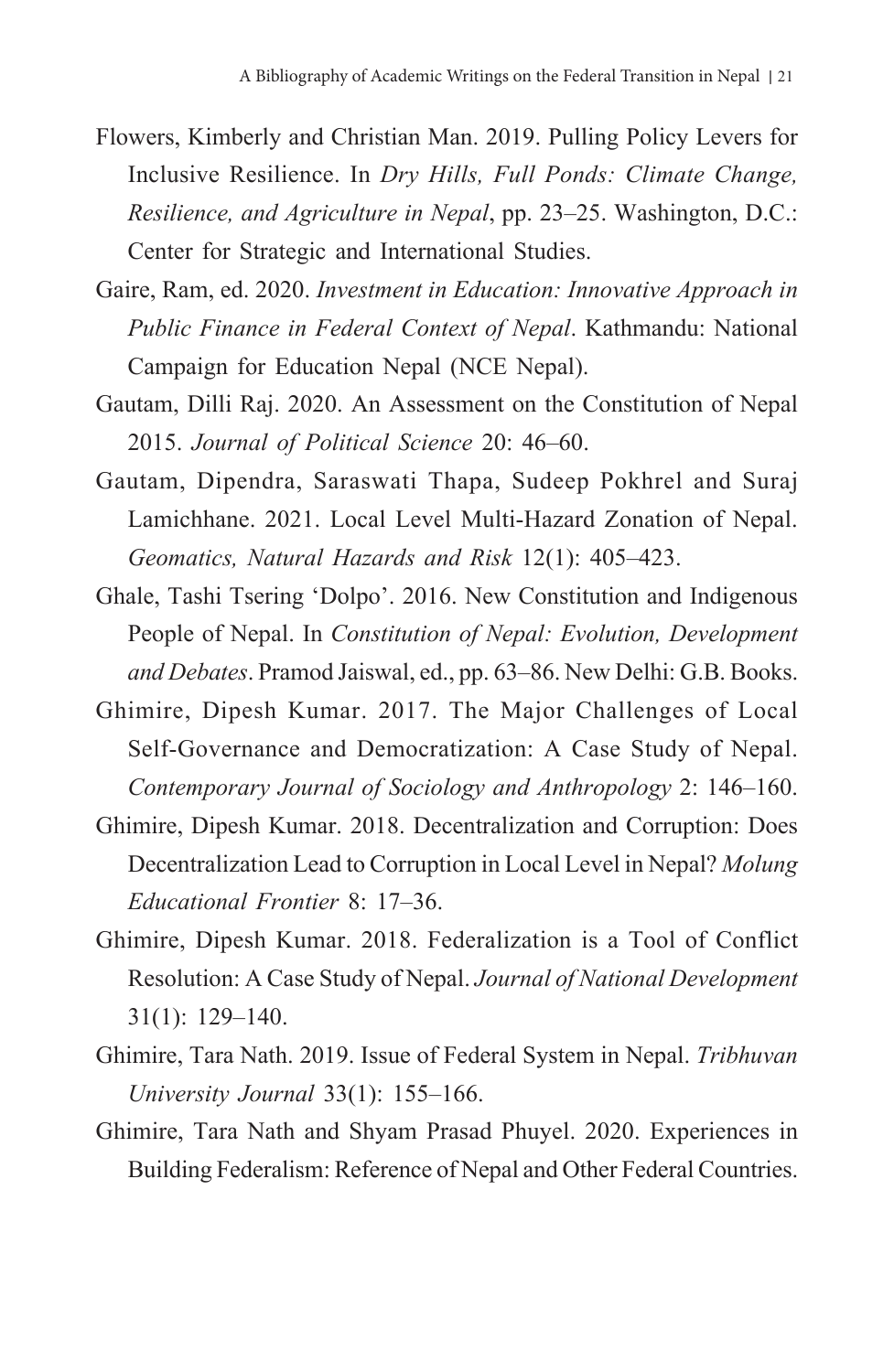Impact: *International Journal of Research in Applied, Natural and Social Sciences* 8(12): 1–10.

- Goodhand, Jonathan and Oliver Walton. 2019. Marginal Gains: Borderland Dynamics in Post-War Nepal. In *The Politics of Change: Reflections on Contemporary Nepal*. Deepak Thapa, ed., pp. 109–132. Kathmandu: Social Science Baha and TAF.
- Government of Nepal. 2015. The Constitution of Nepal. Available at www.constitutionnet.org/sites/default/files/nepal\_constitution\_-\_ official\_translaiton\_eng\_mljpa.pdf; accessed April 19, 2017.
- Gupta, Anil Kumar, Trilochan Poudyal and Sundar Shrestha. 2019. Politicians' and Bureaucrats' Relations in Local Governance of Nepal. *Local Government Quarterly* April–June 2019: 5–24.
- Gupta, Divya, Harry Fischer, Suchita Shrestha, Syed Shoaib Ali, Ashwini Chhatre, Kamal Devkota, Forrest Fleischman, Dil B. Khatri, Pushpendra Rana. 2021. Dark and Bright Spots in the Shadow of the Pandemic: Rural Livelihoods, Social Vulnerability, and Local Governance in India and Nepal. *World Development* 141, Article 105370, doi: 10.1016/j.worlddev.2020.105370.
- Gurung, Prithvi Subba. 2020. Three Tiers of Government, the List under Schedules 8 and 9, and Fiscal Federalism. In *A Treatise on the Constitution of Nepal 2015*. Bipin Adhikari, ed., pp. 472–477. Kathmandu: Kathmandu University School of Law.
- Gyawali, Chandra Kanta. 2076 v.s. Social Inclusion/Exclusion in the State Organs in Process of Federalization through Electoral System and Election Experiences of Nepal. In *Nirbachan Smarika 2076*. Girija Sharma, Surya Prasad Aryal, Surya Prasad Gautam, Yubaraj Guragain and Pradip Bhattarai, eds., pp. 17–38. Kathmandu: Election Commission, Nepal.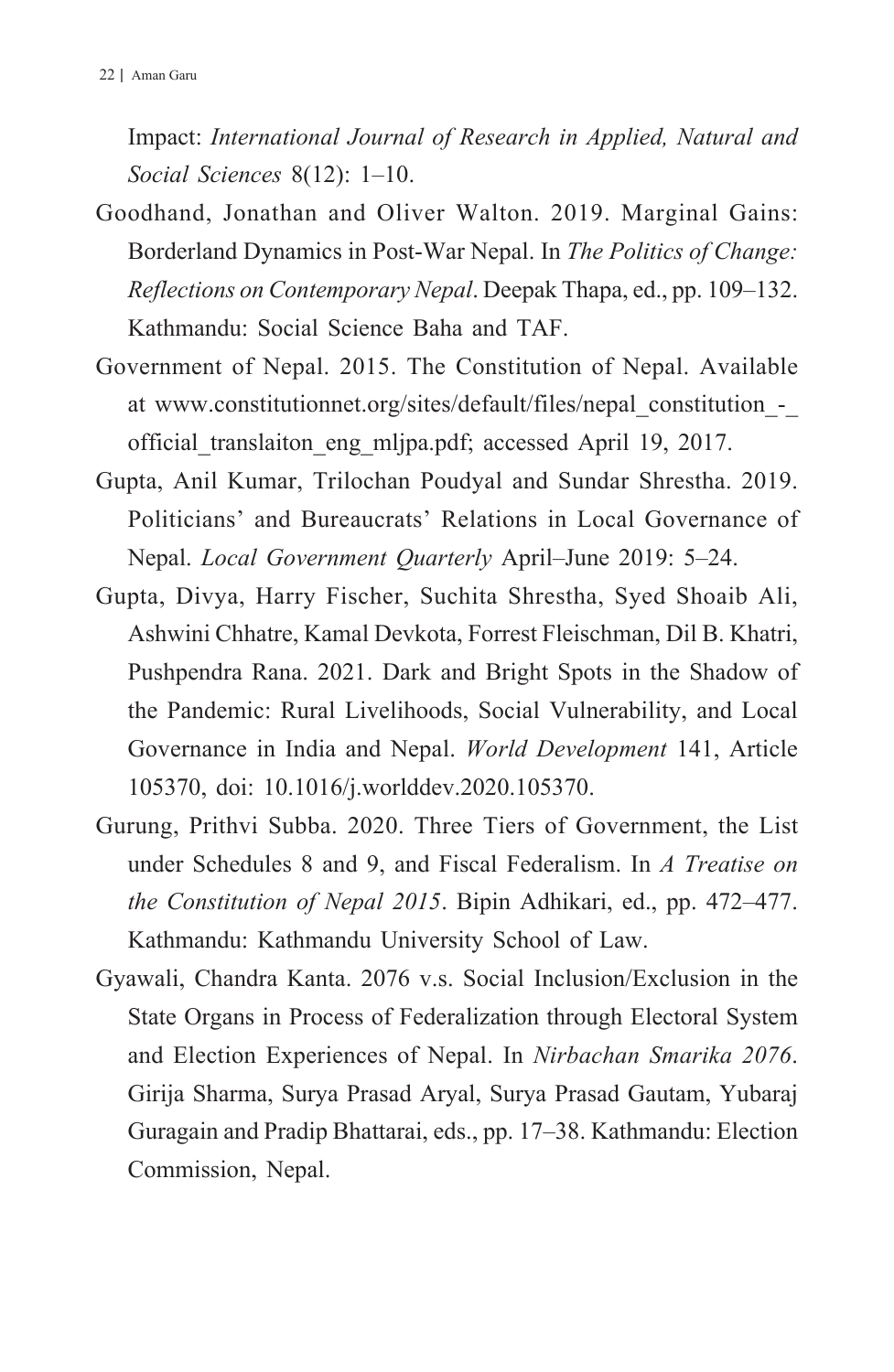- Gyawali, Chandra Kanta, Soorya Lal Amatya, Umesh Bahadur Malla. 2016. *Federalization: Some Debates in Nepal*. Kathmandu: Nepal Council of World Affairs.
- Gyawali, Gokarna P. 2018. Federalism: Challenges and Opportunities in Nepal. *Molung Educational Frontier* 8: 37–48.
- Gyawali, Smita, Subas Risal and Jens Claussen. 2021. *An Assessment of Nepal's School Education Financing in a Federal System*. ADB Briefs 197. Kathmandu: Asian Development Bank (ADB).
- Ha, Yoon-Hee and Surya Kumar Sapkota. 2021. Investigating Decentralized Renewable Energy Systems Under Different Governance Approaches in Nepal and Indonesia: How Does Governance Fail? *Energy Research & Social Science* 80, Article 102214, doi: 10.1016/j.erss.2021.102214.
- Hachhethu, Krishna. 2016. *Nation Building and Federalism in Nepal*. Kathmandu: Rector Office, Tribhuvan Univeristy.
- Hachhethu, Krishna. 2017. Legislating Inclusion: Post-war Constitution Making in Nepal. *Accord: An International Review of Peace Initiatives* 26: 59–63.
- Hada, Chandra Laxmi, Rajib Shaw and Anil Pokhrel. 2021. Preparation and Adoption of Risk Sensitive Land Use Plans in the New Federal Context of Nepal. In *Integrated Research on Disaster Risks: Contributions from the IRDR Young Scientists Programme*. Riyanti Djalante, Mizan B.F. Bisri and Rajib Shaw, eds., pp. 175–191. Cham: Springer.
- Harbers, Imke, Michael Tatham, Louise Tillin, and Christina Isabel Zuber. 2021. Thirty Years of Regional and Federal Studies. *Regional & Federal Studies* 31(1): 1–23.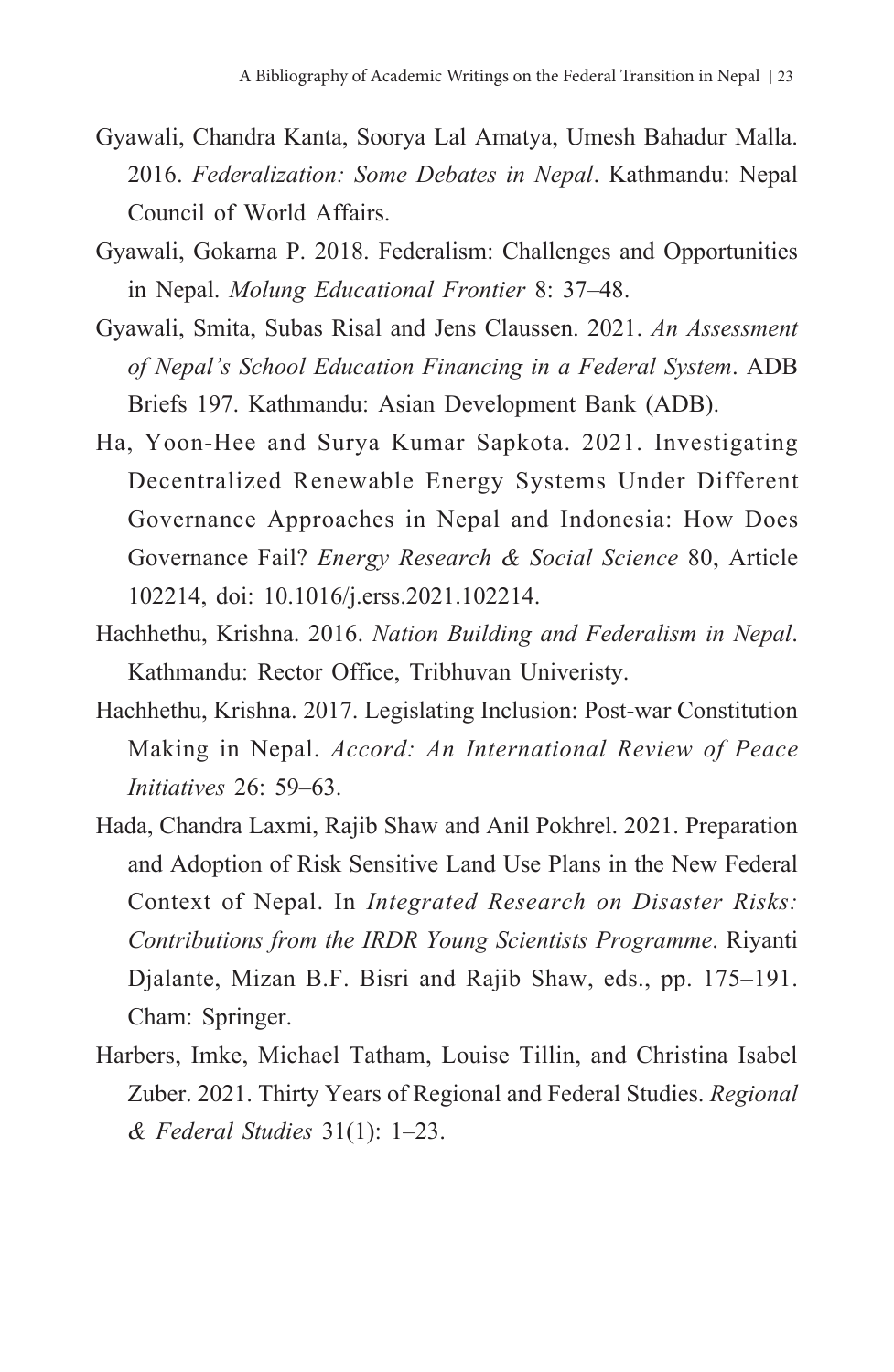- Hettige, Siri and Eva Gerharz, eds. 2021. *Governance, Conflict and Development in South Asia: The Case of India, Nepal and Sri Lanka*. New Delhi: Sage Publications.
- Humagain, Sanjeev. 2021. Structural Determinants of Democratic Consolidation and Nepal's Loktantra Since 2017. *Journal of Political Science* 21: 11–21.
- Hutt, Michael. 2020. Before the Dust Settled: Is Nepal's 2015 Settlement a Seismic Constitution. *Conflict, Security and Development* 20(3): 379–400.
- IFES (International Foundation for Electoral Systems). 2017. *Elections in Nepal: 2017 House of Representatives and State Assembly Elections: Frequently Asked Questions*. Arlington: IFES. Available at https://www.ifes.org/sites/default/files/2017 ifes nepal house of representatives and state assembly elections faqs final 1.pdf; accessed September 23, 2021.
- Inman, Robert P. and Daniel L. Rubinfeld. 2020. *Democratic Federalism: The Economics, Politics, and Law of Federal Governance*. Princeton: Princeton University Press.
- International Alert, FWLD (Forum for Women, Law and Development) and TPO Nepal (Transcultural Psychosocial Organization Nepal). 2020. *Role of Provincial and Local Governments in Reparation Addressing Immediate Reparative Needs of conflict Victims in Nepal*. Policy Briefing Paper. London: International Alert. Available at www.international-alert.org/sites/default/files/Nepal-Provincial-Local-Government-Reparations-Policy-Brief-EN-2020.pdf; accessed September 21, 2021.
- International Alert. 2018. *Democracy and Peace in Federal Nepal.*  London: International Alert.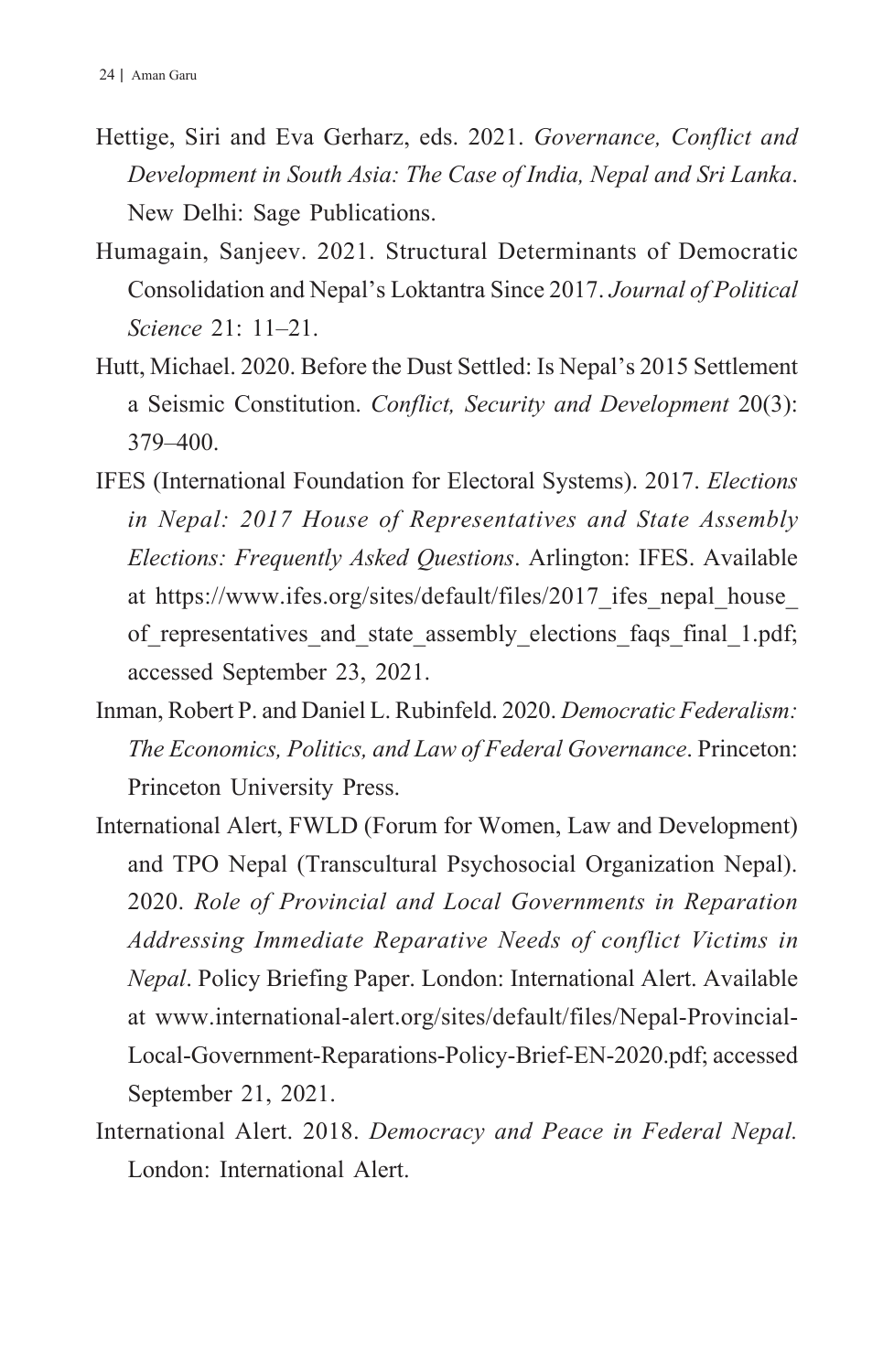- International Alert. 2019. *A Sense of Hope: Understanding Post-Federal Dynamics Among Marginalised Communities in Nepal's Tarai Region (Federalism in Nepal – Volume 2)*. London: International Alert.
- ICG (International Crisis Group). 2016. Nepal's Divisive New Constitution: An Existential Crisis. Asia Report No. 276, April 4. Kathmandu: ICG.
- IFES (International Foundation for Electoral Systems). 2017. *Elections in Nepal 2017 House of Representatives and State Assembly Elections Frequently Asked Questions*. Arlington: IFES.
- International IDEA (International Institute for Democracy and Electoral Assistance). 2015. *Nepal's Constitution Building Process: 2006– 2015 (Progress, Challenges, and Contributions of International Community)*. Stockholm: International IDEA.
- International IDEA, OUTLINE Media and Rooster Logic. 2015. *National Survey on Nepal's Constitution Building Process*. Kathmandu: International IDEA, OUTLINE Media and Rooster Logic.
- International IDEA and IAD (Institute for Autonomy and Governance). 2019. *Federal Systems, Intergovernmental Relations and Federated Regions*. Charter Change Issues Brief No. 5. International IDEA and IAD. Available at www.idea.int/sites/default/files/publications/ federal-systems-intergovernmental-relations-and-federated-regions. pdf; accessed September 28, 2021.
- IOM (International Organization for Migration). 2018. *Migration Governance Snapshot: Federal Democratic Republic of Nepal*. Kathmandu: IOM.
- Jaishi, Mahesh, Purna B. Nepali and Lochana Shahi. 2018. *Agricultural Extension in Nepal Under Federalism*. AESA Working Paper 2018- 005. Hyderabad: Agricultural Extension in South Asia (AESA).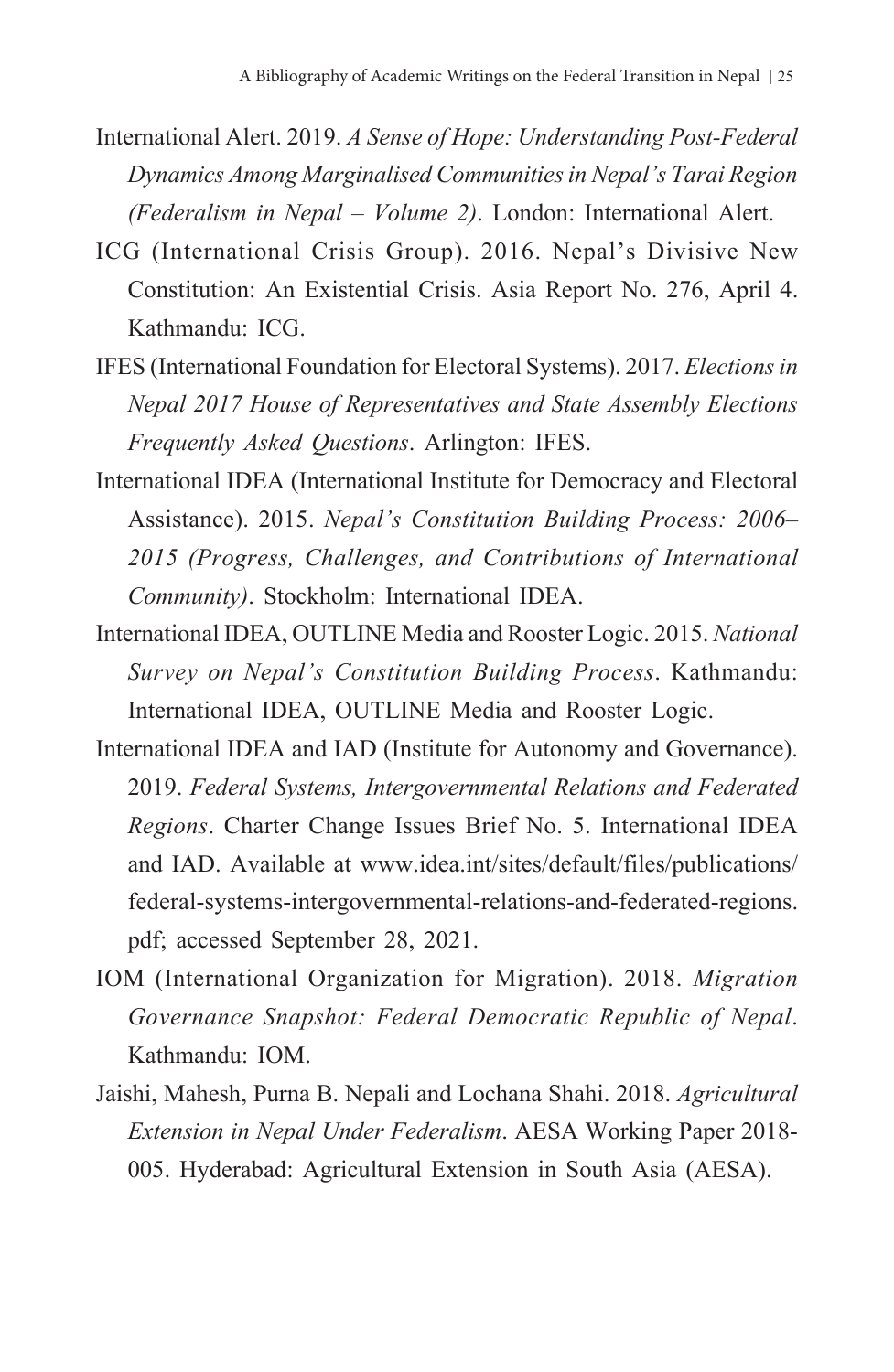- Jaiswal, Pramod. 2015. *IPCS Forecasts: Nepal in 2015*. New Delhi: Institute of Peace and Conflict Studies.
- Jaiswal, Pramod. 2016. *Constitution of Nepal: Evolution, Development, and Debates.* New Delhi: G.B. Books.
- Jamil, Ishtiaq, Tek Nath Dhakal, Tawfique M. Haque, Laxmi Kanta Paudel and Hasan Muhammad Baniamin. 2021. *Policy Response, Local Service Delivery, and Governance in Bangladesh, Nepal, And Sri Lanka*. Cham: Palgrave Macmillan.
- Jha, Dipendra. 2017. Comparing the 2007 and 2015 Constitutions. *Accord: An International Review of Peace Initiatives* 26: 64–67.
- Jha, Dipendra. 2018. *Federal Nepal: Trials and Tribulations*. New Delhi: Aakar Books.
- Jha, Hari Bansh. 2016. Economic Preconditions for a Stable Federal State: With Reference to Nepal. In *Federalism – A Success Story? International Munich Federalism Days 2016.* Hanns Buhler, Susanne Luther and Volker L. Plan, eds., pp. 129–147. Munich: Hanss-Seidel-Stiftung e.V.
- Jnawali, Hari Har. 2018. Politics of Fear: Unitary Bias of a Federal Design in Nepal. MA thesis, University of Waterloo. Available at https://uwspace.uwaterloo.ca/bitstream/handle/10012/13598/Jnawali\_ Hari.pdf?sequence=3&isAllowed=y; accessed October 15, 2020.
- Joshi, Ganesh R. and Narayan B. Joshi. 2074 v.s. Governance and Public Service Delivery: A Case of Agricultural Sector of Nepal. In *Souvenir of the Commission for the Investigation of Abuse of Authority (CIAA)*. Rajan Khanal, Kali Prasad Parajuli, Humkala Pandey and Laxmi Datta Kalauni, eds., pp. 241–256. Kathmandu: CIAA.
- Joshi, Janak Raj. 2077 v.s. Making Federalism Virtuous. *Sanghiya Samsad Sewa Smarika* 9(8): 466–472.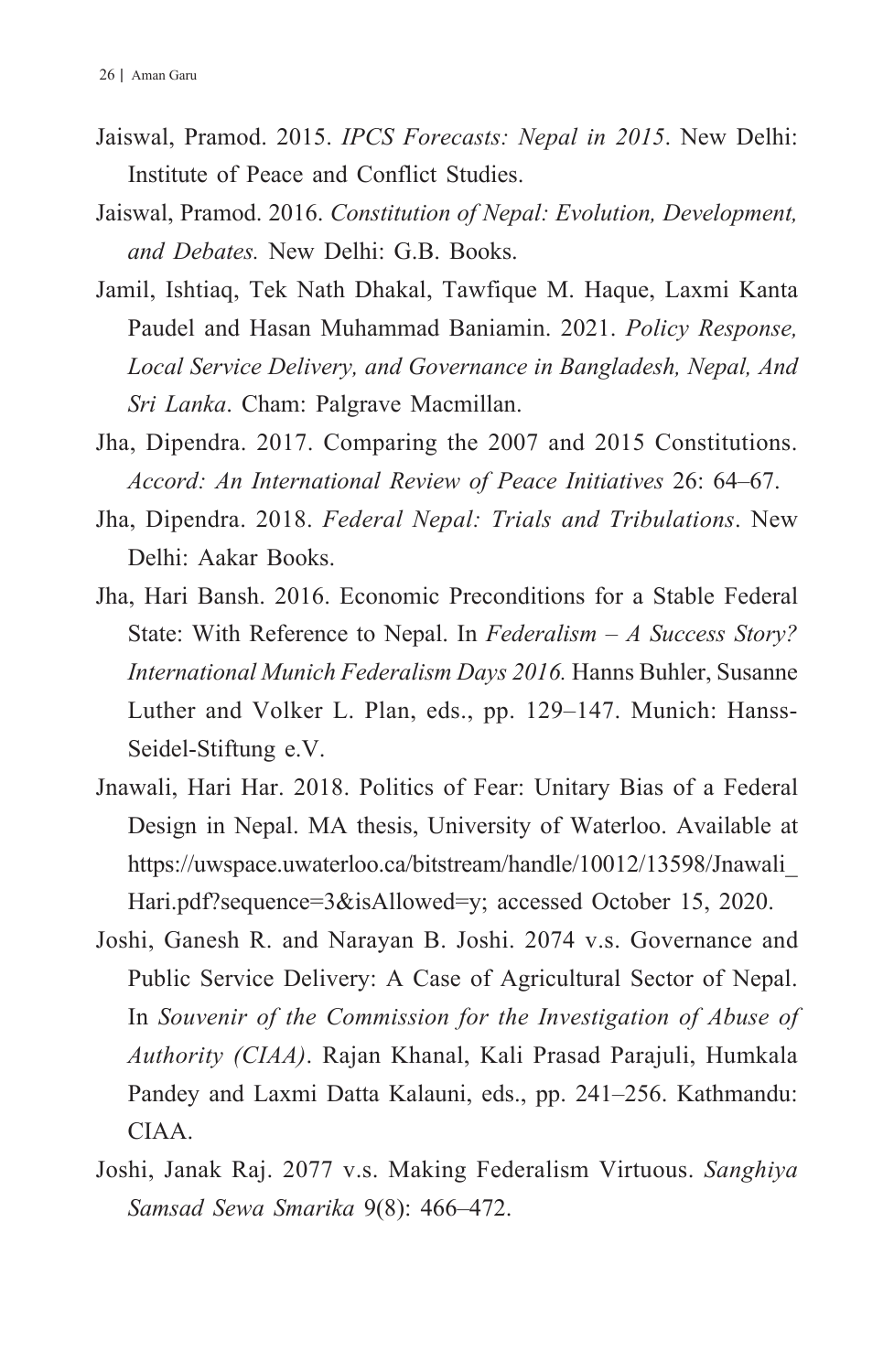- Joshi, Satya. 2016. "Where We Stand Actually?" Deliberate between Determinants of Fiscal Federalism and Economic Welfare in Nepal: An Empirical Analysis. MA thesis, TU.
- K.C., Radhika. 2019. A Review of Opportunities and Challenges in Restructuring Integrated Watershed Management in Federal Nepal. MA thesis, University of Melbourne.
- Kafle, Megh Nath. 2017. Forests and Biodiversity Conservation in Federal Nepal. *Banko Janakari: A Journal of Forestry Information for Nepal* 27(1): 1–2.
- Kaini, Malati. 2020. Mainstreaming Women in the Decision Making Process of Rural Development. *American Research Journal of Humanities & Social Science* 3(4): 72–74.
- Kandel, Bipin. 2017. Social Inclusion in Local Development Activities: A Case Study of Decentralized Financing and Development Programme in Laha VDC, Jajarkot District. MA thesis, TU. Available at http://107.170.122.150:8080/xmlui/bitstream/ handle/123456789/390/12820.pdf?sequence=1&isAllowed=y; accessed October 16, 2020.
- Kandel, Pushpa Raj. 2019. Localizing the SDGs: Ushering in the Era of Change and Hope in Nepal. *Development Advocate Nepal,* October 2018–March 2019, pp. 16–19.
- Karki, Dipesh. 2020. Inquiry on the Effect of Federalism in Patterns of Internal Migration in Nepal: Study from Province 1. *South Asian Studies* 35(2): 381–400.
- Karn, Sujeet, Sangita Thebe Limbu and Kalpana Jha. 2018. 2017 Local Elections in Madhes: Discussions from the Margins. *Studies in Nepali History and Society* 23(2): 277–307.
- Karna, Laxman Lal. 2020. Reevaluate the Constitution for Longevity. In *Nepal's Constitution and Federalism: Vision and Implementation*. Dil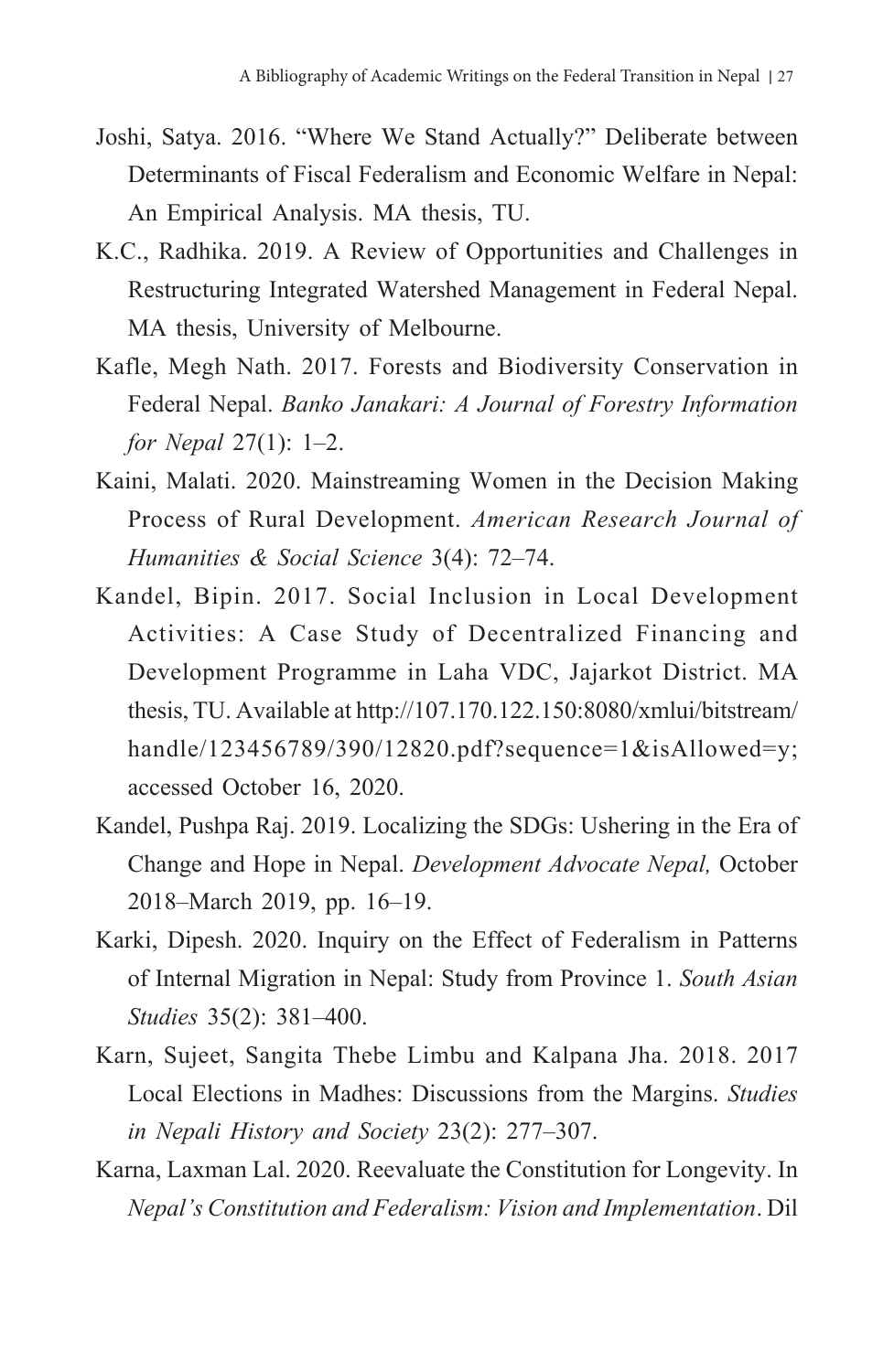Kumari Rawal Thapa 'Parbati' and Ram Guragain, eds., pp. 24–36. Kathmandu: National Forum of Parliamentarians on Population and Development (NFPPD), Nepal.

- Kaur, Harsimran. 2018. Transition of Nepal from Monarchy to Democracy. *IOSR Journal of Humanities and Social Science* 23(2): 22–27.
- KC, Ashish and Amit Bhandari. 2020. Lessons from the Field: Progress Towards the Sustainable Development Goals in Nepal in Federal Transition of the State. *Archives of Disease in Childhood* 105(9): 817–818.
- Kelly, Roy. 2016. Stock-taking of Fiscal Decentralization Policy in Nepal. *Journal of Fiscal Federalism* 1(1): 1–16.
- Khadka, Gopal. 2020. Provincial Situation of Gender Status in Nepal. *International Journal of English Literature and Social Sciences*  5(4): 1282–1288.
- Khadka, Jiban. 2021. Effect of Governance on Educational Performance in Nepal. *Journal of Education and Research* 11(1): 97–114.
- Khadka, Rup. 2016. An Overview of Federal Fiscal System in Nepal. *Journal of Fiscal Federalism* 1(1): 46–54.
- Khanal, Gopi. 2016. Fiscal Decentralization and Municipal Performance in Nepal. *Journal of Management and Development Studies* 27: 59–87.
- Khanal, Krishna P. 2018. Participatory Constitution-Making in Nepal (2008–2015). *Studies in Nepali History and Society* 23(1): 59–101.
- Khanal, Krishna. 2017. Federal Discourse. *Accord: An International Review of Peace Initiatives* 26: 75–79.
- Khanal, Krishna. 2019. State-Society Covenant at the Subnational Level. In *The Politics of Change: Reflections on Contemporary Nepal*. Deepak Thapa, ed., pp. 30–53. Kathmandu: Social Science Baha and TAF.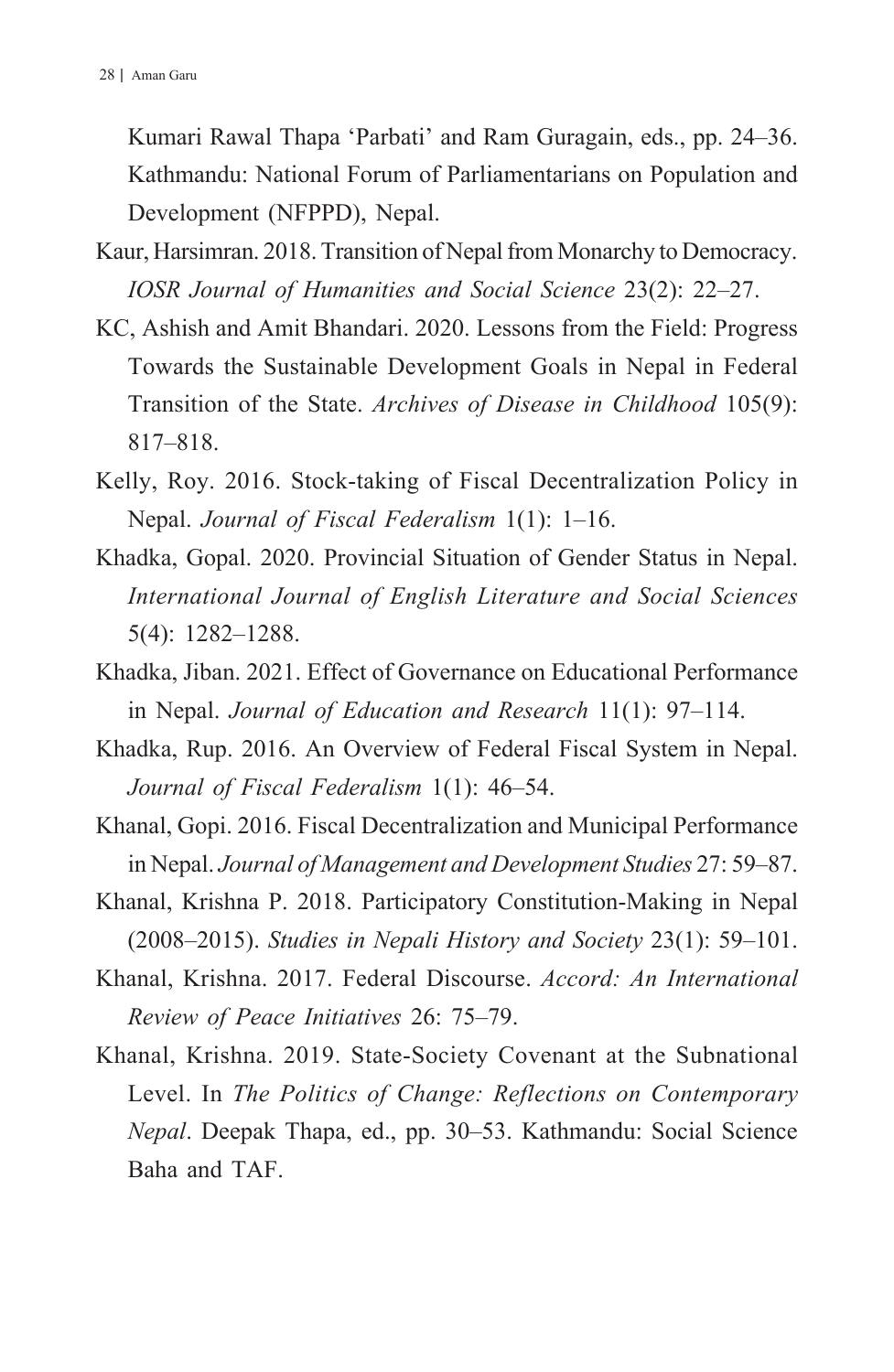- Khanal, Pratik and Shiva Raj Mishra. 2019. Federal Governance and the Undying Parade for Universal Health Coverage in Nepal. *Health Prospect: Journal of Public Health* 18(1): 1–3.
- Khanal Upadhyaya, Rekha. 2075 v.s. SDGs: Role of the Federal Parliament. *Sanghiya Samsad Sewa Smarika* 7(6): 138–145.
- Khanal, Uttam. 2020. *Issue of Political Economy: A Practical Experience of Federal Development in Nepal*. Saarbrücken: Lambert Academic Publishing.
- Khaniya, Bharat and Arun Kumar Sharma. 2018. Election and Development in Federal Nepal: Perspective of APF in Election Security. *Journal of APF Command and Staff College* 1(1): 37–43.
- Kharel, P. 2074 v.s. Democratic Governance: Checking the Corrupt. In *Souvenir of the Commission for the Investigation of Abuse of Authority (CIAA)*, pp. 279–282. Kathmandu: CIAA.
- Kharel, Suman and Mahesh Tharu. 2019. Service Delivery Practices of Local Government in Federal Nepal. *Nepalese Journal of Development and Rural Studies* 16: 83–93.
- Kharel, Suman. 2018. Public Service Delivery of Local Government in Nepal in 2015. *Research Nepal Journal of Development Studies* 1(1): 83–93.
- Kharel, Suman. 2075 v.s. Local Governance and Rural Development Practices in Nepal. *NUTA Journal* 6(1&2): 84–94.
- Kharel, Tara Prasad. 2021. Local Governments in Managing COVID-19 Pandemic in Nepal: Beyond the Constitutional and Legal Limit. *International Journal of Natural and Human Sciences* 2(1): 34–40.
- Khatri, Dil, Gyanu Maskey and Bikash Adhikari. 2018. REDD+ and Community Forestry in Nepal: Strengthening or Paralysing Decentralised Governance? *Journal of Forest and Livelihood* 16(1):  $35 - 55$ .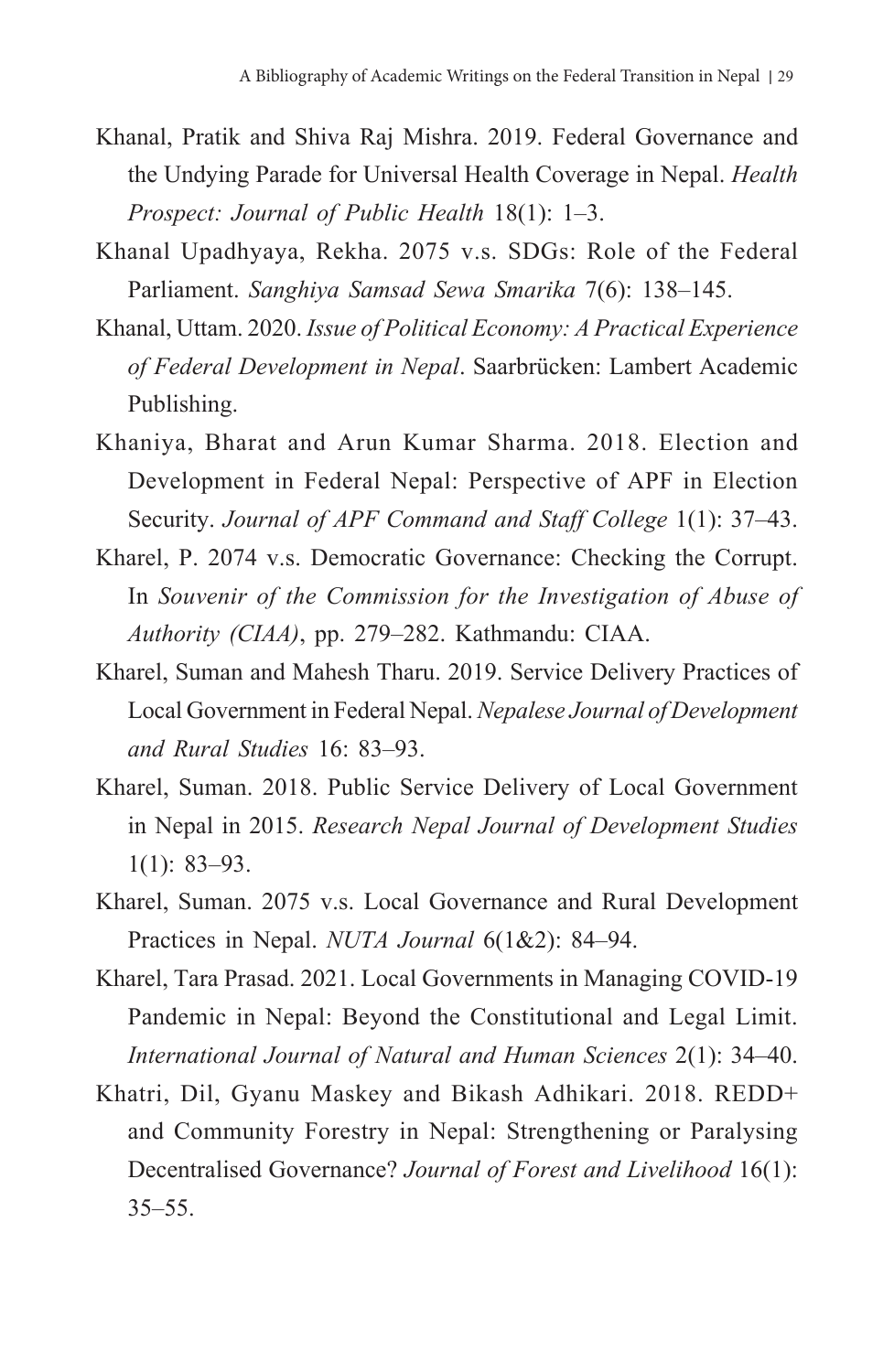- Khatri, S.K. and D. Devkota. 2020. Women's Political Participation and Decision-Making at Local Government in Post-Federalized Nepal. *Nepalese Journal of Agricultural Sciences* 19: 131–140.
- Kshetry, Jiwan. 2018. The Lokman Saga: How Citizens, Parliament, and the Judiciary Challenged the Abuse of Nepal's Anti-Corruption Watchdog by Its Chief. *Studies in Nepali History and Society* 23(1): 173–214.
- Kumar, Dhruba. 2019. Politics in Federal Nepal. In *The Politics of Change: Reflections on Contemporary Nepal*. Deepak Thapa, ed., pp. 1–29. Kathmandu: Social Science Baha and TAF.
- Kumar, Niraj. 2019. Federalism in Asia and Africa Beyond India. *Indian Journal of Public Administration* 65(1): 229–235.
- Kumari, Krishna and Prashant Kumar Jha. 2016. *The Nepal New Constitution and Madhesi Movement*. Delhi: Prashant Publishing House.
- Kyle, Jordan and Danielle Resnick. 2016. *Nepal's 2072 Federal Constitution: Implications for the Governance of the Agricultural Sector.* Discussion Paper 01589. Washington, D.C.: International Food Policy Research Institute.
- Lam, Lai Ming, Varun Khanna and Rob Kuipers. 2017. Disaster Governance and Challenges in a Rural Nepali Community: Notes from Future Village NGO. *Himalaya, the Journal of the Association for Nepal and Himalayan Studies* 37(2): 75–86.
- Lamichhane, Bimal Prasad. 2020. Models of Constitution Making with Reference to Nepal. *Journal of Political Science* 20: 23–45.
- Lamichhane, Bimal Prasad. 2021. Good Governance in Nepal: Legal Provisions and Judicial Praxis. *Journal of Political Science* 21: 19–30.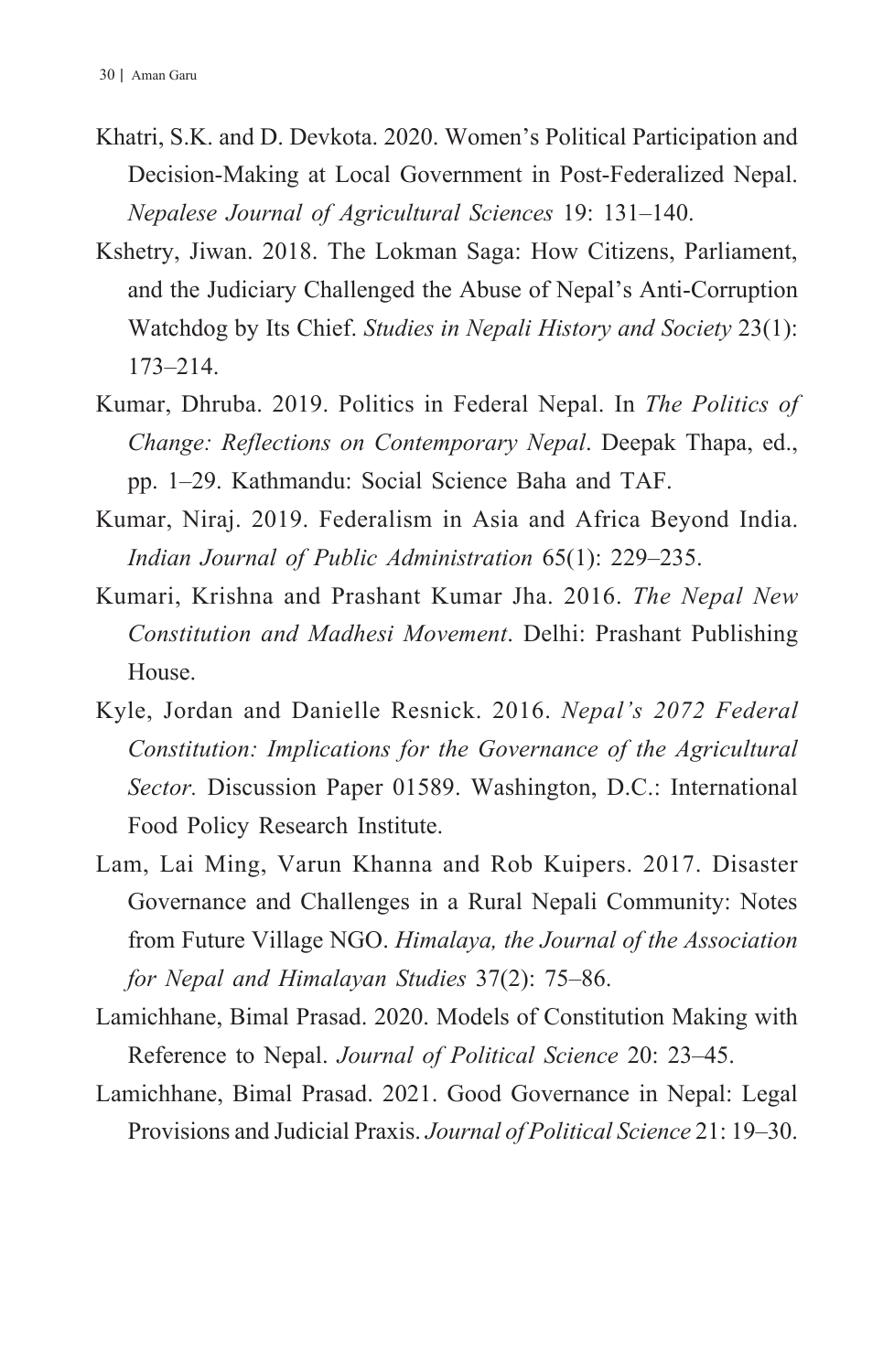- Lamsal, Hari Prasad. 2021. TVET Reform in Federal Republic Nepal. *Journal of Technical and Vocational Education and Training (TVET)* 1(15): 168–180.
- Lawoti, Mahendra. 2015. *Prolonged Transition and Setback in Reforms: Timing, Sequencing, and Contestations over Reforms in Post-Conflict Nepal*. Working Paper 43. Leuven: Centre for Research on Peace and Development (CRPD).
- Lawoti, Mahendra. 2016. Prolonged Transition and Setback in Reforms: Timing, Sequencing, and Contestations over Reforms in Post-Conflict Nepal. In *Building Sustainable Peace: Timing and Sequencing of Post-Conflict Reconstruction and Peacebuilding*. Arnim Langer and Graham K. Brown, eds., pp. 393–417. Oxford: Oxford University Press.
- Lawoti, Mahendra. 2018. Nepal May Remain in Democratic Limbo. *Extraordinary and Plenipotentiary Diplomatist* 6(1): 35–38.
- Lawoti, Mahendra. 2019. Constitution and Conflict: Mono-ethnic Federalism in a Poly-ethnic Nepal. In *Identities in South Asia: Conflicts and Assertions*. Vivek Sachdeva, Queeny Pradhan and Anu Venugopalan, eds., pp. 32–60. New Delhi: Routledge.
- Lawoti, Mahendra. 2020. Mono-ethnic Federalism in a Poly-ethnic Society: Theory and Practice. In *A Treatise on the Constitution of Nepal 2015*. Bipin Adhikari, ed., pp. 494–516. Kathmandu: Kathmandu University School of Law.
- Lotter, Stefanie. 2017. Gender Gap, Gender Trap: Negotiations of Intersectionality and Patriarchy amongst Women Elites in Nepal. *International Quarterly for Asian Studies* 48(1–2): 97–115.
- Mahaseth, Harsh. 2021. Supreme Court of the Federal Democratic Republic of Nepal. In *Max Planck Encyclopedia of Comparative*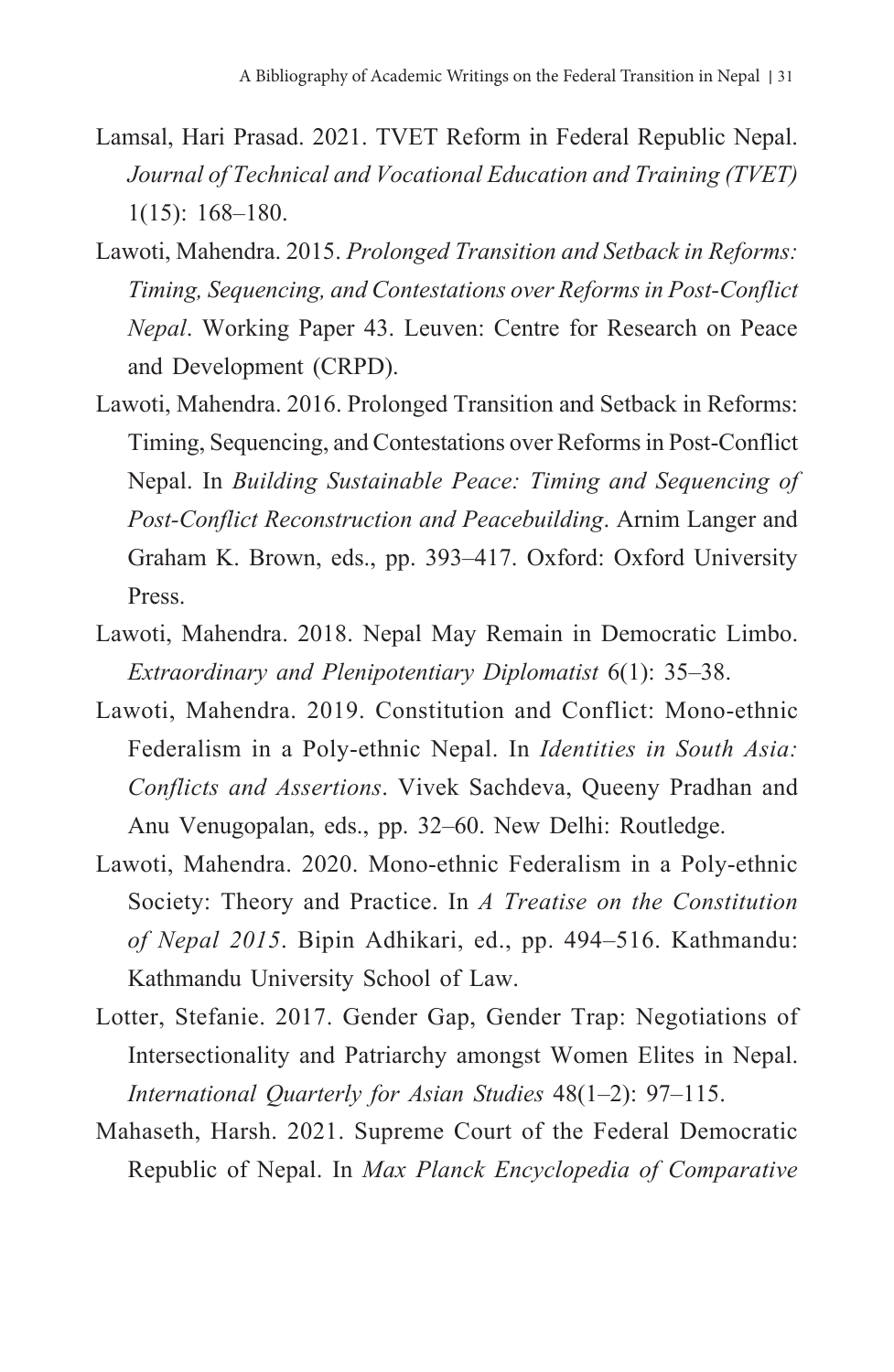*Constitutional Law*. Rainer Grote, Frauke Lachenmann and Rüdiger Wolfrum, eds. New York: Oxford University Press.

- Mahato, Sanjaya, Bimala Rai Paudyal and Nandita Baruah. 2019. Women in Public Life in Nepal. In *The Politics of Change: Reflections on Contemporary Nepal*. Deepak Thapa, ed., pp. 54–82. Kathmandu: Social Science Baha and TAF.
- Mainali, Raju, Mehmet S. Tosun and Serdar Yilmaz. 2021. Local Response to the COVID-19 Pandemic: The Case of Nepal. *Public Administration and Development* 41(3): 128–134.
- Malagodi, Mara. 2018. The Rejection of Constitutional Incrementalism in Nepal's Federalisation. *Federal Law Review* 46(4): 521–540.
- Malagodi, Mara. 2019. "Godot Has Arrived!": Federal Restructuring in Nepal. In *Territory and Power in Constitutional Transitions*. George Anderson and Sujit Choudhry, eds., pp. 161–180. Oxford: Oxford University Press.
- Manandhar, Mohan Das, George Varughese, Arnold M. Howitt and Erica Kelly. 2017. *Disaster Preparedness and Response During Political Transition in Nepal: Assessing Civil and Military Roles in the Aftermath of the 2015 Earthquakes.* TAF. Available at https://asiafoundation.org/wp-content/uploads/2017/04/Disaster-Preparedness-and-Response-During-Political-Transition-in-Nepal. pdf; accessed October 16, 2020.
- Marattha, Purushotam. 2016. Quest for Political Stability: Party Leadership Role in CA. *Tribhuvan University Journal* 29(1): 162–174.
- Marsden, Rurik. 2019. Making a Success of Federalism: Putting Data at the Heart of Nepal's Decision Making. *Development Advocate Nepal,* October 2018–March 2019, pp. 52–54.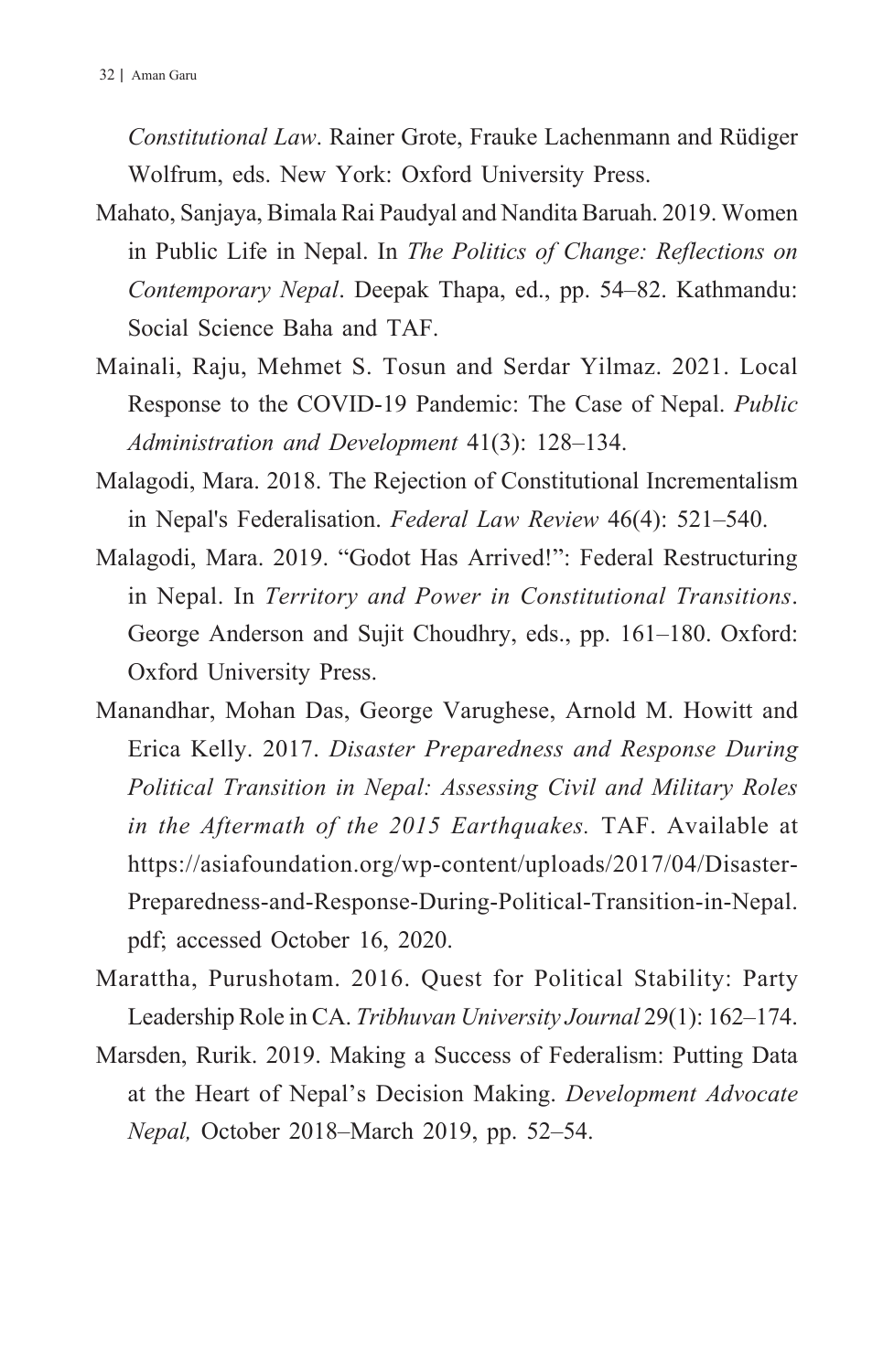- Mawby, Briana and Anna Applebaum. 2018. *Rebuilding Nepal: Women's Roles in Political Transition and Disaster Recovery*. Washington, D.C.: Georgetown Institute for Women, Peace and Security.
- Ministry of Finance. 2017. *A Study on Foreign Aid Mobilization in Federal Nepal*. Kathmandu: International Economic Cooperation Coordination Division.
- Mocko, Anne and Dorji Penjore. 2016. Nepal and Bhutan in 2015: Shifting Ground. *Asian Survey* 56(1): 210–215.
- MoFAGA (Ministry of Federal Affairs and General Administration). 2019. *Provincial and Local Government Support Programme (PLGSP): Program Document (July 2019/20–July 2022/23)*. Kathmandu: MoFAGA. Available at https://plgsp.gov.np/sites/default/ files/2019-12/PLGSPProgramDocument.pdf; accessed September 22, 2021.
- MoFAGA and PLGSP (Provincial and Local Government Support Programme). 2021. *Annual Strategic Implementation Plan 2021/22 (Narrative Part)*. Kathmandu: MoFAGA and PLGSP. Available at https://plgsp.gov.np/sites/default/files/2021-07/Narrative%20for%20 PLGSP%20ASIP%2021-22-%20Signed%20Version-19%20July%20 2021.docx.pdf; accessed September 22, 2021.
- Mohtey, Poonam. 2020. Analysing Meaningful Representation of Elected Dalit Women at Local Level of Nepal in 2017 Election*.* MA thesis, Flinders University. Available at https://flex.flinders.edu. au/file/fa5f4e13-cb2e-49f6-8230-5fa71f6345b2/1/MohteyThesis2021. pdf; accessed September 16, 2021.
- Mukherji, Anuradha, N. Emel Ganapati, and Barsha Manandhar. 2021. Panacea or Problem: New Governance Structures for Disaster Recovery. *International Journal of Disaster Risk Reduction* 52, Article 101960, doi: 10.1016/j.ijdrr.2020.101960.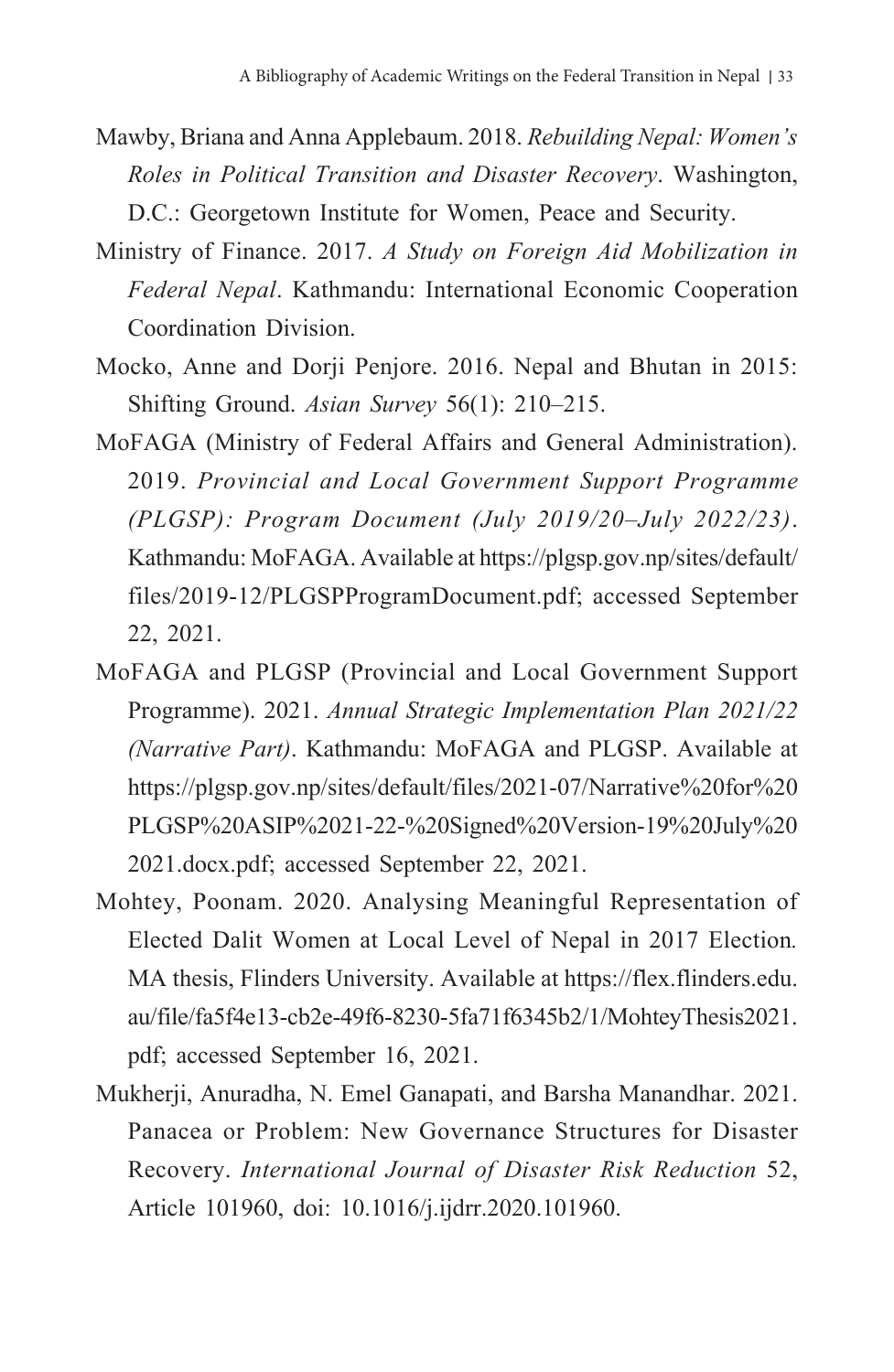- NASC (Nepal Administrative Staff College). 2018. Nepal National Governance Survey 2017/18. Lalitpur: NASC.
- NCE (National Campaign for Education) Nepal. 2018. *Brief Analysis of Provincial Government Budget for the FY 2018/19*. Kathmandu: NCE Nepal.
- NCE Nepal. 2018. *Brief Analysis of National Government Budget for the FY 2018/19*. Kathmandu: NCE Nepal.
- Nembang, Subash Chandra. 2020. From Constitution Writing to Implementing Federalism. In *Nepal's Constitution and Federalism: Vision and Implementation*. Dil Kumari Rawal Thapa 'Parbati' and Ram Guragain, eds., pp. 1–9. Kathmandu: National Forum of Parliamentarians on Population and Development (NFPPD), Nepal.
- Nepal, Bishnu Hari. 2018. Challenges to Create a Global Cohesive Society in Post-Conflict Situations and its Impact in Federal Democratic Republic of Nepal. *Journal of APF Command and Staff College* 1(1): 56–65.
- Nepal, Purusottam. 2016. Practice of Financial Decentralization in Nepal and Its Lessons for Fiscal Federalism. *Journal of Fiscal Federalism* 1(1): 55–74.
- Nepali, Govinda. 2018. Discrimination on Dalit in Karnali and its Impact to Sustainable Development. *Research Nepal Journal of Development Studies* 1(2): 84–95.
- Nepali, Purna Bahadur, Uttam Gaulee, Prakash Baral, Suwas Paudel and Santosh Khanal. 2021. Relevance of the Historically Black Colleges and University (HBCU) and Land Grant Model for Inclusive Transformation in Federal Nepal. *Journal of Underrepresented & Minority Progress* 5(2): 100–124.
- Neupane, Punya Prasad, Trilochan Pokharel, Hari Dhungana, Trilochan Poudel, Ishwori Ghimire, Anil Gupta and Anita Poudel. 2018. *Political*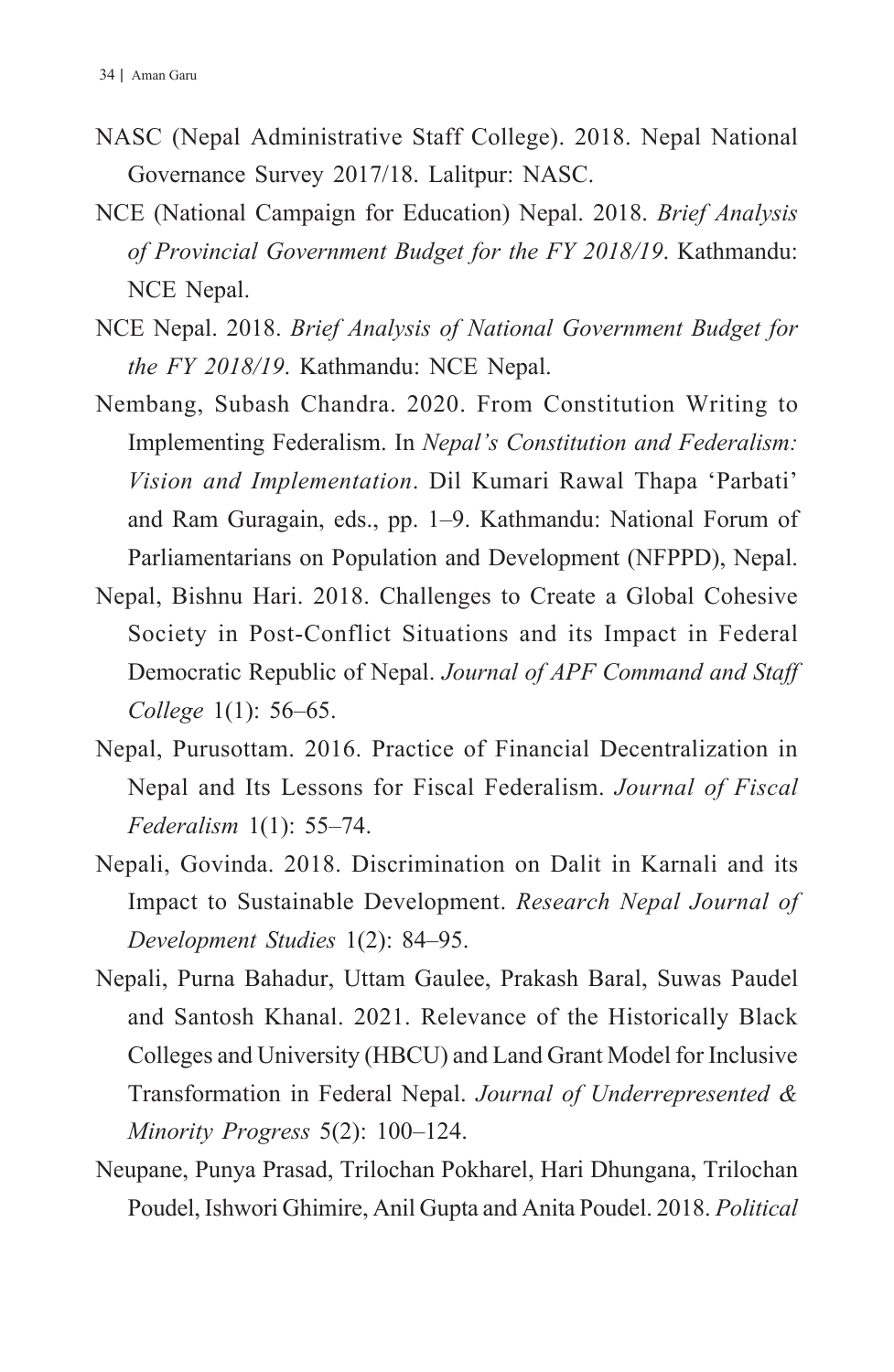*Economy Analysis of Education Governance at Local Level in Nepal.* Kathmandu: NASC and TAF. Available at https://asiafoundation. org/wp-content/uploads/2019/06/2019-Political-Economy-Analysis-Education.pdf; accessed October 16, 2020.

- Nightingale, Andrea J., Anil Bhattarai, Hemant R. Ojha, Tulasi Sharan Sigdel and Katharine N. Rankin. 2018. Fragmented Public Authority and State Un/making in the 'New' Republic of Nepal. *Modern Asian Studies* 52(3): 849–882.
- Nightingale, Andrea J., Lutgart Lenaerts, Ankita Shrestha, Pema Norbu Lama 'Tsumpa' and Hemant R. Ojha. 2019. The Material Politics of Citizenship: Struggles over Resources, Authority and Belonging in the New Federal Republic of Nepal. *South Asia: Journal of South Asian Studies* 42(5): 886–902.
- Nikku, Bala Raju. 2019. A Himalayan Kingdom to Federal Republic: Nepal: Insights in to Development of Social Welfare and Social Work in a Transition Country. In *Austerity, Social Work and Welfare Policies: A Global Perspective*. Antonio Lopez Pelaez and Emilio Jose Gomez Ciriano, coordinators, pp. 173–193. Cizur Menor: Aranzadi.
- Ninglekhu, Sabin. 2016. Mutable Aspirations and Uncertain Futures: Everyday Life and the Politics of Urgency in Kathmandu. PhD diss., University of Toronto. Available at https://tspace.library.utoronto. ca/bitstream/1807/82598/1/Ninglekhu\_Sabin\_201611\_PhD\_thesis. pdf; accessed October 21, 2020.
- NRB (Nepal Rastra Bank). 2021. *Financial Sector's Resource Mobilization Under Federal Structure of Nepal*. Kathmandu: NRB, Economic Research Department.
- Office of the Chief Attorney. 2018. *Role of Provinces in the Functioning of Federal Structure of Nepal with References to American Federal System*. Pokhara: Office of the Chief Attorney, Gandaki Province.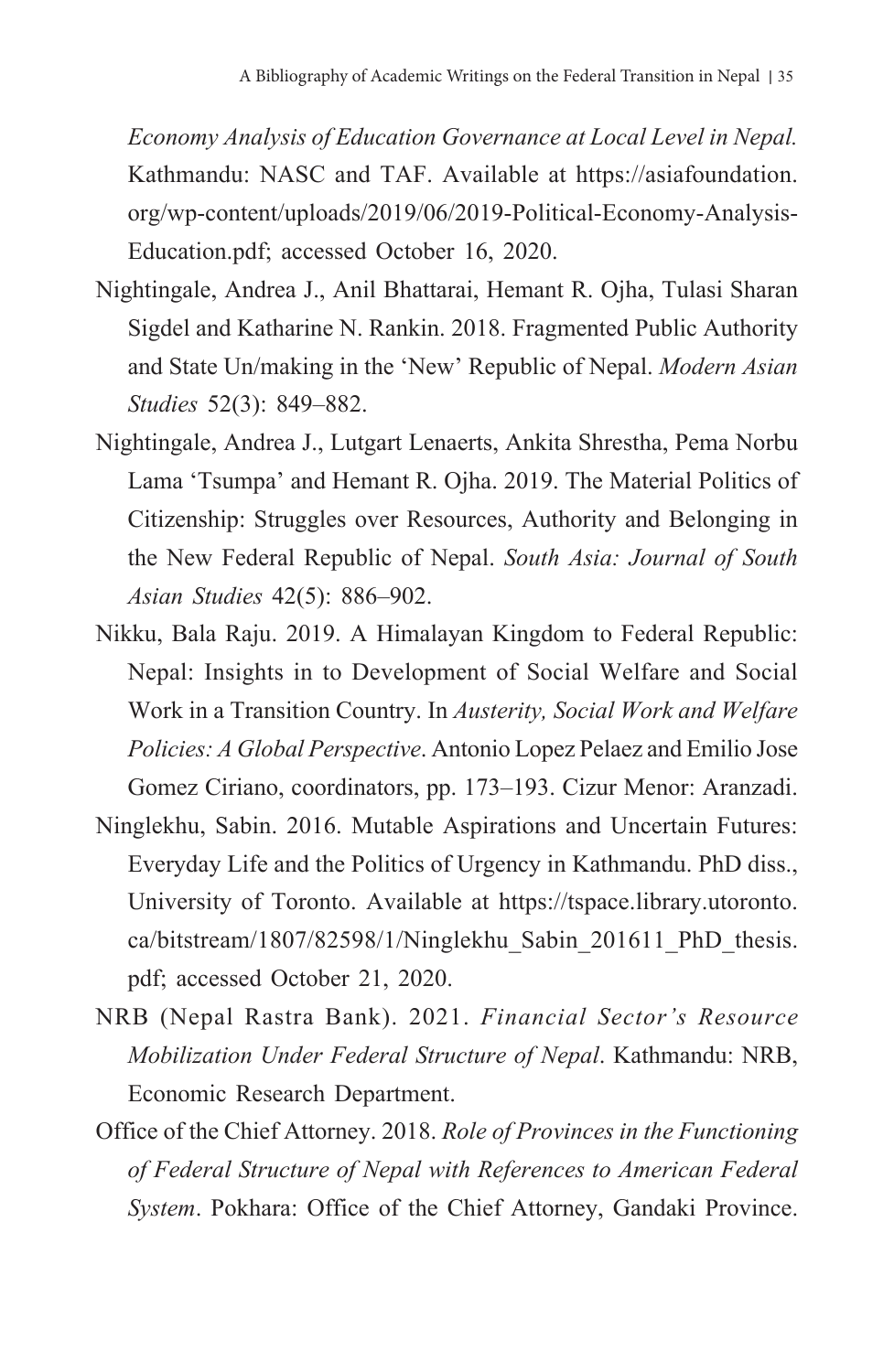Available at http://oca.gandaki.gov.np/images/publications/role-ofprovinces-or-states-in-the-federal-structure-of-nepalwith-referenceto-american-federal-system\_1554961696.pdf; accessed September 21, 2021.

- Panday, Ram Kumar. 2072. Restructuring Federal States: Viability of Proposed Provinces. In *Sambidhan Sambad* (Dialogue on Constitution). Chandra Kanta Gyawali and Sharmila Shrestha, eds., pp. 228–242. Kathmandu: Constitutional Lawyers' Forum.
- Pandey, Krishna Prasad. 2021. Ethnic Politics, Madheshi Uprisings and the Question of Citizenship in Nepal. *Millennial Asia*. doi: 10.1177/0976399620943525.
- Pandey, Rupak. 2076. Frustration Management in Federal Parliament Secretariat. *Sanghiya Samsad Sewa Smarika* 8(7): 398–405.
- Pandeya, Ganesh Prasad. 2015. Does Citizen Participation in Local Government Decision-Making Contribute to Strengthening Local Planning and Accountability Systems? An Empirical Assessment of Stakeholders' Perceptions in Nepal. *International Public Management Review* 16(1): 67–98.
- Pant, Sunil. 2015. *Constitutional Change and Participation of LGBTI Groups: A Case Study of Nepal*. Stockholm: International IDEA.
- Panta, Krishna Raj. 2017. *Study on Intergovernmental Fiscal Transfers for Federal Nepal*. Lalitpur: Government of Nepal.
- Parajulee, Chandra Shekhar. 2020. Gandaki Province through Federal Lens: A Review of Challenges and Prospects. MA thesis, Tribhuvan University.
- Parajulee, Shekhar. 2021. Nascent Federalism in Nepal: An Observational Review in Its Evolution. *International Journal of Humanities and Social Sciences* 15(9): 863–872.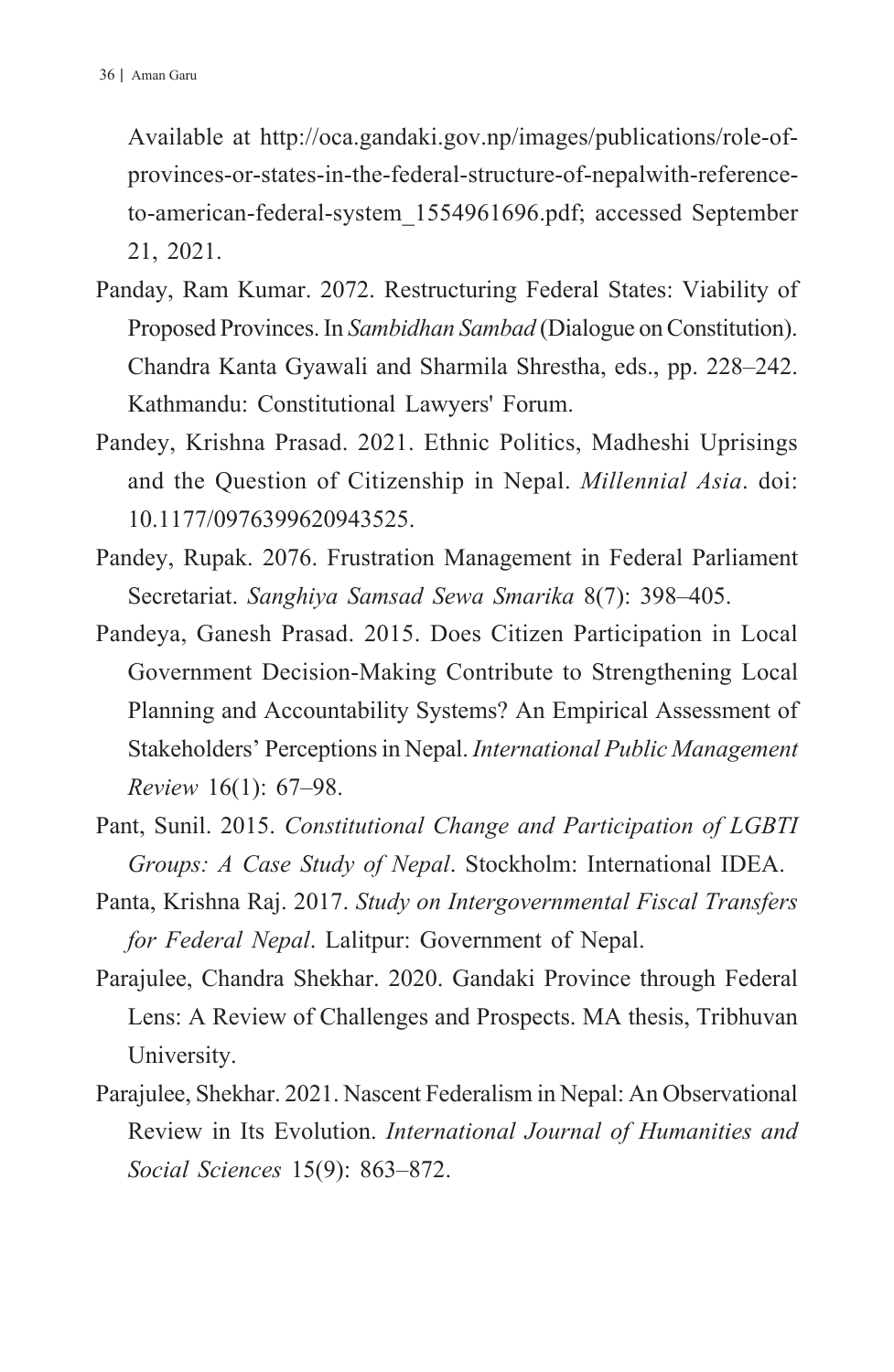- Paudel, Balananda and Krishna Prasad Sapkota. 2018. *Local Levels in Federalism: Constitutional Provisions and the State of Implementation*. Kathmandu: Swatantra Nagarik Sanjal Nepal.
- Paudel, Indra B. 2017. Federalism: Prospects and Challenges. *Prashasan: The Nepalese Journal of Public Administration* 127: 141–159.
- Paudel, Narendra Raj and Srijana Pahari. 2020. Local Election in Nepal: Means for Ensuring Electoral Accountability. *Journal of APF Command and Staff College* 3(1): 35–48.
- Peldon, Deki. 2018. Nationalism and Regional Relations in Democratic Transitions: Comparing Nepal and Bhutan. MA thesis, Wright State University. Available at https://etd.ohiolink.edu/!etd.send\_ file?accession=wright1528153330677979&disposition=inline; accessed October 16, 2020.
- Pellini, Arnaldo, Neeta Thapa, Sarah Boddington and Shailendra Sigdel. 2019. *Supporting Strong, Effective and Inclusive Sub-National Governments in Nepal: A Review of the DFAT/TAF Strategic Partnership on Sub-National Governance Program*. Kathmandu: TAF and Department of Foreign Affairs and Trade (DFAT).
- Phuyal, Ganesh Prasad. 2020. Reviewing the National Statistical System of Nepal in New Federal Structure. Paper presented at the conference on "2020 Asia-Pacific Statistics Week: A Decade of Action for the 2030 Agenda: Statistics that Leaves no one and Nowhere Behind" organized by United Nations ESCAP, June 15–19, 2020, Bangkok, Thailand.
- Pokharel, K., R. Karki, H.R. Ojha, P. Gentle, D. Acharya, M. Banjade and D. Paudel. 2020. State-Community Relations and Deliberative Politics within Federal Forest Governance in Nepal. *International Forest Review* 22(3): 370–381.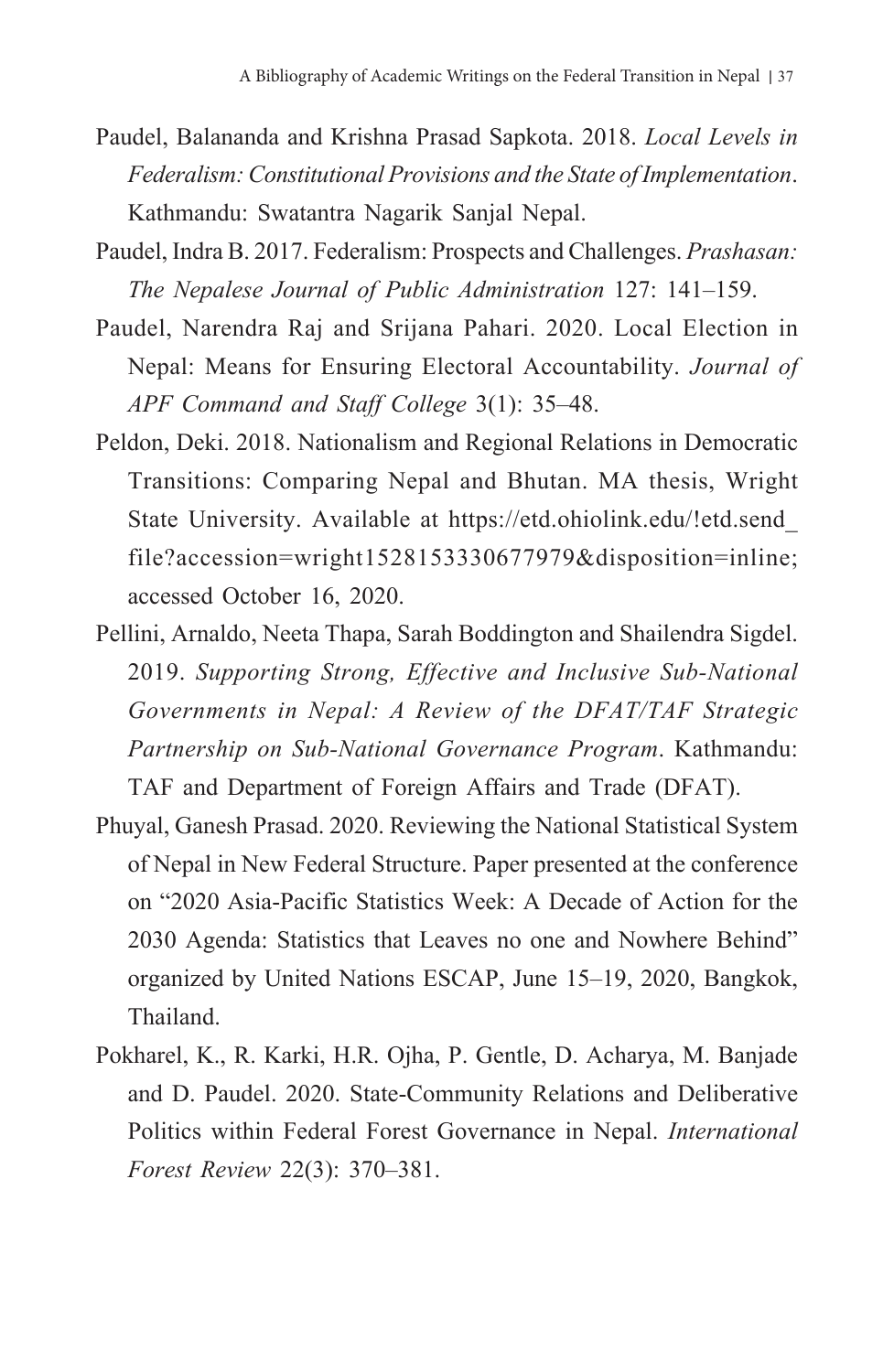- Poudel, Amir, Jonathan Kennedy, Saurav M.S. Basnet and Paras Pokhrel. 2020. Federalism and Environment in Nepal: Issues and Challenges. *Samriddhi: Journal of Development Studies* 6(1): 3–10.
- Poudel, Balananda. 2020. Federalism and Rights over Resources: Constitutional Provisions and their Implementation. In *A Treatise on the Constitution of Nepal 2015*. Bipin Adhikari, ed., pp. 478–493. Kathmandu: Kathmandu University School of Law.
- Poudel, Dilli P. and Dil B. Khatri. 2019. *Natural Resources Sharing in Federalizing Nepal: Issues and Contestations*. Kathmandu: Southasia Institute of Advanced Studies (SIAS), Nepal.
- Poudel, Jaya Prasad. 2018. *Municipality and Gaunpalika of Federal Republic State Nepal.* Kathmandu: Mega Publication and Research Center.
- PPC (Policy and Planning Commission). 2019. *Sustainable Development Goals: Baseline Report of Gandaki Province.* Pokhara: PPC, Government of Gandaki Province.
- Pradhan, Krishna Man. 2017. *A Policy Implementation of the Federal Constitution in Nepal.* Issue Paper. Kathmandu: Search for Common Ground.
- Pradhan, Krishna Man. 2019. Local Government: Constitutional Vision and Present Practice. *Research Nepal Journal of Development Studies* 2(2): 109–128.
- Pradhan, Krishna Man. 2020. Local Government: Constitutional Vision and Present Practice. *Essays on Constitutional Law* 39: 74–94.
- Prasad, Uma Shankar. 2015. Nepal's Fiscal Federalism Model in the New Constitution: Agenda for Amendments. *Nepal Rastra Bank Economic Review* 27(2): 91–108.
- Prasad, Uma Shankar. 2016. *Fiscal Federalism in Nepal.* Saarbrücken: Lambert Academic Publishing.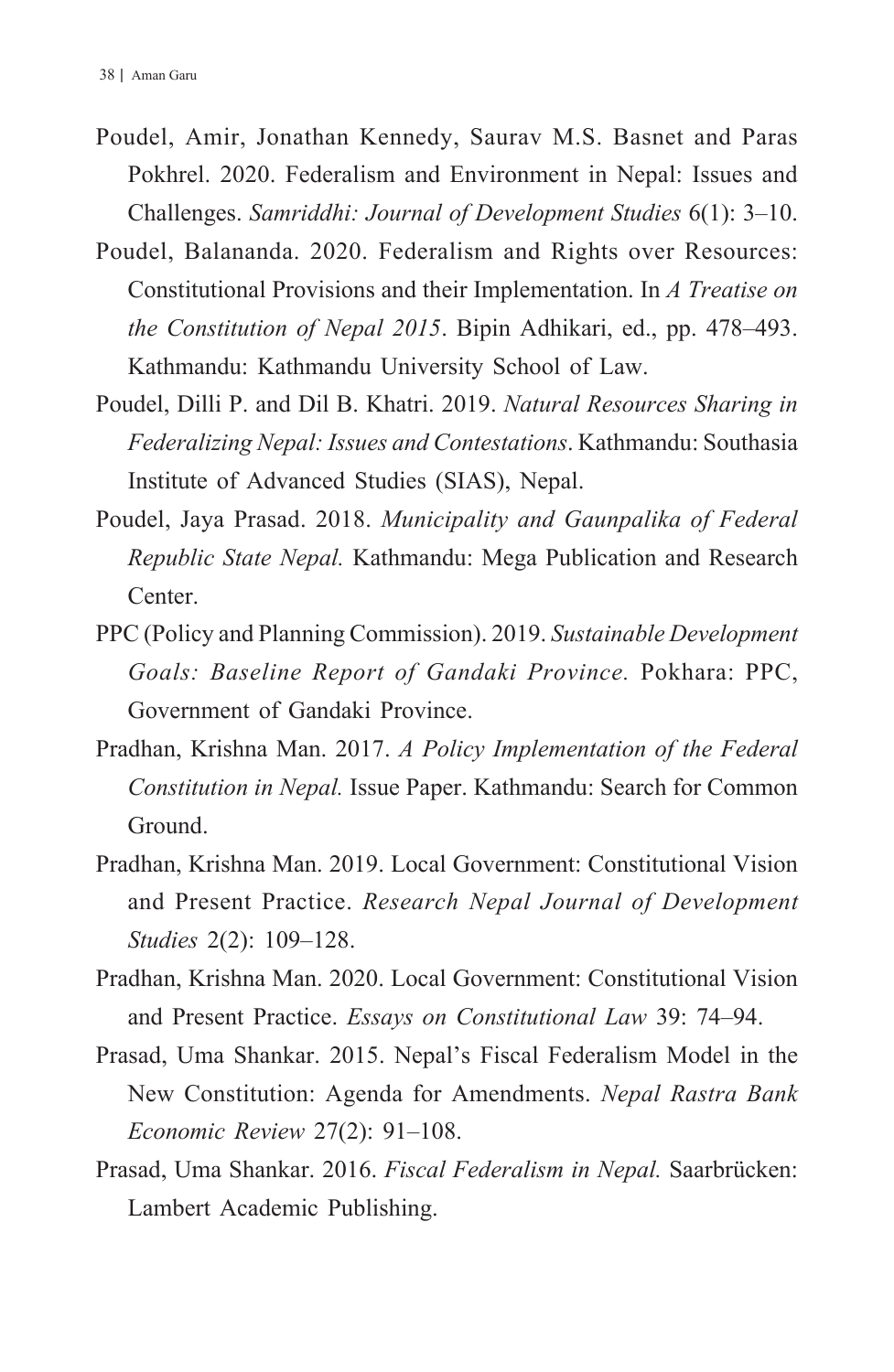- Prasai, Dilli R. 2016. Issues of Reservation and Affirmative Action for Minorities in Nepal: An Anthropological Review. *Himalayan Journal of Sociology & Anthropology* 7: 1–12.
- Prasain, Indira Devi. 2018. Women's Representation in Three Tier Parliament of Nepalese Election 2017-18. *Research Highlights* 5(1): 18–25.
- Pudasaini, Surabhi. 2017. Writing Citizenship: Gender, Race and Tactical Alliances in Nepal's Constitution Drafting. *Studies in Nepali History and Society* 22(1): 85–117.
- Pyakurel, Sushil. 2020. Constitution and the Peace Process. In *A Treatise on the Constitution of Nepal 2015*. Bipin Adhikari, ed., pp. 290–299. Kathmandu: Kathmandu University School of Law.
- Rai, Dev Raj. 2020. Local Politics of Local Economic Development Strategy in Nepal. *International Journal of Scientific and Engineering Research* 11(2): 393–403.
- Rai, Janak and Sara Shneiderman. 2019. Identity, Society, and State Citizenship and Inclusion in Nepal over Time. In *The Politics of Change: Reflections on Contemporary Nepal*. Deepak Thapa, ed., pp. 83–108. Kathmandu: Social Science Baha and TAF.
- Rai, Janak. 2019. *Deepening Federalism: Post-Federal Analysis on Marginalised Communities in Nepal's Tarai Region (Federalism in Nepal – Volume 3)*. London: International Alert.
- Rai, Janak. 2020. *Status and Process of Law-Making in Local Governments: Reflections from two Provinces (Federalism in Nepal – Volume 4).* London: International Alert.
- Rai, Jayanta. 2021. Including the Excluded? The Political Economy of the Constituency Development Fund in Post-War Nepal. *Conflict, Security & Development* 21(6): 805–830.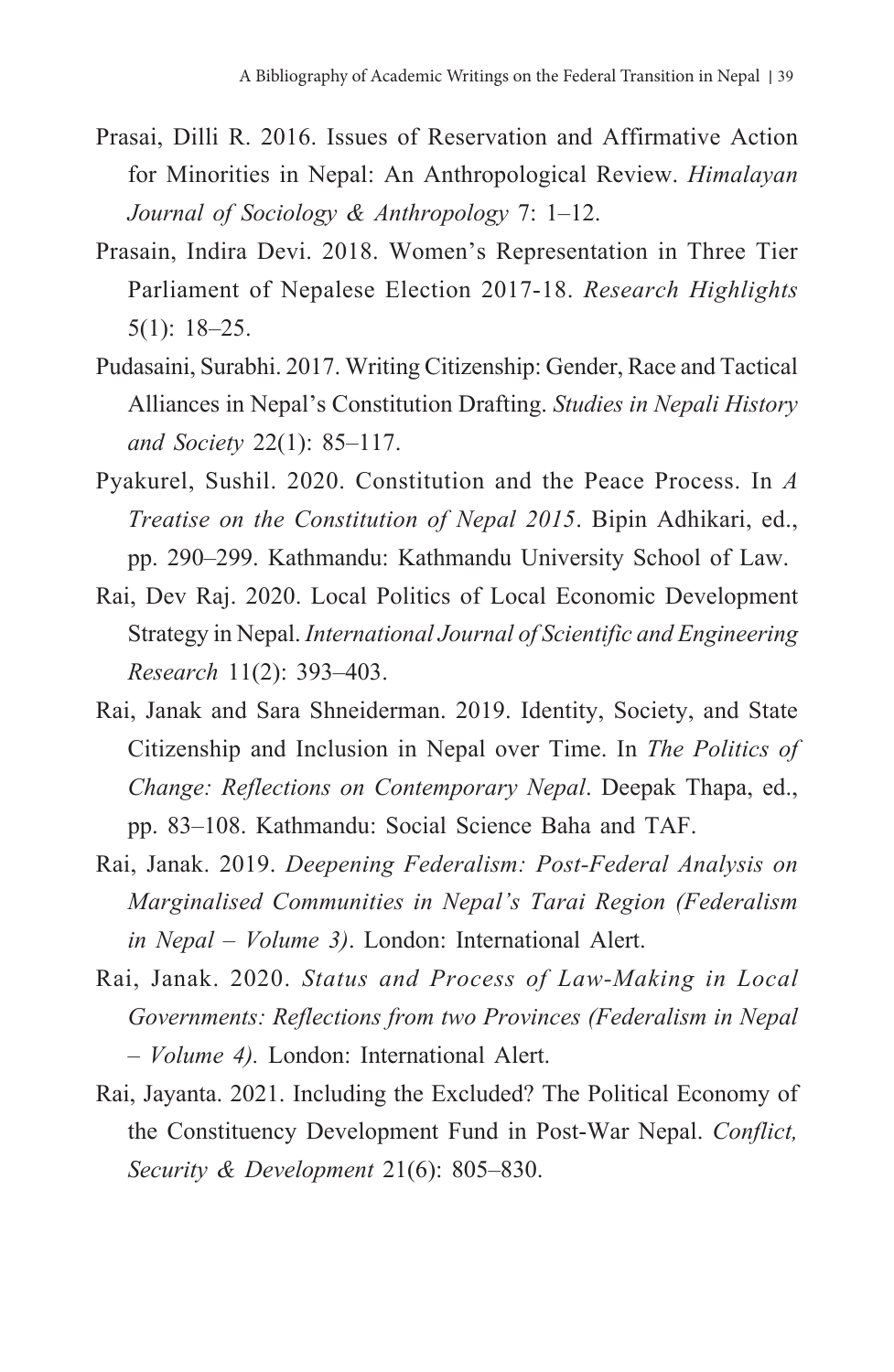- Rai, Rasik. 2017. The Madheshi Question in Nepal: Implications India-Nepal Relations. MA thesis, Sikkim University. Available at http://dspace.cus.ac.in/jspui/bitstream/1/4830/1/Rasik%20Rai-IR.pdf; accessed October 16, 2020.
- Ranjit, Eurek, Sanjay Mani Dixit and Hemang Dixit. 2018. Transformation of Councils for People's Health in Federal Setup in Nepal. *Journal of Kathmandu Medical College* 7(1): 30–38.
- Rapacha, Lal. 2018. Aspects of Federalism Implementation for Development and Prosperity. *Molung Educational Frontier* 8: 61–76.
- Rawal Thapa, Dil Kumari 'Parbati' and Ram Guragain, eds. 2020. *Nepal's Constitution and Federalism: Vision and Implementation*. Kathmandu: National Forum of Parliamentarians on Population and Development (NFPPD), Nepal.
- Regmi, Kiran, Meera Upadhyay, Ehsanullah Tarin, Padam Bahadur Chang, Senendra Raj Uprety, Susheel Chandra Lekhak. 2017. Need of the Ministry of Health in Federal Democratic Republic of Nepal. *Journal of Nepal Medical Association* 56(206): 281–287.
- Renold, Ursula, Katherine Caves and Thomas Bolli. 2021. Constitutional Reform and its Impact of TVET Governance in Nepal. *Journal of Technical and Vocational Education and Training (TVET)* 1(15): 30–46.
- Ricart-Huguet, Joan and Emily Sellars. 2021. Strategic Inefficient Decentralization: Local and Regional Devolution as Substitutes. Available at https://papers.ssrn.com/sol3/papers.cfm?abstract\_ id=3885174; accessed September 21, 2021.
- Rijal, Mukti. 2016. *Local Government in Federal Constitution of Nepal in Nutshell*. Kathmandu: Institute for Governance and Development: Civic Alliance for Local Democracy.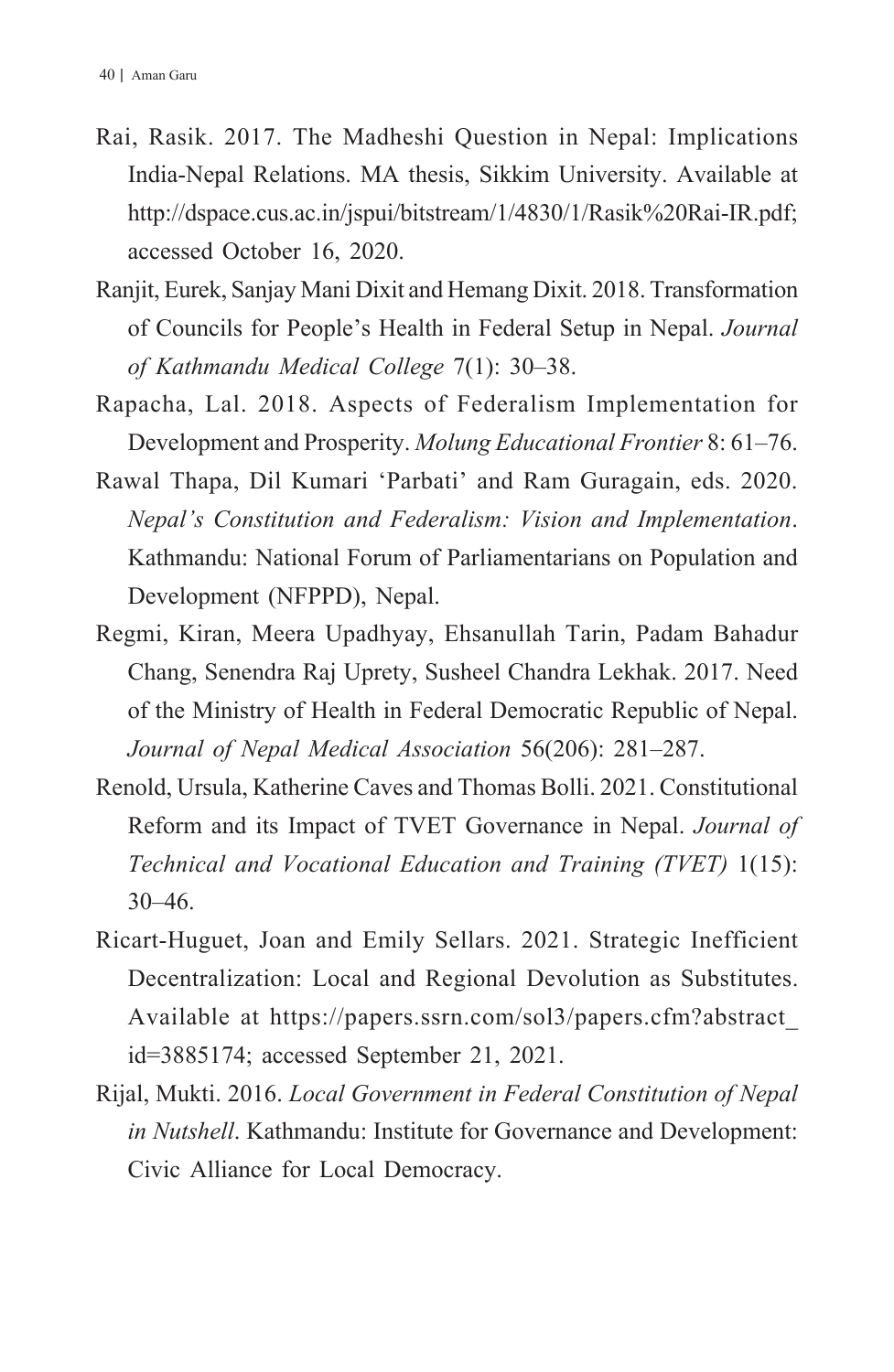- Rijal, Nimananda and Mukti Rijal. 2020. An Overview of Technical, Vocational Education and Training (TVET) in the Context of Federalism in Nepal. Available at https://papers.ssrn.com/sol3/papers. cfm?abstract\_id=3755207; accessed September 21, 2021.
- Rijal, Yogendra Raj. 2018. *Local Government in Nepal*. Kathmandu: Bhrikuti Academic Publication.
- Rushton, S., S. Ghimire, S.B. Marahatta. 2019. Nepal's Bumpy Transition to Federalism: Implications for the Health System. *Journal of Manmohan Institute of Health* Sciences 5(1): 1–3.
- Russell, Caroline, Julian Clark, David Hannah and Fraser Sugden. 2021. Towards a Collaborative Governance Regime for Disaster Risk Reduction: Exploring Scalar Narratives of Institutional Change in Nepal. *Applied Geography* 134, Article 102516, doi: 10.1016/j. apgeog.2021.102516.
- Ruszczyk, Hanna. A. 2021. Newly Urban Nepal. *Urban Geography* 42(2): 218–225.
- Sabarwal, Shwetlena, Uttam Sharma, Maya Sherpa, Unika Shrestha, Laxman Timilsina and Vatsal Nahata. 2021. Do Education Systems Trust Decentralization? Evidence from Survey Experiments in Nepal. Available at https://riseprogramme.org/sites/default/files/inline-files/ Sabarwal\_Do\_Education\_Systems\_Trust\_Decentralization\_Evidence Survey Experiments Nepal.pdf; accessed September 17, 2021.
- Sangroula, Yubaraj. 2020. Three Tiers of Government, the List under Schedules 8 and 9, and Fiscal Federalism. In *A Treatise on the Constitution of Nepal 2015*. Bipin Adhikari, ed., pp. 463–471. Kathmandu: Kathmandu University School of Law.
- Sapkota, Mahendra. 2020. Changing Nature of Power and Leadership: How do They Matter in Rural Nepal? *Dhaulagiri Journal of Sociology and Anthropology* 14: 79–89.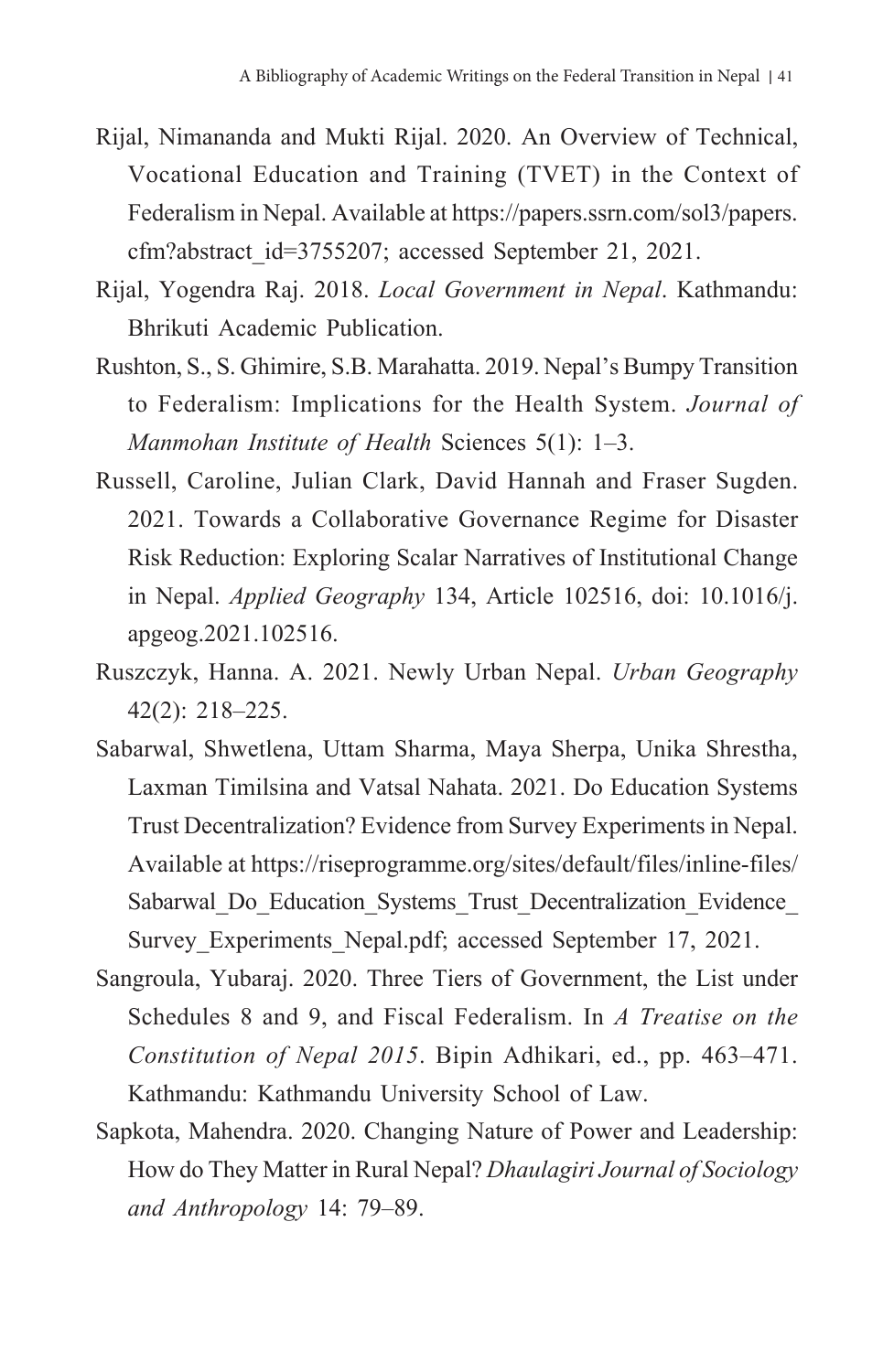- Sapkota, Sapana. 2075 v.s. Parliamentary Committees: Federal Parliament of Nepal. *Sanghiya Samsad Sewa Smarika* 7(6): 334–341.
- Saxena, Rekha. 2020. Courts and Federalism: Dialectics of Independence and Accountability in India and Nepal. In *A Treatise on the Constitution of Nepal 2015*. Bipin Adhikari, ed., pp. 531–544. Kathmandu: Kathmandu University School of Law.
- Sen, Pawan Kumar. 2018. Unitary State Vs. Federal State in Nepali Public's Opinion. *IOSR Journal of Humanities and Social Science* 23(7): 53–70.
- Shah, R.K. 2016. *Fiscal Federalism in Nepal*. Kathmandu: Ekta Books.
- Shah, R.K. 2019. Fiscal Federalism in Nepal: Challenges and Opportunities. *Research Nepal Journal of Development Studies* 2(1): 151–170.
- Shahi, Min B. 2021. Teacher Recruitment Policy and Practices in Federal Nepal. *International Journal of Scientific and Research Publications* 11(3): 110–114.
- Shailendra Sigdel. 2019. "Local Capacity Important" (Interview). *New Spotlight* 12(21): 22–24.
- Sharma Oli, K.P. 2016. 21st Sapru House Lecture. *India Quarterly: A Journal of International Affairs* 72(3): 209–215.
- Sharma Phual, Rudra Prasad. 2019. *Federal Dispute Settlement in Nepal, India and USA*. New Delhi: Adroit Publishers.
- Sharma, Arun Kishor and Sandeep Kautish. 2021. Prospects and Challenges in Digitization: The Case Study of Federal Parliament of Nepal. *LBEF Research Journal of Science, Technology and Management* 3(2): 29–43.
- Sharma, Devilal. 2021. Local Government Financing Practice and Challenges in Developing Countries with Reference to Nepal. *Journal of Political Science* 21 (Special Issue): 22–33.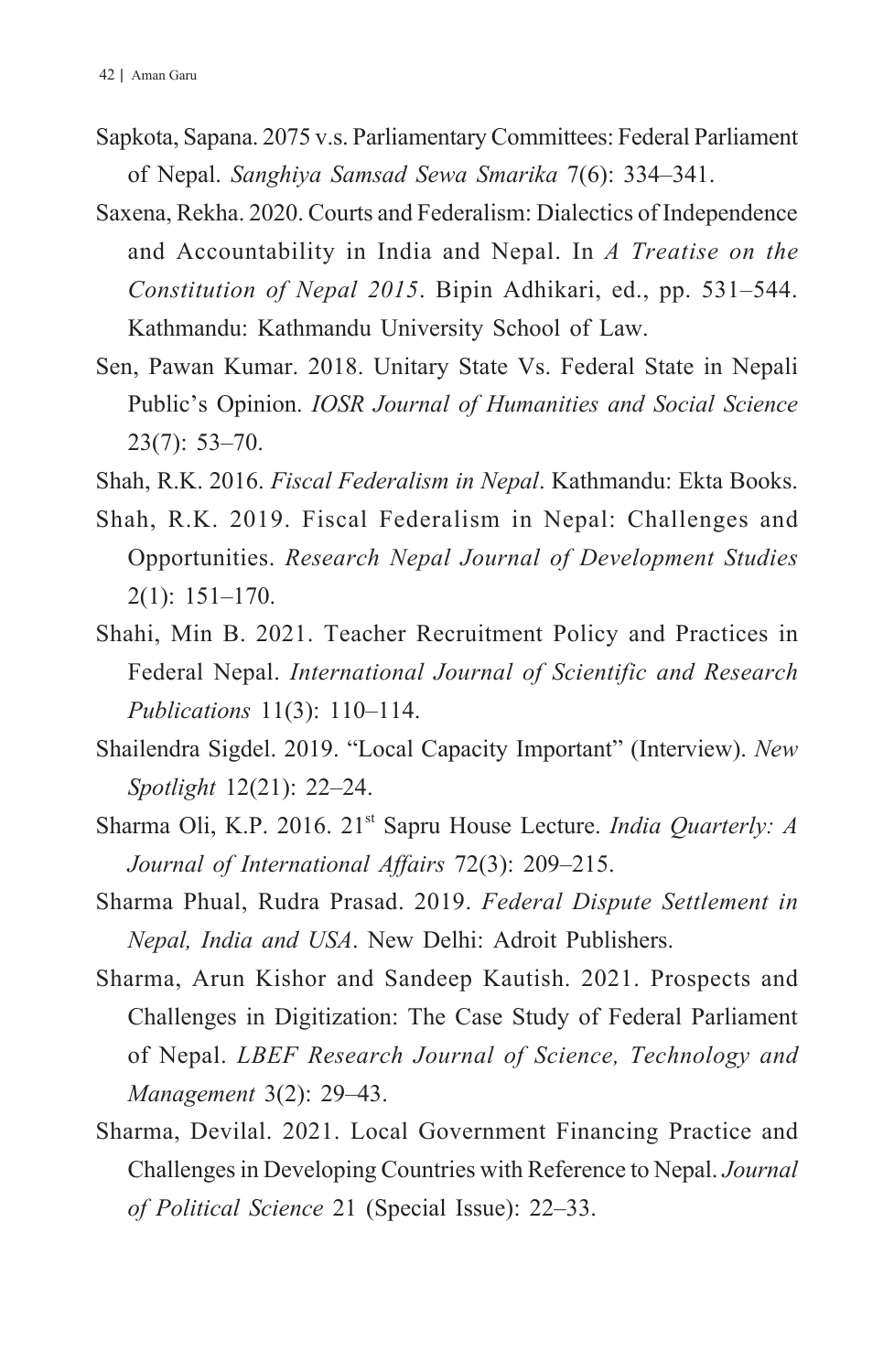- Sharma, Pitambar. 2019. Implication of the SDGs for the Planning in Federal Nepal. *Development Advocate Nepal,* October 2018–March 2019, pp. 30–34.
- Sharma, Tanka Mani and Dinesh Pant. 2016. Administrative Restructuring in the Context of Federalization. *Prashasan: The Nepalese Journal of Public Administration* 126: 101–114.
- Sharma, Tejaswi. 2020. Federalism: Opportunities and Challenges in Context of Nepal and Its Relevancy to Democracy. *Global Scientific Journals* 8(5): 860–875.
- Sharma, Yam Nath. 2015. Functional Responsibilities and Transition into a Federal System. *Development Advocate Nepal* 2(3): 32–37.
- Shrestha, Amrit Kumar and Shyam Prasad Phuyel. 2019. Women's Candidacy in Local Level Elections, 2017. *Dristikon: A Multidisciplinary Journal* 9(1): 1–19.
- Shrestha, Ashesh and Jai Venaik. 2019. *Fiscal Federalism in Nepal*. Kathmandu: Samriddhi Foundation.
- Shrestha, Buddhi Man. 2017. Local Governance in Nepal: A Case of Local Resource Mobilization of District Development Committee. PhD diss., TU.
- Shrestha, Rachana. 2018. *How Nepal is Facing the Challenges of a Federal System.* Policy Brief. Development Asia: An Initiative of Asian Development Bank. Available at https://development.asia/ policy-brief/how-nepal-facing-challenges-federal-system; accessed October 16, 2020.
- Shrestha, Rachana. 2019. *Governance and Institutional Risks and Challenges in Nepal*. Manila: Asian Development Bank.
- Shrestha, Rajendra K. 2020. Federalism in Nepal and the role of the Various Movements. In *A Treatise on the Constitution of Nepal*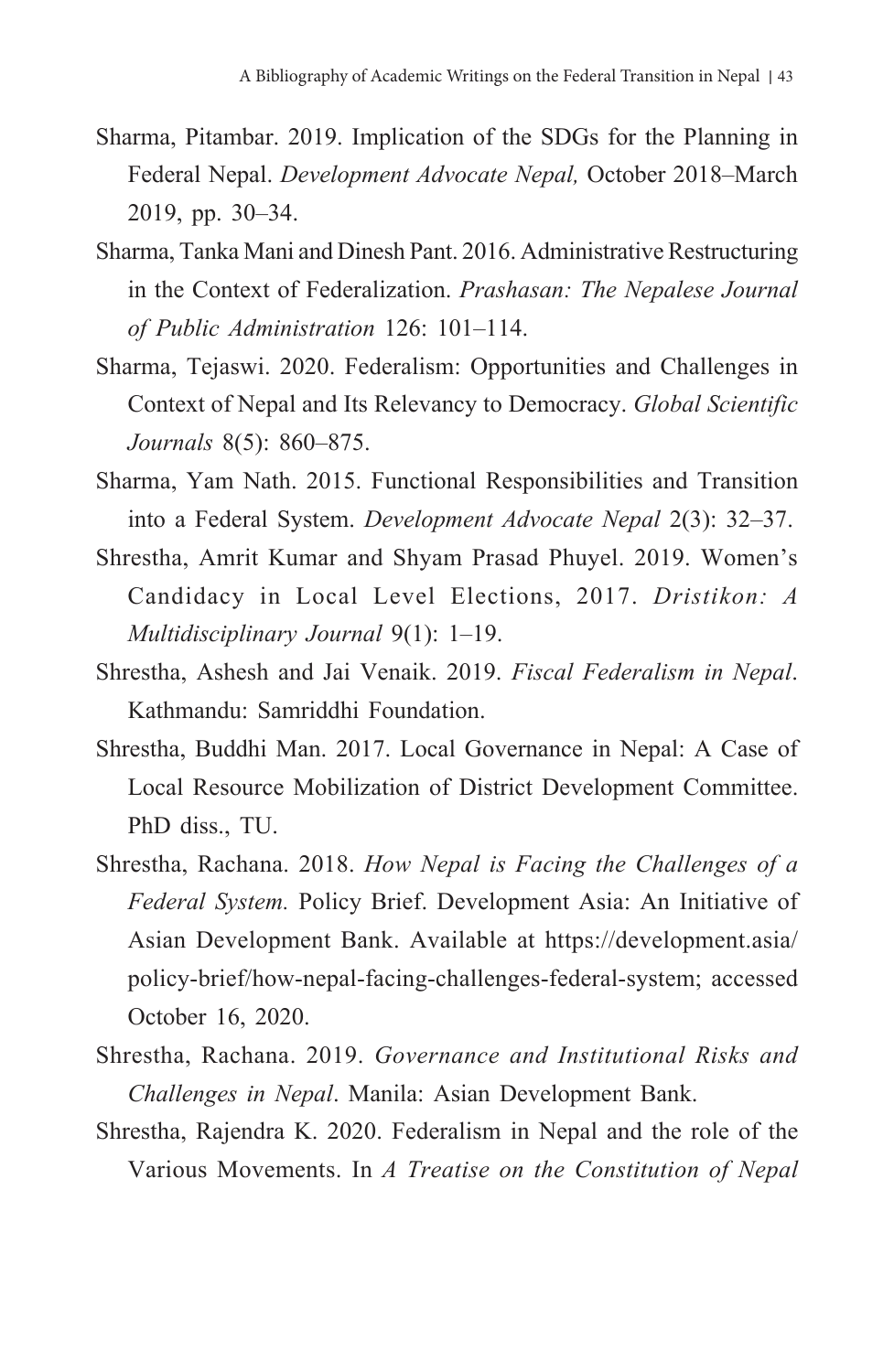*2015*. Bipin Adhikari, ed., pp. 284–289. Kathmandu: Kathmandu University School of Law.

- Shrestha, Rojina. 2077 v.s. Involvement of Federal Parliament in Budget Formulation and Implementation. *Sanghiya Samsad Sewa Smarika 9(8)*: 458–465.
- Shrestha, Til Prasad and Namit Wagley. 2019. *Judicial Committees in Nepal: A Closer Look*. Kathmandu: Nepal Law Society and TAF.
- Sijapati, Bandita. 2017. Local Governance: Local Governance and Inclusive Peace in Nepal. *Accord: An International Review of Peace Initiatives* 26: 91–94.
- Silwal, Purna B. 2021. *Nepal's Instability Conundrum: Navigating Political, Military, Economic & Diplomatic Landscape*. Lalitpur: Institute for National Security Studies.
- Simkhada, Padam, Pramod R. Regmi, Puspa Raj Pant, Edwin van Teijlingen and Brijesh Sathain. 2015. Stipulating Citizen's Fundamental Right to Healthcare: Inference from the Constitution of Federal Republic of Nepal 2015. *Nepal Journal of Epidemiology* 5(4): 516–517.
- Singh, Bawa. 2016. India's Neighbourhood Policy: Geopolitical Fault Line of Its Nepal Policy in the Post-2015 Constitution. *Journal of International and Area Studies* 23(1): 59–75.
- Singh, Gurharpal. 2020. Book Review (Federalism in Asia: India, Pakistan, Malaysia, Nepal and Myanmar by Harihar Bhattacharyya). *Regional & Federal Studies* 31(4): 571–572.
- SLRC (Secure Livelihoods Research Consortium). 2016. *The Drinking Water and Sanitation Programme of Nepal's Local Governance and Community Development Programme*. Working Paper 45. London: SLRC.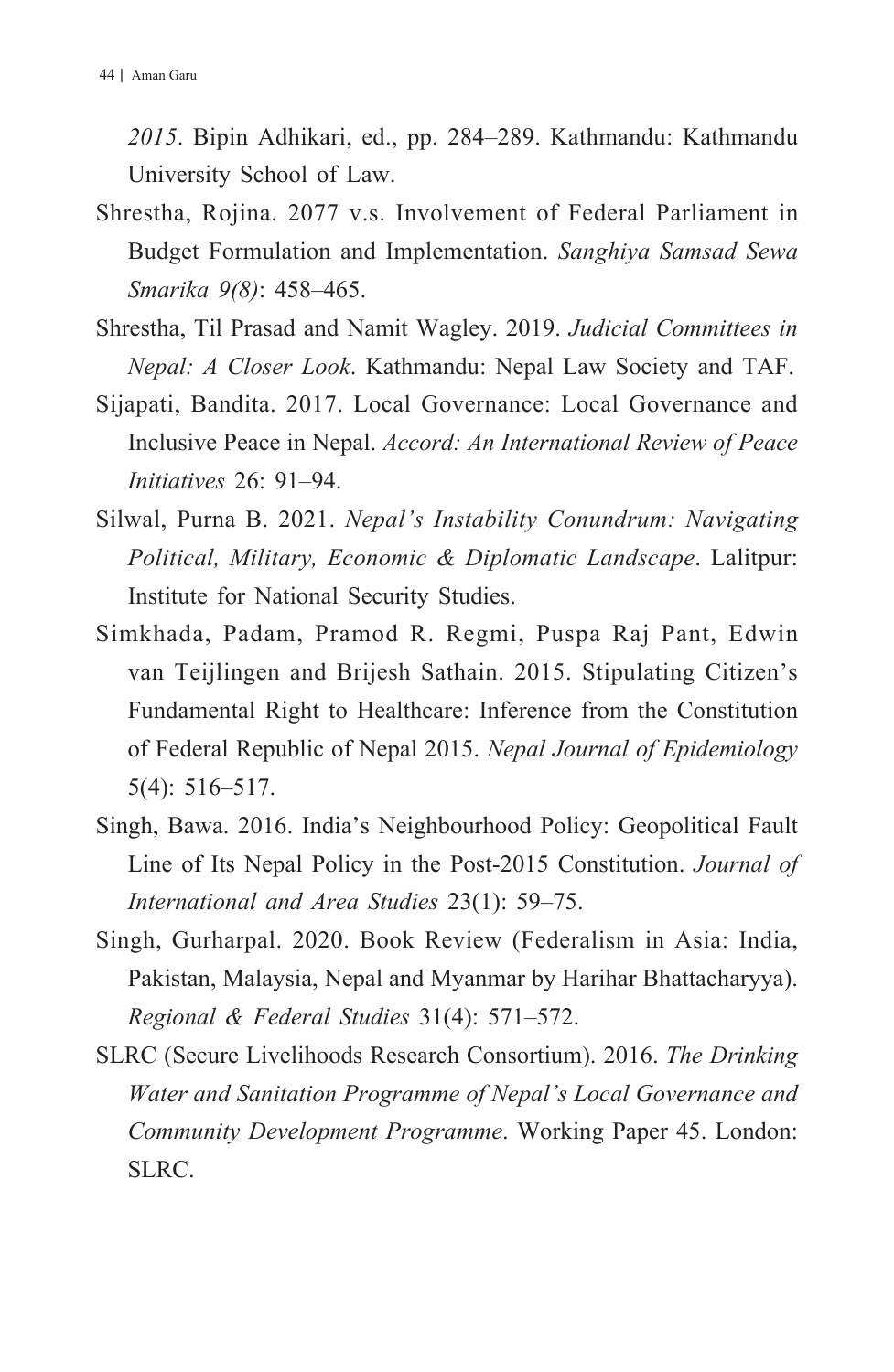- Strasheim, Julia. 2017. *The Politics of Institutional Reform and Post-Conflict Violence in Nepal*. Working Paper 296. Hamburg: German Institute for Global and Area Studies.
- Strasheim, Julia. 2019. No 'end of the Peace Process': Federalism and Ethnic Violence in Nepal. *Cooperation and Conflict* 54(1): 83–98.
- Strasheim, Julia and Subindra Bogati. 2016. *Nepal's Quest for Federalism: A Driver of New Violence*. GIGA Focus Asia 1. Hamburg: German Institute of Global and Area Studies. Available at https://pure. giga-hamburg.de/ws/files/24403355/gf\_asien\_1601.pdf; accessed September 17, 2021.
- Subedi, Girdhari. 2020. Fundamentals of Provincial Governance in Nepal's Federalism. *Journal of Political Science* 20: 76–98.
- Subedi, Girdhari. 2021. Interprovincial Relations in Formative Phase of Federal Nepal. *Journal of Political Science* 21: 9–18.
- Subedi, Madhusudan and Prativa Subedi. 2020. Lessons from COVID–19: Restructuring the Current Health System and Policies in Nepal. *Applied Science and Technology Annals* 1(1): 183–186.
- Subedi, Madhusudan and Tika Ram Gautam. 2016. How Homogenous are the Madhesis? Implications for Inclusive and Affirmative Agendas. *Journal of Development and Administrative Studies* 24(1–2): 25–38.
- Subedi, Shukra Raj and Sunil Subedi. 2021. The Status Local Governance Practice: A Case Study of Local Government in Dhangadhi Sub-Metropolitan City, Nepal. *American Journal of Educational Research* 9(5): 263–271.
- Subedi, Som Lal. 2016. Fiscal Decentralization in the Context of Federalization in Nepal. *Prashasan: The Nepalese Journal of Public Administration* 126: 179–189.
- Subedi, Somlal. 2020. Implementation of Federalism and Management of Human Resources in Nepal. In *Nepal's Constitution and Federalism:*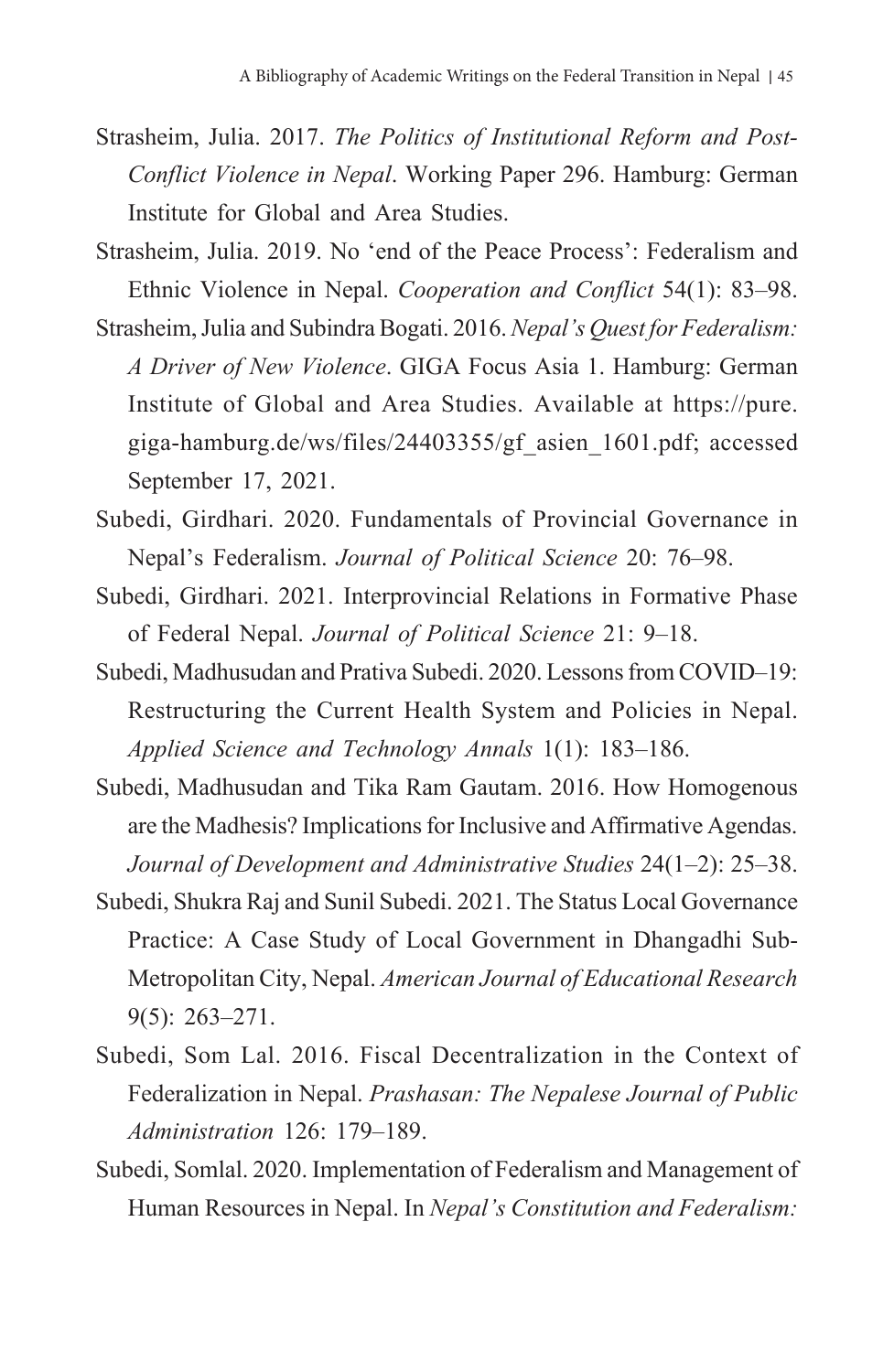*Vision and Implementation*. Dil Kumari Rawal Thapa 'Parbati' and Ram Guragain, eds., pp. 46–58. Kathmandu: National Forum of Parliamentarians on Population and Development (NFPPD), Nepal.

Subramanyam Raju, Adluri. 2020. *Understanding Governance in South Asia*. London: Routledge.

- Suhardiman, Diana, Emma Karki and Ram C. Bastakoti. 2021. Putting Power and Politics Central in Nepal's Water Governance. *Development Policy Review* 39(4): 569–587.
- Suvedi, Mukti. 2021. Religious Peace Building, the Problems, and Potentials Now and in the Foreseeable Federal Republic of Nepal. *Contemporary Research: An Interdisciplinary Academic Journal* 5(1): 63–78.
- TAF. 2017. *Diagnostic Study of Local Governance in Federal Nepal*. Available at https://asiafoundation.org/wp-content/uploads/2018/07/ Diagnostic-Study-of-Local-Governance-in-Federal-Nepal-07112018. pdf; accessed October 16, 2020.

TAF. 2018. *A Survey of the Nepali People in 2017*. Kathmandu: TAF.

- TAF. 2018*. Nepal's Locally Elected Women Representatives: Exploratory Study of Needs and Capacity*. Kathmandu: TAF. Available at https:// asiafoundation.org/wp-content/uploads/2018/07/Nepals-Locally-Elected-RepresentativesExploratory-Study-of-Needs-and-Capacity-Assessment\_7242018.pdf; accessed October 16, 2020.
- TAF, IDA (Interdisciplinary Analysts) and School of Arts, KU (Kathmandu University). 2019. *A Survey of the Nepali People in 2018*. Kathmandu: TAF, IDA and School of Arts, KU.
- Talcott, Fiona, Ajay Khanal and Pramod Bhattarai. 2019. *Civil Society in a Federal Nepal: A Landscape Study.* Kathmandu: British Council. Available at www.britishcouncil.org.np/sites/default/files/nepal\_cso\_ landsape study final report.pdf; accessed September 21, 2021.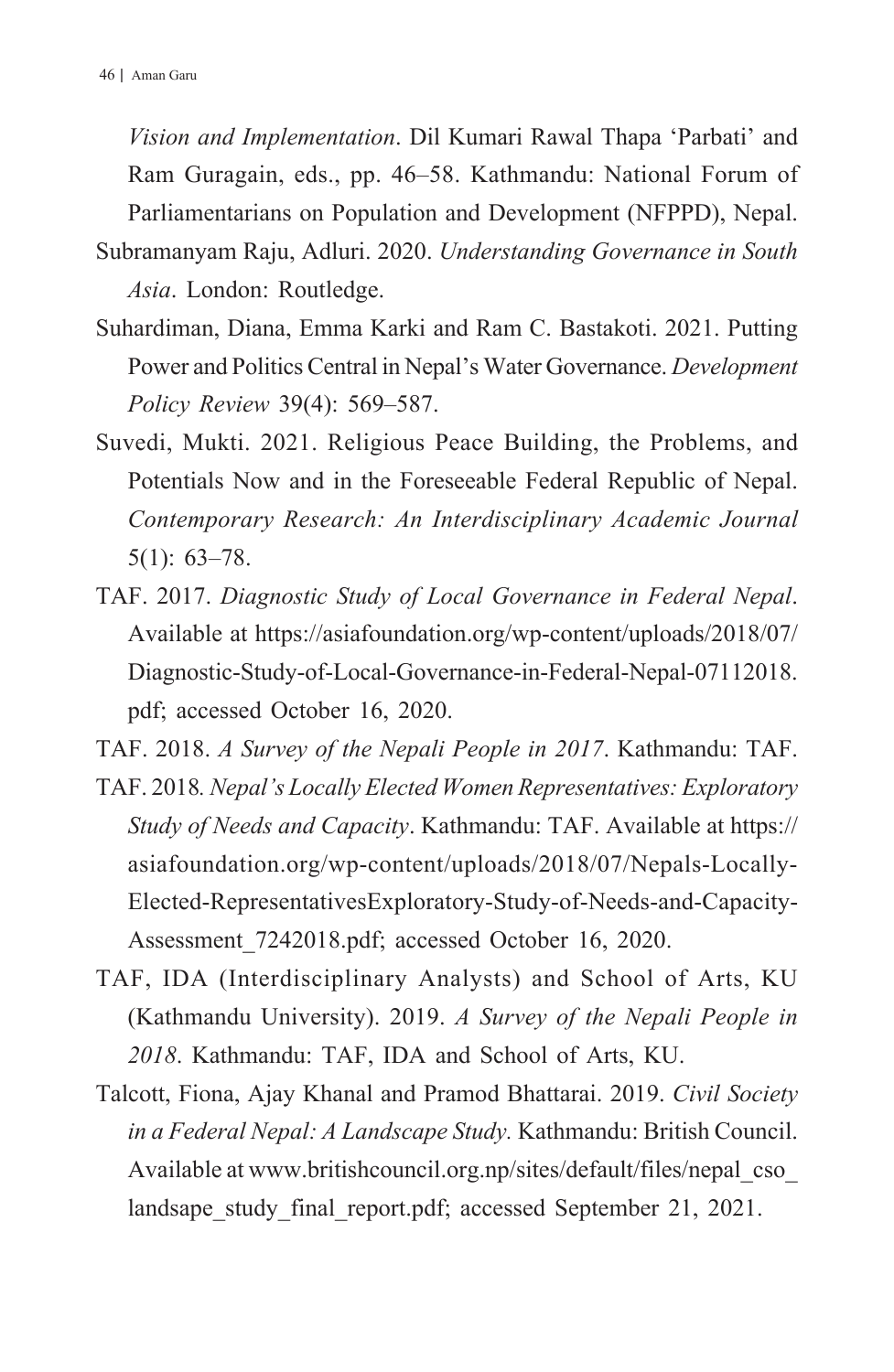- Tamang, Seira. 2018. "They've Given Us the Chair, but Bound Our Hands and Feet": Embedding Elected Female Representatives in Institutions in Nepal. *Studies in Nepali History and Society* 23(2): 309–352.
- Thakali, Shailendra, Brian Peniston, Govinda Basnet and Mahendra Shrestha. 2018. *Conservation and Prosperity in New Federal Nepal: Opportunities and Challenges*. Kathmandu: TAF. Available at https:// asiafoundation.org/wp-content/uploads/2018/07/Conservation-and-Prosperity-in-New-Federal-Nepal.pdf; accessed October 16, 2020.
- Thakur, Atul K. 2019. Getting Federalism Right in Nepal. *New Spotlight* 12(17): 36.
- Thapa, Deepak. 2017. Mapping Federalism in Nepal. *Accord: An International Review of Peace Initiatives* 26: 80–87.
- Thapa, Deepak, ed. 2019. *The Politics of Change: Reflections on Contemporary Nepal*. Kathmandu: Social Science Baha and TAF.
- Thapa, Rajshree, Kiran Bam, Pravin Tiwari, Tirtha Kumar Sinha and Sagar Dahal. 2019. Implementing Federalism in the Health System of Nepal: Opportunities and Challenges. *International Journal of Health Policy and Management* 8(4): 195–198.
- Tharu, Khushee Prasad. 2020. Nepalese Federal System: Ambit and Ambitions. *Essays on Constitutional Law* 40: 76–89.
- Tharu, Mahesh. 2017. Effectiveness of Local Government Service Delivery in Federal Context: A Study of Banganga Municipality, Kapilvastu. MA thesis, Tribhuvan University.
- The World Bank. 2017. *Nepal Development Update: Fiscal Architecture for Federal Nepal*. Washington, D.C.: The World Bank. Available at https://openknowledge.worldbank.org/bitstream/ handle/10986/28338/119723-WP-PUBLIC-SEPT-17-38p-Nepal-Development-Update-Sept-2017.pdf; accessed October 17, 2020.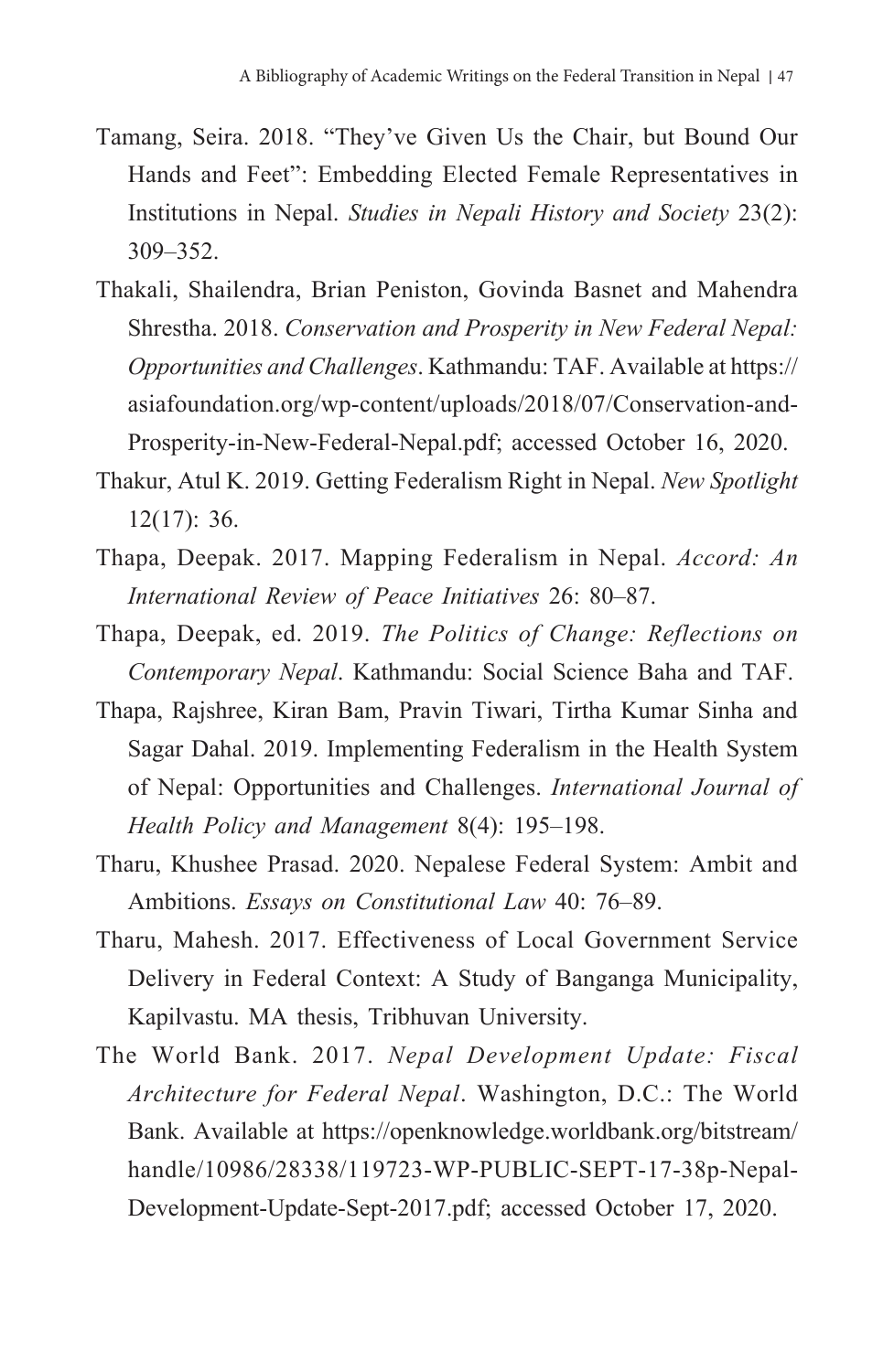- The World Bank. 2018. *Nepal Systematic Country Diagnostic: A New Approach for a Federal Nepal*. Washington, D.C.: The World Bank. Available at http://documents1.worldbank. org/curated/en/966981520367373513/pdf/123958-SCD-nepal-CountryDiagnostic-10.pdf; accessed October 17, 2020.
- The World Bank. 2019. *Capacity Needs Assessment for the Transition to Federalism.* Washington, D.C.: World Bank Group.
- The World Bank. 2019. *Nepal Environment Sector Diagnostic: Path to Sustainable Growth under Federalism (A Country Environmental Analysis).* Washington, D.C.: World Bank Group.
- The World Bank. 2019. *Nepal Development Update: Envisioning a Future Data Ecosystem in Federal Nepal.* Washington, D.C.: World Bank Group.
- The World Bank. 2019. *Policy Note for the Federalism Transition in Nepal*. Washington, D.C.: The World Bank.
- The World Bank. 2020. *"Addressing Malnutrition and Investing in Early Years in Nepal in a Federalized Context".* Washington, D.C.: World Bank Group.
- The World Bank. 2020. *Stakeholders Consultation and Progress Report: Addressing Malnutrition and Investing in Early Years in Nepal in a Federalized Context.* Washington, D.C.: World Bank Group.
- The World Bank. 2021. *Federalism and Public Expenditure for Human Development in Nepal: An Emerging Agenda*. Washington, D.C. The World Bank. Available at https://openknowledge.worldbank.org/ bitstream/handle/10986/35977/Federalism-and-Public-Expenditurefor-Human-Development-in-Nepal-An-Emerging-Agenda.pdf; accessed September 11, 2021.
- Timilsina, Krishna Prasad. 2020. Problems and Prospects of Local Judicial Committee in Nepal. *Journal of Political Science* 20: 124–141.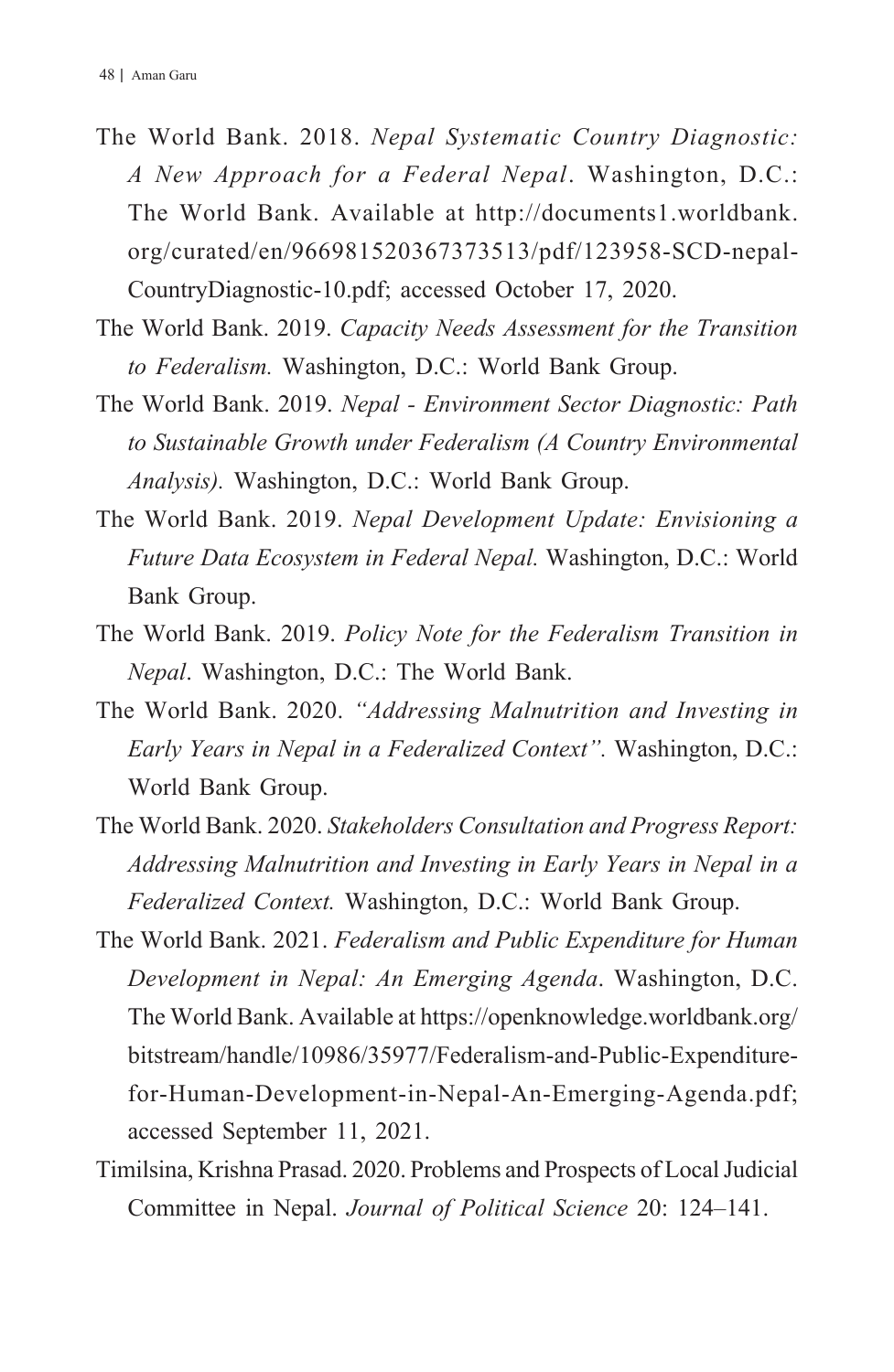- Upadhya, Rajib. 2020. *Cabals and Cartels: An Up Close Look at Nepal's Turbulent Transition and Disrupted Development*. Kathmandu: FinePrint Books.
- Upadhyay, Mahalaxmi 'Dina'. 2020. Dimensions of Women's Rights. In *Nepal's Constitution and Federalism: Vision and Implementation*. Dil Kumari Rawal Thapa 'Parbati' and Ram Guragain, eds., pp. 37–45. Kathmandu: National Forum of Parliamentarians on Population and Development (NFPPD), Nepal.
- Upadhyaya, Liladhar. 2021. Media Monitoring Under Federal Structure in Nepal. In *PCN Year Book 2020/21: Nepali Media; Issue of Ethics and Sustainability*. Laxman Datt Pant, Liladhar Upadhyaya and Kamal Dev Bhattarai, eds., pp. 88–102. Kathmandu: Press Council Nepal.
- Updadhyay, Prakash. 2015. Reforms and Changes in Nepal: Political-Sociological Perspectives on State Restructuring Process in the Post-Democratic Period. *Crossing the Border: International Journal of Interdisciplinary Studies* 3(1): 81–98.
- Upreti, Bishnu Raj and Ashild Kolas. 2016. *Women in Nepal's Transition*. Policy Brief 11. Oslo: PRIO. Available at www.prio. org/utility/DownloadFile.ashx?id=72&type=publicationfile; accessed October 16, 2020.
- Uprety, Labisha. 2020. Making Education Policy Choices in a Climate of Uncertainties: A Case Study from Nepal. *Studies in Nepali History and Society* 25(2): 419–450.
- Vaidya, Anju, Padam Simkhada and Bibha Simkhada. 2019. The Impact of Federalization on Health Sector in Nepal: New Opportunities and Challenges. *Journal of Nepal Health Research Council* 17(45): 558–559.
- Van Hove, Camille and Julien Vandernoot. 2015. Transition to Fiscal Federalism in Nepal: Western Insights in the Definition of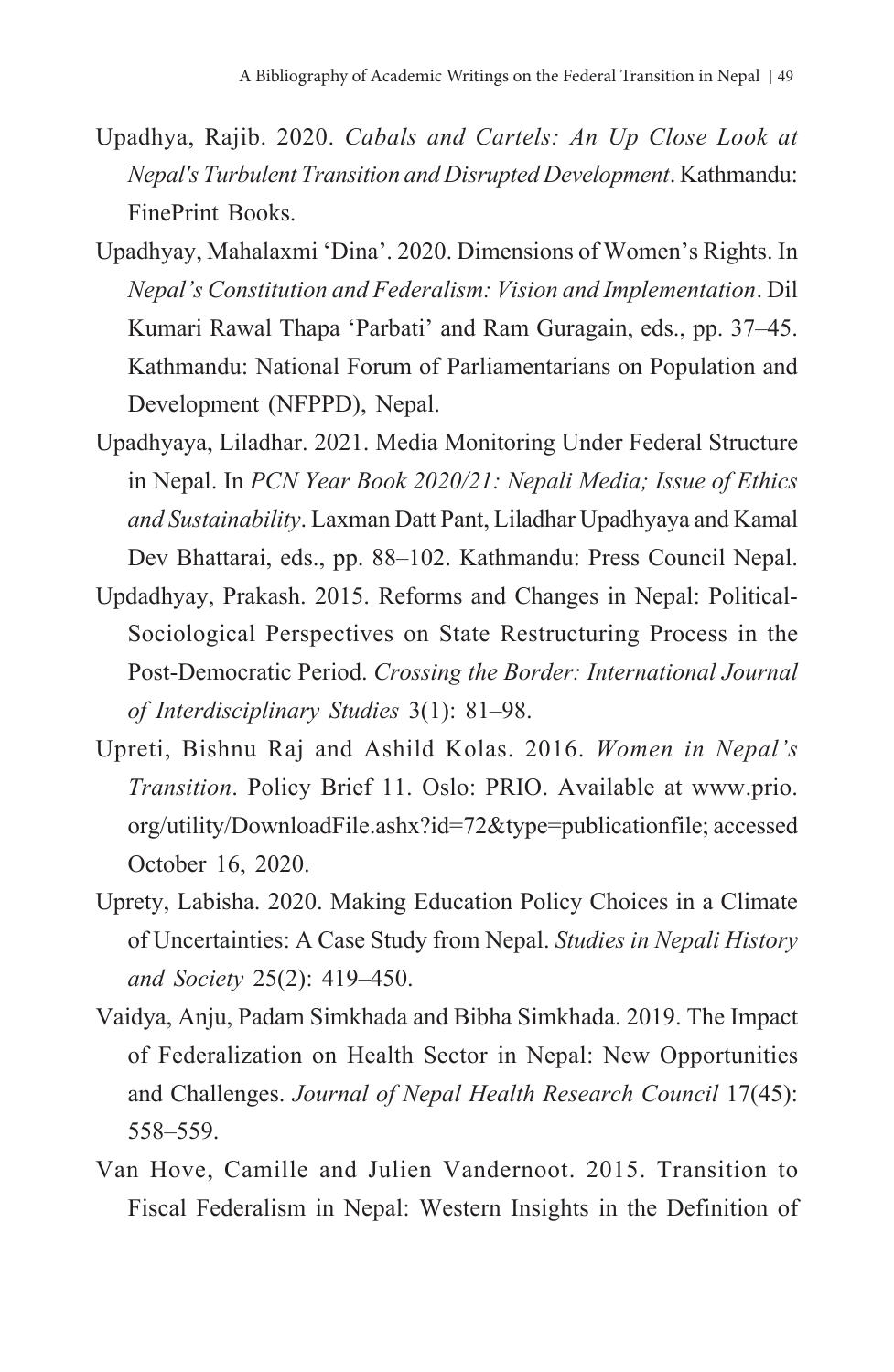Intergovernmental Transfers. *Research in World Economy* 6(1): 190–198.

- Vasquez Barajas, Eduardo Felipe, Mendoza Lizcano and Maria Daniela. 2019. An Economic Overview on the Federal Democratic Republic of Nepal. *Revista Vision Internacional* 3(1): 15–19.
- Venaik, Jai, Sambriddhi Acharya and Sujan Regmi. 2018. *Leveraging Federalism: Economic Growth and Doing Business for Prosperity*. Kathmandu: Samriddhi Foundation.
- Vinodan, C., Rajeev M.M. and Anju Lis Kurian. 2021. *Governance and Security Issues in South Asia*. New York: Nova Science Publishers.
- Vollan, Kåre. 2018. The 2017 Local Elections in Nepal: An Unusual Framework with Expected Consequences. *Studies in Nepali History and Society* 23(1): 103–127.
- Walcher, Alexandra, Phanindra Adhikary, Bijay Gosain, Urmila Tamang, Hiroki Uematsum, Robert Banick, Liza Maharjan and Tanjua Shrestha. 2021. *Bridging the Gap Between Data and Policies in Remote Rural Municipalities in Nepal.* Poverty and Equity Notes 39. Washington, D.C.: The World Bank. Available at https://documents1. worldbank.org/curated/en/808721614637978618/pdf/Bridging-the-Gap-Between-Data-and-Policies-in-Remote-Rural-Municipalities-in-Nepal.pdf; accessed September 13, 2021.
- Webster, Neil, Arun Regmi, Kishor Pradhan, Dibya Gurung, Ching Lamu Sherpa and Shreya Thakali. 2018. *A Study of Social Mobilisation in the Local Governance Sector (LGCDP) and the Community Development Programme (CDP) in Nepal*. Copenhagen: High-Quality Technical Assistance for Results (HEART). Available at www.heart-resources. org/wp-content/uploads/2019/03/161218-Social-Mobilisation-Studyin-Nepal-final\_PDF.pdf; accessed September 21, 2021.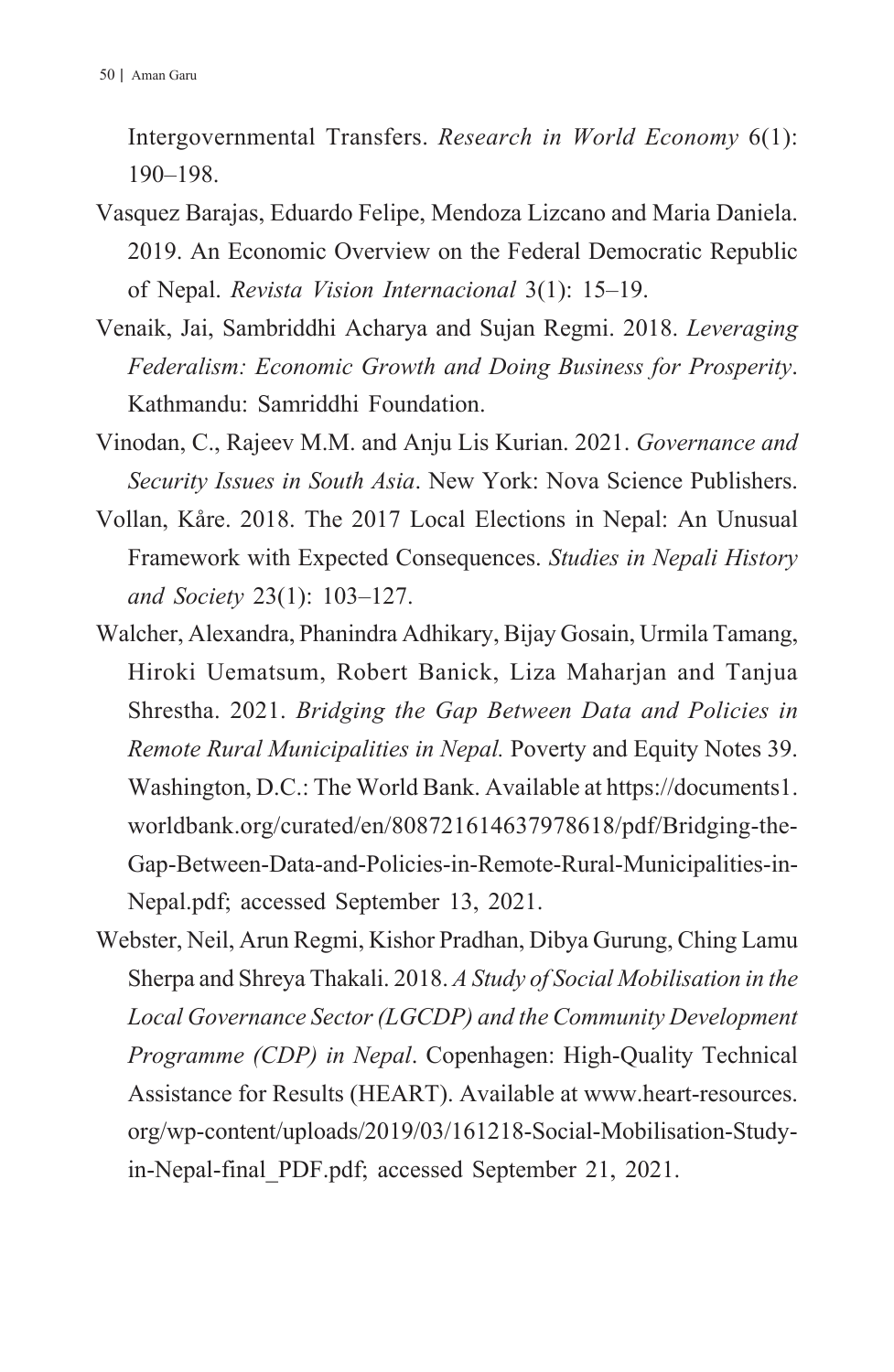- Whitmarsh, Bryony Ruth. 2019. From Darbar to Sangrahalaya: Creating New History in the Narayanhiti Palace, Nepal. PhD diss., University of London.
- Whitmarsh, Bryony. 2019. Ganatantra Smarak (Republic Memorial): The Politics of Memory. *Studies in Nepali History and Society*  24(1): 171–216.
- Yadav, Lalbabu. 2020. Federal Republic: The Road Ahead. In *A Treatise on the Constitution of Nepal 2015*. Bipin Adhikari, ed., pp. 628–635. Kathmandu: Kathmandu University School of Law.
- Yilmaz, Serdar. 2020. Transition to Federalism in Nepal. *Case Studies in Business and Management* 7(1): 1–31.
- Yogi, Gopal Nath. 2077. Functioning of Federal Parliament of Nepal amidst the COVID-19 Pandemic. *Sanghiya Samsad Sewa Smarika*  9(8): 52–59.
- Yvette Selim. 2018. *Transitional Justice in Nepal: Interests, Victims and Agency*. London: Routledge.

## **नेपालीमा**

- अधिकारसम्पन्न संघीय प्रशासनिक पुन:संरचना समिति । २०७४ । *अधिकारसम्पन्न सं घीय प्रशासनिक पनु:सं रचना समितिको प्रतिवेदन* । काठमाडौ ँ : अधिकारसम्पन्न सं घीय प्रशासनिक पनु:सं रचना समिति ।
- अधिकारी, कृष्ण । २०७७ । स्थानीय सरकार, सु शासन र मिडिया प्रभावकारिता । *सहभागिता* २४(१–४) : ९–१२ ।
- अधिकारी, गोकुलचन्द्र । २०७७ । ज्येष्ठ नागरिकलाई उत्पादनशील तलु्याउने प्रयत्नमा लघवित्त ु र स्थानीय सरकार । *सहभागिता* २४(१–४) : १३–१७ ।
- अधिकारी, चन्द्रमणि । २०७४ । संघीय संरचनामा स्रोतसाधनको प्रभावकारी : व्यवस्थापन र सञ्चार क्षेत्रको भूमिका । *मिडिया जर्नल* ३(३) : ३–१० ।
- अधिकारी, जय नारायण । २०७५ । सबल सं घीयताका लागि सं सद र कार्यकारी सरकार । *सं घीय सं सद सेवा स्मारिका ७(६)* : ३२८–३३३ ।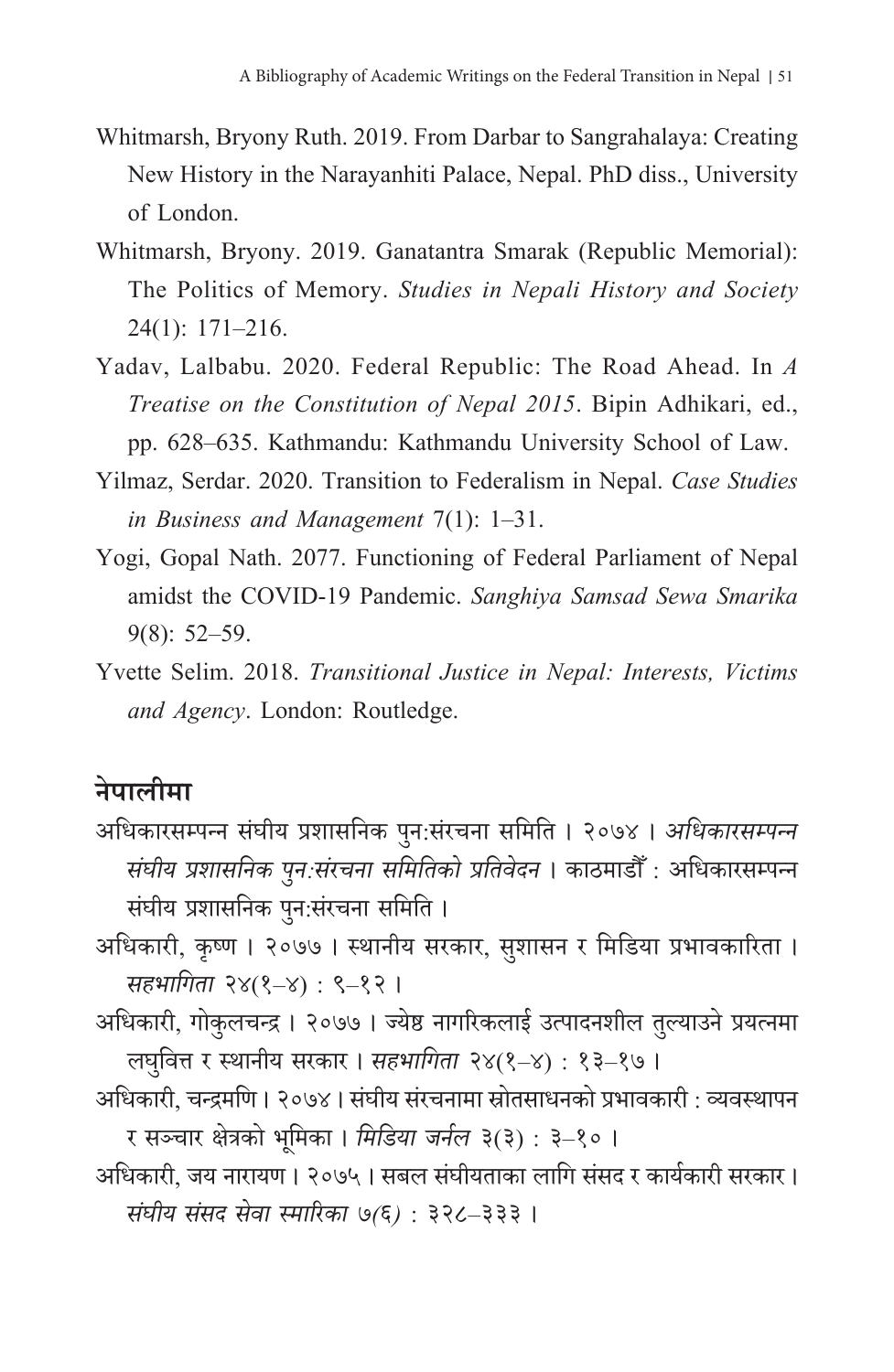- अधिकारी, देशबन्धु । २०७२ । स्थानीय सरकार : विगत र वर्तमान व्यवस्था । *निर्वाचन* ५(२) : २५–३४ ।
- अधिकारी, बसन्त । २०७२ । संघ, प्रदेश र स्थानीय तहबीच अन्तरसम्बन्ध । *संविधान सं वाद* । चन्द्रकान्त ज्ञवाली र शर्मिला श्रेष्ठ, सं ., पृ. २०३–२०६ । काठमाडौ ँ : संवैधानिक कानुन व्यवसायी मञ्च ।
- अधिकारी, यज्ञप्रसाद, हरिप्रसाद ज्ञवाली, श्यामबाबु काफ्लेर टेक टमाटा । २०७५ । *विवाद समाधानमा स्थानीय तह (मानव अधिकार पुस्तिका)* । ललितपुर : राष्ट्रिय मानव अधिकार आयोग ।
- अधिकारी, विपिन । २०७५ । *नेपालको सं विधानमा स्थानीय व्यवस्थापिका औचित्य तथा प्रयोगका पक्षहरू* । धुलिखेल : काठमाण्डौ विश्वविद्यालय स्कूल अफ ल, इकोनोमिक ल एण्ड सबनेसनल गभर्नेन्स क्लिनिक ।
- अधिकारी, सुरेश । २०७४ । स्थानीय तहमा सुशासनको अपेक्षा । *अख्तियार दुरुपयोग अनुसन्धान आयोग (स्मारिका)*, पृ. १६४–१६९ । काठमाडौँ : अख्तियार दुरुपयोग ;<br>; अनुसन्धान आयोग ।

अर्थ मन्त्रालय । २०७४ । *स्थानीय तहमा बजेट तर्जुम ा, कार्यान्वयन आर्थिक व्यवस्थापन तथा सम्पत्ति हस्तान्तरण सम्बन्धी निर्शिदे का, २०७४* । काठमाडौ ँ : अर्थ मन्त्रालय । अर्याल, मेघराज । २०७५ । संघीय संसद सचिवालय सुधारको लागि कर्माचारी युनियनको

अबको कार्यभार । *सं घीय सं सद सेवा स्मारिका* ७(६) : २२०–२२५ ।

- अवस्थी, गंगादत्त । २०७३ । राज्य पुन:संरचना र सामाजिक विविधताको संयोजन । *प्रशासन : सार्वजनिक प्रशासन सम्बन्धी पत्रिका* १२७ : ३९–५७ ।
- आचार्य, जयनारायण । २०७५ । राज्यपनुर्संरचना पछिको सार्वजनिक प्रशासन र सेवा प्रवाह । *प्रशासन : सार्वजनिक प्रशासन सम्बन्धी पत्रिका* १३० : ४४–५६ ।
- आचार्य, दिनेशप्रकाश । २०७५ । नेपालको सं सद तथा सरकारका समावेशिता : एक अध्ययन । *सं घीय सं सद सेवा स्मारिका* ७(६) : १००–१०६ ।
- इन्टरनेशनल रिपब्लिकन इन्स्टिट्यूट-नेपाल । २०७७ । *नेपालको संविधान कार्यान्वय*न *र सं सदीय अभ्यास ; प्रदेशसभा सदस्यहरूको लागि तयार पारिएको स्रोत पस ु्तक* । काठमाडौँ : इन्टरनेशनल रिपब्लिकन इन्स्टिट्यूट-नेपाल ।
- उपाध्याय, के शवप्रसाद । २०७६ । प्रदेश मन्त्रालय तथा निकाय स्थापना र व्यवस्थापनको अनभु व । *सामाजिक विकास दर्पण* २(१) : ५७–६१ ।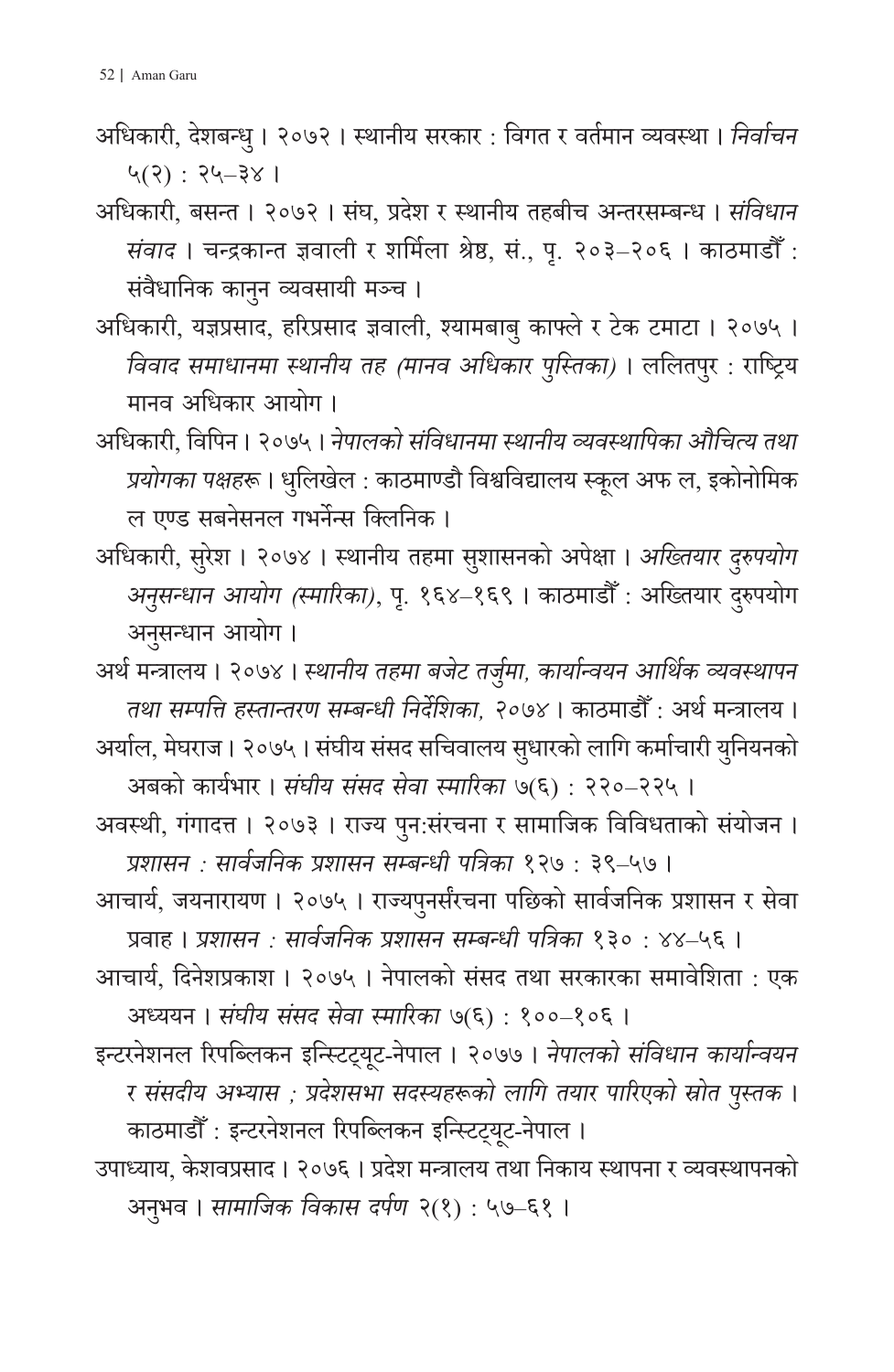- उपाध्याय, परशुराम । २०७२ । स्थानीय स्वायत्त शासनसम्बन्धी सं शोधन प्रस्ताव । *संविधान संवाद* । चन्द्रकान्त ज्ञवाली र शर्मिला श्रेष्ठ, सं., पृ. १९२–१९७ । काठमाडौँ : संवैधानिक कानुन व्यवसायी मञ्च ।
- उपाध्याय, हरि प्रसाद । २०७६ । संघीयतामा वित्तीय व्यवस्थापन : चुनौती र अवसर । *प्रशासन : सार्वजनिक प्रशासन सम्बन्धी पत्रिका* १३१ : ११३–१२५ ।
- उप्रेती, उत्तम । २०७४ । 'स्थानीय तहको निर्वाचनमा देखिएको जनसहभागिता अति उत्साहप्रद छ र यसले धेरै सन्देश पनिदिएको छ' । *सहभागिता* २१(१–४) : ६९–७० ।
- उप्रेती, लबिसा। २०७८। अनिश्चित वातावरणमा शिक्षा नीति/कानून निर्माणको अभ्यास। *समाज अध्ययन* १६ : ६५–९८ ।
- उप्रेती, विष्णुराज । २०७४ । स्थानीय सरकार, सम्भाव्य द्वन्द्व र समाधानका उपायहरू । *सहभागिता* २१(१–४) : १६–२३ ।
- उप्रेती, विष्णुराज र गोपीकेश आचार्य । २०१७ । *सुशासनको परिप्रेक्ष्यमा समृद्ध नेपालका अवरोध र आयाम* । ललितपुर : नेपाल सेन्टर फर कन्टेम्पोरेरी रिसर्च (एनसीसीआर) । ओझा, आलोक कुमार । २०७५ । सं सदीय शासन प्रणाली : सिद्धान्त र व्यवहार । *सं घीय*
- *सं सद सेवा स्मारिका* ७(६) : ३४९–३५५ । कडेल, सदानन्द । २०७७ । सङ्घीय सं रचनामा शैक्षिक नीति निर्माण : तीनै तहका सरकारको भूमिका तथा सहभागिताको सवाल । *सहभागिता* २४(१–४) : ५४–५९ ।

कणेल, चेतनाथ । २०७४ । स्थानीय तह र गरिबमु खी पर्यटन विकासको परिप्रेक्ष्य । *सहभागिता* २१(१–४) : २४–२९ ।

- कणेल, चेतनाथ । २०७८ । "दिगो पर्यटन"को सोच र स्थानीय अभ्यास । *सहभागिता* २५(१–४) : १५–२१ ।
- काफ्लेवाग्ले, सीता । २०७५ । नेपालको प्रतिनिधि सभा र राष्ट्रिय सभाको विधायिकी कार्यको तुलनात्मक अध्ययन । *संघीय संसद सेवा स्मारिका ७*(६) : ७३–८१ ।
- कामत, राजकुमार । २०७५ । सङ्घीय संसद्मा प्रतिनिधित्वको अवस्था । *मधेश अध्यय*न ६(६) : १५–४३ ।
- कार्की, हरि बहादर ु । २०७६ । उत्प्रेरणाको कसीमा सं घीय सं सद सचिवालय । *सं घीय सं सद सेवा स्मारिका* ८(७) : ३७१–३७८ ।
- के . सी., भवुन । २०७६ । *सङ्घीयता मिडिया नीति तथा काननु* । काठमाडौँ : सेन्टर फर मिडिया रिसर्च – नेपाल ।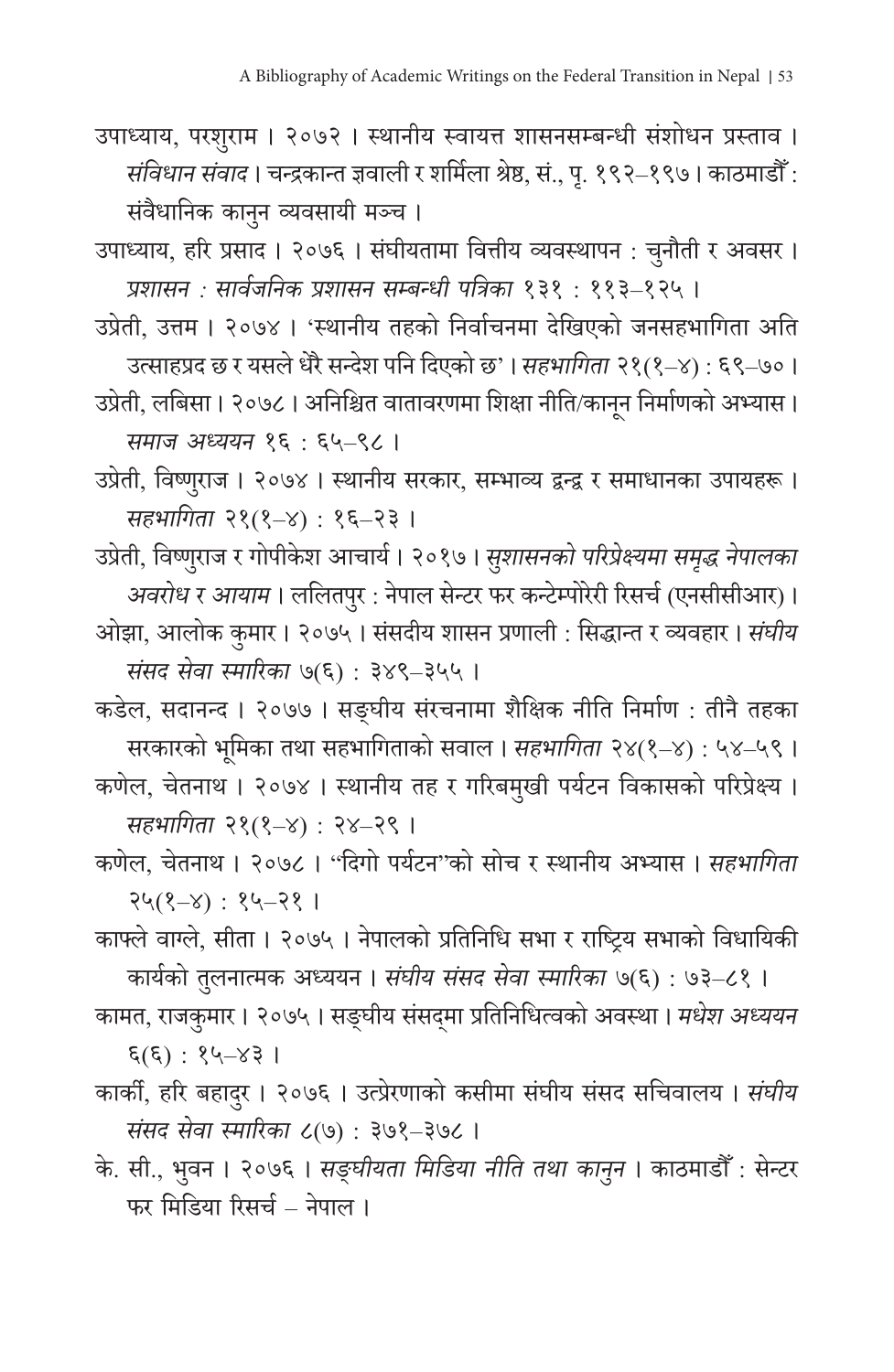के.सी., कुबेर । २०७७ । संघीय संसदको अडियो रेकर्ड : एक अनुभव । *संघीय संसद सेवा स्मारिका* ९(८) : ४१०–४१६

कोइराला, के दार । २०७७ । सु शासन : नेपालमा सिद्धान्तको रटान कि, व्यवहारमा प्रस्फुटन । *प्रशासन : सार्वजनिक प्रशासन सम्बन्धी पत्रिका* १३२ : ११०–१२७ ।

- कोइराला, प्रदीपकुमार । २०७५ । स्थानीय तहमा सुशासन प्रवर्धन र भ्रष्टाचार नियन्त्रण । *प्रशासन : सार्वजनिक प्रशासन सम्बन्धी पत्रिका* १३० : ३३–४३ ।
- खड्का, अर्जुन कुमार । २०७६ । समावेशिता तथा महिला सहभागिताको क्षेत्रमा संसदीय भूमिका । *सं घीय सं सद सेवा स्मारिका* ८(७) : १३३–१४२ ।
- खड्का, अर्जुन कुमार । २०७७ । संघीय संसदमा भर्चुअल बैठकको कानूनी पक्ष । *संघीय सं सद सेवा स्मारिका* ९(८) : १००–११२ ।
- खड्का, सदुर्शन । २०७५ । सं सदीय विशेषाधिकार र प्रेस । *सं घीय सं सद सेवा स्मारिका*  ७(६) : १५–२२ ।
- खतिवडा, रूपनारायण । २०७५ । सं घीयताको कार्यान्वयनमा निजामती सेवाको भूमिका । *प्रशासन : सार्वजनिक प्रशासन सम्बन्धी पत्रिका* १३० : १३८–१४५ ।
- खनाल, घनश्याम । २०७७ । संघीय संसद सचिवालयमा सूचना प्रविधिको अभ्यास र अवस्था । *सं घीय सं सद सेवा स्मारिका* ९(८) : ४१७–४२४ ।
- खनाल, पष ु्पप्रकाश । २०७५ । राष्ट्रिय सभा र कार्यव्यवस्था महाशाखा । *सं घीय सं सद सेवा स्मारिका* ७(६) : २३३–२३७ ।

खनाल, भागवत । २०७५ । स्थानीय तहमा राजनीति र प्रशासनच अन्तरसम्बन्ध : एक विवेचना । *प्रशासन : सार्वजनिक प्रशासन सम्बन्धी पत्रिका* १३० : ९७–१०४ ।

खनाल, भागवत । २०७७ । राजनीति र प्रशासन । *प्रशासन : सार्वजनिक प्रशासन सम्बन्धी पत्रिका* १३२ : १०१–१०९ ।

- खनाल, श्रीराम । २०७४ । सं घीयतामा स्थानीय सञ्चारमाध्यमको भूमिका । *मिडिया जर्नल* ३(३) : २२–२४ ।
- गहतराज, विन्दु । २०७४ । स्थानीय तह निर्वाचन र दलित महिला प्रतिनिधित्व । *सहभागिता* २१(१–४) : ४०–४५ ।
- गाउँपालिका राष्ट्रिय महासं घ नेपाल । २०७५ । '*गाउँपालिकाहरूका १०१ असल अभ्यास' को संगालो* । काठमाडौँ : गाउँपालिका राष्ट्रिय महासंघ नेपाल <mark>।</mark>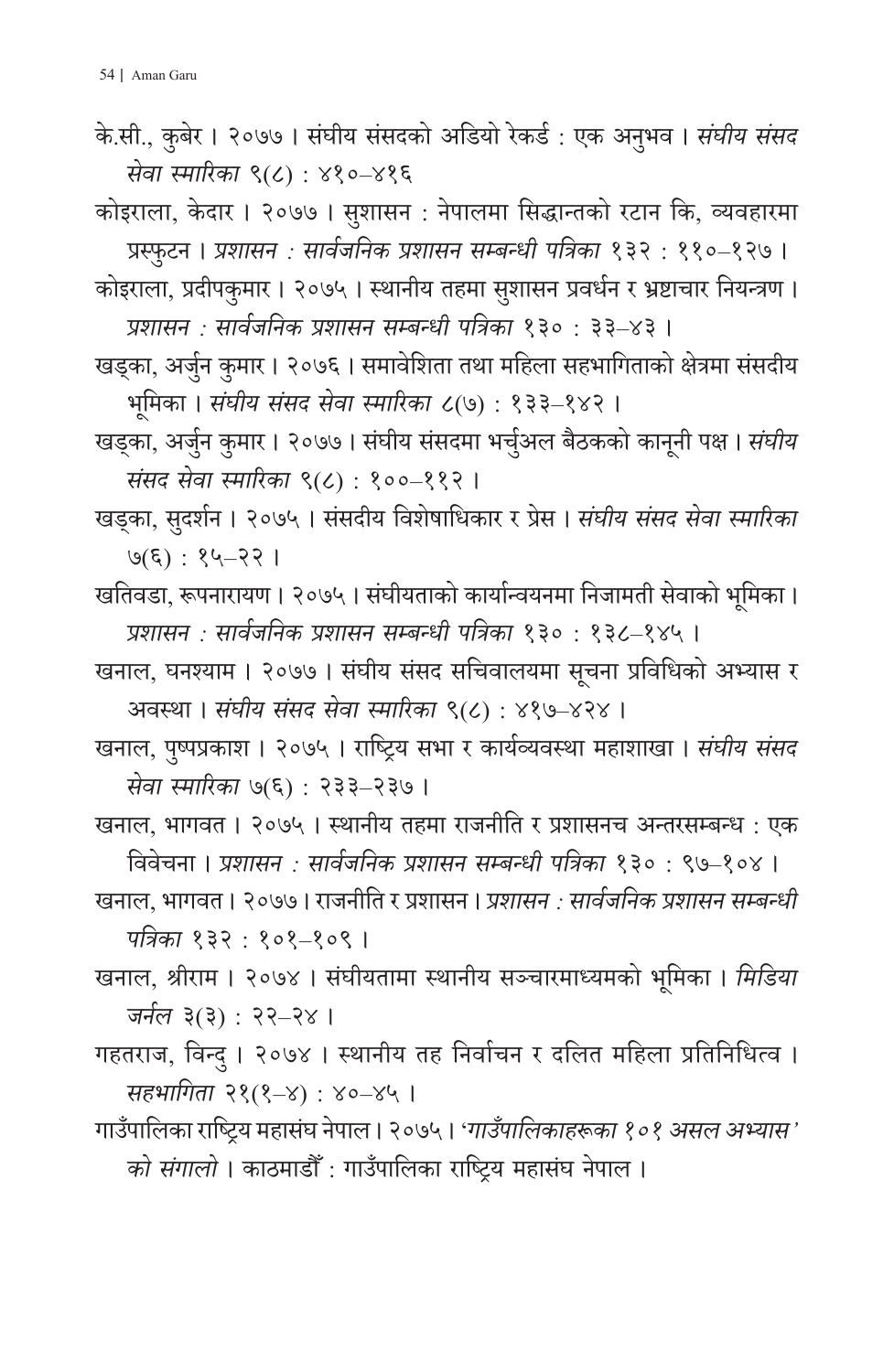- गाउँपालिका राष्ट्रिय महासं घ नेपाल । २०७७ । *नेपालमा कोभिड-१९ रोकथामका लागि स्थानीय सरकारका प्रयासहरू तथा अन्तर-सरकार समन्वयका आयामहरू : अनसन ु ्धान सं ग्रह* । काठमाडौ ँ : गाउँपालिका राष्ट्रिय महासं घ नेपाल ।
- गाउँपालिका राष्ट्रिय महासं घ नेपाल । २०७७ । *गाउँपालिकाहरूका असल अभ्यासहरूको संगालो (स्थानीय सरकारका - ३ वर्ष)* । काठमाडौँ : गाउँपालिका राष्ट्रिय महासंघ नेपाल ।
- गाउँपालिका<sub>,</sub> नगरपालिका तथा विशेष, संरक्षित वा स्वायत्त क्षेत्रको संख्या तथा सिमाना निर्धारण आयोग । २०७३ । *स्थानीय तह पनर्ु संरचना प्राविधिक सहयोग समितिको कार्यशर्त तथा कार्यविधि (परिमार्जन सहित)* । काठमाडौ ँ : गाउँपालिका¸नगरपालिका तथा विशेष, सं रक्षित वा स्वायत्त क्षेत्रको सं ख्या तथा सिमाना निर्धारण आयोग ।

गुरागाई, पुष्पप्रसाद । २०७५ । संघीयतामा सार्वजनिक लेखा समितिका अवसर र चुनौती । ु *सं घीय सं सद सेवा स्मारिका* ७(६) : १८८–१९८ ।

- गुरागाईं, वासुदेव । २०७२ । लोकतन्त्रको आधारस्तम्भ स्थानीय निकाय निर्वाचन । *निर्वाचन* ५(२) : १६–२४ ।
- गुरुङ, दोलखबहादुर । २०७२ । मुलुकको तत्कालको आवश्यकता : स्थानीय निकायको निर्वाचन । *निर्वाचन* ५(२) : १–६ ।
- गुरुङ, रामप्रकाश समथिङ । २०७४ । *नेपालको स्थानीय नेततृ्व २०७४* । पाँचथर : गुरुङ तारा, सुदर्शन र प्रदर्शन ।
- गैरे, रामप्रसाद । २०७६ । संघीय संसदमा सम्पूर्ण विवरणको तयारी : एक अध्ययन । *सं घीय सं सद सेवा स्मारिका* ८(७) : ३६३–३७० ।
- गौतम, भरतराज । २०७५ । कानून निर्माणको संसदीय प्रक्रिया : प्रथम, द्वितीय र तृतीय ृ वाचन । *सं घीय सं सद सेवा स्मारिका* ७(६) : ८–१५ ।
- गौतम, भरतराज । २०७६ । संसदीय निगरानी र सरकारको उत्तरदायित्व । *संघीय संसद सेवा स्मारिका* ८(७) : ९४–१०४ ।
- गौतम, रञ्जु । २०७६ । संघीय संसदका संयुक्त समिति र तिनको प्रभावकारिता । *संघीय सं सद सेवा स्मारिका* ८(७) : २५४–२६० ।

गौतम, रमेशप्रसाद । २०७२ । *नेपालमा शिक्षा र सं घीयता* । काठमाडौ ँ : पैरवी प्रकाशन । घर्तिमगर, मोहन । २०७५ । सं सदीय व्यवस्था, सं सदीय अभ्यास र प्रक्रिता । *सं घीय सं सद सेवा स्मारिका* ७(६) : ३४१–३४८ ।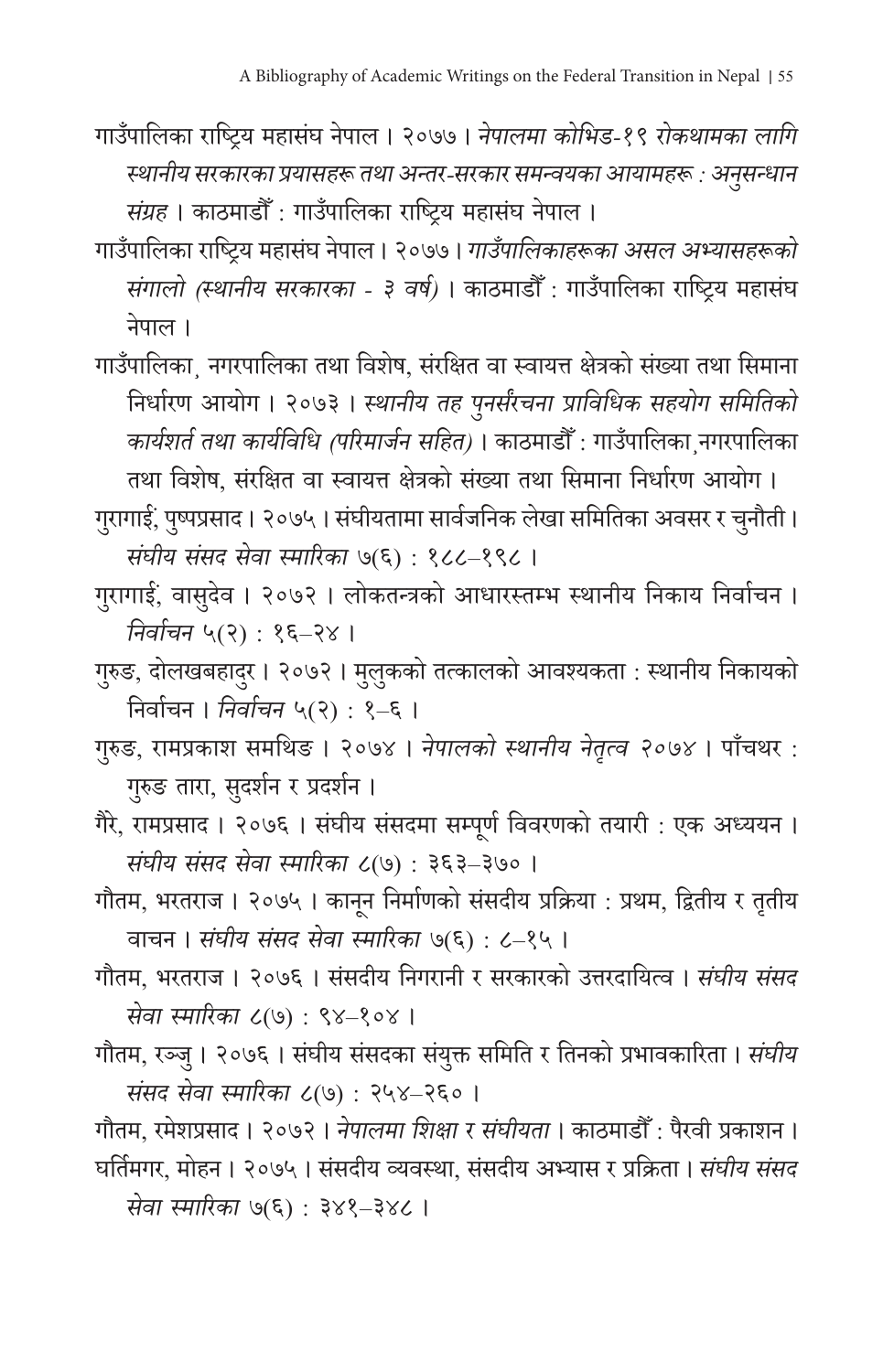- घिमिरे, तारानाथ । २०७३ । *नेपालमा सङ्घात्मक व्यवस्था : अवधारणा र औचित्य* । काठमाडौ ँ : अक्षरधाम प्रकाशन प्रा. लि. ।
- घिमिरे, दिपेश । २०७४ । *नेपालमा स्थानीय शासन : अवधारणा र अभ्यास* । काठमाडौ ँ : साङ्ग्रिला बुक्स ।
- घिमिरे, ध्रुवप्रसाद । २०७६ । प्रश्नोत्तर : सं सदीय निगरानीको एक महत्त्वपूर्ण औजार । *सं घीय सं सद सेवा स्मारिका* ८(७) : १०५–११५ ।
- घिमिरे, परशु । २०७२ । सं घीय शासनमा भ्रष्टाचार नियन्त्रण । *अख्तियार दु रुपयोग अनुसन्धान आयोग (स्मारिका)*, पृ. २०४–२०७ । काठमाडौँ : अख्तियार दुरुपयोग ;<br>। अनुसन्धान आयोग ।
- घिमिरे, भविश्वर । २०७३ । नेपालको संविधानमा संघीयता, स्थानीय तहको पुनर्संरचना, अधिकार र कार्यहरू । *प्रशासन : सार्वजनिक प्रशासन सम्बन्धी पत्रिका* १२७ : ११९–१२३ ।
- घिमिरे, राजन। २०७५। संविधान र संघीयता कार्यान्वयनमा संघीय संसद र समितिहरूको भूमिका । *सं घीय सं सद सेवा स्मारिका ७(६)* : २२७–२३२ ।
- घिमिरे, राजन । २०७६ । विधेयकको उत्पत्ति र सं घीय सं सदमा छलफल एवं पारित गर्ने प्रक्रिया । *सं घीय सं सद सेवा स्मारिका* ८(७) : २६१–२६७ ।
- घिमिरे, रामशरण । २०७५ । स्थानीय व्यवस्थापिका सञ्चालनका चुनौती । *संघीय संसद सेवा स्मारिका* ७(६) : ४५९–४६४ ।
- घिमिरे, रामशरण । २०७७ । प्रदेशको कानून निर्माण र बजेट पारितसम्बन्धी प्रक्रिया । *सं घीय सं सद सेवा स्मारिका ९(८)* : ५१८–५२९ ।
- घिमिरे, विष्णु । २०७३ । संघीयता कार्यान्वयनको सन्दर्भमा निजामती क्षेत्रको तयारी । *प्रशासन : सार्वजनिक प्रशासन सम्बन्धी पत्रिका* १२७ : ८५–९१ ।
- चापागाई ं, चण्डीप्रसाद । २०७८ । स्थानीय विकास र सकारात्मक सोच । *सहभागिता* २५(१–४) : ५५–५९ ।
- चालिसे, बिशाल । २०७८ । स्थानीय सरकारमा विद्यालय शिक्षाको वित्तीय व्यवस्थापन । *समाज अध्ययन* १६ : ९९–१२६ ।
- चौधरी, नागेन्द्र प्रसाद । २०७५ । ऐन कार्यान्वयन मापन एवं मू ल्याङ्कनमा सं सदको भूमिका । *सं घीय सं सद सेवा स्मारिका* ७(६) : २१४–२१९ ।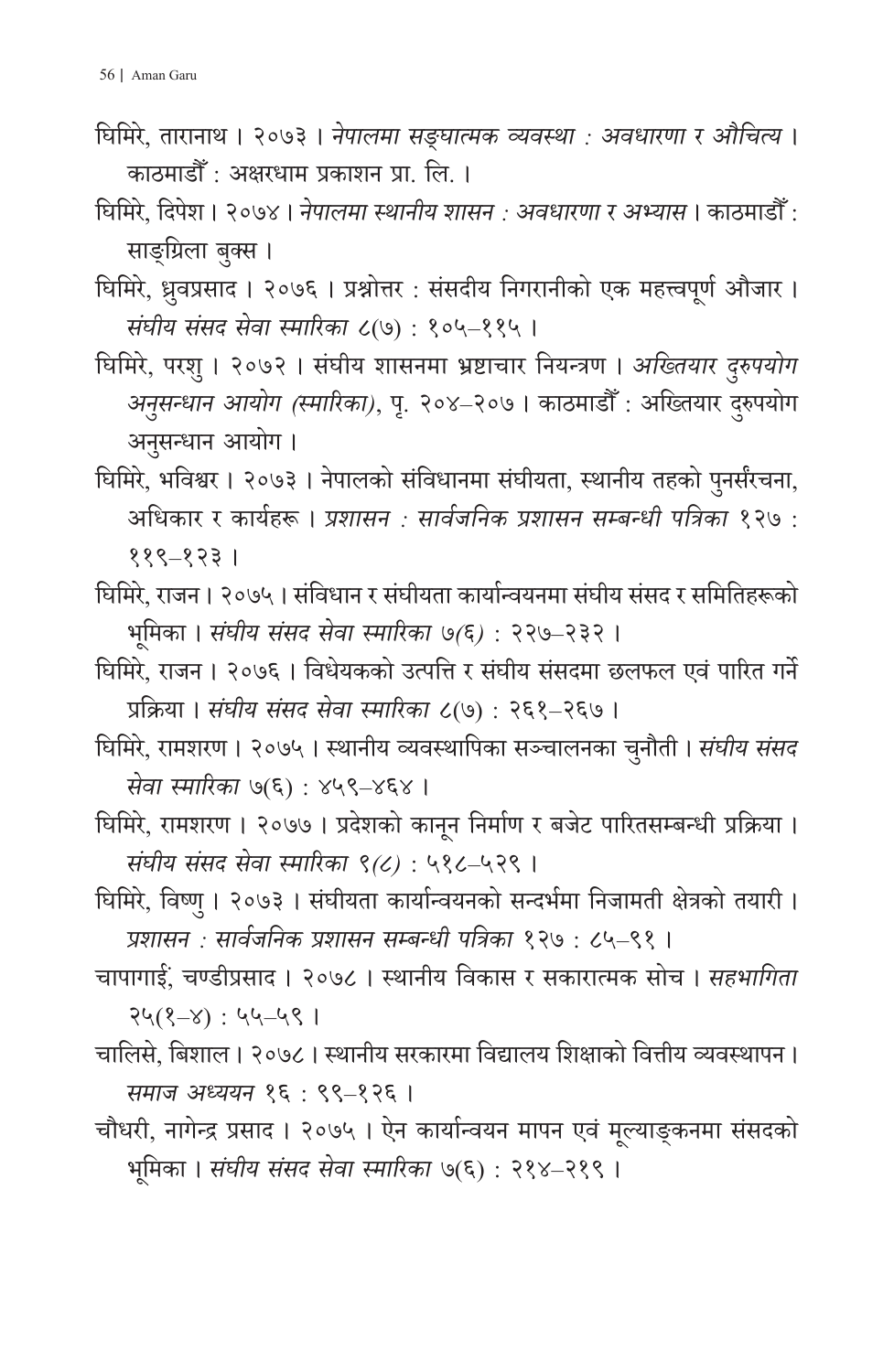- छन्त्याल, गोबिन्द र टु ङ्ग भद्र राई, सं . । २०७५ । *प्रतिरोधको राजनीति : आदिवासी जनजाति र नेपाली राज्य* । काठमाडौ ँ: नेपाल आदिवासी जनजाति महासं घ ।
- जि.सी., दलबहादुर । २०७७ । सङ्घीय सं रचनामा एचआईभी/एड्स् कार्यक्रमको मलप्र ू वाहीकरण : आजको आवश्यकता । *सहभागिता* २४(१–४) : ४८–५० ।
- जिल्ला निर्वाचन कार्यालय, निर्वाचन आयोग । २०७४ । *स्थानीय तह निर्वाचन, २०७४ : एक झलक* । जुम्ला : जिल्ला निर्वाचन कार्यालय, निर्वाचन आयोग ।
- जी.सी., कुल बहादुर र तुलाराम सुनुवार । २०७३ । *संघीयता कार्यन्वयनको सन्दर्भमा सं घीय मामला तथा स्थानीय विकास मन्त्रालय र अन्तर्गत कार्यरत कर्मचारीहरूको विवरण प्रतिवेदन* । काठमाडौ ँ : सङ्घीय मामिला तथा सामान्य प्रशासन मन्त्रालय, नेपाल सरकार ।
- जोशी, केशवराज । २०७३ । संघीयताको सन्दर्भमा नेपालको संविधानका वातावरणीय पक्षहरू । *प्रशासन : सार्वजनिक प्रशासन सम्बन्धी पत्रिका* १२७ : १२४–१२८ ।
- ज्ञवाली, चन्द्रकान्त । २०७५ । *नेपालमा सं घीय शासन : विश्वका सं घीय शासनको तलुनात्मक अध्ययन* । काठमाडौ ँ : पैरवी प्रकाशन ।
- ज्ञवाली, नन्दराज । २०७३ । सं घीयतामा सं गठन व्यवस्थापन सर्वेक्षण । *प्रशासन : सार्वजनिक प्रशासन सम्बन्धी पत्रिका* १२७ : ९२–१०१ ।
- झा, दीपेन्द्र । २०७४ । सं विधान निर्माणको द्वन्द्व र मधेश । *मधेश अध्ययन* ५(५) : १०३–११४ ।
- झा, धर्मेन्द्र । २०७४ । स्थानीय तहमा सूचनाको हक कार्यान्वयन : सुशासन स्थापनाको प्रारम्भ विन्दु । *मिडिया जर्नल* ३(३) : १८–२१ ।
- डङ्गोल, धर्मराज । २०७७ । कौसीखेती असल 'कृषि पाठशाला' : स्थानीय सरकारको प्रोत्साहन जरुरी । *सहभागिता* २४(१–४) : ६५–६७ ।

डेमोक्रेसी रिसोर्स सेन्टर नेपाल । २०७५ । *नेपालमा स्थानीय तथा प्रदेश सरकारको कार्य सञ्चालन : आवधिक प्रतिवेदन - ३* । ललितपर ु : डेमोक्रेसी रिसोर्स सेन्टर नेपाल । www.democracyresource.org/wp-content/uploads/01/2019/Nepali-Report Final 28 Feb 1-2019.pdf मा उपलब्ध; मंसिर २२, २०७७ मा हेरिएको । डेमोक्रेसी रिसोर्स सेन्टर नेपाल । २०७५ । *नेपालमा स्थानीय तथा प्रदेश सरकारको कार्य सञ्चालन र चनुौती* । ललितपुर : डेमोक्रेसी रिसोर्स सेन्टर नेपाल । www. democracyresource.org/wp-content/uploads/10/2018/DRCN\_OPPG\_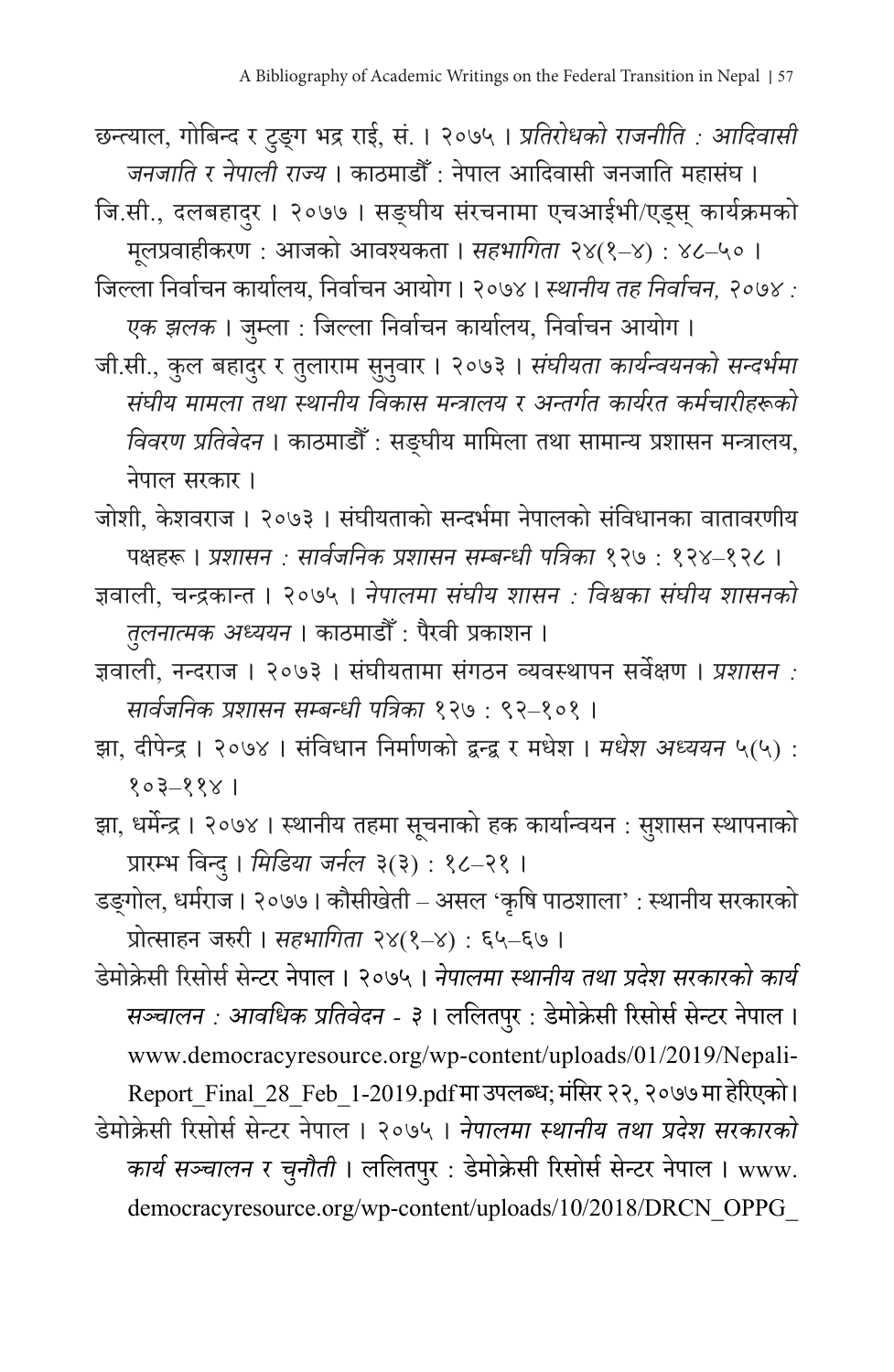Final\_Report\_NEP\_1-21092018.pdf मा उपलब्ध; मं सिर २२, २०७७ मा हेरिएको ।

- डेमोक्रेसी रिसोर्स सेन्टर नेपाल । २०७५ । नेपालमा स्थानीय सरकारको कार्य सञ्चालन र चुनौती : प्रारम्भिक प्रतिवेदन । ललितपुर : डेमोक्रेसी रिसोर्स सेन्टर नेपाल । www. democracyresource.org/wp-content/uploads/07/2018/DRCN\_OPPG\_ Preliminary-Findings-Report\_NEP\_02092018.pdf मा उपलब्ध; मं सिर २२, २०७७ मा हेरिएको ।
- डेमोक्रेसी रिसोर्स सेन्टर नेपाल । २०७६ । *नेपालमा स्थानीय तथा प्रदेश सरकारको कार्यसञ्चालन : आवधिक प्रतिवेदन - ४* । ललितपुर : डेमोक्रेसी रिसोर्स सेन्टर नेपाल । www.democracyresource.org/wp-content/uploads/04/2019/ DRCN-Periodic-Report\_IV\_Nepali\_30Jul1-19.pdf मा उपलब्ध; मं सिर २२, २०७७ मा हेरिएको ।
- डेमोक्रेसी रिसोर्स सेन्टर नेपाल । २०७६ । *प्रदेश सभाको कार्यप्रणाली र सहभागिता : अध्ययन प्रतिवेदन* । ललितपुर : डेमोक्रेसी रिसोर्स सेन्टर नेपाल । www.democracyresource. org/wp-content/uploads/02/2020/DRCN\_Provincial-Assemblies\_ Report8- Feb2020 Web.pdf मा उपलब्ध; मंसिर २२, २०७७ मा हेरिएको ।
- डेमोक्रेसी रिसोर्स सेन्टर नेपाल । २०७६ । *विद्यालय शिक्षा र स्थानीय सरकार : अध्ययन प्रतिवेदन* । ललितपुर : डेमोक्रेसी रिसोर्स सेन्टर नेपाल । www.democracyresource. org/wp-content/uploads/01/2020/DRCN-Report30-7-Jan2020\_NE.pdf मा उपलब्ध; मंसिर २२, २०७७ मा हेरिएको ।
- डेमोक्रेसी रिसोर्स सेन्टर नेपाल । २०७६ । *विपद व् ्यवस्थापन र भकम्प ू पछिको पनु:निर्माणमा स्थानीय सरकारको भूमिका* । ललितपर ु : डेमोक्रेसी रिसोर्स सेन्टर नेपाल । www. democracyresource.org/wp-content/uploads/11/2019/Earthquake-Report\_12Nov2019FINAL-Latest1-.pdf मा उपलब्ध; मं सिर २२, २०७७ मा हेरिएको ।
- डेमोक्रेसी रिसोर्स सेन्टर नेपाल । २०७६ । *सं घीय सं रचनामा प्रादेशिक निकायको स्थापना र कार्यसञ्चालन : प्रतिवेदन* । ललिपर ु : डेमोक्रेसी रिसोर्स सेन्टर नेपाल । www. democracyresource.org/wp-content/uploads/08/2019/Formation-and-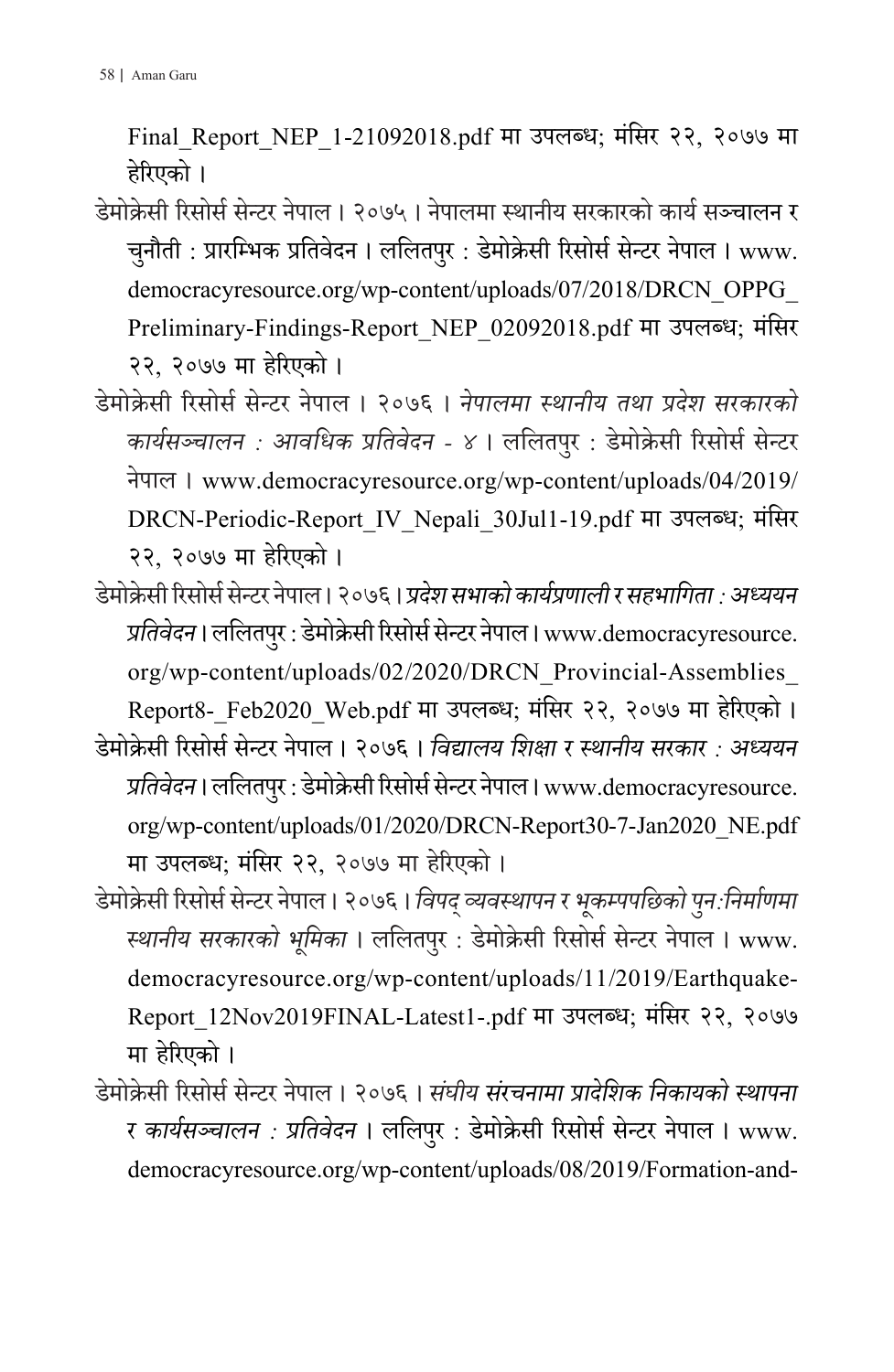functioning-of-provincial-institutions-Report5-.pdf मा उपलब्ध; मं सिर २२, २०७७ मा हेरिएको ।

डेमोक्रेसी रिसोर्स सेन्टर नेपाल । २०७६ । *सं घीय सं रचनामा स्थानीय सरकारको बजेट विनियोजन र कार्यान्वयन प्रतिवेदन* । ललितपुर : डेमोक्रेसी रिसोर्स सेन्टर नेपाल । www.democracyresource.org/wp-content/uploads/09/2019/DRCN-OPPG-VI04092019-.pdf मा उपलब्ध; मंसिर २२, २०७७ मा हेरिएको ।

डेमोक्रेसी रिसोर्स सेन्टर नेपाल । २०७७ । *कोभिड-१९ महामारीकालमा स्थानीय सरकारको बजेट प्राथमिकता तथा कार्यान्वयन* । ललितपुर : डेमोक्रेसी रिसोर्स सेन्टर, नेपाल । www.democracyresource.org/wp-content/uploads/2021/01/ DRCN-Budget\_Report-No.10\_Nep\_23Jan2021.pdf मा उपलब्ध; भदौ ३०, २०७८ मा हेरिएको ।

- डेमोक्रेसी रिसोर्स सेन्टर नेपाल । २०७७ । *कोभिड-१९ रोकथाम तथा क्वारेन्टिन व्यवस्थापनमा स्थानीय सरकार (अपडेट - २)* । ललितपर ु : डेमोक्रेसी रिसोर्स सेन्टर नेपाल । www.democracyresource.org/wp-content/uploads/05/2020/ COVID19-\_Update24\_2-May-2020final.pdf मा उपलब्ध; मं सिर २२, २०७७ मा हेरिएको ।
- डेमोक्रेसी रिसोर्स सेन्टर नेपाल । २०७७ । कोभिड-१९ रोकथाम, नियन्त्रण तथा उपचारमा संघ, प्रदेश र स्थानीय सरकार । ललितपुर : डेमोक्रेसी रिसोर्स सेन्टर नेपाल । www. democracyresource.org/wp-content/uploads/10/2020/COVID19-\_ Update19\_6-October2020\_Nepali-version.pdf मा उपलब्ध; मं सिर २२, २०७७ मा हेरिएको ।

डेमोक्रेसी रिसोर्स सेन्टर नेपाल । २०७७ । *कोभिड-१९ सं क्रमण रोकथाम तथा नियन्त्रणमा सं घ, प्रदेश र स्थानीय सरकार (अपडेट - १)* । ललितपर ु : डेमोक्रेसी रिसोर्स सेन्टर नेपाल । www.democracyresource.org/wp-content/uploads/04/2020/ DRCN\_Covid-Update\_24\_1Apr20\_Final.pdf मा उपलब्ध; मं सिर २२, २०७७ मा हेरिएको ।

डेमोक्रेसी रिसोर्स सेन्टर नेपाल । २०७७ । *कोभिड-१९ सं क्रमण रोकथाममा स्थानीय सरकारका चनुौती (अपडेट - ४)* । ललितपर ु : डेमोक्रेसी रिसोर्स सेन्टर नेपाल । www. democracyresource.org/wp-content/uploads/06/2020/COVID19-\_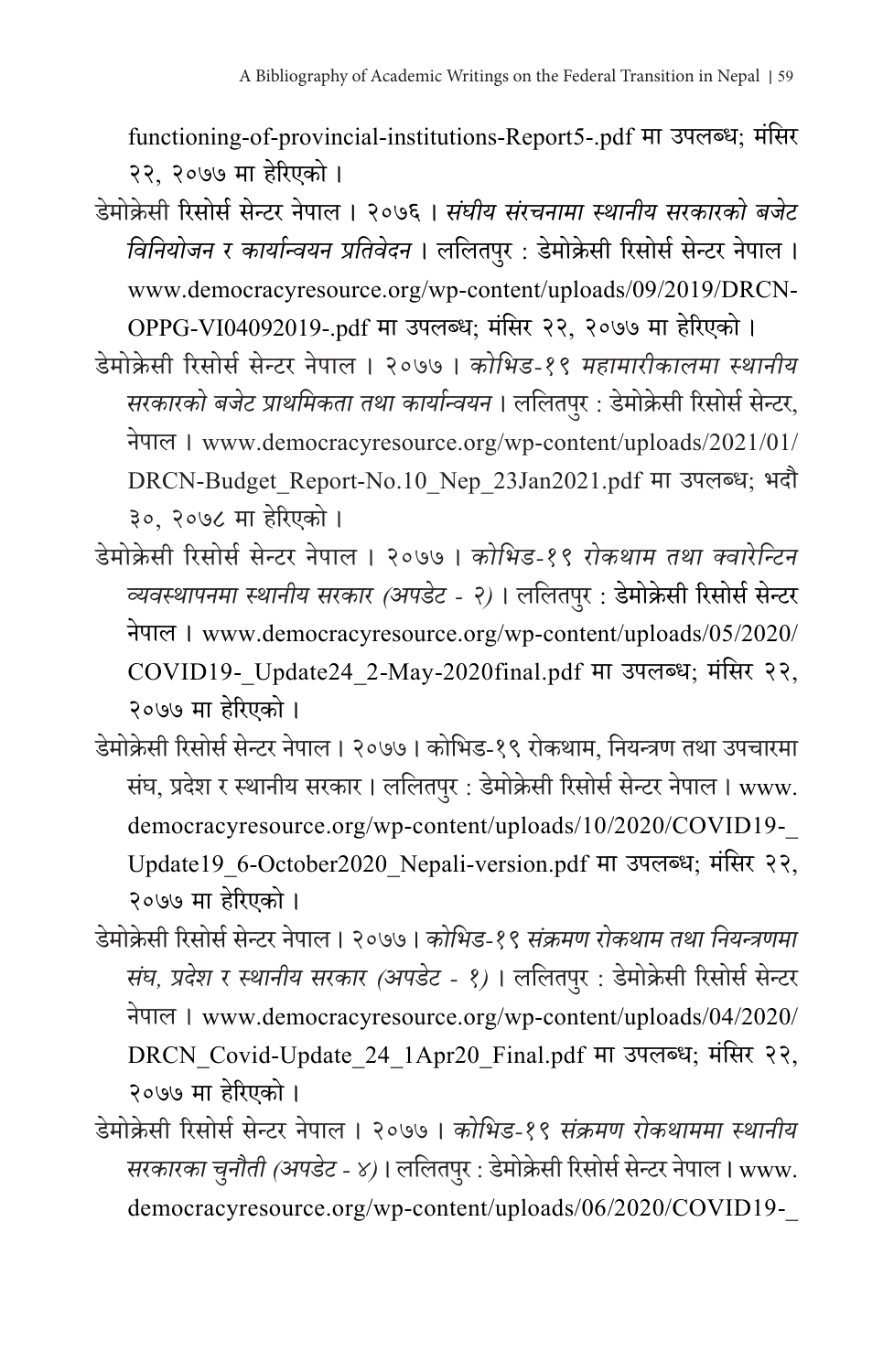Update30\_4-June-2020web-version.pdf मा उपलब्ध; मं सिर २२, २०७७ मा हेरिएको ।

- डेमोक्रेसी रिसोर्स सेन्टर नेपाल । २०७७ । *नेपालमा कोभिड-१९ महामारीसँग सम्बन्धित घटनाको विश्लेषण (अपडेट - ७)* । www.democracyresource.org/wp-content/ uploads/11/2020/COVID19- Update17\_7-December2020\_Nepaliversion1-1-.pdf मा उपलब्ध ; भदौ ३०, २०७८ मा हेरिएको ।
- डेमोक्रेसी रिसोर्स सेन्टर नेपाल । २०७७ । *लकडाउनमा भारतबाट फर्केका नेपालीहरूको व्यवस्थापन (अपडेट-३)* । ललितपुर : डेमोक्रेसी रिसोर्स सेन्टर नेपाल । www. democracyresource.org/wp-content/uploads/06/2020/COVID19-\_ Update1-3062020\_3-.pdf; असोज ४, २०७८ मा हेरिएको । ।
- डेमोक्रेसी रिसोर्स सेन्टर नेपाल । २०७७ । *सं घीयतामा समन्वय : तीन तहका सरकारको अन्तरसम्बन्ध* । ललितपुर : डेमोक्रेसी रिसोर्स सेन्टर नेपाल ।https://www.democracyresource.org/wp-content/uploads/2020/ 10/InterGovtRelation\_NepaliVersion\_13October2020-1.pdf मा उपलब्ध; मंसिर २२, २०७७ मा हेरिएको ।
- डेमोक्रेसी रिसोर्स सेन्टर नेपाल । २०७७ । *स्थानीय तहमा कोभिड-१९ सं क्रमितको आइसोलेशन र व्यवस्थापन (अपडेट - ५)* । ललितपुर : डेमोक्रेसी रिसोर्स सेन्टर नेपाल । /www.democracyresource.org/wp-content/uploads/08/2020/ COVID19-\_Update7\_5-August2020\_Nepali-version-FINAL1-.pdf मा उपलब्ध; मंसिर २२, २०७७ मा हेरिएको ।
- ढकाल, नारायणप्रसाद । २०७७ । संघीय प्रणाली र नेपालमा संघीयता । *संघीय संसद सेवा स्मारिका* ९(८) : १७२–१८७ ।
- ढकाल, योगेश । २०७५ । स्थानीत तहमा समावेशीको अवस्था । *मधेश अध्ययन* ६(६) : ७३–९१ ।
- ढकाल, विकेन्द्र । २०७७ । प्रदेश लोक सेवा आयोग : योग्यता, स्वछता र निष्पक्षताको अपेक्षा । *सामाजिक विकास दर्पण* २(२) : १३४–१३८ ।
- ढकाल, सनिु ता । २०७७ । प्रदेश सं ग्रहालयको स्थापना, विकास र गतिविधि । *सामाजिक विकास दर्पण* २(२) : १५३–१५७ ।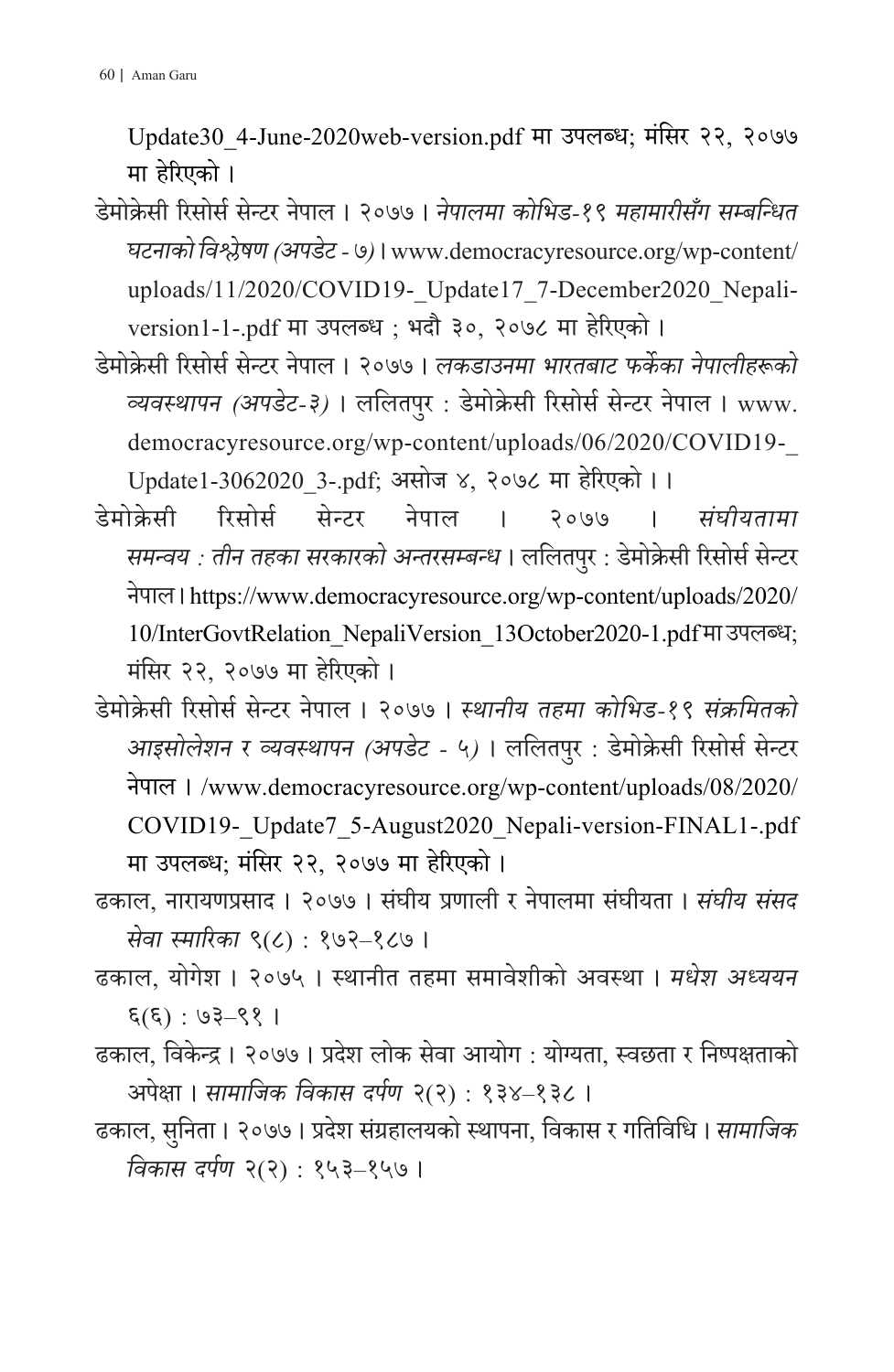- ढुं गाना, गोपीकृष्ण, सं . । २०७३ । *स्वायत्त शासन गरिबी निवारण विशेषाङ्क* । काठमाडौ ँ : स्वशासन अध्ययन प्रतिष्ठान ।
- ढुं गाना, गोपीकृष्ण, सं . । २०७४ । *स्वायत्त शासन स्थानीय तह विशेषाङ्क* । काठमाडौ ँ : स्वशासन अध्ययन प्रतिष्ठान ।
- ढुं गाना, गोपीकृष्ण, सं . । २०७५ । *स्वायत्त शासन महिला विशेषाङ्क* । काठमाडौ ँ : स्वायत्त अध्ययन प्रतिष्ठान ।
- ढुं गाना, गोपीकृष्ण । २०७६ । स्थानीय सरकारको विकास गति ५ नम्बर गियरमा कहिले? *सहभागिता* २३(१–४) : ६९–७० ।
- तिमिल्सिना, एस. के . । २०७५ । *नेपालमा स्थानीय सरकार (कानून , सिद्धान्त र व्यवहार)* । काठमाडौँ : सुनवर्षी बुक हाउस ।
- तिमिल्सिना, एस. के . । २०७५ । *स्थानीय सरकारको न्यायिक अधिकार* । काठमाडौ ँ : सुनवर्षी बुक हाउस ।
- तिमिल्सिना, शान्ति । २०७४ । *स्थानीयतहको सं रचना : विगतदेखी वर्तमानसम्म* । काठमाडौ ँ : ब्रदर बकु्स प्रकाशन प्रा. लि. ।
- तिमिल्सेना, विनोद । २०७४ । विपद् व्यवस्थापन र स्थानीय तहको बढ्दो चुनौती । ु *सहभागिता* २१(१–४) : ५०–५४ ।
- तिमिल्सेना, विनोद कुमार । २०७७ । कोरोना महामारीको परिवेश र स्थानीय सरकारका पहलहरू । *सहभागिता* २४(१–४) : १०२–१०५ ।
- थपलिया, दिनेश कुमार, शिशिर कुमार ढु ङ्गाना । २०७५ । *प्रदेश तथा स्थानीय कर सम्बन्धी अध्ययन तथा सझाव प्र ु तिवेदन २०७५* । काठमाडौ ँ : अर्थ मन्त्रालय ।
- थापा, नरविक्रम । २०७७ । कोरोना महामारीमा खाद्य तथा पोषण सुरक्षा गर्न स्थानीय तहको भूमिका । *सहभागिता* २४(१–४) : ९४–१०१ ।
- थापा, नरविक्रम । २०७८ । भोकमरी अन्त्य गर्न खाद्य तथा पोषण सुरक्षामा दिगो विकास लक्ष्यको स्थानीयकरण । *सहभागिता* २५(१–४) : २२–३३ ।
- थापा, निर्मला, मदन प्रसाद पोखरेल, अनुप ढकाल र महेश आचार्य । २०७६ । *प्रदेश सरकार प्रदेश नं ३ को प्रदेश समन्वय परिषद् बैठकको प्रतिवेदन* । हेटौंडा : मुख्यमन्त्रं तथा मन्त्रिपरिषद्को कार्यालय ।
- थापा, फटिक । २०७४ । स्थानीय तहमा ज्येष्ठ नागरिकका सवालहरूको सम्बोधन । *सहभागिता* २१(१–४) : ३०–३१ ।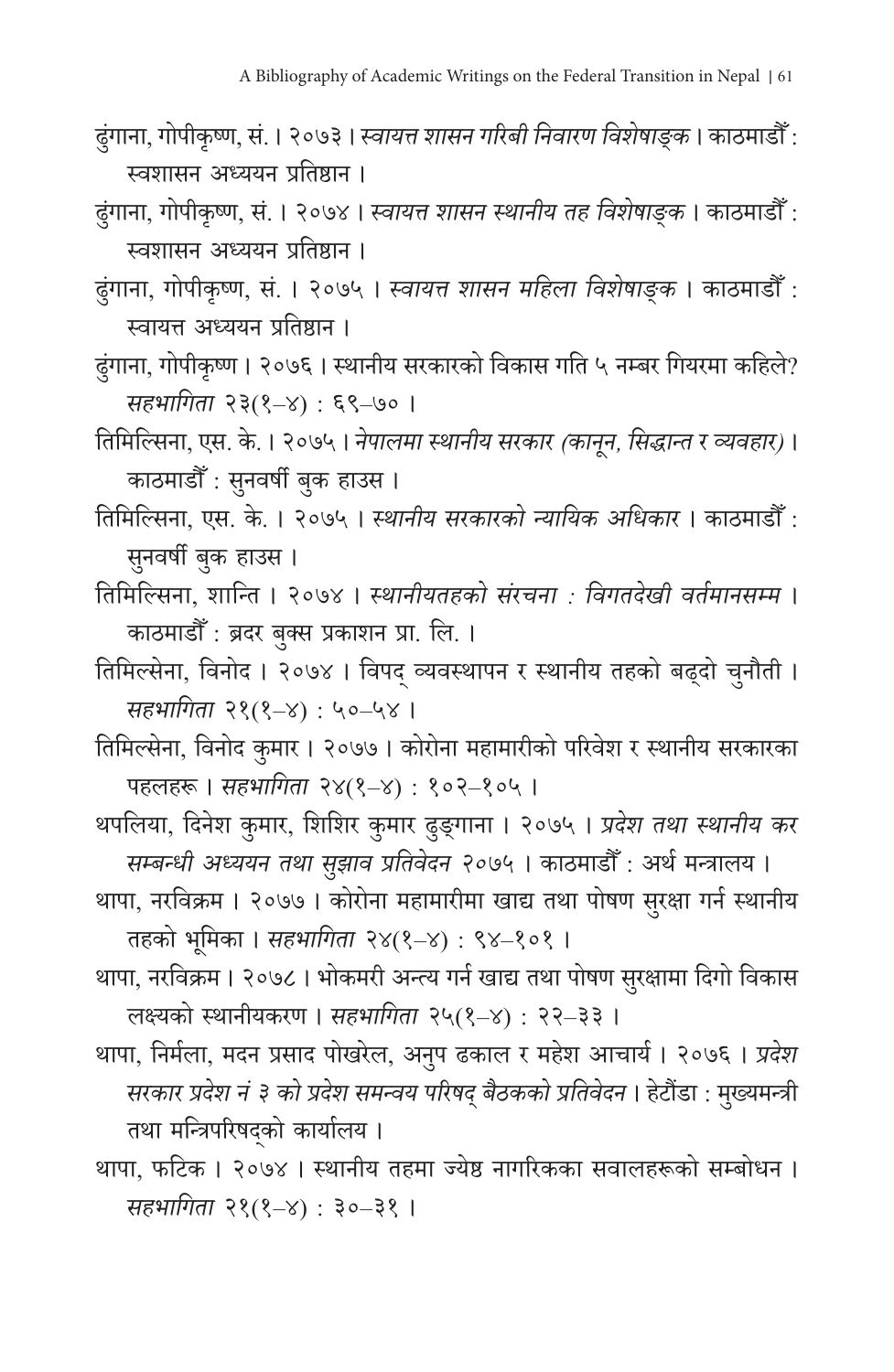थापा, सोमबहादुर । २०७५ । संसदीय निगरानी । *संघीय संसद सेवा स्मारिका ७*(६) : ४५४–४५८ ।

थापा, सोमबहादुर । २०७६ । संघीय संसदको प्रभावकारिता अभिवृद्धिमा सचिवालयका कर्मचारीको भूमिका । *सं घीय सं सद सेवा स्मारिका* ८(७) : ११६–१२२ ।

दाहाल, काशीराज । २०७३ । सङ्घीयताको सन्दर्भमा कानु न निर्माण र कार्यान्वयन । *प्रशासन : सार्वजनिक प्रशासन सम्बन्धी पत्रिका* १२६ : १९०–२०० ।

- दाहाल, काशीराज । २०७३ । सङ्घीयताको सन्दर्भमा सार्वजनिक सेवाको मलू्य मान्यता
- र अभ्यास । *प्रशासन : सार्वजनिक प्रशासन सम्बन्धी पत्रिका* १२७ : १–१३ । दाहाल, काशीराज । २०७४ । सं घीय प्रणालीमा प्रशासनिक पु नर्संरचना । *प्रशासन :*

*सार्वजनिक प्रशासन सम्बन्धी पत्रिका* १२८ : १–९ ।

- दाहाल, काशीराज । २०७५ । प्रशासनिक पनुर्संरचना र तहगत अन्तरसम्बन्ध । *प्रशासन : सार्वजनिक प्रशासन सम्बन्धी पत्रिका* १३० : १–१२ ।
- दाहाल, काशीराज । २०७५ । सं विधान कार्यान्वयनमा सं सदको भूमिका । *सं घीय सं सद सेवा स्मारिका* ७(६) : ४२९–४३७ ।
- दाहाल, गिरधारी । २०७४ । *नेपालको सं वैधानिक विकास र सं घियता* । काठमाडौ ँ : शभकामना प्रकाशन । ु
- दाहाल, भोला । २०७५ । सं सदका विषयगत समितिहरूबीच समन्वय र नेपालमा अभ्यास । *सं घीय सं सद सेवा स्मारिका* ७(६) : १९९–२०५ ।
- दाहाल, मीनाक्षी । २०७४ । स्थानीय तहमा प्रारम्भिक बाल विकास कार्यक्रम तथा व्यवस्थापनका सवालहरू । *सहभागिता* २१(१–४) : १३–१५ ।
- दुलाल, दीपाकुमारी । २०७५ । नेपालको सङ्घीय संरचना : एक चिनारी । *संघीय संसद सेवा स्मारिका* ७(६) : २९०–२९५ ।
- दुलाल, दीपाकुमारी । २०७७ । संघीयतामा वित्तीय व्यवस्थापन : नेपाल सन्दर्भ । *संघीय सं सद सेवा स्मारिका* ९(८) : २९९–३१० ।
- देवकोटा, खिमलाल । २०७६ । नयाँ सं विधानका सन्दर्भमा : लोकतन्त्र, निर्वाचन र प्रतिनिधित्व । *निर्वाचन स्मारिका २०७६* । गिरिजा शर्मा, सूर्य प्रसाद अर्याल, सूर्य प्रसाद गौतम, युवराज गुरागाई र प्रदीप भट्टराई, सं., पृ. ९९–११६ । काठमाडौँ : निर्वाचन आयोग, नेपाल ।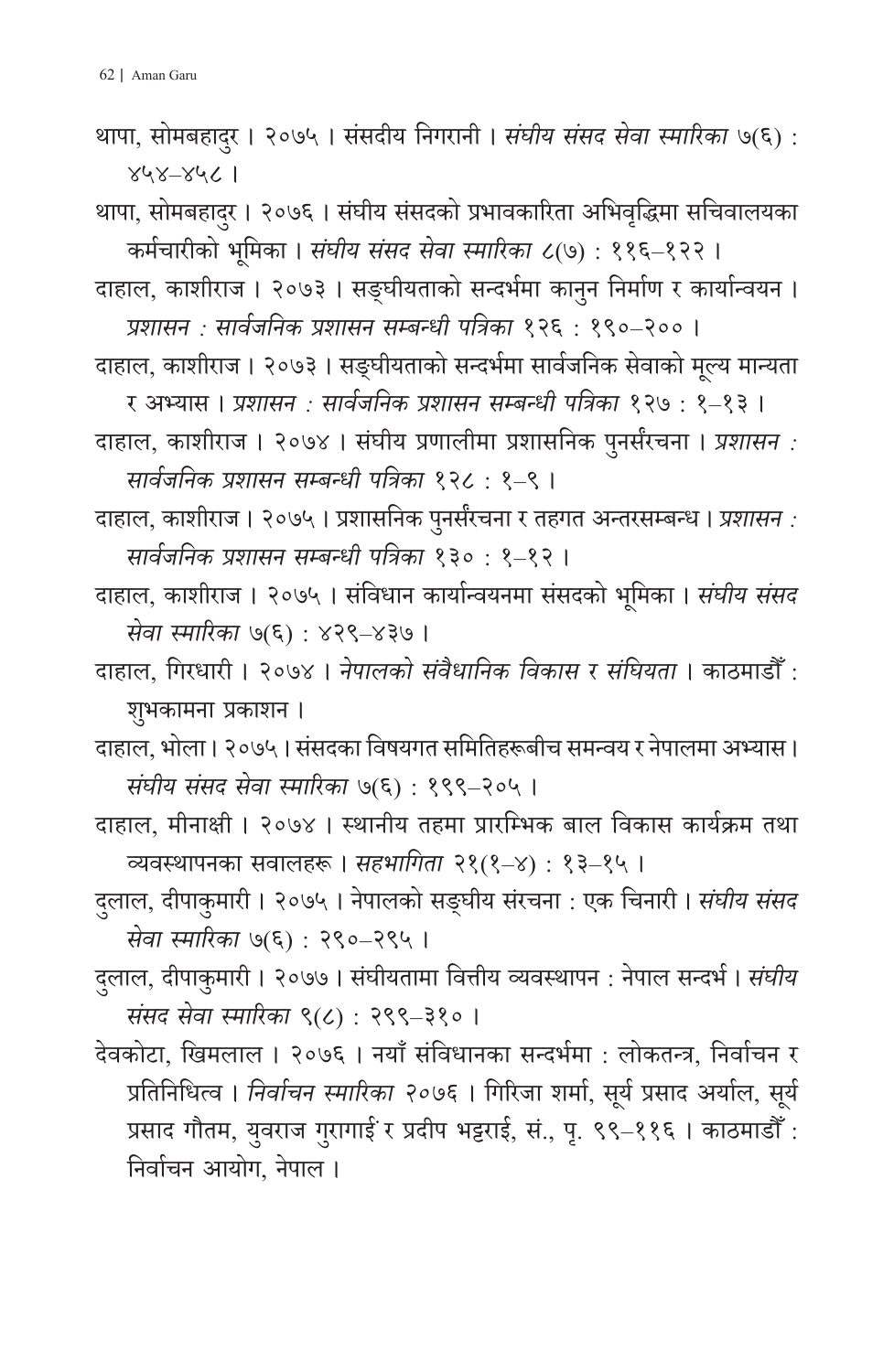- देवकोटा, खिमलाल । २०७६ । प्रदेश नं ३ को विकास र समद्धिृ को रोडम्याप । *प्रशासन : सार्वजनिक प्रशासन सम्बन्धी पत्रिका* १३१ : ६५–७७ ।
- देशभक्त जनगणतान्त्रिक मोर्चा, नेपाल । २०७४ । *देशभक्त जनगणतान्त्रिक मोर्चा, नेपालको स्थानीय तहको निर्वाचन सम्बन्धी घोषणा तथा प्रतिबद्धतापत्र २०७४* । काठमाडौ ँ : देशभक्त जनगणतान्त्रिक मोर्चा, नेपाल ।
- धौबन्जार, गोपाल । २०७५ । नेपालमा सं घीयता र यसको औचित्य । *नु ता जर्नल* ६(१–२) : १२५–१३२ ।
- निर्वाचन आयोग । २०७४ । *प्रतिनिधि सभा सदस्य निर्वाचन, २०७४ : पहिलो हु ने निर्वाचित हुने र समानु पातिक निर्वाचन प्रणालीको निर्वाचन परिणाम पुस्तक* । काठमाडौ ँ : निर्वाचन आयोग ।
- निर्वाचन आयोग । २०७४ । *प्रदेश सभा सदस्य निर्वाचन, २०७४ : निर्वाचन परिणाम पस ु्तक (पहिलो हु ने निर्वाचित हु ने निर्वाचन प्रणाली र समानपुातिक निर्वाचन प्रणाली)* । काठमाडौ ँ : निर्वाचन आयोग ।
- निर्वाचन आयोग नेपाल । २०७३ । *स्थानीय तह निर्वाचन निर्शिदे का, २०७३* । काठमाडौ ँ : निर्वाचन आयोग नेपाल ।
- निर्वाचन आयोग नेपाल । २०७४ । *स्थानीय तह निर्वाचन, २०७४ : निर्वाचन परिणाम पुस्तक (प्रदेश नं. १)* । काठमाडौँ : निर्वाचन आयोग नेपाल ।
- निर्वाचन आयोग नेपाल । २०७४ । *स्थानीय तह निर्वाचन, २०७४ : निर्वाचन परिणाम पुस्तक (प्रदेश नं. २)* । काठमाडौँ : निर्वाचन आयोग नेपाल ।
- निर्वाचन आयोग नेपाल । २०७४ । *स्थानीय तह निर्वाचन, २०७४ : निर्वाचन परिणाम पुस्तक (प्रदेश नं. ३)* । काठमाडौँ : निर्वाचन आयोग नेपाल ।
- निर्वाचन आयोग नेपाल । २०७४ । *स्थानीय तह निर्वाचन, २०७४ : निर्वाचन परिणाम पुस्तक (प्रदेश नं. ४)* । काठमाडौँ : निर्वाचन आयोग नेपाल ।
- निर्वाचन आयोग नेपाल । २०७४ । *स्थानीय तह निर्वाचन, २०७४ : निर्वाचन परिणाम पुस्तक (प्रदेश नं. ५)* । काठमाडौँ : निर्वाचन आयोग नेपाल ।
- निर्वाचन आयोग नेपाल । २०७४ । *स्थानीय तह निर्वाचन, २०७४ : निर्वाचन परिणाम पुस्तक (प्रदेश नं. ६)* । काठमाडौँ : निर्वाचन आयोग नेपाल ।
- निर्वाचन आयोग नेपाल । २०७४ । *स्थानीय तह निर्वाचन, २०७४ : निर्वाचन परिणाम पुस्तक (प्रदेश नं. ७)* । काठमाडौँ : निर्वाचन आयोग नेपाल ।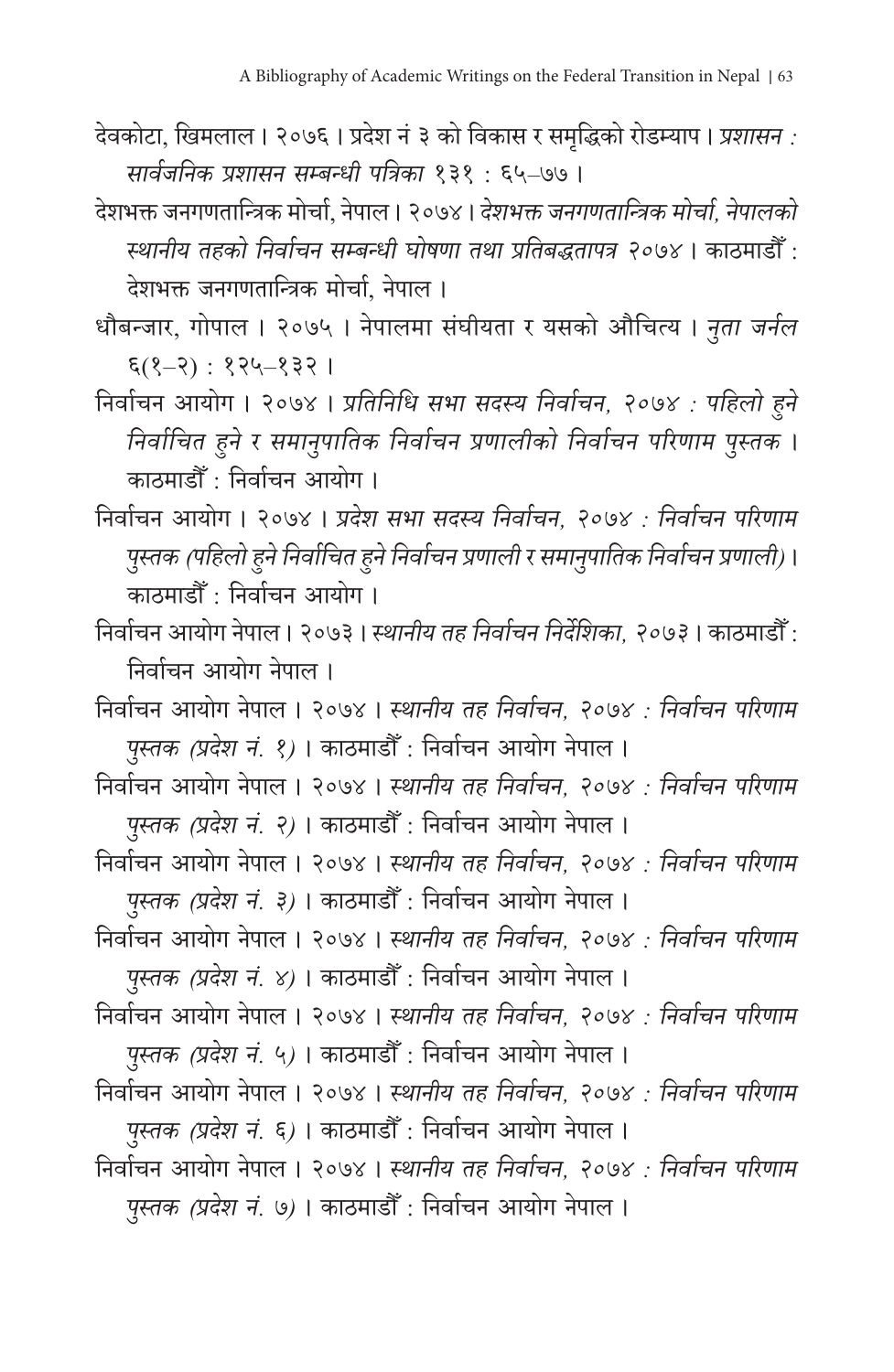- नेपाल कानून आयोग । २०७४ । स्था*नीय सरकार सञ्चालन ऐन, २०७४* । काठमाडौँ : नेपाल कानून आयोग ।
- नेपाल कानून समाज र इन्टरनेशनल आइडिया । २०७४ । *नेपालको संविधान (२०७२) का मूलभूत व्यवस्थाहरू र कानून निर्माण प्रक्रियाको अवस्था* । काठमाडौँ : नेपाल कानून समाज र इन्टरनेशनल आइडिया ।

नेपाल सरकार । २०७४ । स्था*नीय सरकार सञ्चालन ऐन, २०७४* । नेपाल कानून आयोग ।

- नेपाल सरकार । २०७५ । *महिला विकासमा किशोरीविशेष कार्यक्रम : प्रदीपिका (स्थानीय तहका लागि विशेषतः तयार पारिएको स्रोत)* । ललितपुर : महिला तथा बालबालिका विभाग, महिला, बालबालिका तथा ज्येष्ठ नागरिक मन्त्रालय, नेपाल सरकार । www. dwc.gov.np/storage/listies/August2020/kishori\_bikash\_pradipika.pdf मा उपलब्ध; पुस २, २०७७ मा हेरिएको ।
- नेपाल, खेमराज, सं . । २०७४ । *स्वायत्त शासन स्थानीय तहको आर्थिक विशेषाङ्क* । काठमाडौ ँ : स्वायत्त अध्ययन प्रतिष्ठान ।
- नेपाल, खेमराज, सं . । २०७४ । *स्वायत्त शासन स्थानीय सरकार काननु विशेषाङ्क* । काठमाडौ ँ : स्वायत्त अध्ययन प्रतिष्ठान ।
- नेपाल, रामबाबु । २०७७ । नेपालको संघीय प्रणालीमा लेखापरीक्षण व्यवस्था । *प्रशासन : सार्वजनिक प्रशासन सम्बन्धी पत्रिका* १३२ : ५०–५६ ।
- नेपाली, कर्णबहादुर । २०७५ । संघीय पुर्नसंरचनामा दिगोविकास र सुशासन प्रवर्द्धनमा यवुाहरूको सशक्त सहभागिता । *सहभागिता* २२(१–४) : ४७–४८ ।
- न्यौपाने, एविन्द्रप्रसाद । २०७७ । स्थानीय विकासमा देखिएका कमजोरी र समाधानका सम्भावित उपायहरू । *सहभागिता* २४(१–४) : १०६–११० ।
- न्यौपाने, बिनोद । २०७५ । *नेपालमा सङ्घीयता र राजनीतिक आर्थिक बहाव* । काठमाडौ ँ : इन्दिरा न्यौपाने श्रीकमल ।

न्यौपाने, बिनोद। २०७७। *सङ्घीयताको अर्थ-राजनीति* । काठमाडौँ : साङ्ग्रिला बक्स। न्यौपाने, विष्णु । २०७७ । सङ्घीयता र स्थानीय शासन सुदृढीकरणमा प्रदेश तथा स्थानीय

सरकारहरूको अपेक्षित भूमिका । *सहभागिता* २४(१–४) : ६८–७१ । न्यौपाने, शिवराम । २०७३ । प्रशासन सु धारका प्रयास र सं घीयतामा आवश्यकता । *प्रशासन : सार्वजनिक प्रशासन सम्बन्धी पत्रिका* १२७ : ७३–८४ ।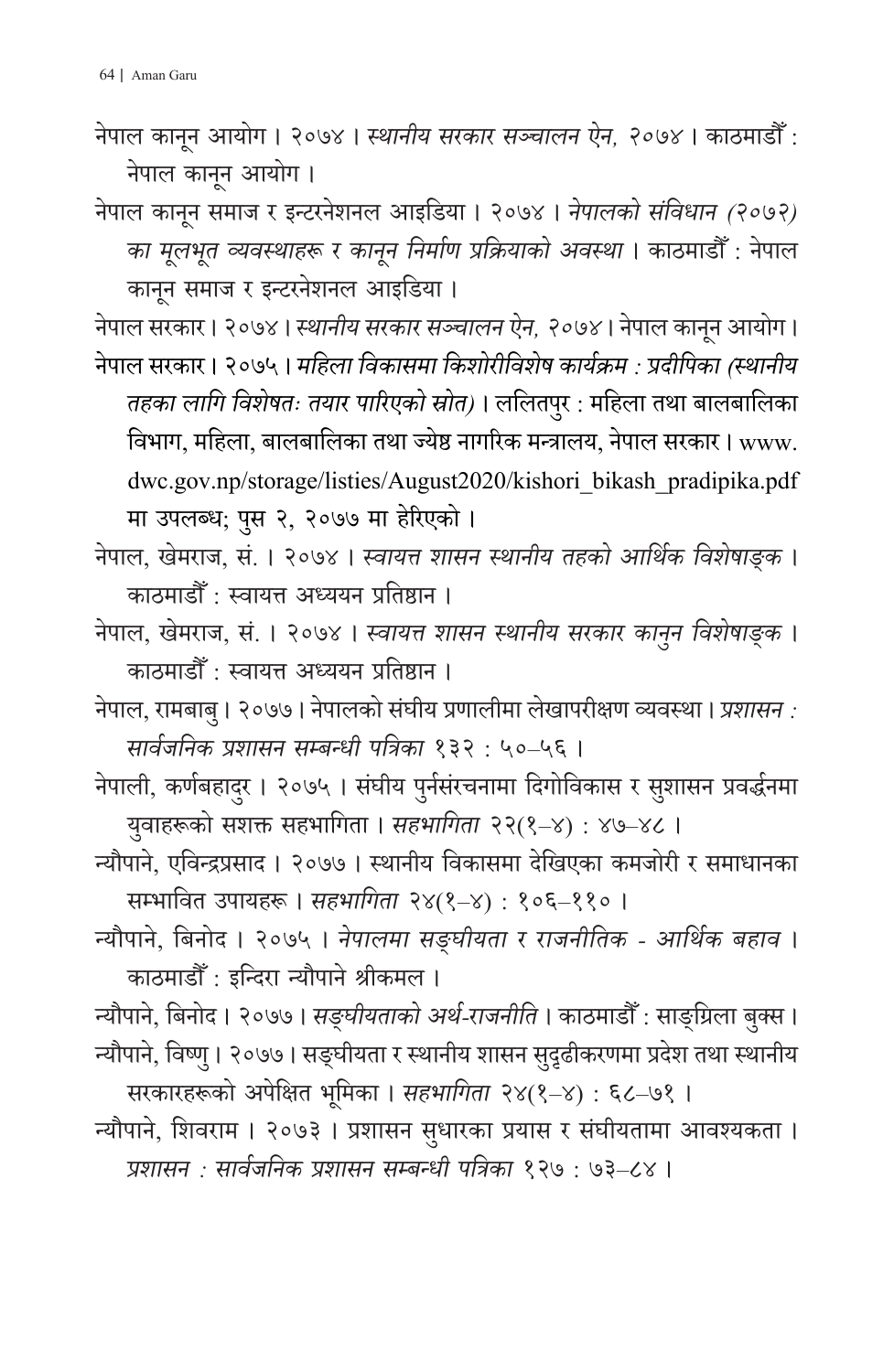- न्यौपाने, शिवराम । २०७३ । सु शासनको अवस्था र यसका लागि गर्नुपर्ने सु धार । *प्रशासन : सार्वजनिक प्रशासन सम्बन्धी पत्रिका* १२८ : १०–२१ ।
- न्यौपाने, शिवराम । २०७४ । प्रशासन पनुर्संरचनामा कर्मचारी समायोजन । *प्रशासन : सार्वजनिक प्रशासन सम्बन्धी पत्रिका* १२९ : ३१–३६ ।
- न्यौपाने, शिवराम । २०७६ । प्रशासकीय सुशासनबाट भ्रष्टाचार नियन्त्रणको अपेक्षा । *प्रशासन : सार्वजनिक प्रशासन सम्बन्धी पत्रिका* १३१ : १०–२१ ।
- पण्डित, सागर । २०७३ । सं घीयता कार्यन्वयनमा इमान्दारिता र सार्थक पहल जरुरी । *प्रशासन : सार्वजनिक प्रशासन सम्बन्धी पत्रिका* १२७ : १३६–१४० ।
- पन्थ, प्रदीप । २०७८ । दिगो विकास लक्ष्यको स्थानीयकरण र छत्रकोटको सन्दर्भ । *सहभागिता* २५(१–४) : ८०–८२ ।
- पन्थी, ज्ञानहरी । २०७५ । संघीय संसद र मानव अधिकार । *संघीय संसद सेवा स्मारिका* ७(६) : २४५–२५४ ।
- पराजुली, लोकरञ्जन, देवेन्द्र उप्रेती र रुख गुरुङ । २०७६ । संघीय नेपालमा स्थानीय सरकार र विद्यालय शिक्षा । *समाज अध्ययन* १४ : ८३–११८ ।
- पहाडी, होमनाथ । २०७७ । अन्तर्राष्ट्रिय कानू नको राष्ट्रियकरणमा सं घीय सं सदको भूमिका । *सं घीय सं सद सेवा स्मारिका* ९(८) : २८८–२९८ ।
- पाण्डे, बद्रीप्रसाद । २०७५ । नेपालको संसदीय प्रणालीमा राष्ट्रिय सभा । *संघीय संसद सेवा स्मारिका ७(६)* : ४१७–४२३ ।
- पाण्डे, भू पेन्द्र । २०७४ । सं घीयतामा स्थानीय प्रशासनको सशक्तीकरण । *प्रशासन : सार्वजनिक प्रशासन सम्बन्धी पत्रिका* १२९ : ६४–७१ ।
- पाण्डे, रुपक । २०७७ । राष्ट्र निर्माणमा सं घीय सं सदको भूमिका । *सं घीय सं सद सेवा स्मारिका* ९(८) : ४२५–४३६ ।
- पाण्डे, रोजनाथ । २०७५ । संसदीय अध्ययन : संघीयताका सन्दर्भ, अवधारणा र चुनौतीहरू । *संघीय संसद सेवा स्मारिका ७*(६) : ४१–४७ ।
- पाण्डे, रोजनाथ । २०७६ । संघीय संसदको सचिवालय व्यवस्थापन : अन्तर्राष्ट्रिय तुलनात्मक अध्ययन । *संघीय संसद सेवा स्मारिका ८*(७) : १४३–१५५ ।
- पाण्डे, विन्दा । २०७५ । सं सदीय प्रणालीमा महिला सहभागिता । *सं घीय सं सद सेवा स्मारिका* ७(६) : ४२४–४३० ।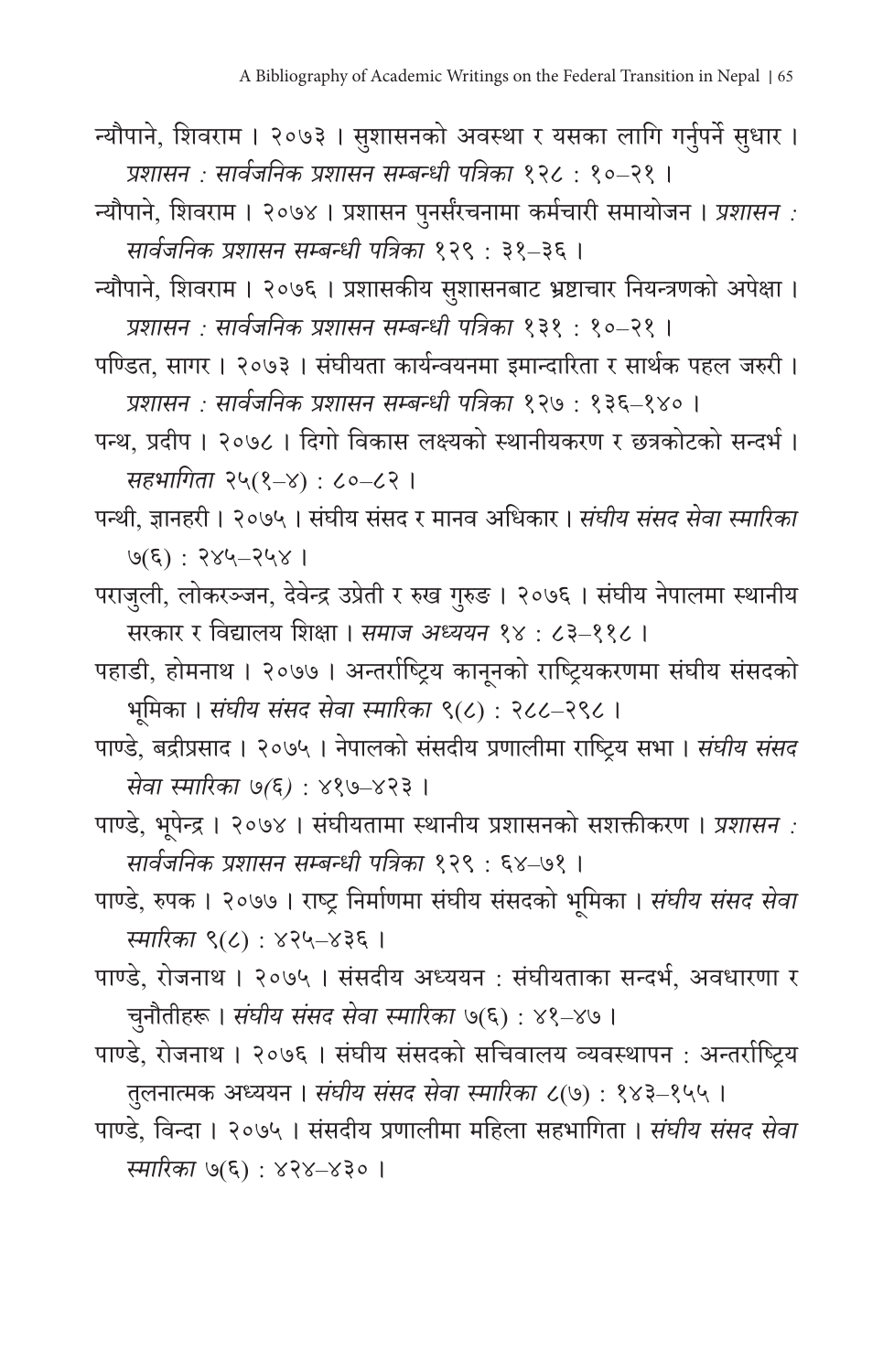पासवान, भोला । २०७६ । प्रादेशिक ऐनमा दलित अधिकारः प्रदेश नं . २ केन्द्रित विश्लेषण । *मधेश अध्ययन* ७(७) ९५–१२४ ।

पडासैनी, अ ु श्विन । २०७४ । स्थानीय सरकारलाई कस्तो तालिम ? *सहभागिता* २१(१–४) : ९–१२ ।

पुडासैनी, अश्विन । २०७७ । संविधान, सहभागीमूलक विकास, जनप्रतिनिधि, र स्थानीय सरकार । *सहभागिता* २४(१–४) : ७२–७६ ।

पुरी, ठगे, सुवासचन्द्र । २०७६ । संविधान निर्माण, संसदीय अभ्यास तथा व्यवस्थापिकीय भूमिकाका सम्बन्धमा संविधान सभाका अध्यक्षको अनुभव न्द्रप्रकाश । २०७६ । संविधान कार्यान्वयनमा संघीय संसदको भूमिका । *संघीय संसद सेवा स्मारिका ८*(७) : २१–२९ ।

पोखरेल, ॠषिराम । २०७५ । वित्तीय सं घीयता अवसर र चनौती । ु *प्रशासन : सार्वजनिक प्रशासन सम्बन्धी पत्रिका* १३० : १०४–११७ ।

- पोखरेल, हरिहर । २०७२ । *सङ्घीय सात प्रदेश नेपालको सं विधान* । काठमाडौ ँ : ब्रदर बकु्स प्रकाशन प्रा. लि. ।
- पोखेल, त्रिलोकचन्द्र, हरि प्रसाद ढुंगाना र शैलजा उपाध्याय । मिति नखुलेको । *संघीय नेपाल नियाल्दा : शासकीय सर्वेक्षणका अनु भव र अनु भूति* । ललितपुर : नेपाल प्रशासनिक प्रशिक्षण प्रतिष्ठान ।

पोख्रेल, सीता । २०७७ । संघीय संसद सचिवालय सञ्चालनमा कर्मचारी व्यवस्थापन । *सं घीय सं सद सेवा स्मारिका* ९(८) : ३६०–३७२ ।

पौडेल, दण्डपाणि । २०७४ । संघीय संरचनामा वित्तीय प्रणाली । *मिडिया जर्नल* ३(३) : ११–१४ ।

पौडेल, पुरुषोत्तम । २०७५ । नेपालमा संसदीय प्रणालीको अभ्यास : एक विश्लेषण । *सं घीय सं सद सेवा स्मारिका* ७(६) : ३१६–३२१ ।

पौडेल, बालानन्द । २०७४ । 'स्थानीय विकास निर्माणले अब गति लिने अवस्था बनेको छ' । *सहभागिता* २१(१–४) : ६४–६८ ।

- पौडेल, बालानन्दर कृष्णप्रसाद सापकोटा । २०७५ । *सङ्घीयतामा स्थानीय तह : सवै ं धानिक व्यवस्था र कार्यान्वयन अवस्था* । काठमाडौ ँ : स्वतन्त्र नागरिक सञ्जाल नेपाल ।
- पौडेल, रामकुमार । २०७५ । सं घीय नेपालमा तीन तहको व्यवस्थापिका : एक चर्चा । *सं घीय सं सद सेवा स्मारिका* ७(६) : १०७–११७ ।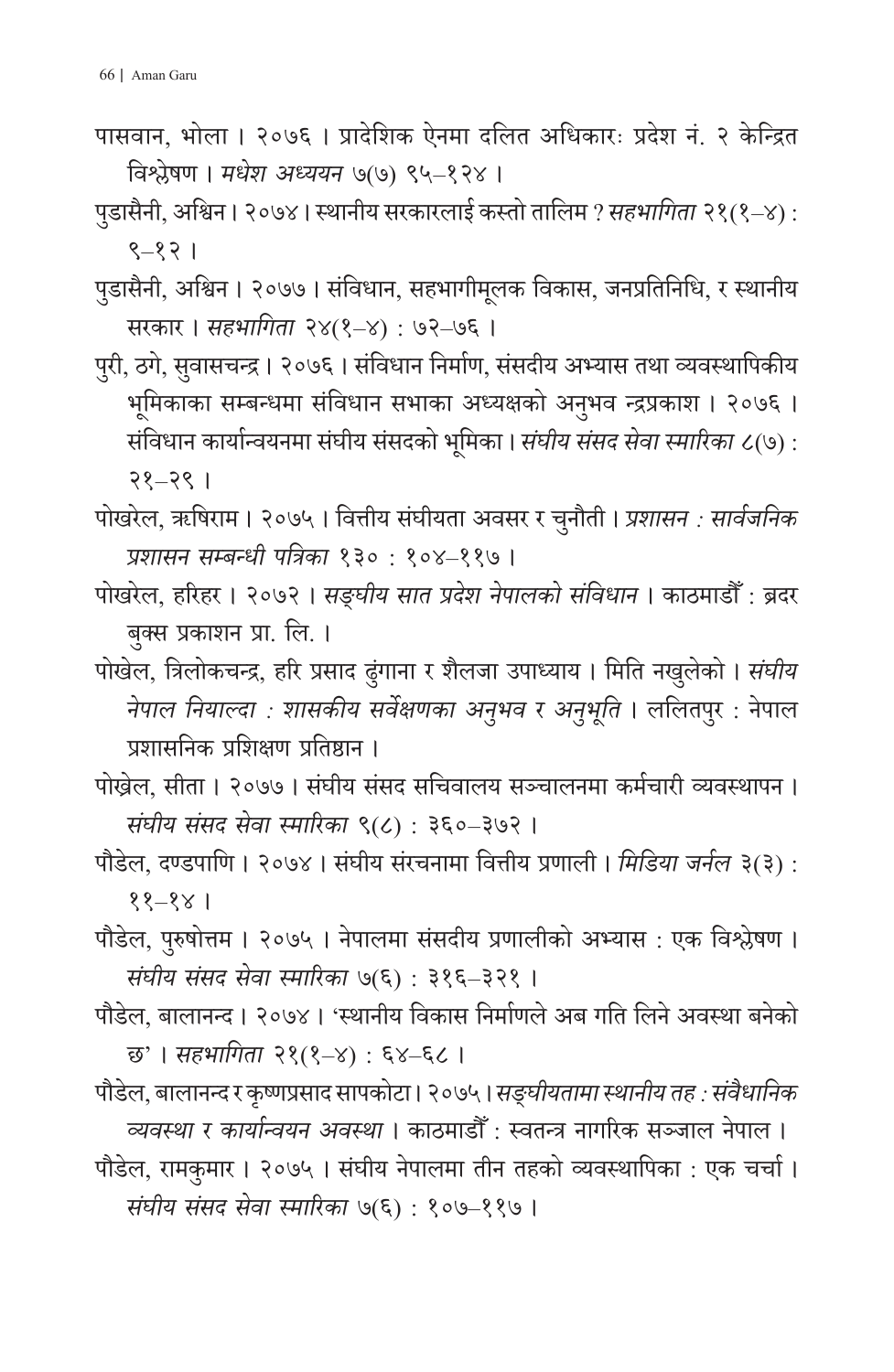- पौडेल, रामकुमार । २०७६ । संघीय संसदको कामकारवाही व्यवस्था र अभ्यास । *संघीय सं सद सेवा स्मारिका* ८(७) : १८४–१९१ ।
- पौडेल, रामकुमार । २०७७ । संघीय संसदमा बजेट छलफलसम्बन्धी कार्यप्रक्रिया । *संघीय सं सद सेवा स्मारिका ९(८)* : १३८–१४६ ।

पौड्याल, बिमला राई । २०७६ । सं सद प्रभावकारिताका सिद्धान्त र व्यवहार : नेपालमा संघीय संसदको अनुभव । *संघीय संसद सेवा स्मारिका ८*(७) : ३०–४३ ।

पौड्याल, लीलामणि । २०७३ । सार्वजनिक प्रशासनको सं घीयकरण र सेवा प्रवाह: चनौती ु

र सम्भावना । *प्रशासन : सार्वजनिक प्रशासन सम्बन्धी पत्रिका* १२६ : १६८–१७८ । प्रजापति, रत्न । २०७४ । स्थानीय तहमा आर्थिक विचलनको सम्भावना । *सहभागिता*

२१(१–४) : ८७–९० ।

प्रदेश सभा सचिवालय । २०७६ । *प्रदेश सभा दर्पण (दोस्रो अङ्क)* । हेटौंडा : प्रदेश सभा सचिवालय ।

फुटुङ्गे, श्रीराम । २०७७ । स्थानीय तहमा सञ्चार व्यवस्थापन : उपयुक्त नीति र त्यसको कार्यान्वयनले विकासको लक्ष्यप्राप्तिमा यसरी पग ु्छ सहयोग । *सहभागिता* २४(१–४) : ११७–१२० ।

बस्नेत, भोला मानसिं ह । २०७४ । कृषिमा स्थानीय सरकार र सञ्चार । *मिडिया जर्नल* ३(३) : २५–२९ ।

- बस्याल, बाबुराम । २०७६ । नेपालको संघीयतामा तीन तह बीचको अन्तरसम्बन्ध र सं वैधानिक सीमा । *सं घीय सं सद सेवा स्मारिका* ८(७) : २८६–२९३ ।
- बास्कोटा, कृष्णहरि । २०७४ । स्थानीय तहमा सञ्चारकर्मीको भूमिका । *मिडिया जर्नल* ३(३) : १५–१७ ।
- बास्कोटा, कृष्णहरि । २०७८ । स्थानीय सरकारमा सचनाको ू हक प्रचलन । *सहभागिता* २५(१–४) : ८–१४ ।
- बुढाक्षेत्री, पदम बहादुर । २०७७ । शैक्षिक व्यवस्थापनमा प्रदेश सरकारका चुनौती र समाधानका उपायहरू । *सामाजिक विकास दर्पण* २(२) : ८१–८६ ।
- बुढाथोकी, जीवराज । २०७५ । सुशासनको सवालमा संसदीय भूमिका । *संघीय संसद सेवा स्मारिका* ७(६) : २२–३२ ।
- बोगटी, गोरखबहादर ु । २०७४ । स्थानीय तह : स्वायत्त र स्वशासनसहितको सरकारको सपना । *सहभागिता* २१(१–४) : २–८ ।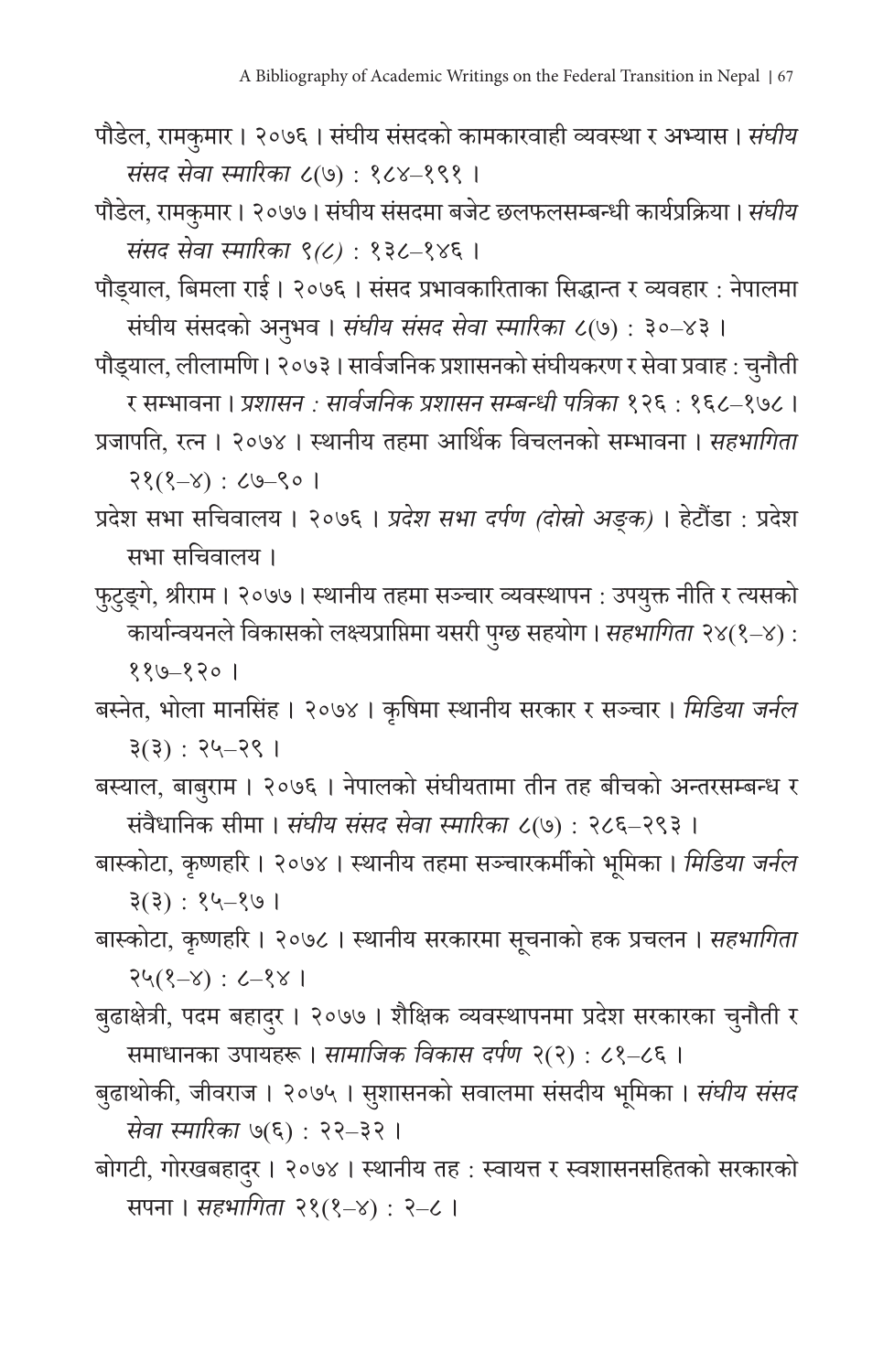- ब्याञ्जू, अशोककुमार । २०७७ । ''अहिले संवैधानिक साक्षरताको खाँचो छ" । *सहभागिता* २४(१–४) : ७७–८१ ।
- भट्ट, त्रिलोचन । २०१९ । संघीयता विकासको अवसर । डे*भलपमेन्ट एड्भोकेट नेपाल,* मार्च, प. ृ ६५–६८ ।
- भट्ट, नारायणप्रसाद । २०७७ । स्थानीय विकास प्रक्रियामा अद्वितीय जनसहभागिताको नमना । ू *सहभागिता* २४(१–४) : १८–२५ ।
- भट्टराई, पूर्णचन्द्र । २०७३ । सं घीयता र प्रशासनिक पनु:सं रचना । *प्रशासन : सार्वजनिक प्रशासन सम्बन्धी पत्रिका* १२७ : २२–३८ ।
- भट्टराई, भोला । २०७४ । साझेदारी वन : समता र सहभागिताको दृष्टिमा स्थानीय बझाइ । ु *सहभागिता* २१(१–४) : ९५–९९ ।
- भट्टराई, भोला । २०७८ । दिगो विकासका लक्ष्यहरूको स्थानीयकरणमा देखिएका चनौती ु र अवसरहरू । *सहभागिता* २५(१–४) : ३४–३६ ।
- भट्टराई, भोला र प्रणव भट्टराई । २०७७ । स्थानीय शासन प्रक्रियामा नागरिक सहभागिता : एक अनुसन्धान । *सहभागिता २*४(१–४) : २६–३४ ।
- भट्टराई, मनोहर प्रसाद । २०७५ । सं घीय व्यवस्थामा सं सदको भूमिका । *सं घीय सं सद सेवा स्मारिका* ७(६) : १–८ ।
- भट्टराई, मनोहर प्रसाद । २०७६ । वर्तमान सं विधान, राज्य पनु:सं रचना र सं घीयताको कार्यान्वयन । *सं घीय सं सद सेवा स्मारिका* ८(७) : ७९–८४ ।
- भट्टराई, श्यामकुमार । २०७४ । नेपालमा प्रशासन सु धारका समकालीन विषयहरू । *प्रशासन : सार्वजनिक प्रशासन सम्बन्धी पत्रिका* १२८ : २२–३२ ।
- भट्टराई, श्यामकुमार । २०७७ । *सं वैधानिक कानून स्रोत सामग्री (परिमार्जित दोस्रो सं स्करण)* । काठमाडौ ँ : महान्यायाधिवक्ताको कार्यालय ।
- भण्डारी, यज्ञबहादर ु । २०७७ । पारदर्शिताको कसीमा सं घीय सं सद । *सं घीय सं सद सेवा स्मारिका* ९(८) : ४४८–४५७ ।
- भाट, करनबहादुर । २०७६ । संघीय संसद सचिवालयमा ट्रेड यूनियनको भूमिका । *संघीय सं सद सेवा स्मारिका* ८(७) : ३७९–३८९ ।
- भुसाल, लोकनाथ । २०७३ । संघीयतामा गरिबीको पहिचान र गरिबी निवारण । *प्रशासन : सार्वजनिक प्रशासन सम्बन्धी पत्रिका* १२७ : १०२–१०९ ।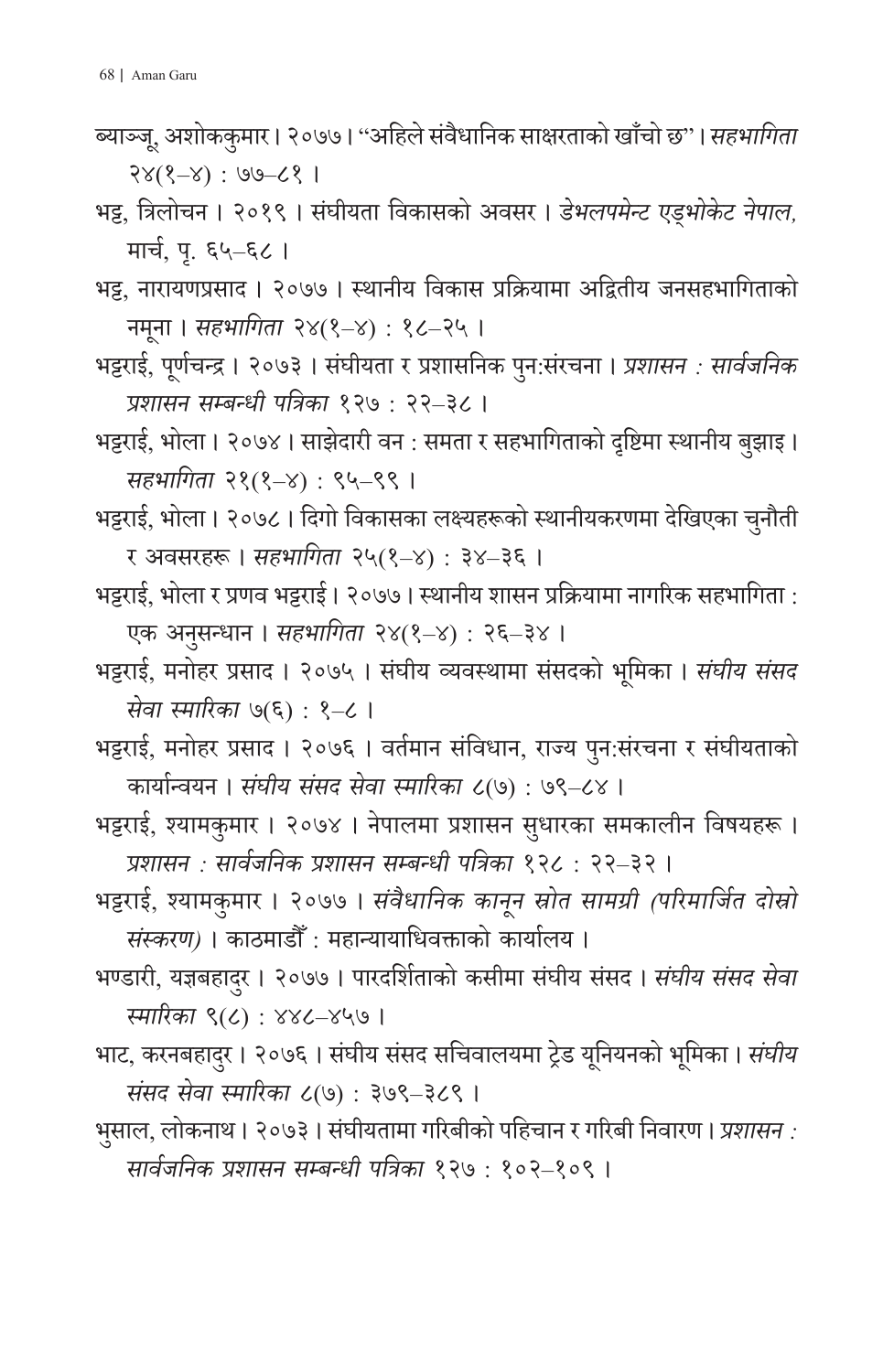- मधेश अध्ययन । २०७५ । सम्पादकीय : सङ्घीयतालाई असफल पार्ने कोसिस । ६(६) : ९–१३ ।
- मरहट्टा, सरस्वती । २०७५ । नेपालमा संसदीय समिति प्रणाली : एक विवेचना । *संघीय सं सद सेवा स्मारिका* ७(६) : २७७–२८३ ।
- महत, मुरारी । २०७५ । संघीय संसदको कार्यप्रक्रिया र अभ्यास । *संघीय संसद सेवा स्मारिका* ७(६) : ४८–५३ ।
- महान्यायाधिवक्ताको कार्यालय । २०७५ । *सं वैधानिक कानून स्रोत सामग्री* । काठमाडौ ँ : महान्यायाधिवक्ताको कार्यालय ।
- माझी, नन्दलाल । २०७७ । पर्यटन विकासमा स्थानीय सरकारको दायित्व । *सहभागिता* २४(१–४) : ६०–६१ ।
- मानव अधिकार तथा शान्ति समाज । २०७४ । *निर्वाचनपर्यवेक्षण पस्ति ु का (प्रतिनिधिसभा/ प्रदेशसभा सदस्य निर्वाचन - २०७४)* । काठमाडौ ँ : मानव अधिकार तथा शान्ति समाज ।
- मार्टिन चौतारी । २०७६ । *संघीयता र विद्यालय शिक्षा* । शोध-संक्षेप २४ । काठमाडौँ <mark>:</mark> मार्टिन चौतारी ।
- मार्टिन चौतारी । २०७६ । *सं घीयता व्यवस्थामा स्थानीय सरकार र विद्यालय शिक्षा* । शोध-सं क्षेप २८ । काठमाडौ ँ : मार्टिन चौतारी ।
- मार्सडेन, रूरिक । २०१९ । सं घीयता सफल बनाउन तथ्यांक महत्त्वपूर्ण । *डेभलपमेन्ट* एड्*भोकेट नेपाल,* मार्च, पृ. ५४–५६ ।
- मिश्र, राजेश । २०७४ । स्थानीय तह पु नःसं रचना र मधेश । *मधेश अध्ययन* ५(५) : १६५–१७० ।
- मिश्र, राजेश । २०७५ । प्रदेशसभा र प्रदेश सरकारको स्वरूप । *मधेश अध्ययन* ६(६) : ४५–७१ ।
- मैनाली, उमेशप्रसाद । २०७३ । सं घीयताको सन्दर्भमा विविधता व्यवस्थापन । *प्रशासन : सार्वजनिक प्रशासन सम्बन्धी पत्रिका* १२६ : १५१–१६७ ।
- मैनाली, गोपीनाथ । २०७३ । राज्य पुन:संरचना र सामाजिक विविधताको संयोजन । *प्रशासन : सार्वजनिक प्रशासन सम्बन्धी पत्रिका* १२७ : ३९–५७ ।
- यादव, सुनीलकुमार । २०७७ । बालमैत्री शिक्षामा स्थानीय सरकारका पहल र चुनौतीहरू । *सहभागिता* २४(१–४) : ११५–११६ ।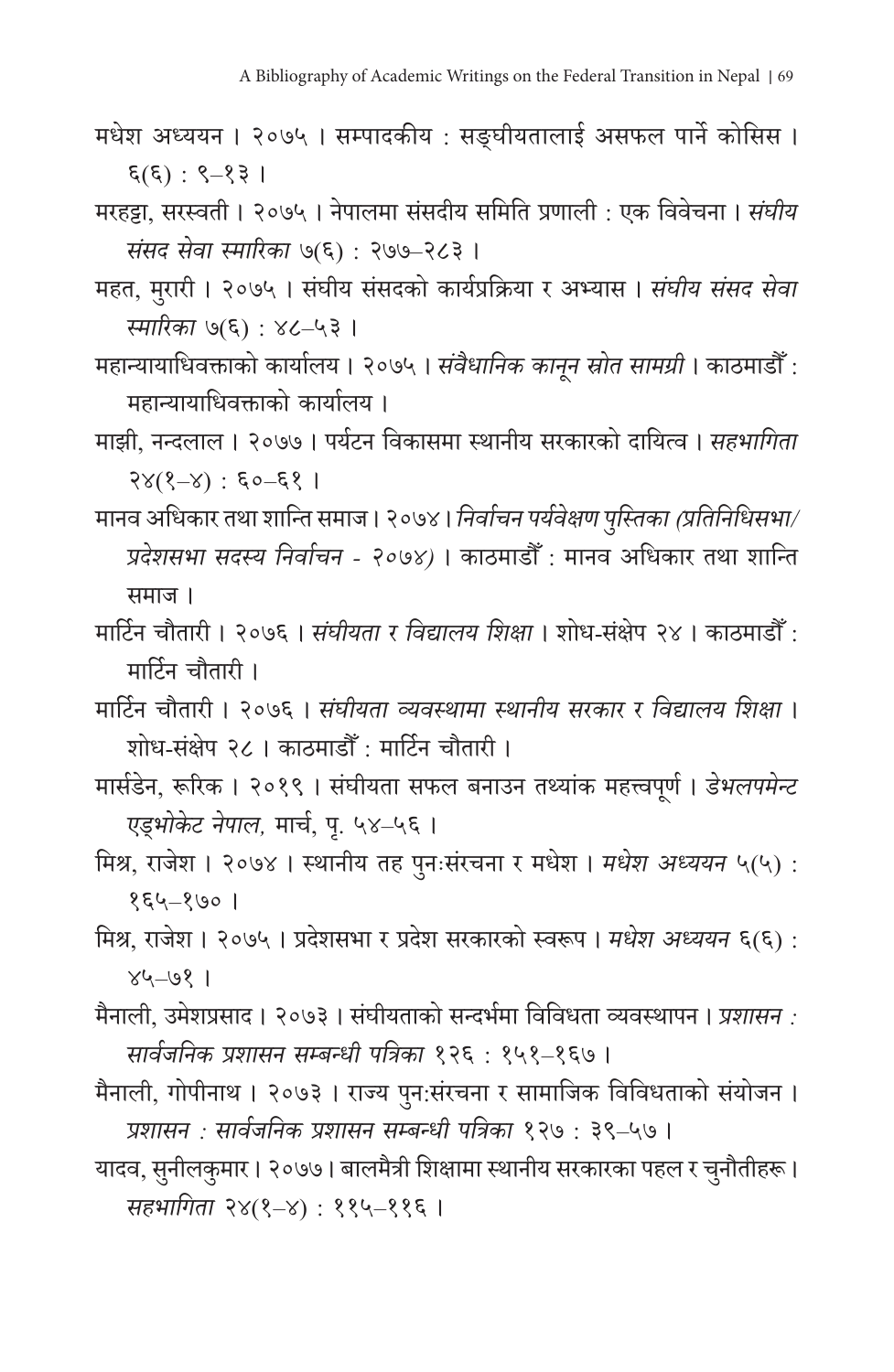योगी, गोपालनाथ । २०७६ । नेपालमा सं घीय सं सदको अभ्यास । *सं घीय सं सद सेवा स्मारिका* ८(७) : ८५–९३ ।

राई, अधिराज । २०७५ । सं घीय सं सदको विधि निर्माण प्रकृया र दई सदन बीचको ु भिन्नता । *सं घीय सं सद सेवा स्मारिका* ७(६) : १७१–१७७ ।

- राई, चतर ुभक्त । २०७२ । *सं घीय राज्य पनु सं रचनाको सन्दर्भमा किरात जातीय सं स्थाहरुले उठाएका माग र उपलब्धिहरू : एक राजनीतिक अध्ययन* । अप्रकाशित प्रतिवेदन, अनुसन्धान विभाग, त्रिभुवन विश्वविद्यालय ।
- राई, वीरबहादुर । २०७२ । स्थानीय निकाय निर्वाचनको रिक्तबाट सिर्जित असहजताहरू । *निर्वाचन* ५(२) : ७–१५ ।

राई, वीरबहादुर । २०७४ । विकास र सुशासनको सन्दर्भमा स्थानीय तह । *प्रशासन : सार्वजनिक प्रशासन सम्बन्धी पत्रिका* १२९ : २२–३० ।

- रानामगर, सरिता । २०७७ । नेपालको सं घीयतामा सरकारहरूको सं वैधानिक अन्तरसम्बन्ध । *सं घीय सं सद सेवा स्मारिका* ९(८) : २०५–२१६ ।
- रावल थापा, दीलकुमारी (पार्वती) । २०७५ । सं सदीय समितिको अभ्यास र राष्ट्रिय सरोकार तथा समन्वय समिति । *सं घीय सं सद सेवा स्मारिका* ७(६) : ३८६–३९१ ।
- राष्ट्रिय मानव अधिकार आयोग । २०७५ । *प्रतिनिधि सभा र प्रदेश सभा सदस्य निर्वाचन,*
- *२०७४ : अनगमन ु प्रतिवेदन* । ललितपर ु : राष्ट्रिय मानव अधिकार आयोग । राष्ट्रिय योजना आयोग । २०७४ । *स्थानीय तहको वार्षिक योजना तथा वजेट तर्जुम ा दिग्दर्शन, २०७४* । काठमाडौ ँ : राष्ट्रिय योजना आयोग । https://tinyurl.com/ yagg3juq मा उपलब्ध; पुस २, २०७७ मा हेरिएको ।
- रिज्याल, डिल्लीराम । २०७५ । सं सद र नागरिक बीचको सञ्चार । *सं घीय सं सद सेवा स्मारिका* ७(६) : १२५–१३२ ।
- रेग्मी, दामोदर । २०७४ । संघीय संरचनाको सार्वजनिक प्रशासनमा हुनुपर्ने गुणहरू । *अख्तियार दरुुपयोग अनसन ु ्धान आयोग (स्मारिका)* । राजन खनाल, काली प्रसाद पराजुली, हुमकला पाण्डे र लक्ष्मीदत्त कलौनी, सं., पृ. ९३–१०० । काठमाडौँ : अख्तियार दुरुपयोग अनुसन्धान आयोग ।
- रोका, हरि । २०७७ । वित्तीय सं घीयताको सैद्धान्तिक विवेचना । *सं घीय सं सद सेवा स्मारिका* ९(८) : ४७३–४८६ ।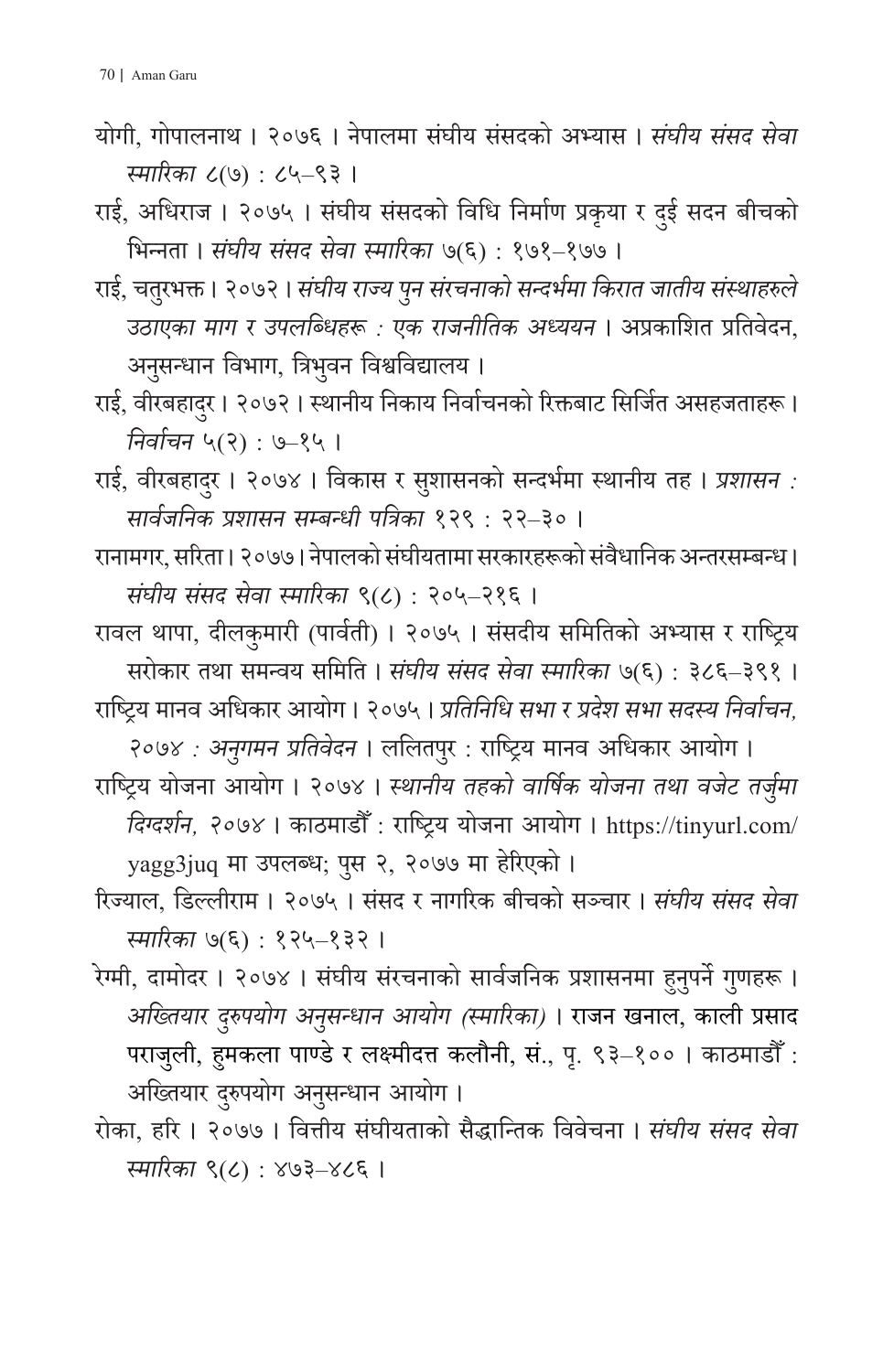- रोकाय, डम्बरबहादुर । २०७७ । बाल संरक्षणको अधिकार : स्थानीय तहको सरोकार । *सामाजिक विकास दर्पण* २(२) : १४५–१४७ ।
- लामिछाने, निर्मलादेवी । २०७६ । सं घीयता कार्यान्वयनको आधार : सं सदमा लोकतान्त्रिक अभ्यास । *सं घीय सं सद सेवा स्मारिका* ८(७) : १६५–१७२ ।
- लामिछाने, प्रेक्षा । २०७५ । स्थानीय सरकारको सफलतामा के गर्न सक्छन् यु वाले ? *सहभागिता* २२(१–४) : ३३–३४ ।
- लामिछाने (वस्ती), निर्मलादेवी । २०७७ । नेपालमा सं घीयता : अवसर, चनौती ु र भावी कार्यदिशा । *सं घीय सं सद सेवा स्मारिका* ९(८) : ११३–१२२ ।
- लावती, महेन्द्र । २०७४/७६ । कस्तो संघीयताले देश टुक्राए, कस्ताले मजबुत बनाए ? *निङवासो* ७(७): ७–१७ ।
- वली, कोमल । २०७५ । संघीय संसदमा राष्ट्रिय सभाको महत्त्व । *संघीय संसद सेवा स्मारिका* ७(६) : ३९८–४०२ ।
- वाग्ले, अच्युत। २०७४। संघीयतामा भ्रष्टाचार र नियन्त्रण। *अख्तियार दुरुपयोग अनुसन्ध आयोग (स्मारिका)*, पृ. १–६ । काठमाडौँ : अख्तियार दुरुपयोग अनुसन्धान आयोग ।
- विडारी, रामनारायण । २०७५ । सं विधान, सं घीय व्यवस्था र सं सदीय अभ्यास । *सं घीय सं सद सेवा स्मारिका* ७(६) : ३९२–३९७ ।
- विश्व बैंक । २०७६ । *नेपाल वातावरण क्षेत्र विश्लेषणः सं घीयतामा दिगो विकासको मार्ग (राष्ट्रिय वातावरणीय विश्लेषण)* । वाशिङ्टन, डि.सी. : विश्व बैंक ।
- विश्वकर्मा, अर्जुन, गोपाल नेपाली, प्रकाश नेपाली, पुनम मोहते । २०७५ । *सङ्घ, प्रदेश र स्थानीय तह निर्वाचनमा दलित* । समता नीति-पत्र १० । ललितपर ु: समता फाउण्डेशन ।
- विश्वकर्मा, हिरा । २०७६ । सातै प्रदेशका बजेटमा दलित (सन्दर्भः प्रदेश नं २) । *मधेश अध्ययन* ७(७) : ७१–९४ ।
- शर्मा, पीताम्बर । २०१९ । सं घीय नेपालको योजनामा दिगो विकास लक्ष्यको प्रभाव । डे*भलपमेन्ट एड्भोकेट नेपाल,* मार्च, पृ. ३२–३६ ।
- शर्मा, पीताम्बर । २०७५ । *सं घियताको अभ्यास : समस्या र सम्भावना* । नेपालको वैकल्पिक अध्ययन समाजमा प्रस्तुत कार्यपत्र ।
- शर्मा, पीताम्बर । २०७६ । नेपालको आर्थिक विकास : बहसको खाँचो । कान्तिपुर मिडिया ग्रुपद्वारा आयोजित कान्तिपुर इकोनोमिक समिट – २०२० मा प्रस्तुत कार्यपत्र, पस २४, काठमाडौँ ।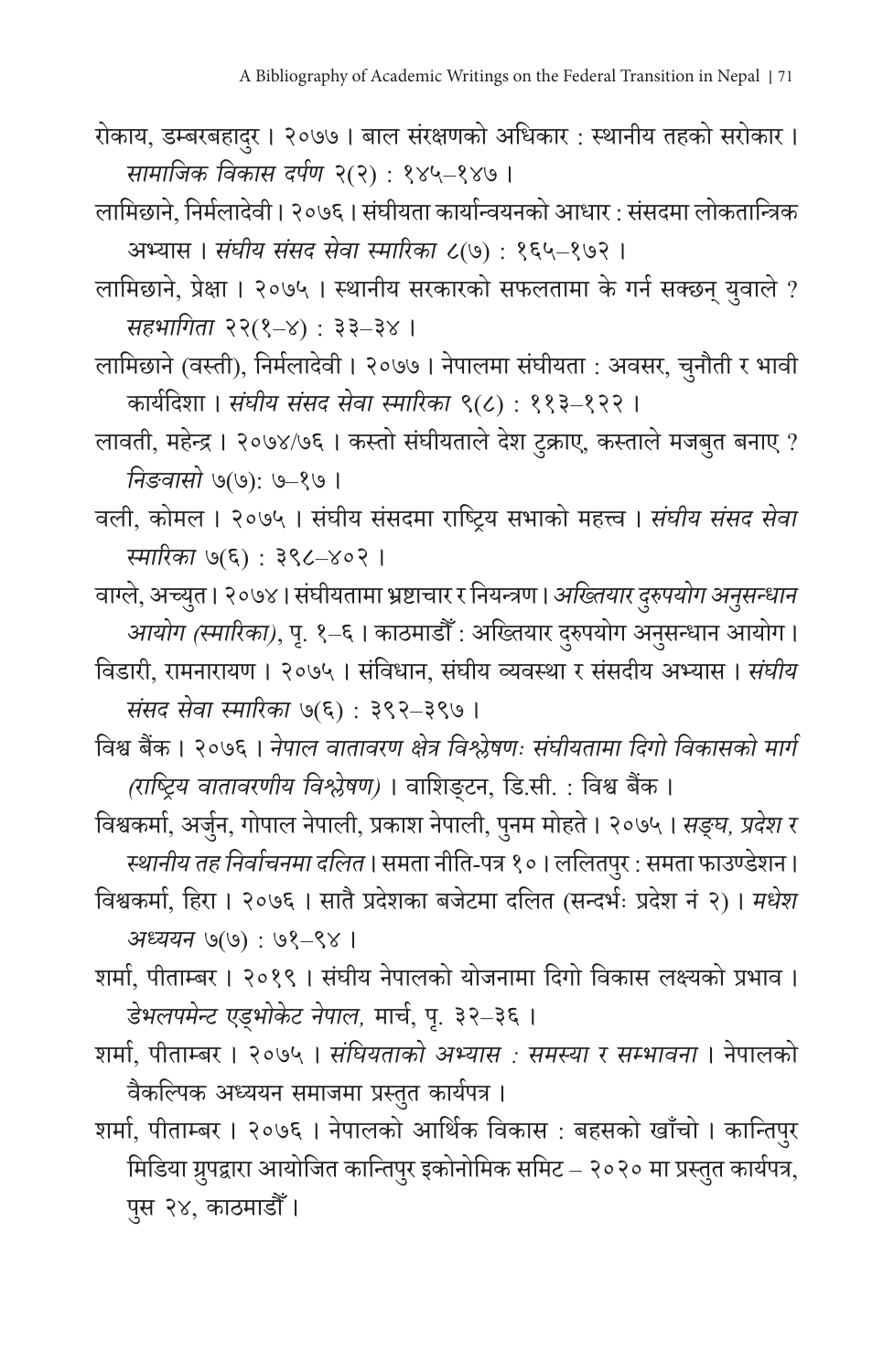शर्मा, मुकुन्द । २०७७ । संसदीय मूल्य, मान्यताको कसीमा संघीय संसद र सरकार । *सं घीय सं सद सेवा स्मारिका* ९(८) : ५०१–५१० ।

शर्मा, रुद्र । २०७२ । सं घीय आर्थिक कार्य प्रणाली । *सं विधान सं वाद* । चन्द्रकान्त ज्ञवाली र शर्मिला श्रेष्ठ, सं., पृ. १९८–२०२। काठमाडौँ : संवैधानिक कानुन व्यवसायी मञ्च ।

शर्मा, रुद्र । २०७६ । *नेपाल, भारत र अमेरिकामा सं घीय विवाद निरुपण* । काठमाडौ ँ : युवा विकासको लागि संवैधानिक केन्द्र ।

शर्मा, सावित्रा । २०७५ । संघीय संसद सचिवालयले सञ्चालन गर्ने तालिममा योग ध्यानको महत्त्व । *सं घीय सं सद सेवा स्मारिका* ७(६) : २५५–२६१ ।

शाक्य, पद्मा । २०७७ । स्थानीय विकासको योजना तर्जुमा र विकास व्यवस्थापनमा देखिएका अवसर र चु नौतीहरू : सिद्धिचरण नगरपालिकाको पाठ । *सहभागिता* २४(१–४) : ८८–९१ ।

शिवाकोटी, भोला र गोपालप्रसाद घिमिरे । २०७४ । गाउँपालिका र नगरपालिकाहरूलाई खुला दिसामुक्त बनाउन गर्नुपर्ने मूल कामहरू । *सहभागिता २*१(१–४) : ९१–९४ ।

 श्रीवास्तव, दिलीप कुमार । २०७३ । नेपालमा सं घीयता र यसको चनौती । ु *प्रशासन : सार्वजनिक प्रशासन सम्बन्धी पत्रिका* १२७ : ११०–११८ ।

श्रेष्ठ, अमन । २०७४ । *नेपालमा स्थानीय शासन* । काठमाडौँ : राष्ट्रिय सूचना मञ्च । श्ष्ठरे, अमन । २०७४ । *स्थानीय तहको नयाँ सं रचनाः महानगरपालिका, उपमहानगरपालिका,*

*नगरपालिका र गाउँपालिका (विस्तृत विवरणसहित)* । काठमाडौँ : राष्ट्रिय सूचना मञ्च ।

श्रेष्ठ, अमन । २०७५ । *नेपालमा संवैधानिक विकास र सं विधानवाद् : ऐतिहासिक दस्तावेजहरूसहित* । काठमाडौँ : मधुवन प्रकाशन ।

श्रेष्ठ, दिनेश । २०७३ । *सहभागितामूलक लोकत मू न्त्र र स्थानीय आयाम* । काठमाडौ ँ : हाम्रो अभियान ।

श्रेष्ठ, दीपक । २०७८ । दिगो विकास लक्ष्यको स्थानीयकरण : किन र कसरी ? *सहभागिता* २५(१–४) : ४६–५० ।

श्रेष्ठ, राजकुमार, कोमल प्रसाद धमला, सूर्य प्रसाद अर्याल, ऋषिराम भुषाल, गङ्गा बहादुर ु खरेल, प्रदिप भट्टराई र अच्युत दा ्यु हाल । २०७८ । *नेपालको निर्वाचनको इतिहास - २ (वि.सं . २०७४–२०७६)* । दोस्रो खण्ड । काठमाडौ ँ : निर्वाचन आयोग, नेपाल । सं घीय मामिला तथा स्थानीय विकास मन्त्रालय । २०७४ । *स्थानीय तहका लागि मन्त्रालयबाट उपलब्ध गराइएका नमून ा कानून हरूको सं गालो* । काठमाडौ ँ : सं घीय मामिला महाशाखा, संघीय मामिला तथा स्थानीय विकास मन्त्रालय, नेपाल सरकार ।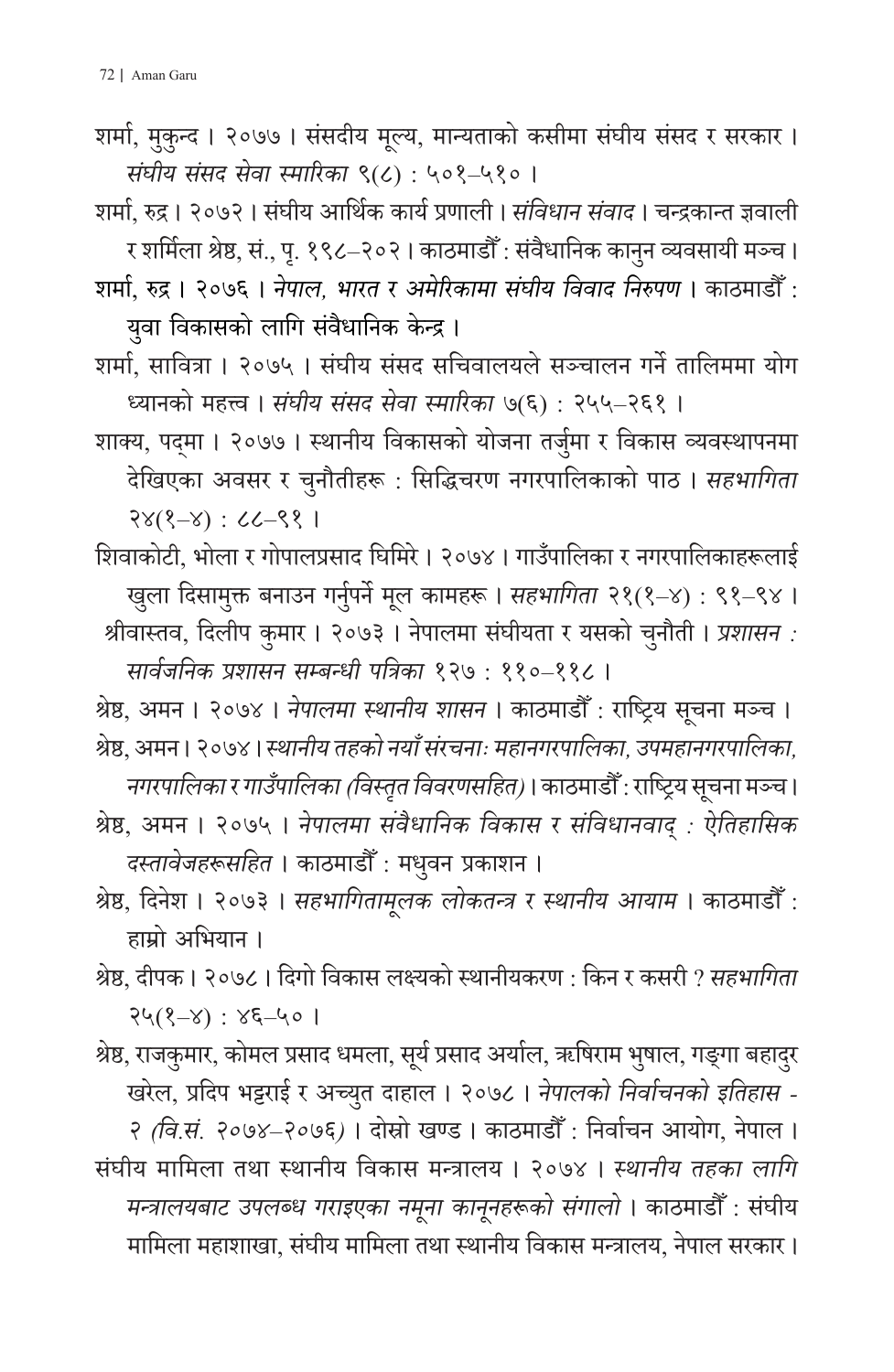- सं घीय मामिला तथा स्थानीय विकास मन्त्रालय । २०७४ । *स्थानीय शासन श्रोत पुस्तिका* । काठमाडौँ : संघीय मामिला महाशाखा, संघीय मामिला तथा स्थानीय विकास मन्त्रालय, नेपाल सरकार ।
- सं घीय सं सद सचिवालय । २०७४ । *सं घीय सं सद सचिवालय : सं क्षिप्त परिचय* । काठमाडौँ : संघीय संसद सचिवालय <mark>।</mark>
- संघीय संसद सचिवालय । २०७५ । *राष्ट्रिय सभा परिचय पुस्तिका* । काठमाडौँ : संघीय सं सद सचिवालय ।
- संघीय संसद सचिवालय । २०७५ । *संघीय संसद सेवा स्मारिका* । वर्ष ७, अंक ६ । काठमाडौँ : संघीय संसद सचिवालय <mark>।</mark>
- सं घीय सं सद सचिवालय । २०७५ । *सं सद दर्पण* । वर्ष ३, अं क १५ । काठमाडौ ँ : सं घीय सं सद सचिवालय ।
- सं घीय सं सद सचिवालय । २०७६ । *सं सद दर्पण* । वर्ष ३, अं क १६ । काठमाडौ ँ : सं घीय सं सद सचिवालय ।
- सं घीय सं सद सचिवालय । २०७६ । *सं सद दर्पण* । वर्ष ४, अं क १७ । काठमाडौ ँ : सं घीय सं सद सचिवालय ।
- सं घीय सं सद सचिवालय । २०७६ । *सं सद दर्पण* । वर्ष ५, अं क १८ । काठमाडौ ँ : सं घीय सं सद सचिवालय ।
- सं घीय सं सद सचिवालय । २०७६ । *सं सद दर्पण* । वर्ष ५, अं क १९ । काठमाडौ ँ : सं घीय सं सद सचिवालय ।

सं घीय सं सद सचिवालय । २०७६ । *सङ्घीय सं सदबाट पारित विधये क सङ्ग्र ह (अनमुोदित सन्धि समेत समाविष्ट) पाँचौं अधिवेशन २०७६* । काठमाडौ ँ : सं घीय सं सद सचिवालय । संघीय संसद सचिवालय । २०७६ । *सङ्घीय संसदबाट पारित विधेयकहरूको सङ्ग्रह* चौ*थो अधिवेशन २०७*६ । काठमाडौँ : संघीय संसद सचिवालय ।

संघीय संसद सचिवालय । २०७७ । *राष्ट्रिय सभाका दुई वर्ष (२०७४ फागुन २१ दे*खि *२०७६ फागनु २० सम्म)* । काठमाडौ ँ : सं घीय सं सद सचिवालय ।

सं घीय सं सद सचिवालय । २०७७ । *सं घीय सं सद र प्रदेश सभा सञ्चालन: अनभव आदा ु न प्रदान एवं अन्तरक्रिया कार्यक्रमको प्रतिवेदन* । काठमाडौ ँ : सं घीय सं सद सचिवालय । https://na.parliament.gov.np/uploads/attachments/xlhtty0rfc5fpo9s.pdf मा उपलब्ध; असोज २, २०७८ मा हेरिएको ।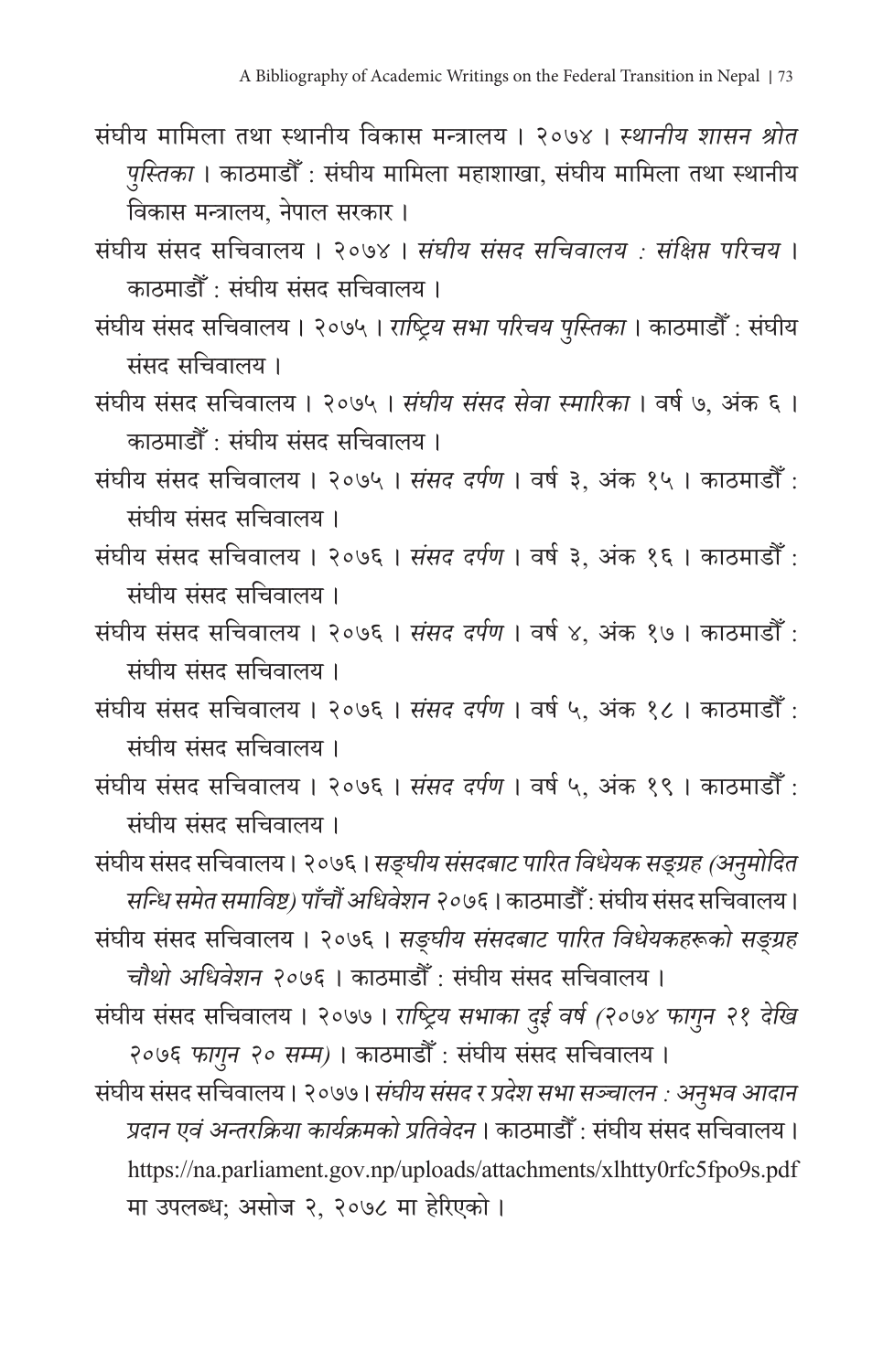- सं घीय सं सद सचिवालय । २०७७ । *सं घीय सं सद सेवा स्मारिका* । वर्ष ९, अं क ८ । काठमाडौँ : संघीय संसद सचिवालय <mark>।</mark>
- सं घीय सं सद सचिवालय । २०७७ । *सं सद दर्पण* । वर्ष ६, अं क २० । काठमाडौ ँ : सं घीय सं सद सचिवालय ।
- सं घीय सं सद सचिवालय । २०७७ । *सं सद दर्पण* । वर्ष ६, अं क २१ । काठमाडौ ँ : सं घीय सं सद सचिवालय ।
- संसदमा संसद सचिवालय । २०७५ । *संसदमा महिला सहभागिता (वि.सं. २०१५–वि.सं. २०७४)* । काठमाडौ ँ : सं घीय सं सद सचिवालय ।
- सङ्घीय मामिला तथा सामान्य प्रशासन मन्त्रालय । २०७३ । सं घीय सं रचना तथा दरवन्दी सिर्जना निर्देशिका २०७३ । काठमाडौ ँ : सङ्घीय मामिला तथा सामान्य प्रशासन मन्त्रालय, नेपाल सरकार ।
- सङ्घीय मामिला तथा सामान्य प्रशासन मन्त्रालय । २०७५ । *स्थानीय सरकार सञ्चालन सम्बन्धमा बारम्बार सोधिने प्रश्न र उत्तर (FAQ) को सं गालो* । काठमाडौ ँ : सङ्घीय मामिला तथा सामान्य प्रशासन मन्त्रालय, नेपाल सरकार ।
- सङ्घीय मामिला तथा सामान्य प्रशासन मन्त्रालय । २०७७ । *स्थानीय तह सं स्थागत क्षमता स्वमूल्याङ्कन कार्यविधि, २०७७* । काठमाडौ ँ : सङ्घीय मामिला तथा सामान्य प्रशासन मन्त्रालय ।
- सङ्घीय मामिला तथा सामान्य प्रशासन मन्त्रालय । २०७७ । *स्थानीय तहबाट जारी भएका कानु नबारे तु लनात्मक अध्ययन प्रतिवेदन, २०७७ (स्थानीय तहबाट जारी गरिनपर्ने ु काननुको बारे विवरण तयारी तथा जारी भएका काननुहरूको तेस्रो पक्षमार्फत भएको तलुनात्मक अध्ययन)* । काठमाडौ ँ : सङ्घीय मामिला तथा सामान्य प्रशासन मन्त्रालय, नेपाल सरकार ।
- सङ्घीय मामिला तथा सामान्य प्रशासन मन्त्रालय । २०७७ । *स्थानीय सरकारको वार्षिक योजना तथा बजेट तर्जुम ा हाते पस्ति ु का* । काठमाडौ ँ : सङ्घीय मामिला तथा सामान्य प्रशासन मन्त्रालय ।
- सङ्घीय संसद सचिवालय । २०७६ । *सङ्घीय संसदबाट पारित विधेयकहरूको सङ्ग्रह (चौथो अधिवेशन २०७६)* । काठमाडौ ँ : सङ्घीय सं सद सचिवालय ।
- सढाईँ, शिवराज । २०७३ । संघीयतामा सरकारी सेवा गठन तथा सञ्चालनका लागि आवश्यक नीतिगत सु झावहरू । *प्रशासन : सार्वजनिक प्रशासन सम्बन्धी पत्रिका* १२६ : ७९–८५ ।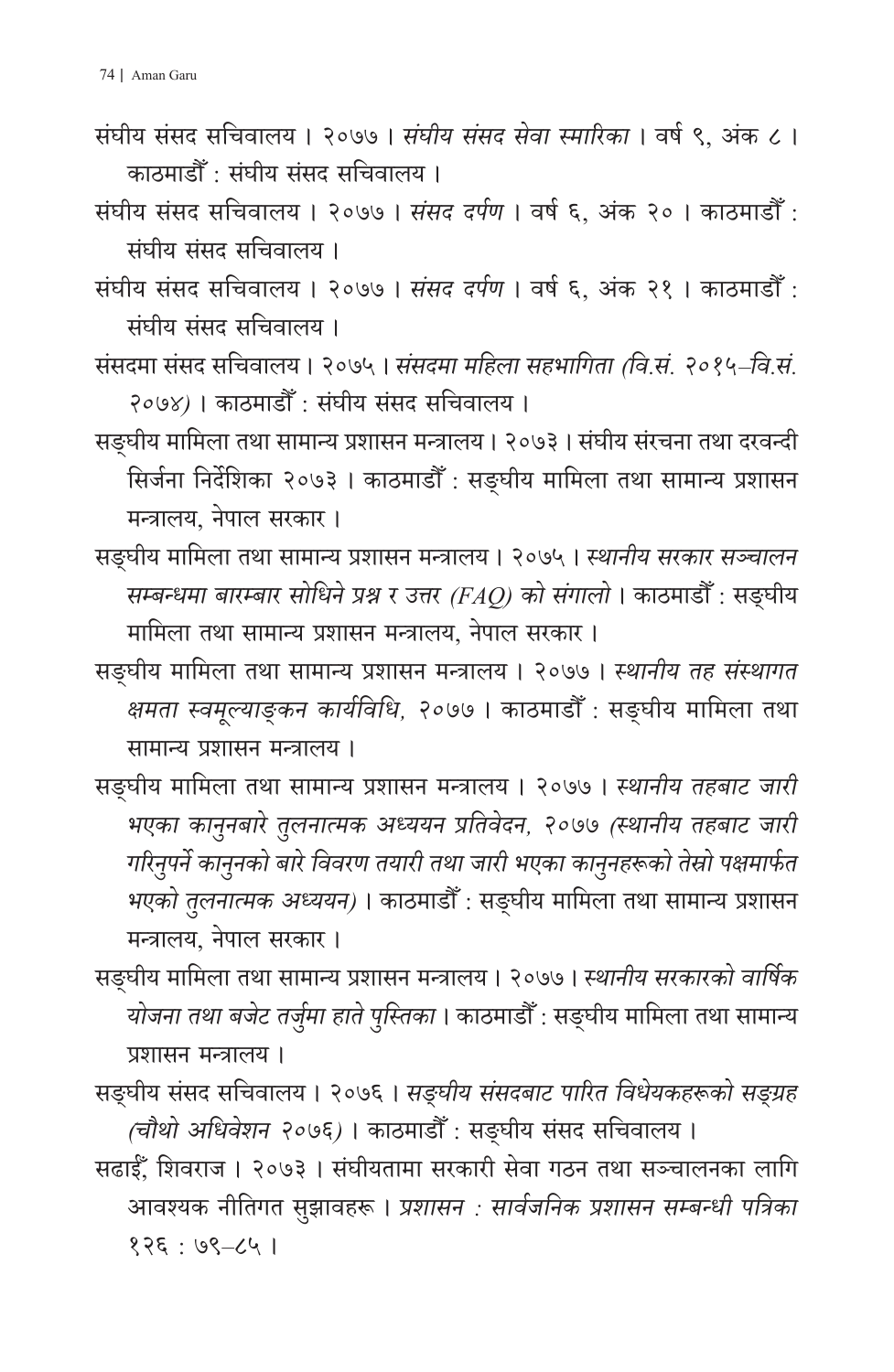- सर्तुङ्गे, चन्द्रबहादुर। २०७७। स्थानीय सरकारहरूसँग 'सम्बोधन' परियोजनाको सहकार्य। *सहभागिता* २४(१–४) : ८४–८७ ।
- सापकोटा, कृष्ण प्रसाद, रूद्र सापकोटा र नवराज कोइराला । २०७६ । *सं घीय नेपालमा तहगत सरकारबीच अधिकार र कार्यजिम्मेवारीको बाँडफाँड : सं क्षिप्त सं स्करण* । काठमाडौँ: अस्ट्रेलिया सरकार र दि एशिया फाउण्डेशन ।
- साह, रुपेश कुमार । २०७५ । प्रत्यायोजित विधायन र सं सदीय नियन्त्रण । *सं घीय सं सद सेवा स्मारिका* ७(६) : १७८–१८७ ।
- सिंह, प्रेमबहादुर । २०७६ । *संविधान निर्माण : घटना र अनुभूति* । काठमाडौँ : प्रेमबहादुर ¦ सिं ह ।
- सिग्देल, एकराज । २०७४ । स्थानीय सरकारले वातावरणमैत्री विकास कसरी व्यवस्थापन गर्न ? *सहभागिता* २१(१–४) : ५५–५७ ।
- सिग्देल, गोपाल । २०७५ । सं घीय सं सदका विषयगत समितिहरू र तिनको प्रभावकारितामा असर गर्ने तत्त्वहरू । *सं घीय सं सद सेवा स्मारिका* ७(६) : १४६–१५५ ।
- सिग्देल, गोपाल । २०७७ । प्रदेश सरकारलाई सं सदप्रति जवाफदेही बनाउन प्रश्नहरूको भूमिका । *सं घीय सं सद सेवा स्मारिका* ९(८) : १४७–१५८ ।
- सिलवाल, प्रकाश । २०७५ । *नेपाली सङ्घीयतामा समाचार समिति* । काठमाडौ ँ : बी.एन. पुस्तक संसार ।
- सिलवाल, सुप्रिया । २०७६ । स्थानीय तहमा न्यायिक समितिको अधिकार, प्रयोग र कार्यविधिगत पक्ष । *सामाजिक विकास दर्पण* २(१) : ९२–९५ ।
- सु नार, तेज । २०७४ । स्थानीय तहका निर्वाचनहरू र दलित समु दायसँग जोडिएका सवालहरू । *सहभागिता* २१(१–४) : ३७–३९ ।
- सु नार, तेज । २०७७ । कोरोनाबाट उत्पन्न बन्दाबन्दीले स्थानीय तहमा खुम्च्याएको सहभागिता । *सहभागिता* २४(१–४) : ९२–९३ ।
- सुनार, तेजबहादुर । २०७६ । स्थानीय सरकारमा न्यायिक समितिको प्रभावकारिता कसरी बढाउने ? *सहभागिता* २३(१–४) : ६५–६६ ।
- सुबेदी, बालकृष्ण। २०७३। संघीयता प्रणालीमा राज्यशक्तिको बाँडफाँड र वित्त व्यवस्थापन। *प्रशासन : सार्वजनिक प्रशासन सम्बन्धी पत्रिका* १२७ : १२९–१३५ ।
- सुब्बा, विजया । २०७४ । *विद्यालय शिक्षामा स्थानीय सरकार* । काठमाडौँ : सार्वजनिक शिक्षा प्रवर्द्धन अभियान ।